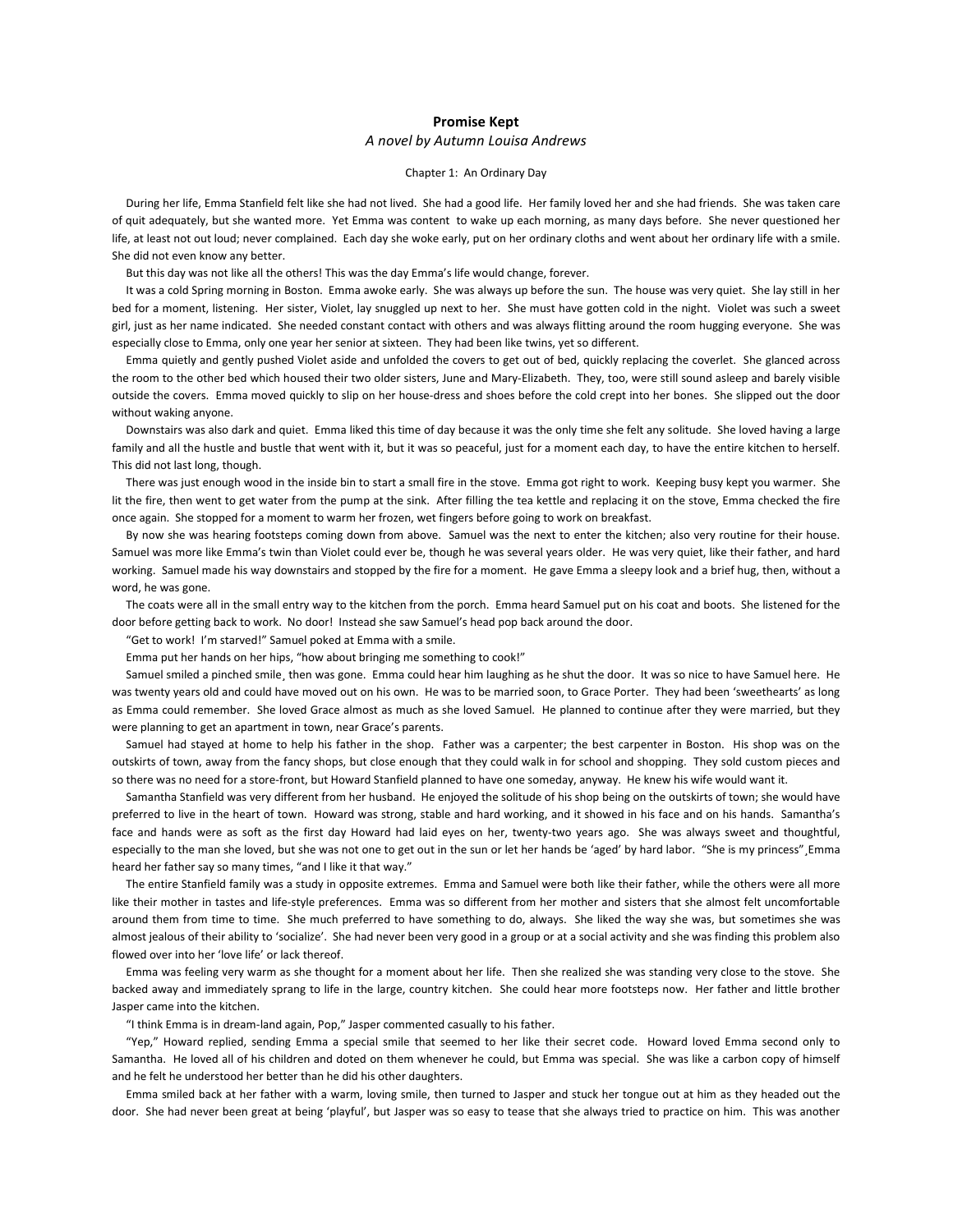difference she had from her sisters. They all seemed to be naturals at playing, flirting and teasing, especially with the boys. They got these traits from their mother.

 Emma got to work making biscuits from the flour-drawer. She was finishing up and had them on the tray, ready to go in the oven when Samuel came in with a basket on his arm. He took off his coat and boots and handed her the basket as he poured a hot cup of tea for himself.

 "It's a cold one today," he commented, as if she couldn't tell by his rosy checks. "The ground is frozen solid. We won't be startin' on the garden for a few days."

 Emma took eggs and some thin slices of ham out of the basket and began to cook breakfast. "How is the meat holding out?" she questioned, like the manager of a restaurant from town.

"Good! Plenty to last the Spring."

"Are the animals all frozen solid?"

"Yes," Samuel replied with a crocked smile, "we can use them to make frozen cream later." Emma laughed.

Jasper came in with a large bucket of fresh milk, slopping it all over himself and the kitchen. "Got the milk," he informed them.

"Yes, and now you can get the mop," Emma replied. "I just cleaned up the floor last night." Emma felt like the mother of the house much of the time. She had learned to give orders and the boys had learned to follow them.

Jasper dutifully got out the mop and poured a little water on the wooden floors to mop up his mess. Emma finished up preparing and dishing out the food while Samuel hopped up to fill glasses with milk. They had hot biscuits, eggs and fried ham. After cleaning up, Jasper got out a big scoop of butter from the tin in the ice-box and put it on a dish on the table. Their father came in just then with a jar of maple syrup from the cellar. Their small farm boasted a nice sugar bush with several trees. They made their own syrup each Spring and Howard rationed it to make it last all year.

 Samantha soon entered the room, with the youngest Stanfields in tow; Alexander and Louisa. The other girls soon followed. Each of Emma's sisters floated into a room like a flower petal being blown by a gentle breeze onto a quiet stream. Their dresses swirled around them as they lightly entered the kitchen and took their seats. Her mother was like the entire bouquet. Emma stopped and wiped her hair from her forehead with the back of her arm. She was just an ordinary leaf compared to them, maybe even a blade of grass. She felt she was beautiful in her own way, but did not know how to show it among such delicate flowers.

#### Chapter 2: The Post

 After breakfast, Mrs. Stanfield planned take the girls into town for some window shopping. The men planned to work in the shop. Mr. Stanfield's shop had always kept him very busy. Every year it got more and more popular and as Samuel got old enough to help, he became his partner. Jasper and Alexander were also learning the basics of furniture making. This work provided well for the Stanfields, but did not make them rich. Mrs. Stanfield had high hopes, though, and occupied her time teaching her girls the finer things in life in order to prepare them.

 Samantha was not a snob, but she felt they were skills that would serve them well in finding a job in a nice shop or hotel someday, just in case they needed it. She was not a particularly hard worker and did not really know how to teach them to be this way, nor could she expect it, either from her daughters. She was at a loss as to how Emma turned out to be such a good common laborer, though she was glad to have someone in the family willing to do so much and that was so good at it.

As usual, Emma tried to get out of going with her mother. She started by letting her know how much there was to be done in the kitchen. Her mother had the older girls help her finish cleaning up. She said that Emma needed to learn about being a lady so that she could someday impress some nice young man. Emma was not sure she could. She also tried to ask to stay and help her father. She enjoyed the shop and being allowed to create something beautiful. Her mother insisted. Finally, she gave up and went to her room to straighten her hair.

 Shopping was such a chore for Emma, especially since they could not usually buy anything. Emma did like all the lovely things she saw, but she was too practical to ever enjoy them too much. She usually just watched her sisters try things on and imagined how she could recreate that dress or hat or handbag at home. She loved to sew and Emma especially loved to create new things. She would sit and examine the outfits and decide exactly how she would have done it differently. Her mother allowed her to daydream, assuming it could lead to a nice job in a dress shop one day.

 June, Mary-Elizabeth and Violet, did enjoy shopping. They tried on as many dresses as they could find in all the shops. Even Louisa enjoyed the experience of being out with her mother and sisters. She would flit from stand to stand, twirling like she was at a fancy ball. Violet was new to the dress fitting. She was just recently old enough for any of the ladies dresses to fit. She was like a child at Christmas, opening one present after another without taking the time to enjoy anyone, but reveling in the experience. June and Mary-Elizabeth were very aware of how they appeared in each outfit. They carefully perused the racks to find just the right look. Samantha was so excited to share this experience with her girls.

 June had a special interest in looking just right. She had caught the attention of Clayton Vance, a young up-and-coming lawyer from a very prestigious Boston family. She was always trying to look her best, especially when she was out in public and might cross paths with Clayton. Today she looked especially radiant. Everyone had noticed that Clayton came to call on her more and more. He always seemed enamored by her beauty and could hardly turn his gaze away from her. She tried to be coy, but she, too, was infatuated by Clayton. He was very tall and handsome with strong dark features. He stood very straight and was heightened even more because of the tall top-hat that he always wore. Clayton was always impeccably dressed in a tailored suit and shiny boots. He was exactly what June, and most of her sisters, had always wanted in a man.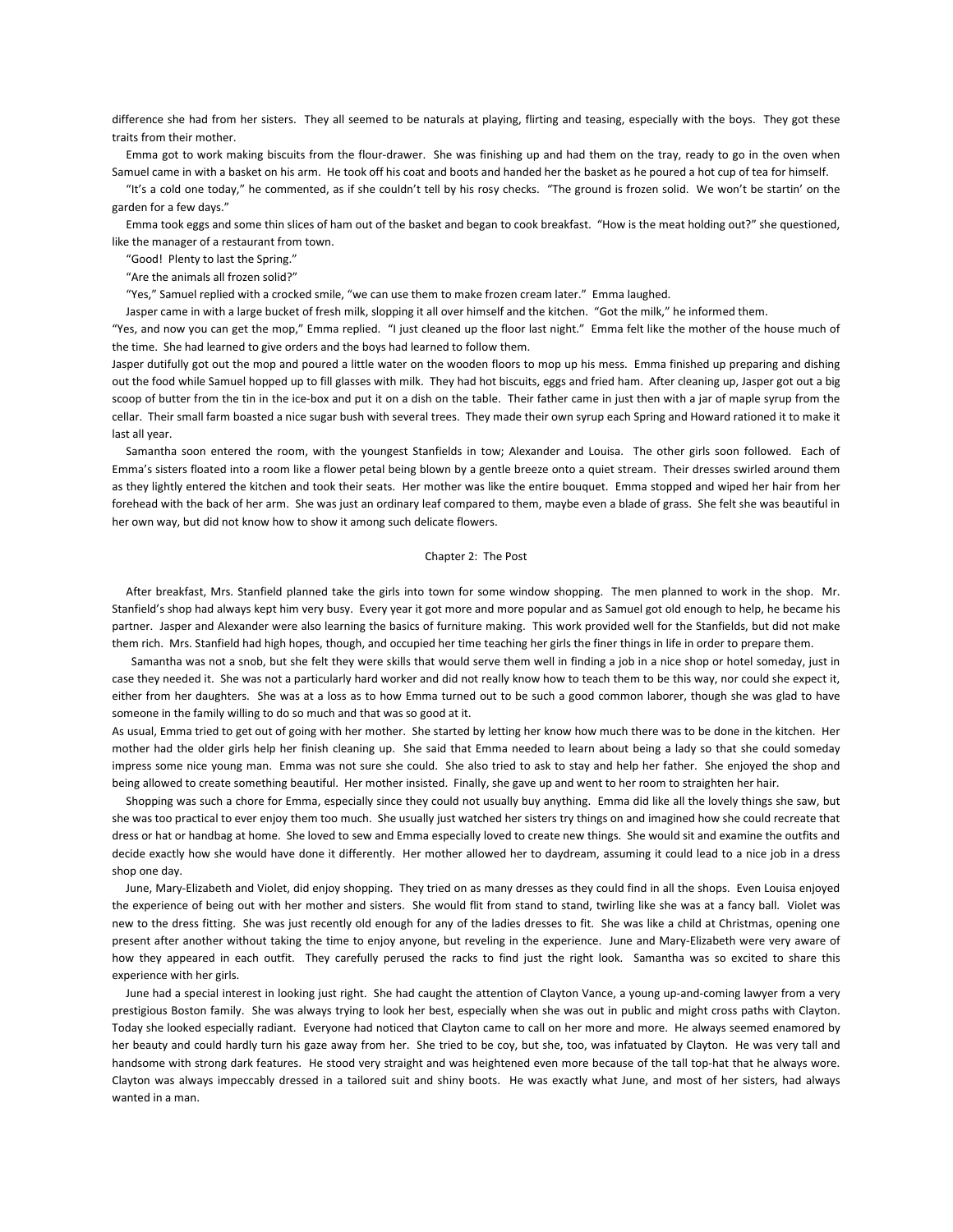Soon after they arrived at Petermann's Dress Shop, their favorite of all the shops on Street, the girls had already found several things they liked. Emma had spent her time browsing and also helping her mother keep up with Louisa, who liked to touch everything. She was deep in thought about a book she would like to get from the new public library that had recently opened in Boston. Her mother had not particularly liked the idea of any of her girls getting lost in reading when they could spend their time more wisely preparing themselves and their wardrobe for society or learning a skill to work in a suitable job for a lady. However, Howard Stanfield loved the idea of a library. He was not a well-read man, but he felt that the key to success and a fulfilled life for all of his children would be greatly increased by reading.

 Emma and Alexander were his hope for that literary future for the Stanfield family. The other girls were not showing any interest in reading or advancing their minds too far beyond what they could simply learn from their mother and society around them. Samuel was quiet and hard working, but he had long-since determined that his future lie in the furniture-making family business. Jasper, though having a brilliant mind, never took anything seriously and his father was never sure he ever would.

 Emma, however, was bright and had learned early to read. She enjoyed it because it allowed her to stay in her safe environment, unsure of whether she could handle what lie beyond, but also to enjoy all the adventure the world outside her cocoon had to offer. She could not read a book fast enough, nor get started on the next quickly enough. She often thought that one day she would move beyond reading about the world and actually go out and see it and experience the rich, wonderful life that, for now, she could only dream of.

Emma also enjoyed sharing these adventures with Alexander. He was too young to work regularly in his father's shop, but old enough to learn. Emma enjoyed teaching Alexander to read and helping him with book selections and explaining, in her own limited knowledge, gained mostly from reading, about things that he did not understand. She had even considered being a teacher, since she had spent several years teaching her younger siblings their school lessons. Teaching would be a good profession for Emma and would take care of her in later life.

 Boston was a place where people liked to be educated and put much importance on learning. Emma liked the idea of being a part of that. Her own teachers had been very encouraging to her in pursuing a career as a teacher.

 Especially supportive was her current teacher, Mrs. Atherton. She was always giving Emma the opportunity to read about new things by loaning her books from her own personal library. She had come from a family of the middle-class, much like Emma's own family. Her father worked hard and had even educated himself. At the cooperation, and insistence, of his father-in-law, a somewhat wealthy banker, he had gained a degree in education and had become the principal of Emma's school. This background, from both her father and her mother had allowed Mrs. Atherton to compile a large and rather unique collection of books that she shared only with her 'special students' that had displayed the same love for reading that she, herself, possessed.

Emma was so lost in the adventure of her last book that she did not notice her mother waving at her to come over.

"I think she is dead, Mama!" Louisa cried, as she continued tugging at Emma's sleeve, almost in tears.

Her mother gave Louisa a stern look. She kept trying until Emma woke up from her daze.

She looked dreamily at Louisa, "What's the matter?"

"Are you alright?" she sobbed, hugging Emma hard around the waist.

Emma hugged her back and gave her a sweet smile. "Of course I'm alright. Why are you crying?"

 "I thought you had died!" Louisa replied. She hung her head, then looked back up at Emma, as if to be sure. Louisa had always been very dramatic and took everything very seriously. She hugged Emma again, even harder this time.

Emma was always patient with Louisa when she got this way. She was actually envious of her baby sister's ability to be so animated. She tried hard not to snicker as she let Louisa come to the point.

"Oh! " Louisa exclaimed as she noticed the grim look on her mother's face, "Mama needs you."

 Emma now detected her mother wiggling her finger at her, indicating for her to come to where she was sitting. Mrs. Stanfield was not one to chase her children down, but always expected them, out of respect, to come to her. Emma immediately pried Louisa from her waist and went to her mother.

 "Honestly, Dear! You must stop day dreaming, especially here in town. What must people think. And with your sister going on so…" Samantha shook her head unapprovingly. "Do you think you could stay awake long enough to run to the Post and see if we have any mail?"

 "Yes! Yes I can!" Emma beamed at the chance to get out of the dress shop on her own and go anywhere. She was half way out the door before her mother could say another word.

"Please walk, Dear!" she almost yelled after her daughter. "Do not be long."

 Her mother's warnings fell on deaf ears. 'Being long' was exactly what Emma had in mind. She scurried down the stone pathway outside the shop, trying not to look like she was running. Maybe if she hurried she could stop at the Library for a moment without being missed. She was around the corner and on the main street now. It was crowded with shoppers and business men going here and there. The Post was just down the block.

 Emma stopped and glanced on down the street to where the Library stood. It was a small library, mainly used by those on their end of town. It did not have as many books as the main library, but enough to keep Emma Stanfield happy and reading. She realized she was wasting time and hurried to open the door to the Post. As she reached for the door handle, the door opened for her.

 She noticed a neatly gloved hand reaching around her to provide her assistance by holding the door for her. She looked up behind her to find Cedric Jordan's smiling face.

"How do you do today, Miss Stanfield?" Cedric said, still smiling like a Cheshire cat.

 "Very well. Thank you, Mr. Jordan," Emma was cordial, and gave Cedric a warm smile in return. Cedric had been visiting their house several times during the last winter. He would come and visit with Samuel, as they had gone to school together. He would also linger around Howard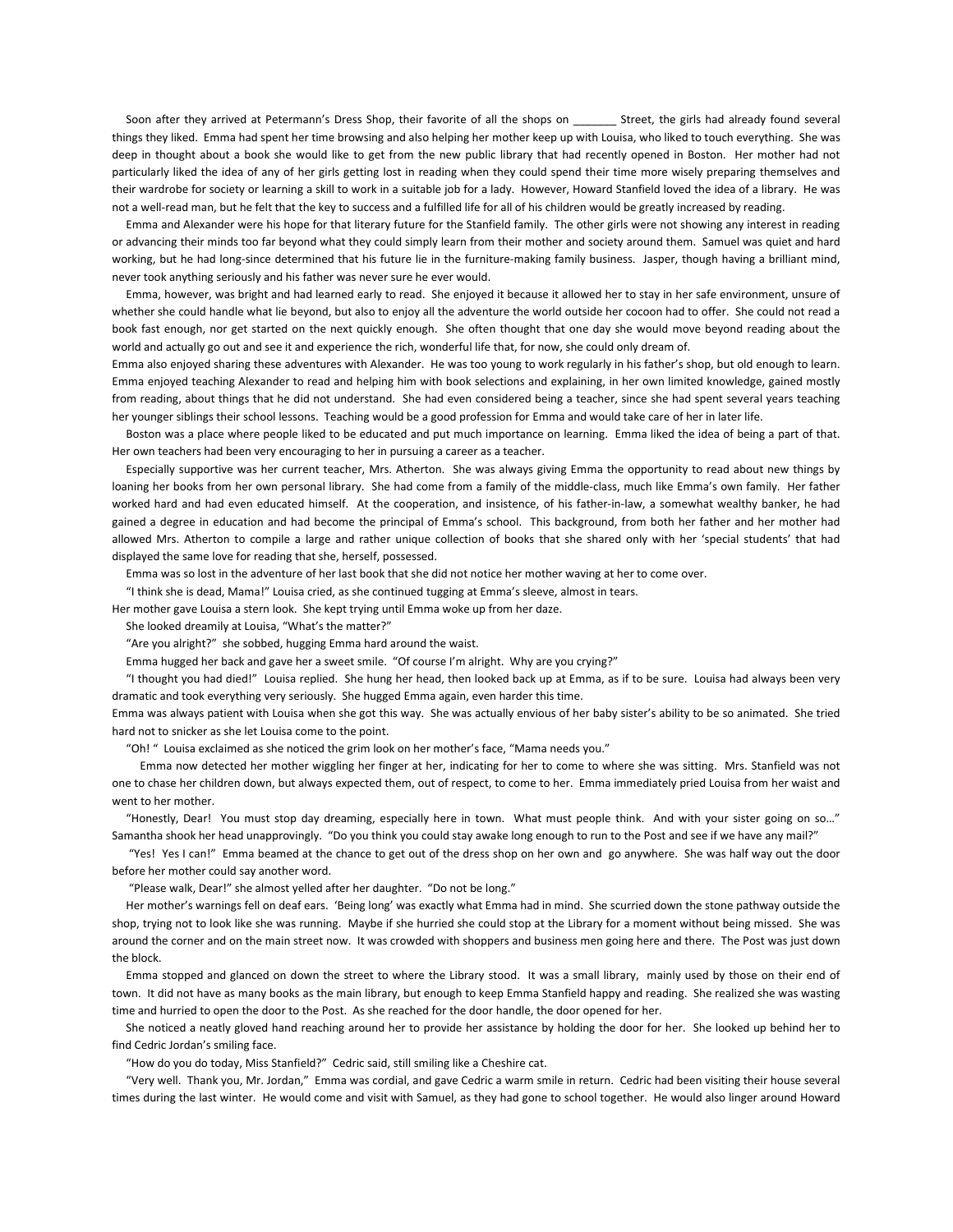Stanfield's shop, asking questions and acting interested in the business of making furniture and general business as well. The Stanfield family knew that he was much more interested in the Stanfield daughters, but for the life of them, they could not figure out which one. Cedric doted on all the females of the household and did not seem to be particularly fond of one over the other. He never spoke to Howard about the idea of courting one of his daughter, either. He was simply a fixture in their parlor and made all, yet none, feel desired.

 Emma was sure that it was not because of herself that Cedric made his frequent calls upon their home. But was sure that her mother was holding out hope for someone and that if her sisters were happily married, Cedric would do as a suitable husband for her third, or fourth daughter, as well.

Mr. Jordan held the door as Emma stepped into the Post and followed her to the counter where a clerk was waiting to serve them both.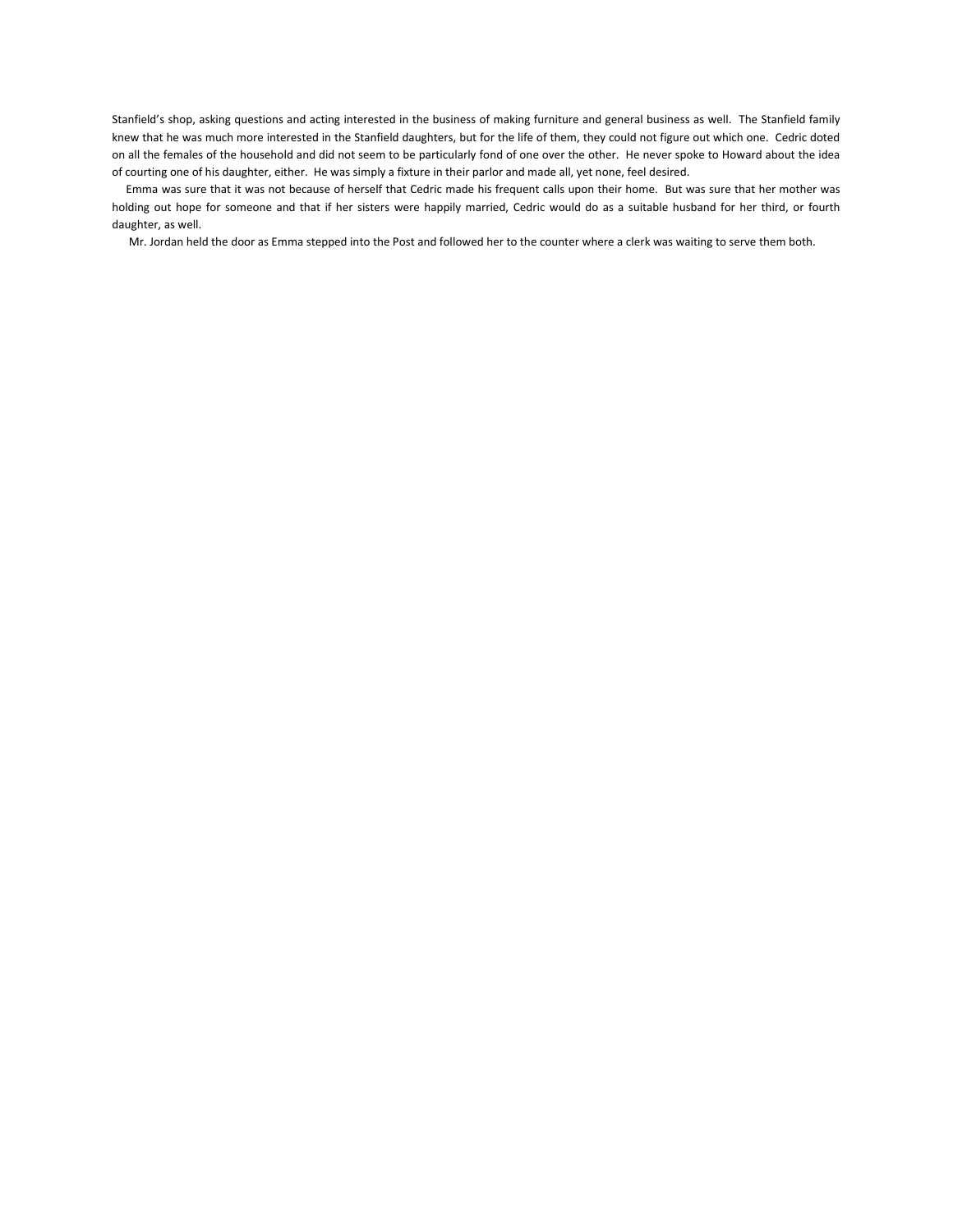"Have you any mail for the Stanfield family?" Emma asked the clerk. As she waited, Cedric continued to make idle conversation with her and she answered back.

"What are you doing out on such a fine day?" Cedric asked.

 Emma watched for the Postal clerk who had gone to the back. "Shopping with my mother and sisters at the dress shop," she finally replied. "Have you found any smocks to your liking today?" he plodded on.

"No. I was just browsing. I believe my sisters have found some suitable dresses, though."

 Cedric smiled and hesitated, not sure how to respond. He was a sweet boy, but very unsure of himself and always had a hard time conversing, especially with women.

 Just then, the clerk came back and handed several envelopes to Emma. "Thank you," she threw at his direction, too interested in the letters to look up. She attempted to escape Cedric walking her back to the shop by practically skipping from the Post office, waving good-bye over her shoulder with a large smile just for him. She was gone before he could turn to ask for his own mail.

 Emma walked briskly toward the library, as to not be caught again in Cedric's social advances. She was just entering the library when she noticed him come out of the Post through the corner of her eye. He was scrutinizing the street, obviously looking for her, but she was in the door before he noticed. She leaned against the inside of the door, almost out of breath and feeling like she had won a prize.

 Slowly she caught her breath and the excitement of winning at the chase subsided. She stood up straight and examined the main room of the library building. No one seemed to notice that she had even entered. She saw several young people glancing through books and a librarian at the back, replacing books onto the shelf from a basket on her arm. It was always so peaceful here. It was one of her favorite places. No one was even allowed to speak, except in whispered voices and only to inquire of the librarian. Emma loved the silence which was emphasized by the comparison to her own busy home.

 Emma spent a moment wandering about the book-lined shelves, perusing the selections and occasionally taking out a book to examine it more closely. Finally she noticed the librarian back at the main desk in the middle of the room. She wandered over to speak to her, "hello Miss Graham," Emma whispered.

"Why, hello Miss Stanfield," she replied. "Have you finished your book already?"

 "Yes! It was wonderful," Emma pulled the book from her handbag where she had been hiding it from her mother. She laid it on the shelf next to the selection she had just retrieved from the shelf. "I would like to take this one, now."

 Miss Graham examined the returned book and marked her log. Then she turned the page and wrote again, entering Emma's new selection. "Here you are. Enjoy your reading," she smiled. "I hope to see you again soon."

"Yes, ma'am! I will be back on my next opportunity. Thank you!"

 The library was again quiet. Emma walked over to a small table and sat down on the comfortable chair. She only intended to stay for a moment, just to read a few pages of her new book before getting back to her ordinary life outside of books. As she sat down, she inadvertently dropped the pile of letters from the Post. She had forgotten all about them. In fact, she never usually even looked at them when sent to retrieve the mail.

Emma leaned over and scooped up the mail and something caught her eye. It was a letter was addressed to her!

#### Chapter 3: The Letter

 Emma did not get mail. None of the children got mail in her family and her father did not approve of her opening mail not addressed to her. But this WAS addressed to her. Actually, it was to "Miss Stanfield".

 She supposed the letter could be to any of the five Miss Stanfields living at her house. Or it could have been addressed incorrectly and might have meant Mrs. Stanfield or even Mr. Stanfield. But there it was, Miss Stanfield. She stared for a long moment at the letter. The handwriting was very plain, but neat. It was so neat that it appeared the author had taken great care in getting each letter correct, therefore emphasizing to Emma that they did, in fact, mean for the letter to be addressed to Miss Stanfield.

 Emma supposed that since the letter was obviously to one of the Misses in her home and she was, in fact, one of the Misses; and since it was not in any way evident from the outside of the envelope exactly which Miss in the Stanfield house the letter was for, that it made as much since for her to open the letter as any of her sisters. And since Emma was the one who had seen the letter first and was in possession of the letter that it made since, as well, to her to be the first to open the correspondence and read the content.

 She very carefully looked around, not that anyone in the library would have cared that she open the letter or not. It made her very nervous and also very excited to open this letter, perhaps just because of the novelty of getting a letter addressed to herself or possibly because of the adventure of the unknown.

 Emma finally opened the letter and carefully removed the contents, unfolding the piece of paper. She read the letter to herself. She was in such unbelief of the content that she gasped out loud. Could this be true? What type of person would write such a letter? Emma was, in fact, faced with a letter offering the reader one of the greatest adventures of her lifetime!

 She folded the paper carefully back to it's original size and laid it on the table, as if it was burning her hands and she must put it down. Then she slowly picked it back up and read it again. The letter, obviously written in a man's handwriting, read as follows:

Dear Miss Stanfield,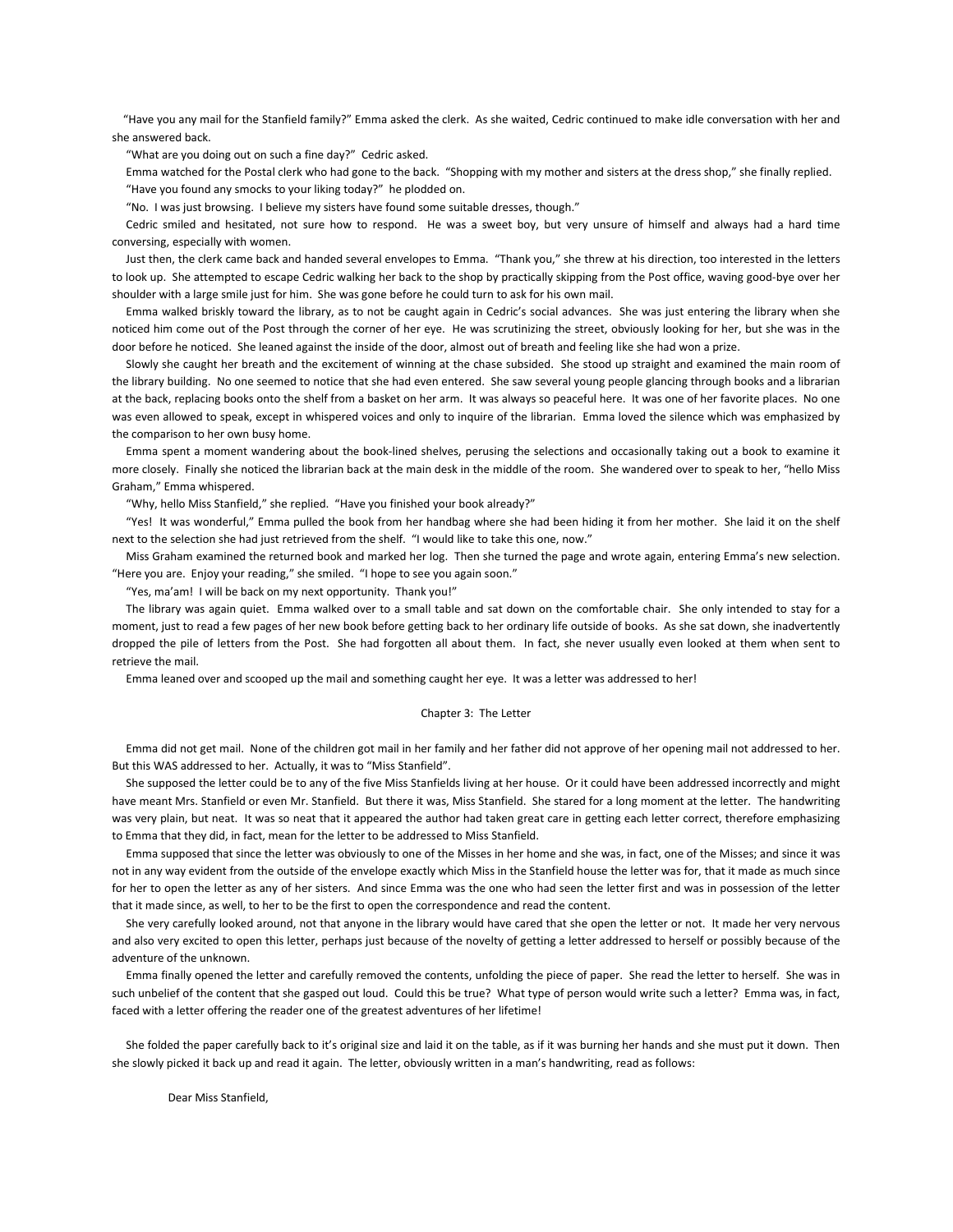My name is Jack Campbell. I live in the state of Tennessee. My Grandmother, Harriet Campbell, has convinced me to write to you, urging you to fulfill your family's commitment of betrothal. The details of the pledge were made by Harriet Campbell and your own ancestor, Retha Lindsey, upon the time when my father, William Campbell, and your mother, then Samantha Lindsey were to be betrothed to be married by their mothers, who were close acquaintances. As your mother, Samantha Lindsey, took it upon herself to escape from such an obligation and was, indeed, married to another, your father, Howard Stanfield, and, as your grandmother, Retha Lindsey, was not inclined to conclude her friendship with my grandmother, the following arrangement was constructed. The first daughter born to Samantha Stanfield and the first son born to William Campbell would become engaged and soon-after married to each other to restore and conclude the original agreement between the two old friends.

 As I am the oldest son of William Campbell and you are the daughter of Samantha Lindsey Stanfield, and further that I find myself living alone with two small children in a part of our country that is still somewhat untamed and not ample in the supply of ladies, and as I am in need of support and companionship, I here request that you do me the honor of becoming my wife.

 You may find this request odd for I am not an adequate communicator. As I have been living in this savage country, I find that I am now lacking in some of the social graces to which I am sure you are accustomed, living in Boston. Yet, I assure you that my intentions toward you are completely honorable and that I give my pledge to you now and upon your acceptance of my proposal to provide you with as comfortable a life as is possible and to be faithful to you always.

 I understand that this would not be a simple undertaking on your part, but I have confidence in your families honor and have thus included the enclosed writing of agreement to pay for your transportation to Tennessee upon your arrival. And though I know this would be difficult for you, I ask that you respond as soon as you possibly can. I wait in anticipation of your reply!

**Sincerely, the Sincerely, the Sincerely, and Sincerely, and Sincerely, and Sincerely, and Sincerely, and Sincerely, and Sincerely, and Sincerely, and Sincerely, and Sincerely, and Sincerely, and Sincerely, and Sincerely,** Jack Campbell

 Emma stared at the paper for what seemed to her like an eternity. In today's modern world, could it still be true that some were married by arrangement. And an arrangement made long before the contracted couple was even born.

 She thought about her Grandmother Lindsey. Could this be something she did arrange and agree on in order to secure her own daughter's happiness at marrying for love, instead of family obligation. Perhaps she assumed that the matter would not be pursued, or that her family would not feel legally bound by this commitment.

 Furthermore, Emma realized that this was most likely intended to be an arrangement between Jack Campbell and Samantha Stanfield's eldest daughter, June. For a moment forgetting the seriousness of this idea, Emma almost chuckled as she considered June, or any of her sisters living the harsh life of a farmer's wife in Tennessee, not to mention marrying a man who was in no way influenced by their beauty, grace and charm which they spent so much of their time cultivating. It was absurd! And taking care of two children! Emma knew that her sisters more likely enjoyed being the child and had never really shown any interest or concern in raising children of their own, much less someone else's. No! This would never work.

 Finally, there was the issue of their current suitors. June was practically engaged already to Clayton Vance, and he suited her to perfection. Mary-Elizabeth had many men buzzing around her but was always intimating, at least in the private circle of her sisters, to be in love with George Butterfield. Violet was already starting to have many young men looking her way and trying to walk with her in town. She had even had a few 'visitors' at the house. Though Violet was not interested in one particular man, she was definitely interested in the social chase and all that living 'near town' had to offer. She despised visiting any of our relatives that lived too far into the country and considered it an abundance of 'fresh air' to go to a ladies tea 'alfresco'.

 Emma's thoughts were interrupted by the sound of the large front door of the library closing with a loud thud. She glanced up, instinctively shoving the letter into her lap. The lady and gentleman who entered where not known to her and had immediately found something on the far side of the library to capture their attentions. Emma slowly raised the paper back to the table and smoothed it, then folded it back up and put it back in its original residence.

 She held the envelope tightly as she thought for a moment, "What should I do?" She knew that upon returning home the letter would be discovered by all. She would have to answer the question of how the parcel had come to be open. Her father would have wanted to read the correspondence first, before letting any of the 'Miss Stanfields' ascertain its contents.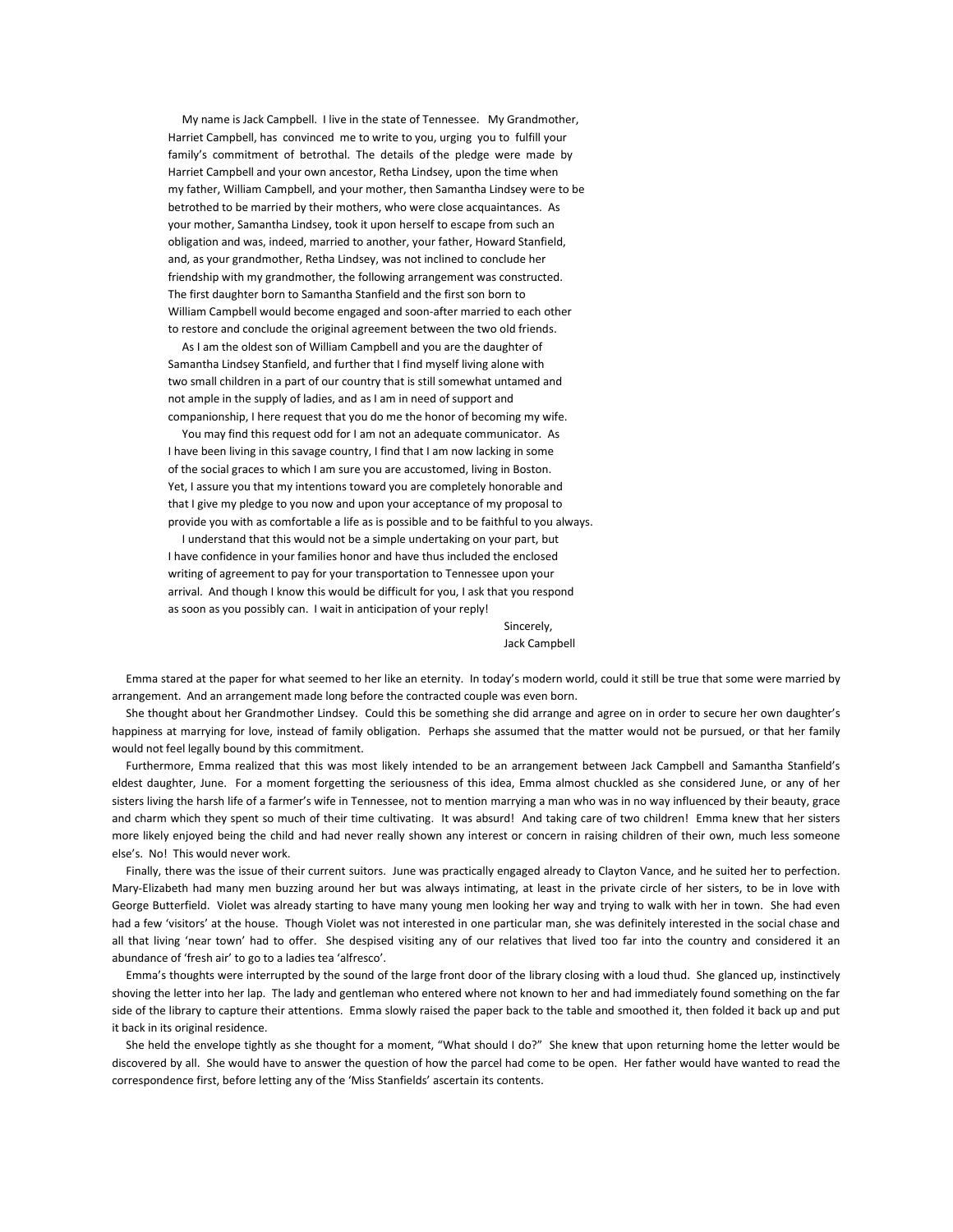Emma knew that her father was a man of great honor. He would have diligently sought information concerning the facts of the letter, possibly from Grandmother Lindsey, and would have then possibly felt obligated, upon confirmation of those facts, to dedicate his eldest daughter to this man, Jack Campbell, and to a life that Emma was sure would be complete misery for her beloved sister.

 Emma put the envelope carefully in her bag, glancing carefully around the room. She gathered the rest of the posts and her newly acquired book and rose to her feet, and walked slowly toward the door of the library.

'Miss Stanfield´ knew exactly what she had to do!

## Chapter 4: Visitors

 It was now a little after ten in the morning as Emma resolutely strode down the street toward the dress shop. She had been gone for what seemed to her way too long, but as she entered s, her sisters were still admiring more dresses and seemed to have hardly noticed that she had even been gone. Mrs. Stanfield was standing with another lady in the center of the store, catching up on all the happenings in their small area of town.

 Louisa was the only one that acknowledged Emma's absence at all, "Where have you been, Emma? I have been so bored without you." Emma smiled at her, but before she could begin to answer, Louisa went on, "Mother has been talking to Mrs. \_\_\_\_\_\_\_ for hours¸and Violet cannot seem to choose one dress over another. Lizzy (as they sometimes called Mary-Elizabeth) & June have found the perfect dress… five times! And I am ready to go home, but Mother keeps telling me to 'be patient, my dear'." Emma was still smiling sweetly and looked intent on what her sister rambled on about, but Emma was far, far away.

 Louisa took a short breath and continued, "Where did you go? I twirled around and you were gone somewhere and I would have loved to go with you. Did you go to the library? Is that a new book?"

Emma had completely forgotten about the book, "Oh, yes Louisa, it is."

"What is it about? Can you read it to me?"

Their mother interrupted the train of words charging out of Louisa, "Did you get the mail, Dear?"

"Yes, mother," Emma replied.

"Oh, did I get anything in the mail?" Louisa interrupted.

Samantha Stanfield stared at her daughter as if she had just asked if she could fly to the moon, "and what, exactly, do you think you would get in the mail? Why of all the ridiculous things, a young girl getting mail. Who would be writing to you?" She turned her attention back to Emma as if never expecting an answer to what she saw as an obvious rhetorical question. "Well, just give the mail to your father when we get home." Her attention was immediately diverted from the subject, to Emma's relief. "Now girls, we must be going," and she was on her way out the door, waving goodbye to her acquaintance and the shop keeper and expecting the girls to follow closely behind.

June, Lizzy & Violet had to quickly put away the things they had been admiring and scurried toward the door.

 "Oh, Emma, where have you been?" June questioned. "I have found the perfect dress for you and I wanted you to try it on." June was always trying to help all her sisters look their best, as she believed her obligation was as the oldest sister. She hooked her arm under Emma's and prompted her to walk with her as they left the shop. "You know, Emma," she began as they strolled arm-in-arm after their mother, "there is to be a ball at the end of the month. There will be many wonderful young men there for you to get acquainted with."

 She paused briefly and smiled sweetly at her younger sister. Emma just smiled back. June continued, "Clayton Vance will be there. I was hoping you would help me with my hair. You always make it look perfect…" June always knew the perfect thing to say, always complimenting everyone. This skill was passed down from her mother and came in very useful in social conversations. "…and perhaps I could do yours…" she stopped again and looked deeply at her sister, then instantly turned and continued on her walk down the street, almost tugging Emma along. "You know, Clayton's cousin from the country may be there…" June trailed off¸ smiling sweetly and glancing occasionally at Emma to try to judge if she had even been listening.

Emma had not been listening. She could hear June talking and somewhere in her subconscious it had been heard, but Emma's mind was still on the letter, and on her now resolute decision of what to do about it.

As the Stanfield women arrived home, the house seemed very much alive and abuzz with activity. There was a beautiful buggy parked near the house. It had two seats and lovely white top with hanging fringe all around. It belonged to 'Gran' and Grandfather Lindsey. This was just what Emma had hoped for. The Lindseys lived just a few blocks away and the children enjoyed walking the short distance to visit their grandparents quite often. Gran, as the grandchildren referred to their grandmother Lindsey, did not care to walk anywhere if she did not have to. She had invested too much in her shoes to want to ruin them.

Gran and Grandfather did love to see their daughter and their grandchildren. They expected regular visits at their home, both formal family gatherings and quiet visits with each child and they found as many occasions as possible to drop over to see the Stanfields as well. Samantha was their only child and they doted on her, and, by extension, her husband and children.

 They entered the house and Louisa ran to the parlor to greet their guests. They had been sitting, enjoying tea with the Stanfield men. Grandfather was on his feet and began giving hugs to all the girls, one-by-one, as they entered the room. In turn, each would then go to where Gran sat perched on her chair and kissed her cheek. Louisa still acted as though she had not seen them in years each time she saw them. Gran always commented on how unladylike her behavior was, but always commented on how unladylike her behavior was, but anyone observing could tell she would not change it.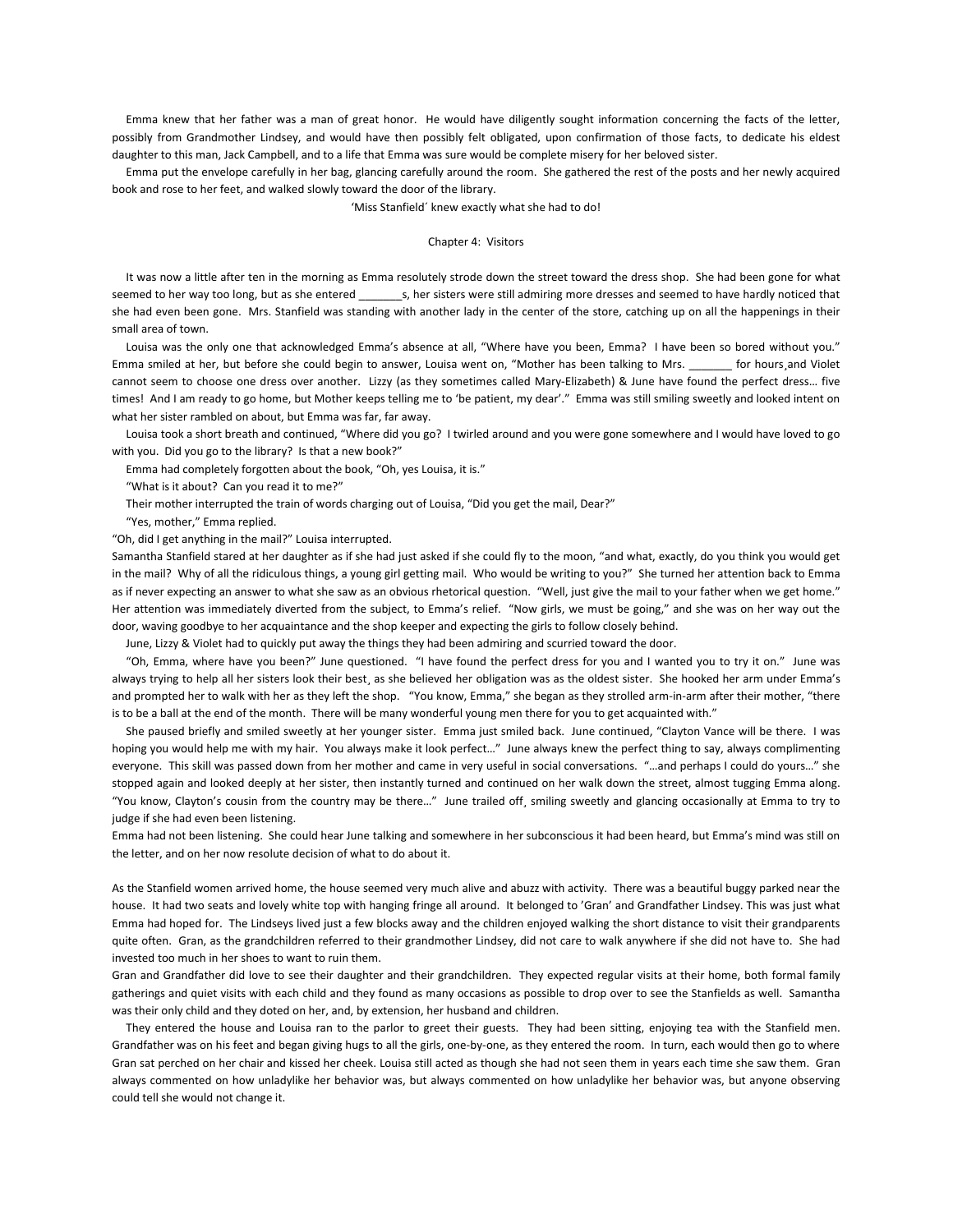The Lindseys were very formal most of the time, but they realized that Howard Stanfield's home was not always. They enjoyed taking the grandchildren to their house, especially the girls, and expecting them to act like high society ladies. However, their love for their daughter and their desire to spend time with her and her family helped them overcome their distaste for the common life of the Stanfield house and make allowances.

 In like manner, Howard Stanfield had decided a long time ago that peace in their families was well worth the sacrifice it was for him to act 'genteel' upon occasion to suit his mother-in-law. He also loved Samantha and loved to make her happy and he knew that this made her happy. Howard also had an appreciation for society and for the training the Lindsey women were giving to his daughters to allow them the choice, when the time came, as to what kind of life they would want to lead.

 As was their custom when the day came to go into town, the Stanfields would be having a less formal meal today. Emma and Violet, after a proper amount of time visiting, hurried off to the kitchen to begin to fix things. Samuel and Jasper, ever too glad to leave the stifling parlor, dutifully followed just behind them, offering their assistance. Emma stopped before leaving and asked if her grandparents would be joining them for the mid-day meal. Of course, they would be.

 Emma made a quick excuse and hurried to her room before going to the kitchen. She shut the door, making sure she was alone, then hurried to her bedside dresser. She quickly removed the letter and hid it in the bottom drawer under her cloths. She deposited her purse in the top drawer and ran back downstairs, as not to draw questions. She was still clutching the rest of the mail and she easily deposited it on her father's desk just inside her parent's room on her way back downstairs.

 In the kitchen, Violet was relating to her brothers her version of all their adventures in town. She teased, "You should come to town with us sometime, Samuel. Occasionally we run across Grace. And I know she would want you to have a new suit for the ball later this month."

 It was almost an assumed fact that Samuel and Grace would be married, as soon as her father approved the arrangement. But Samuel, ever cautious and not too sure of himself around any female, would not admit it. He still acted like a schoolboy about her, hoping she would look his way. This made him an easy target for his mischievous sisters to torture with teasing. In fact, Grace only had eyes for Samuel and that was obvious to everyone.

 Emma quickly began working on preparing lunch for the large crowd that was her family. This had become such a routine for her, fixing meals for so many, that she could achieve the task without a second thought most days. Today, however, was different. Emma's mind was constantly drawn back to the letter now deposited secretly upstairs. She almost found herself staring at the ceiling, as if to bore a hole in it and see that the letter was still safely hidden away.

 Life around her kept moving at its normal pace. Finally her thoughts were interrupted by Samuel, "Are you alright?" Emma had not noticed that he was standing right in front of her, staring at her.

 "Yes," she quickly answered him with a smile and began to move around the kitchen again. She could tell he was not completely convinced, but as she worked and smiled and even forced herself to hum a low, cheerful tune, he eventually went back to his work of setting the table.

 Emma felt she did her best at staying busy and looking as if all was normal throughout the meal and the busy kitchen time of cleaning up. Soon the men were back in the shop, along with Grandfather, who loved to go out and 'supervise' the work. Samantha and her mother were chatting over another cup of tea and some sweet cookies in the parlor while the girls sat around them, all working on their respective pieces.

 Gran had always felt that young girls should learn to be useful in a way that would also allow them to remain "genteel". "Idle hands are the devil's workplace," she would say quite often. She had taught her daughter and her granddaughters each how to work some kind of needlework. They were to practice each day for several hours. The older girls enjoyed using this craft to create beautiful things for their rooms and future homes. They also liked to try to recreate the dresses that they had seen in the shops in town. They were not as successful at dressmaking as they would like and many times would need 'fixing'. Gran was excellent at polishing up their efforts.

 Emma was considered the most 'handy' of all the Stanfield ladies. She had inherited her grandmother's talent for finishing things and could make their dresses look just like those for purchase. However, she did not usually care about that. Emma was a more practical person. She enjoyed a fancy dress, but thought her efforts were better suited to quantity, rather that items of the highest quality. She could make simple smocks that would last through much use and many washings.

 On the days that Gran came to visit, however, Emma appeased her by working on adding decorative finishes or fixing ball gowns for her sisters. She would have much preferred to be outdoors working in the garden. Emma even enjoyed going fishing with her brothers, which was strictly forbidden for her to even insinuate in front of Gran Lindsey.

 The afternoon was being whittled away in the parlor, and Emma had something quite different in mind. She was watching for her opportunity to speak with Gran alone, but was not hopeful about it in such a busy house. It soon became dark and just when she thought her chances were gone, her grandmother rose from her seat.

 "This has been such a lovely afternoon, my dears," Gran announced. "Your grandfather and I must be getting home now." The girls all dutifully sighed their unhappiness at this suggestion, though they were, in fact, all ready to stretch their legs. Gran put her needlework items in her bag, leaving it for someone to carry for her. Emma dutifully got to her feet and almost darted for the bag, still hoping to spend a few moments alone with Gran.

 Then, as if she had read Emma's mind, Gran announced, "I would like one of you girls to come and stay with us tonight. It has been so long since I have talked to you by yourselves."

 Emma was by her side and smiling, "I agree! I have missed talking with you." All the other ladies in the room stood quietly with a look of shock on each of their faces. They all knew that when Gran invited just one grandchild over to her house alone, she was wanting to find out about their future plans, a subject that they all knew Emma detested to discuss.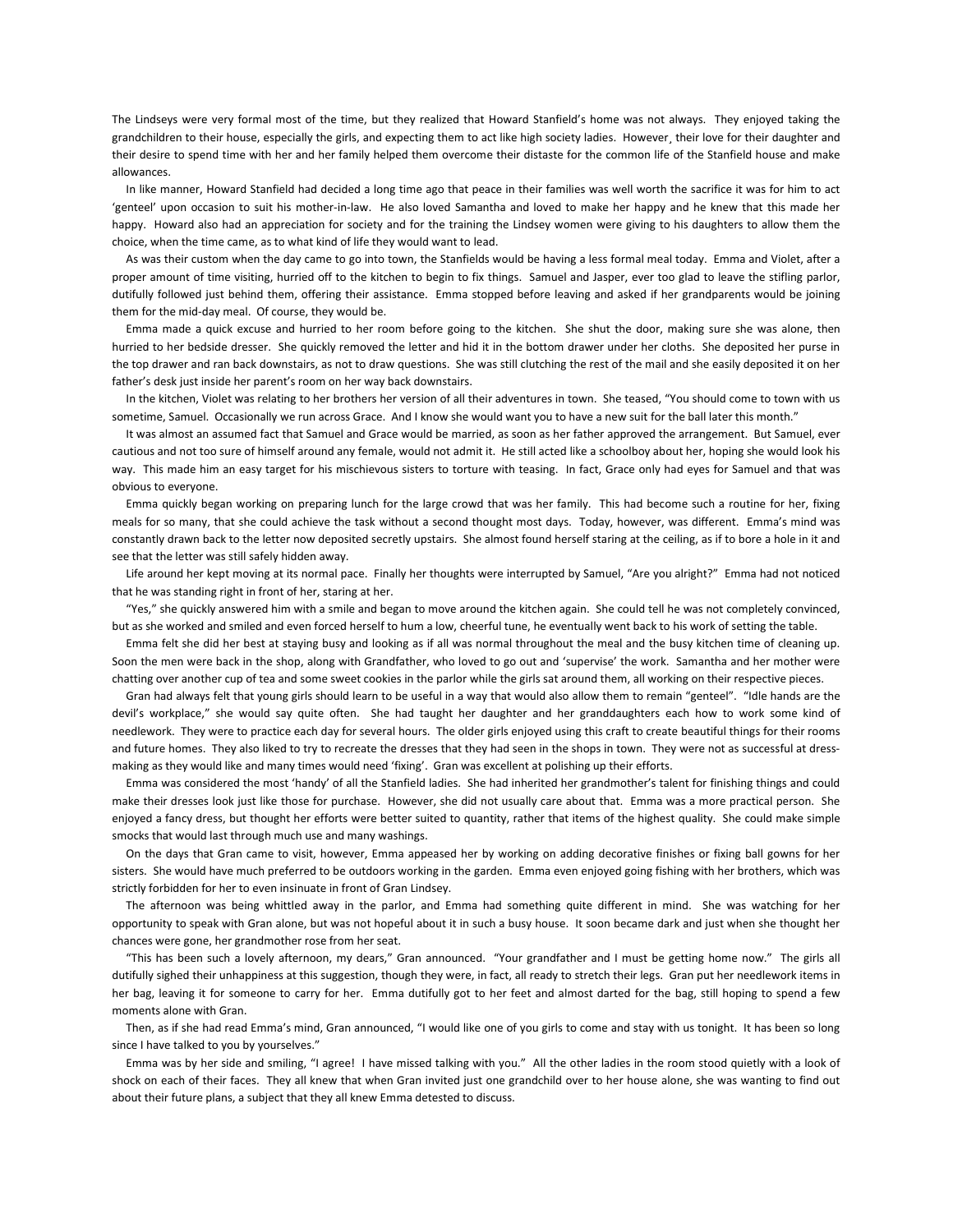"Well then, Emma, why not come with us yourself," Gran said, linking arms with Emma, "and we will have a nice little chat." Emma grinned slyly. That was exactly what she had in mind!

### Chapter 5: A Talk With Gran

 It was a pleasant ride to Gran's house. Emma could hardly contain the smile on her face. She could hardly believe that things had worked out so well toward her 'plan'. She spent most of the ride concocting how she would get Gran to talk about her daughter's past engagement to William Campbell, without awakening her suspicions.

 As they entered the house, Emma could smell the fresh scent of lavender. This was a beautiful house and Emma did love to visit and take in the aroma of flowers, tea brewing or fresh bread from the oven. It always smelled good here.

 "Why don't you go to your room and freshen up, Dear Emma, then come down to the solarium and we will have a nice cup of tea and some cookies that Jeanette baked fresh this morning."

 Emma obliged and headed straight for the stairs. Soon she was back downstairs, feeling fresh and ready to take on her grandmother in her undercover endeavor.

 "I am so glad to get to come and talk to you, alone, Gran. It has been far too long." Emma coaxed, knowing this was what her grandmother was wanting. She paused, took a sip of tea and waited.

"Yes, I agree," came Gran, as if on cue. "I do have something I would like to talk to you about, Dear." She stopped and eyed Emma who was sitting and looking distracted by all the pretty things in the room. "Have you given any thought to any of the young men in town?" She added, being very direct.

 Emma was ready, "Oh, yes, Gran!" she replied. "There are so many. I suppose that is one of the reasons I wanted to come talk with you, alone." She could see her grandmother's eyes brighten. "I think it would be so hard to choose," Emma chose her words carefully, "I need your help."

 From her silence, Emma supposed she had really taken Gran by surprise at these type of comments coming from her, so she continued, "have you ever heard of an arranged marriage?" Finally, it was out there. Emma lifted her cookie in triumph and started nibbling on it, waiting.

 Her grandmother sat, looking completely washed of color, as if she had seen a ghost. She picked up her cup and saucer and it rattled so that Emma almost got up to help steady it for her, but she managed to control her urge and sat there, calmly eating cookies and drinking her own tea. Finally, she started again, "Did you ever consider an arranged marriage for mother?" she only paused a moment to eye Gran who sat wideeyed, perched on her chair. "I mean, well... of course not, I ... suppose there was never anyone for mother but father, but... have you ever heard of such a thing?... as parents," again, Emma paused for effect and this time looked directly at Gran and smiled, "or grandparents, choosing a man for their girls to marry?"

Emma felt as if she was on a wagon, rolling down a hill, unable to stop. She continued, "I think it might be a good idea!"

Gran finally found her voice, just for a moment, "Really!?... Dear?" she quizzed with a confused look on her face.

 "Oh, yes! I think there are many young ladies who have no idea how to choose a proper husband, and could benefit greatly from the… wisdom of those… more mature than they." Emma had taken great care in every word, hoping her grandmother would confide her own attempts to be the voice of maturity for Samantha.

 "Well, I think that is very astute of you, Emma! Marriage is a very important step for a young woman and it would do you good to listen to those who can see more clearly and who love you. They would give you good advice. But as to an arrangement of marriage, I suppose that most people want to marry for love and would not care for this idea."

 The conversation was going well, but Emma was afraid that Gran would tire of it before she got the information she was looking for. She pushed on, "So you would not have arranged a marriage for mother, then, would you?"

 Again, Retha Lindsey went ashen. She stared at Emma so hard that it almost made her regret this whole idea. Then, just as quickly, her look softened and she looked soulfully down at her hands lying in her lap. After a moment, she continued in a very soft and almost regret-filled voice, "I had a very dear friend when I was a young girl. Her name was Harriet. I always thought that your mother would marry her son." Gran stopped there for a long moment, then looked up with a smile for Emma, "but she chose your father instead… and he has made her very happy… and I am happy, too… because I got you." She reached over and squeezed Emma's hand with a very loving smile.

 "I am too!" Emma smiled back. Emma was so glad she had come to stay with Gran tonight. This was a special moment and she would never forget it.

But Emma now knew that Jack Campbell's letter could be true!

## Chapter 6: Daydreaming

 Emma slept in the most comfortable bed. She always felt like a princess at Gran's house. Yet she had the most restless sleep. She had so much on her mind, so much to do! She had laid in the dark last night, repeating the letter over and over in her mind. She could tell there was some urgency to this matter and that if she was to accept this offer, she would have to hurry. She was also afraid that the longer she waited, the more likely she would lose her resolve.

 She thought of the description, the savage and untamed country that was lacking in social graces. She had lived in Boston her whole life and had become accustomed to life in town. She enjoyed having a library and going town and seeing all that life had to offer there. She was also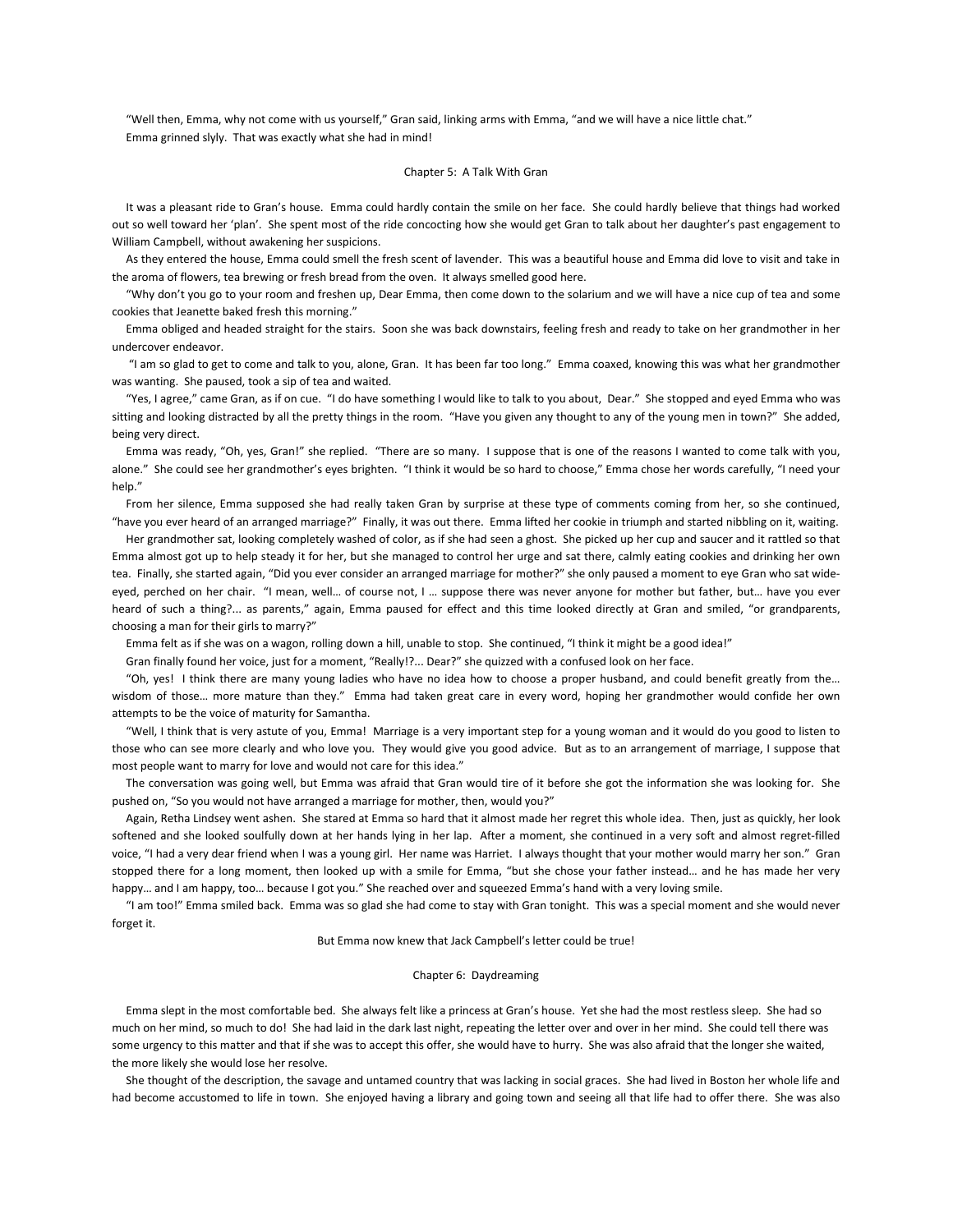very close to her family and must include in her decision the fact that she would not get to see them often if she moved to Tennessee, possibly never again!

 However, there was a part of her that had always wanted to break free from all of this life, not because she found it horrible, but because she was not sure she was best suited to it. She did not enjoy the fancy dresses or strolling up and down the street, hoping to see a gentleman of your liking. She had never really had any gentlemen callers, except for possibly Cedric Jordan, whom she was convinced was always hoping to spend time with one of her sisters. She was fairly sure that her family held out little hope for her marrying well, and she tended to agree with them. She could not imagine herself as a socialite.

 Emma had always enjoyed a simple life, working hard in their home and in the garden, spending quiet afternoons reading books. She enjoyed talking to others and having close friendships, but she did not look forward to large gatherings and social events. Perhaps that is why when she read this letter it seemed to fit her. There was a part of her, in spite of the fear, that was actually excited of the prospect of the great adventure ahead of her.

 There was also Jack Campbell! Emma had tried not to think much about him so far. She had concentrated on finding out if there would be some truth to the letter at all and her mind had been kept occupied with details of how, exactly, she planned to pull off this escapade. But in the still of the morning, she was having a hard time getting him out of her head.

 What was he like? She had originally fictionalized an idea on first reading the letter. She assumed he was a similar age to June, but thinking back now, there was nothing in the letter to indicate that. The words did seem to be from a somewhat older character, with a bit of maturity. And there were children. This was a man who had been married and had a family. He did indicate that he needed help with them, so Emma could guess that they are young, but how young?

 And how did Jack's wife die? His letter stated that he was of the determination, as was Emma, to marry for life, to be always faithful, so she must have died. Was it from childbirth? Or could it be that she was murdered by savage Indians that Emma had read about? Perhaps the life in this untamed country was just too hard for a woman to survive, especially a woman bred to life in town.

 Finally, on this topic, Emma could not help but wonder how much Jack loved his wife. Would she be able to fill the void that had been left behind? Or would she want to? Though she was not good with socializing with men, Emma had always gotten on very well with the many boys that were in her life, her brothers and their friends, schoolmates and boys she had known from church. She prayed that someday one would come along that would understand her and would want to marry her and that she would be in love with him as well.

 Emma had never over-fantasized about romantic love. She saw love as a commitment that grew in your heart until it was so big that it had to be shared. A promise of faithfulness to one other person that would be warm and fulfilling now, while they were young and energetic, and later, as they started a family or even as they went through life's challenges and that they would grow old together, looking forward to each day.

For her, marriage was a commitment for life, and that is what she planned to give to Jack Campbell. But could he love her the same way?

## Chapter 7: The Plan

 Suddenly Emma realized that she had spent way too much time lying in bed, daydreaming. She was very concerned about so many things, but she had to have a plan. She made a list in her mind. She must pack a bag with all those things that she really needed, including the little bit of money that she had tucked away. The house must be prepared for her to leave. They were used to her being there and working in the kitchen and doing some of the housekeeping. She could not think about that too much or she might not go.

 Emma also thought of saying good-bye to her family. She could not do this without tipping them off to her plan, which must remain a secret, but she would like to find a way to let them know how much she would miss them. Perhaps she could write a note and leave it in a place that they would find it, but not too soon as to stop her from her determined course. Yes, a note would be perfect. She added that to her list of items to take care of.

 And now as to the timing of the plan, she knew it would have to be done quickly, first because of the urgency of the letter and so that Mr. Campbell would not attempt to write to them again and perhaps her father would intercept this second letter, and second, because Emma was afraid of changing her mind.

 She planned to go home today and clean the house as thoroughly as possible, and prepare a few things for the kitchen to be left in the icebox for her family to eat. A snack for her to take on the trip would also be essential. Emma had no idea of how long this trip would take and she had little money to buy food or water on the journey.

 She would also clean out one drawer in her dresser and begin going through her things when no one was around to collect in one place all the items she would take with her. She would have to travel light and be able to carry her own bags to the train station, but she wanted to be prepared for whatever she would face in this wild, new country.

 Emma had been scurrying about the room as she thought of her preparations. She was now dressed and had made her bed, her personal items were collected into her small bag and she had tidied the room to Gran's satisfaction. She looked in the mirror and straightened and repined her hair into a neat bun on the back of her head.

 She was just ready for the day when she heard a knock on her door. Opening the door, Emma was greeted by Gretta, Gran's upstairs maid, "Good marnin' mum," she said with a small curtsy, "The Lindseys is in the conservatory for breakfast, a waitin' on yerself, mum."

"Thank you, Gretta," Emma smiled back, returning the curtsy.

"May I git yer thins, mum?" Gretta added, seeing the bag that Emma had in her hand, "I'll put them downstairs for ya', miss."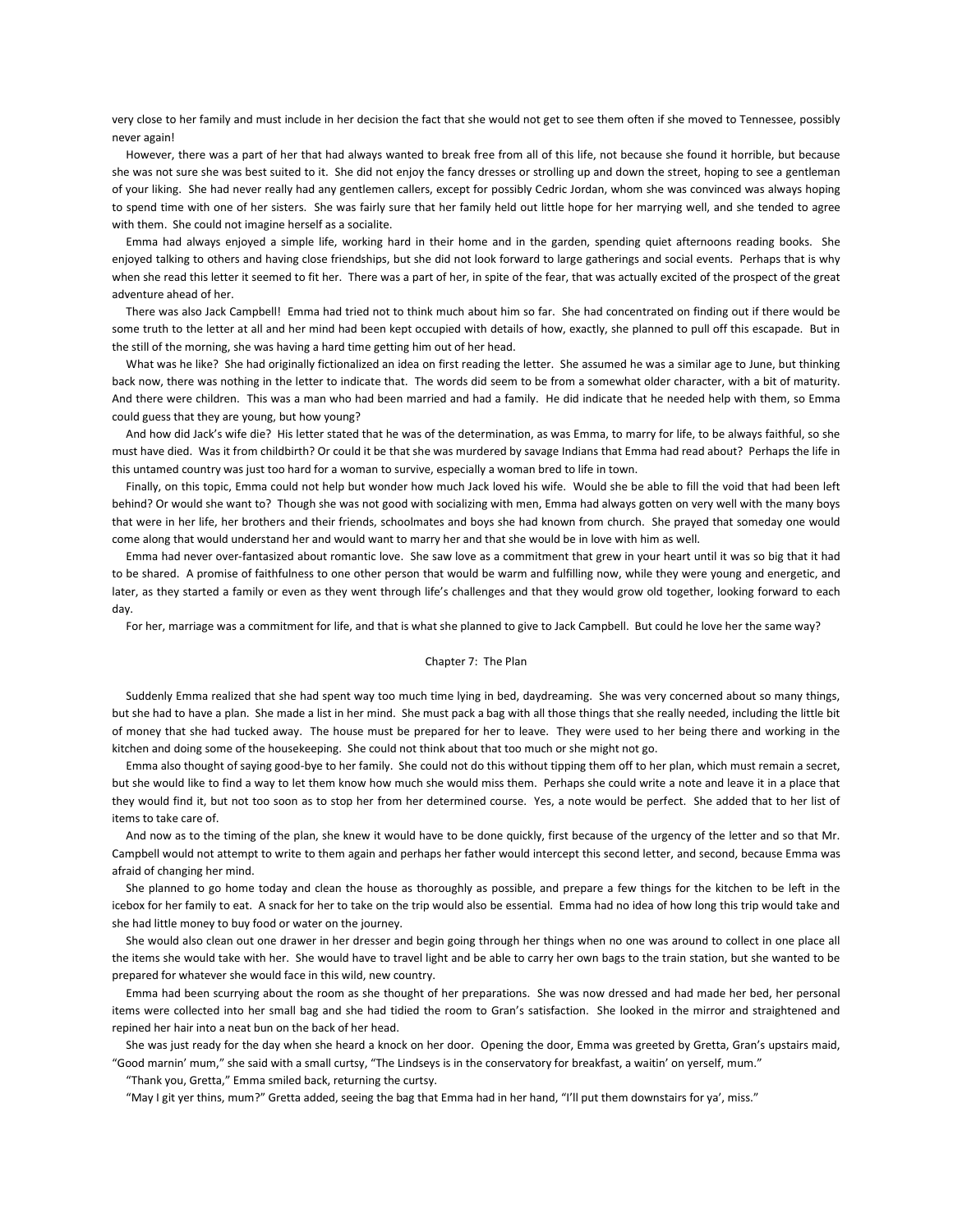"Oh, of course, thank you again," Emma handed the bag to Gretta. Emma was not used to having someone to do things for her, except when she came to Gran's house and it always seemed to take her time to get used to it again. Gran would not have liked Emma taking her bag to breakfast, and Gretta was always good to keep her from making these errors in Gran's home.

 Emma followed Gretta down the stairs and then turned to walk into the conservatory and was greeted by both of her grandparents. Grandfather, of course, was on his feet, unwilling to sit until both ladies had been properly seated. He came to greet her at the door with a warm hug. Emma stopped to enjoy it, taking in the scent of her beloved grandfather, possibly for the last time.

"Why, are you all right, my pet?" he questioned, sensing her emotion in their embrace.

 Emma looked up at him and smiled sweetly, all the memories of their times together racing through her mind, "Yes," she finally got out, "I am just glad to be here." He smiled back at her and took her hand and escorted her to the small table by the window where her grandmother was already seated, enjoying the exchange between the two of them.

Gran offered her hand and Emma instinctively took it, giving her a small kiss on her cheek, "Good morning, Gran."

"Good morning. I hope you slept well."

"Oh, yes, thank you," Emma hedged the discussion of her night's sleep.

They enjoyed a delicious breakfast together with fresh eggs and milk, warm biscuits and home-churned butter and fresh fruit of all kinds. Emma and Gran had a hot cup of tea, as well. The conversation was very light, especially compared to what had been on her mind all night, and Emma was glad. She enjoyed spending time with her grandparents when there was not a particular agenda up for exchange. It also gave her a chance to be a little spoiled, not having to do anything but enjoy her breakfast. Gran did not bring up anything about her future again or even ask her her plans for the day. They just had an enjoyable morning and gave her a wonderful memory to take with her.

Soon, though, it was time for Emma to return home. She felt so good about how things had gone here this morning and hoped that all her other plans would go so well. Gran rarely 'hugged' anyone, but Emma gave her a gentle hug as she left anyway. Grandfather walked her outside and gave her a big bear hug, "I thought since you are in such an affectionate mood today, I should take advantage of it," he grinned mischievously.

Finally she was on her way home and she was happy!

## Chapter 8: Cedric

 Emma arrived at the Stanfield house to find it all abuzz with activity. All the windows were open, though it was still a bit nippy out, and she could hear voices from all over her home as she approached the front door. She entered to see confirmation of as her family was busy scurrying about. Louisa was the first to notice her standing in the entry.

"Good morning, sleepy head," she chirped as she raced over and swung Emma around. "I am so glad you are home. I missed you!"

"Thank you," Emma gave her a twirl, as they were still hand in hand, "What is all the excitement I have missed?"

 It was as if Louisa had forgotten all about it momentarily, then it all came back like a waterfall going over the edge, "Ooo, yes, it is so exciting. We are to have guests soon. We should take your bag upstairs." Without further explanation, Emma was practically pulled up the stairs all the way to their bedroom. Louisa took her bag and deposited it in the armoire for her with a fling.

 Emma was almost in shock, but finally tried once again to spy out who this mysterious visitor might be, "Louisa, slow down. Who are you talking about?"

 Again, Louisa took her hands and flopped them both on the bed, face to face. She could hardly contain herself, "It is Cedric!" she almost squealed.

"Cedric?!" Emma repeated, confused, "but Cedric comes here to visit so often, what is all the excitement for this particular visit?"

 Louisa leaned in close and became as serious as Louisa can be. In a whisper she replied, "Cedric is coming to propose marriage!" She immediately grinned, and then began rolling all over the bed, giggling like a school girl.

 Emma was sitting perfectly still, wondering to herself about whether this was true and, if so, to whom did Cedric plan to 'propose marriage' to? Louisa was again on her feet, hearing scuffling feet in the hall, she did not want her mother to catch her sitting idly while so much needed to be done. She yanked on Emma's hands, pulling her to her feet, "We must get back to work," she sang, and as she drifted quickly from the room, Emma could hear her melodiously flitting, "soooooo… exciting…!"

 Though questions still remained in her mind, Emma quickly joined the crew of busy preparations. She saw her mother in her room with June and Lizzy, fixing Lizzy's hair. She assumed that since it was a well known fact that June was to marry Clayton Vance, that all this excitement related to Cedric must be because he had finally let his true feelings toward one girl be known and must be in love with Mary Elizabeth. Emma had been having such a good morning and this day was turning out to be full of joy throughout!

 She entered the kitchen to find Violet barking orders to Jasper and Louisa. "We must have the good tea set prepared for the visitors, and Jasper, stop eating the biscuits."

 Jasper looked at the biscuit in his hand with a sheepish look of guilt, then a second later popped it into his mouth anyway. His face turned red and he ran to the pitcher and poured a glass of water, making horrible sounds.

"What is the matter with you," Violet asked, her hands on her hips the way she had seen her mother do so many times to him.

 He took another long drink before answering, "OH!!! That was awful! Are you trying to kill Cedric or impress him with what his life will be like after marriage?"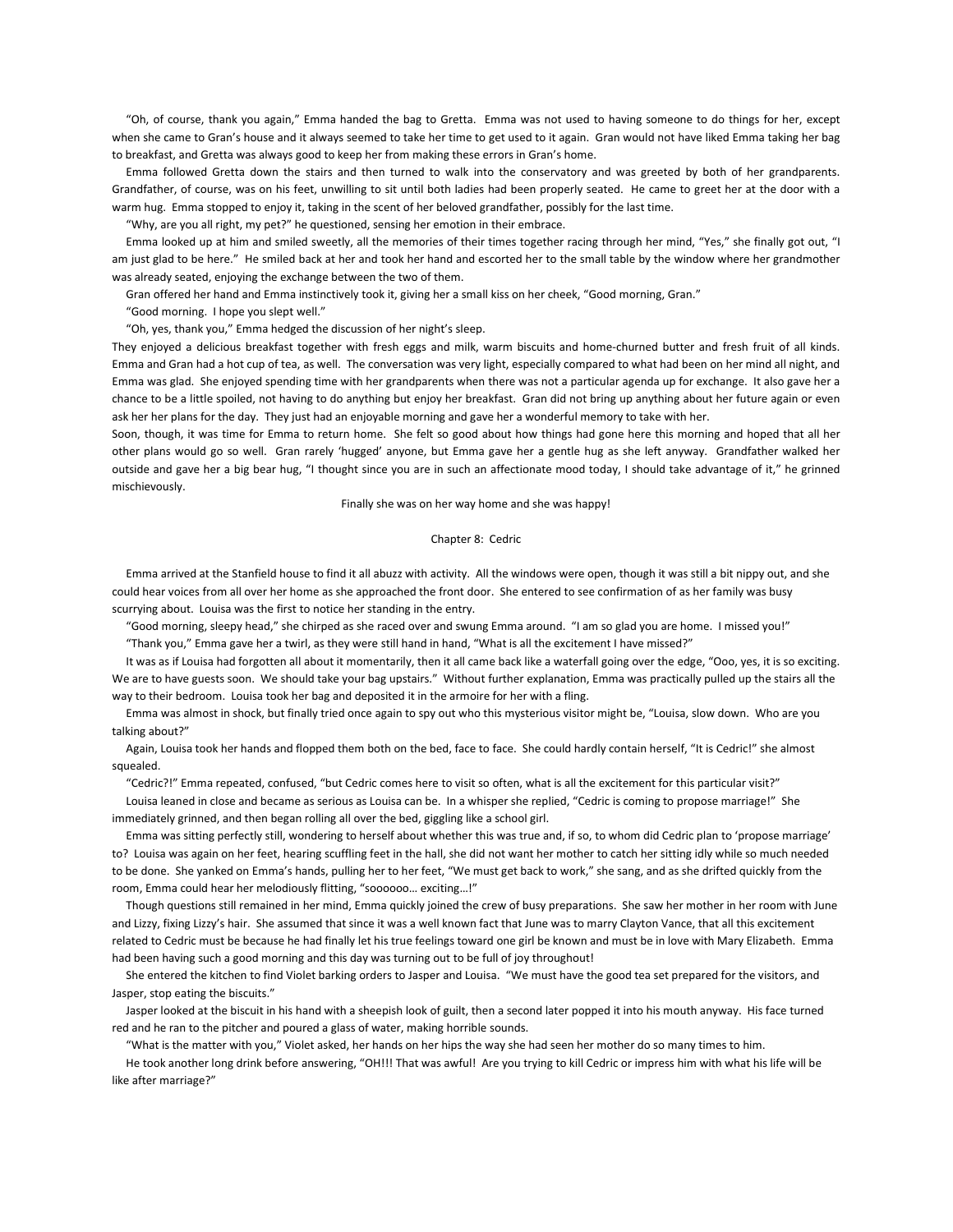Violet immediately looked worried. She turned her attention to the tray of goodies she had just prepared, then noticed Emma for the first time, almost in tears. Emma had come over and put her arm around her shoulders, "don't worry about it. What does he know?"

"I know when something tastes wrong!" Jasper chimed in. Emma gave him a look that sent him running from the room.

 Turning her attention to the tray, Emma picked up one of the biscuits. She carefully smelled it, then took a tiny nibble. "It is not too bad, Violet," she said sweetly, trying to sooth Violet's obvious pain. "What did you put into them?"

 "I put flour, and soda, and … I think a little water. Oh, I cannot really remember, I was in a hurry. What are we going to do? We ate all the biscuits you had made for breakfast. There is nothing to serve our guests! Oh, Oh, Oh we are ruined." Watching Violet talk was somewhat like going to the theater. She could make anything seem like the world was ending.

 Emma immediately grabbed her apron and put it on. She tossed Louisa one as well. "Put it on. We might as well have a small cooking lesson right here and now."

#### "But there is no time!" Violet almost cried.

 "Well then, we must hurry even faster." Emma went right to work, and worked fast, but was extremely conscience of making sure that Violet and Louisa learned this basic recipe. As she began, Samuel had come in with some wood for the parlor fireplace. She asked him to reheat the kitchen stove, as well. Before long, they had a new tray of wonderful blueberry biscuits, ready to go in the oven. She had made them thinner, so as to have them bake faster, and warned Violet to keep a very close eye out not to burn them or let them dry out.

 Everyone went back to work, busying around the house trying to prepare for the visit. Emma still felt somewhat lost, not having had time to question anyone about the marriage proposal. She was still not completely sure to whom the proposal would be, thought she was quite confident it would be Lizzy.

Soon the squealing let everyone know that Cedric must be close by. "Everyone come quickly," they could hear their mother calling.

 A scurry of activity ended with all of the girls seated in the parlor, as if they had been there all day, working on their handwork like proper ladies. The men of the family stood around the room in various places, leaning against something or another, trying to look interested in a book or to be deep in philosophical thought. Father was seated at the fire in his favorite chair, puffing on his pipe. No one would have ever guessed the worry he held for all of his children and their futures. He never showed it.

 There was a ring at the door and it was as if everyone was holding their breath. No one seemed to move. Emma thought of the many times that Cedric had come to their house and had been completely ignored, moving about the home like the household cat, wandering underfoot, but never really noticed. Now he was the center of their universe for the day.

Cedric rang again.

 All Stanfield eyes were on their father. Casually, Howard looked up, as if he had just noticed. He nodded to Samuel, "Please, son, could you be so good as to see who is at the door?" After a short moment of silence, a burst of laughter rippled through the room. Smiles showed on all their faces and they all felt considerably more relaxed, all except Lizzy, that is.

 The rest of the day at the Stanfield house seemed to be filled with nothing but joy. Cedric had come and, though seeming very nervous, had asked to speak to Mr. Stanfield alone. After everyone had politely left the room, hovering just outside the door, he had asked for permission to ask Lizzy for her hand.

 Howard Stanfield was not considered an extremely bright man by those who have a shallow acquaintance with him, but he was actually a man of deep thought. He would go to his shop and work, but his mind was often on other things. Upon hearing that Cedric had finally made up his mind and had decided to pursue only one of his daughters, Howard had given his decision, as the patriarch of the family, much deliberation.

 His decision, which was not to be argued with, and which seemed to give a since of relief to the happy, yet apprehensive couple, was to allow Cedric to court Lizzy for a time, then, upon reexamination of the matter, he would most likely give his approval. This was not exactly what Samantha Stanfield had hoped for on this day, but she, too had to agree it was the best verdict.

 This was satisfactory to everyone, as it gave Cedric a chance to convince Lizzy of his true affection toward her alone, and it allowed June to save face as the older, and yet unmarried and unengaged sister.

Howard's main concern was for the life-long happiness of each of his children.

## Chapter 9: Talking with Father

 That night, marriage seemed to be the only topic of conversation at dinner. Clayton Vance had called on June in the afternoon for a short while. It seemed more and more certain with each visit that he would soon propose to her. His family seemed to like June and, though her circumstances were not extremely wealthy, Clayton had plenty of money for both of them. June was also very popular with other men, but she was very conscience of subtly letting Clayton know that he was her first, and perhaps her only, choice.

 Samuel and Grace had already privately committed to each other. Grace was from a family with some wealth, but not enough that Samuel felt he could depend on that for their livelihood, not that he would ever want to do that. He was, however, learning the family business and had come up with some innovative new ways to make furniture that made them even better than before. Howard encouraged this as he anticipated Samuel becoming his partner someday. Samuel was also a good salesman. He had helped increase he clientele as well. All this added up to his soon feeling sufficient to ask for Grace's hand officially from her father.

 Lizzy, of course, was the most excited. She had reluctantly accepted her father's proposal to take things slowly, but she considered herself as good as married. She and June had spent much of the day discussing plans for their futures as ladies of their own households, with Violet and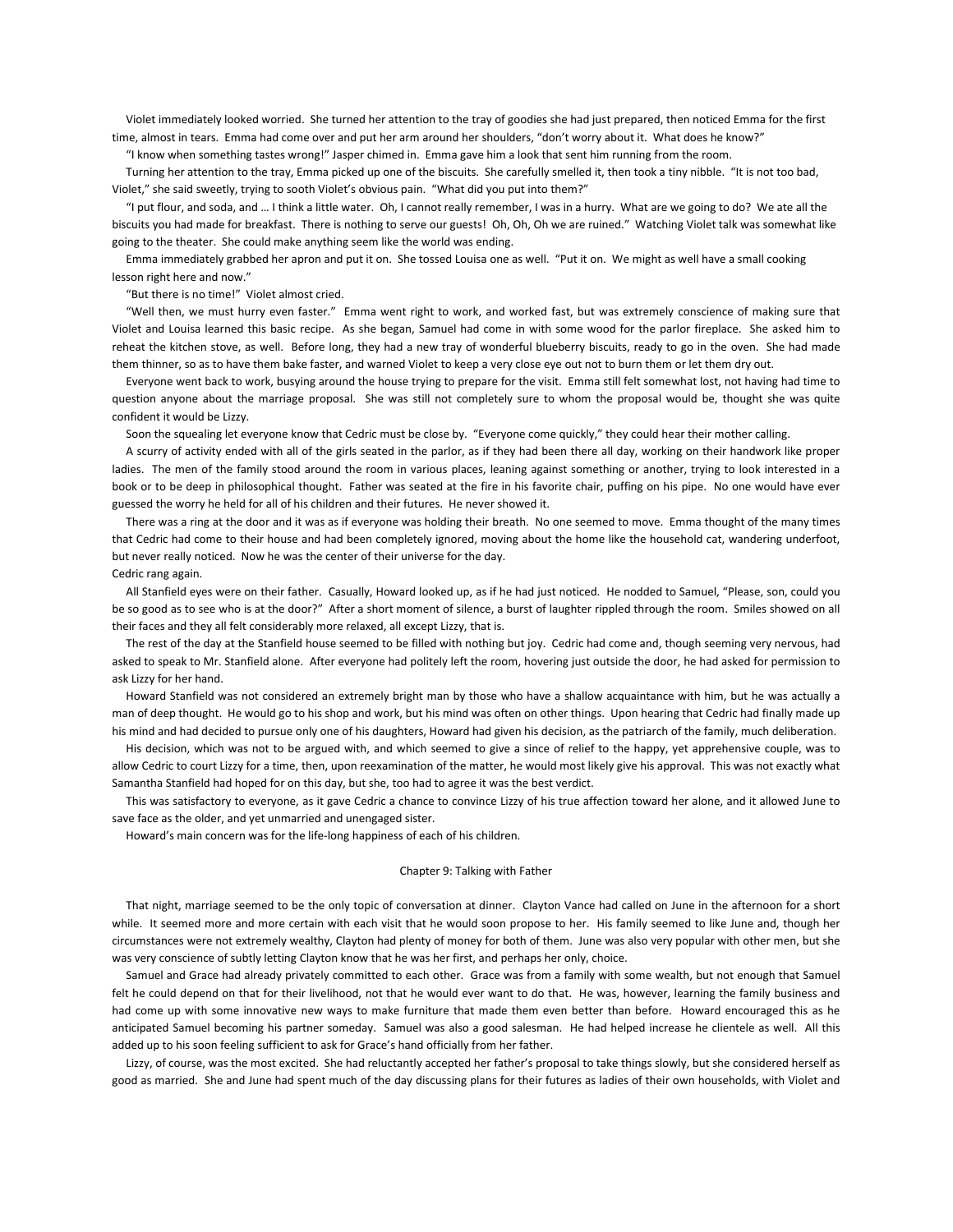Louisa hanging on every word. Their mother was busy giving advice and helping them look through their dresses to see what they had that was appropriate for a matronly lady and what would need to be added.

 Howard sat mostly quiet throughout dinner, watching and listening to all the discussions around the table. He beamed with pleasure, thinking how proud he was of all his children. Everyone looked so happy and care-free tonight, enjoying each other's company as one big happy family should.

 Perhaps the only exception was Emma. She had been listening to all the conversations and seemed interested, but she was very quiet. She had always been quieter than most of her siblings, but as Howard perused the many excited faces this night, she seemed to be somewhat melancholy.

 Emma was actually listening intently, particularly to her sisters conversation. This truly convinced her that her plan to intercede with Jack Campbell was the best course of action for her family. Now that both her older sisters were in good situations with men that they cared about and that would take good care of them here in Boston, she could never allow this stranger to take them away to the wilds of Tennessee. She must take their place, she felt, to save them from what they would think a horrible fate.

 After dinner, Emma worked quickly to finish the work in the kitchen to try to escape to her room and pack before anyone else went up to bed. She was about to make her exit as others were going into the parlor when her father stopped her, "Emma, do you think you could join me in the shop for a moment? I have something there that I need your help with." He smiled casually at her, then disappeared around the corner.

 "Of course," she could barely get out before he was gone. She walked slowly to the back door leading out to the shop. It was strange for him to ask her specifically out to his shop for 'help'. She had visited with him many times while he was working. She enjoyed watching him create beautiful things from wood that she knew others would enjoy in their homes for many years. Yet she had never been asked to help before.

Emma entered the shop and looked around for her father. He was toward the back. Howard looked at his daughter lovingly and motioned for her to join him. On getting to the back, he turned and said, "There is actually just something I wanted to show you." He moved aside and pointed behind him to a lovely bench. Emma loved being outdoors and loved to sit and read, especially in a garden. She was always encouraging her father to make benches so that others could also find this joy.

 "It is beautiful, father!" she exclaimed. She walked over to touch it. It had ornate carvings on the back, arms and legs and the seat was smooth. "May I sit on it?" she questioned.

"Yes," her father replied, coming over to join her on the bench, "as much as you'd like. It is going in our garden."

"Really!? How wonderful! It is truly a work of art, father."

 "I made it for your mother, for our anniversary," he replied. "She has been saying lately that she would love a quiet place to sit by herself, or just with me, occasionally. She is always surrounded by you children, and she would not have it any other way, but she does need a chance to be herself, too."

 Emma looked at her father very lovingly, "Why, Father, how romantic of you!" She grinned at him. Being romantic was not something his children ever got to see. He was always strong and helpful, sometimes silly and mischievous, but he saved his rare romantic moments for Samantha alone. It was extremely obvious, however, to his children just how much he did truly love her.

"Thank you for sharing it with me," Emma said with appreciation.

 "Well, you were sort of my inspiration, you know. You said everyone should have a nice garden bench. One day maybe I will make one for you, too," he hesitated and looked at her, "maybe for your wedding."

Emma looked up in surprise at him, then she smiled, "maybe?"

 "Are you alright, my dear? I mean, I know now you think your sisters are leaving you and that then you will be the oldest sister, but they will never go too far away, you know." He looked very concerned for Emma. "I noticed you looked rather melancholy at dinner tonight…" he paused, looking seriously at Emma, "You know you can talk to me, if you ever need to."

 Emma squeezed his hand, "thank you," she replied sweetly. "I am alright. Really! I was just… letting them have their moments, and enjoying them with them. I am very happy for them. Really, Father!" She tried to get up, hoping not to talk too long or she might tell about the letter.

 Howard still had a hold of her hand, "You will be married one day, too, Emma. And you will be happy. I know that because you are always happy, no matter what, but... I pray for your happiness everyday. I know it will come."

 "That is wonderful, Papa," Emma replied, using the term of endearment that she saved for their special father-daughter moments like this. "Please always keep praying for me."

 Emma almost left at that point, feeling the emotions overwhelming her as she thought about this possibly being her last chance to talk like this with her father. Then she turned and looked at him, "Father, when did you know that you loved mother?"

He smiled at her, a look in his eyes that took him back to a time long ago, yet something that was still there, growing stronger. "I feel like I have always loved her," he sighed, "but I love her more everyday!" He looked at her, as if to tell her the secrets of the universe, "Love is not something that happens 'to you', it is something 'you do', something 'you give'."

"Thank you, father!" Emma smiled and started out the door before all that she was thinking came pouring out.

 Emma knew that she had much love to give. She thought for a moment about Jack Campbell, and about his children. Now she was completely convinced that going to Tennessee was the thing she must do. It was where she belonged, with a family that needed her and her love.

She went to bed that night feeling good. She pushed her sad feelings about leaving to the back of her mind.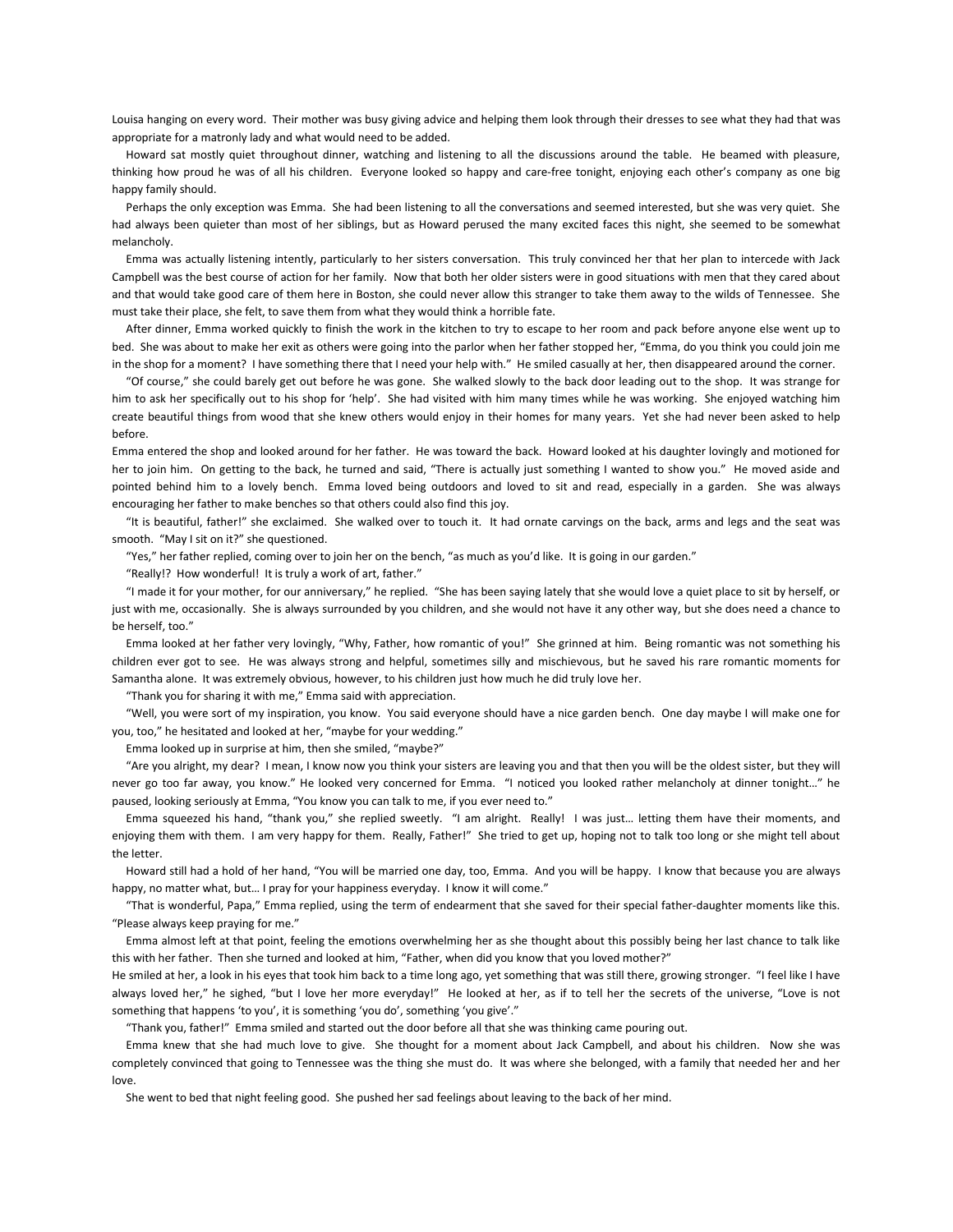## All that she could see now was love, and tonight, she was going be on her way to giving hers away!

## Chapter 10: Breaking Away

 Emma had gone straight to sleep, content in the fact of what she planned to do. She had spent most of the day traveling up and down delivering her things to her secret hiding place in the barn behind the house. Her brothers were the main ones that went in the barn and they would not have noticed her small pile in the corner, hidden under an old blanket. No one in the house seemed to notice, either. They must have thought she was preparing to wash or just spring-cleaning.

 Her small purse was packed with the small amount of money she had, her Bible and another book that belonged to her that she might want to read on the way, a brush for her hair and a twig for her teeth with some peppermint oil, the broach that Gran had given her on her  $16<sup>th</sup>$ birthday, and the letter. She had also packed, in her larger bag, the primer she had used in school. She thought this would come in handy with small children living out in the wilderness who might not be able to attend school.

 She had written a note to leave for her family, as well. She did not want them to worry, but she also did not want them to try and interfere with her plans. They would, of course try to talk her out of it and, as she had now made up her mind to go, she would have no part in that. The note could not be left out in plain view because they would find it too quickly and have time to stop her. She had checked and found out that the train left from her station at five in the morning. She wanted her family to know where she was by nightfall, so they would not be concerned for her safety.

 Therefore, she had decided to leave the note at the post office. She had been there many times to pick up letters for her father, as on the day that her letter had come in the mail. She knew that their mail would be left at the post office until someone came to retrieve it. Samuel made deliveries most days in the late afternoon and then stopped by to see if anything was at the post for their family. She was sure this would be the best course to follow. The letter was also in her small bag, which, by this time was getting full.

 The other piece of business that Emma had taken care of was to reply to Mr. Campbell. He had sent the note, not knowing if anyone would receive it or take it seriously. She decided to use some of the little money she had to send him a short telegraph. Emma had seen her father send several telegraphs, but had never sent one herself. She had gone by the office earlier in the day and sent the following message.

> Mr. Campbell I accept your offer *- stop -* I will be in Columbia in two days on the morning train *- stop -* Miss Stanfield *- stop –*

 Finally, the time had come! Emma awoke in the dark, as if she had had an alarm going off in her head that only she could hear. She was not sure of the exact time, but there was no light out so she believed it to be early. She lay there for a moment, listening. She could hear the heavy breathing all around her as her sisters slept. Nothing seemed to have changed since yesterday when she had woken up to hear them sleeping. And yet, everything had changed, especially for her.

"Goodbye sweet sisters. I shall miss you," she whispered softly, almost to herself. "Goodbye family."

 She said a silent prayer, asking God to be with her on this part of her life's journey, as He always was before. She thanked Him for the many blessings of her family, her home, her friends, her good health and strength and for her education. She asked for strength to be a Christian and do all things with love as she went to start her new life with the Campbells. Finally almost feeling selfish for asking, but knowing that God could do anything and has told us but to ask, she asked God to bless her marriage; to allow them to be happy together for the rest of their lives.

 Feeling revived after her prayer, Emma quietly got out of bed, being careful to pull the covers back around her sister so that she would not feel the cold of the spring morning. She was moving quickly now. She dressed and gathered her bag from the drawer. She went downstairs, thinking this would be the last time after making this trek each day for her whole life.

 The kitchen was dark, but Emma knew exactly where everything was. She got out the little bit of meat and bread and the apple that she had set aside for her trip. Then she was out of the house and in the barn. She gathered her large bag and walked out into the yard. She took one last look around and, as it was still dark, she could not see much. She was glad.

 Emma walked resolutely down the streets toward the post. The letter was slipped into the box. There was no one else in sight up till this point. The excitement and her nerves were pushing her on toward her goal, the train station. As she got out of the more familiar territory of her part of Boston, she walked more quickly. She prayed as she walked, asking for a safe journey and hoping to soon see groups of people, all gathering to ride her train with her.

 She was soon inside the train station. It was not as busy as she remembered from the last time she had been there, but enough people that she felt she could be lost in the crowds. As she approached the window, she retrieved the paper that had come with the letter from Jack Campbell. Again, her nerves were on edge. What if this paper was not enough to get her a ticket? She did not have money for the ticket herself. She would have to return home. So many thoughts ran through her head.

"Good mornin', ma'am," the older man behind the window greeted her.

Emma smiled¸"Good morning," she returned instinctively.

"How can I help you today?" the man continued. "Where would you like to go?"

Emma handed him the piece of paper, "I am going to Tennessee, thank you."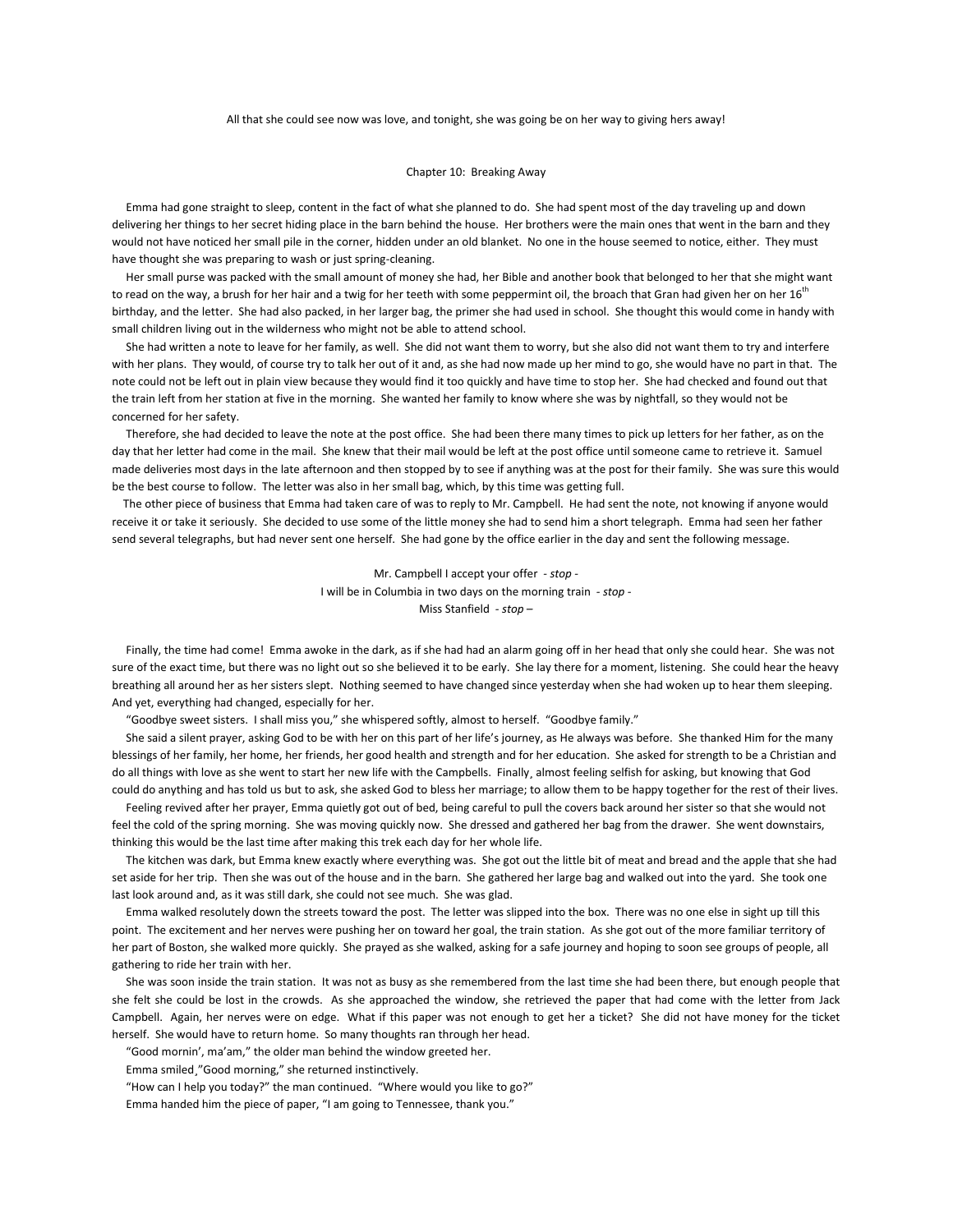He stopped to study the paper for a moment. Then looked back up at Emma.

"I believe that paper should tell you what kind of ticket I need."

 He glanced back at the paper, then looked back up at Emma, "Indeed it does. You will be traveling to Columbia, Tennessee, though… it will take you a while to get there."

"Yes, sir. I supposed it would," she said with confidence.

 "Are you traveling alone?" The question did not sound in any way to question her ability to be on her own, just for his ticketing information. Yet it made Emma uneasy to state that out loud.

"Yes," she replied quietly.

 "Alright, then, ma'am, you are all set." The man glanced at his pocket watch. "You might want to hurry, though. Your train leaves in about fifteen minutes."

 He handed Emma her paper back and a ticket. She did not understand exactly what the paper was, but she was glad that it had achieved it's goal.

 "Step to the back porch, ma'am, and to station two. When they announce your train, they will call for passengers to Alexandria, Virginia. You can see the ticket master at that station for further instructions, but I believe your train will continue on to Decatur, Alabama before you will have to change trains.

 Emma thanked him and lifted her bags. She turned to survey the station. It was a busy place now, more people arriving every moment. Emma walked toward the back of the large room and out onto the platform. This was even busier. The trains made lots of noise and their steam filled the air in places. People were busy saying 'hellos' and 'goodbyes'.

 She spotted the sign marked 'station two' and went to stand in that area. A train was already sitting on the track there, but Emma was not sure if she was to board or wait.

 Soon a man in a uniform came walking along the platform, yelling, "Train for Alexandria now boarding on platform two! All aboard for Alexandria." He noticed Emma standing near the train with her bags in her hands. "You goin' to Virginia, ma'am?"

"Yes, sir. Should I board here?" she replied.

 "Yes¸'em. Here," he said taking her bag and her hand, "let me help you." He carefully loaded her on the train and handed her back her bag. "Thank you," she smiled at him. He tipped his hat and was off down the way¸ yelling again, "All aboard!"

Emma entered the train car and noticed many of the seats already filled. As she wandered down the aisle, she glanced from side to side, trying not to be too nosey. She finally found a seat near the window and sat down. She stared out the window at all the hustle and bustle of the platform. The car was just as crazy, with people putting bags away, finding seats, wiggling around in the cramped space of the train.

 She was soon joined by a seat-mate, an older gentleman. He tipped his hat and asked to sit. Emma smiled slightly and gestured for him to take the seat.

"So where are you heading, young miss?" he boomed.

"I am going to Tennessee. And yourself?"

 "I am heading back home to Virginia. A beautiful place, Virginia," he answered without taking a breath. "Have you ever been there¸ Missy?" He continued on without really giving Emma a chance to answer his questions, much less make comments. He talked about how cold Boston had been and how glad he would be to get back to a warmer climate.

 Emma was glad to let the man go on without much participation on her part. She had too much on her mind for good idle conversation, but it was nice to have something to keep her mind busy, as well. Before she knew it the train was pulling out of the station and Boston was soon a memory. She glanced a few times out the window at the familiar sights of her home, then finally turned and gave her full attention to her riding partner.

# Chapter 11: The Journey

 Emma awoke and it was dusk. It had been a long day. She had spent the morning listening stories from Virginia. That had kept her mind busy. They stopped in the afternoon in Alexandria and she had said goodbye to him as he left the train. She, too, got off at the station and stretched her legs a bit. She had brought some snacks and she had a small bite to eat and some water. She had gotten quite hungry, but wanted to ration her food for the whole trip, since she was not sure exactly how long that would be.

 The train left about half past three, headed on to Alabama. Emma was excited about getting to see so many new places. During this afternoon trip, she had no one sitting with her. She stared out the window and began to think.

 "What am I doing?" Emma could not keep that thought from her mind. "Three days ago I was home, and I knew everything about my life. Now here I am in this strange part of the country, and I have no idea what my life has in store. And tomorrow…" she almost gasped out loud at the thought of tomorrow… "tomorrow I will be married!"

 Emma had made up her mind¸ but now she was very nervous about her decision. She had agreed to marry a complete stranger! She knew nothing about this man except what he had written in the letter. She got the letter out from her bag and opened it slowly and carefully. She read it through again, concentrating on each word, as if it would give her insight into Jack Campbell's heart and soul.

 After rereading the letter several times and feeling no closer to Mr. Campbell than before, Emma fell asleep, exhausted from the long day on the train and the overwhelming feeling of anxiety that she had felt since first reading the letter.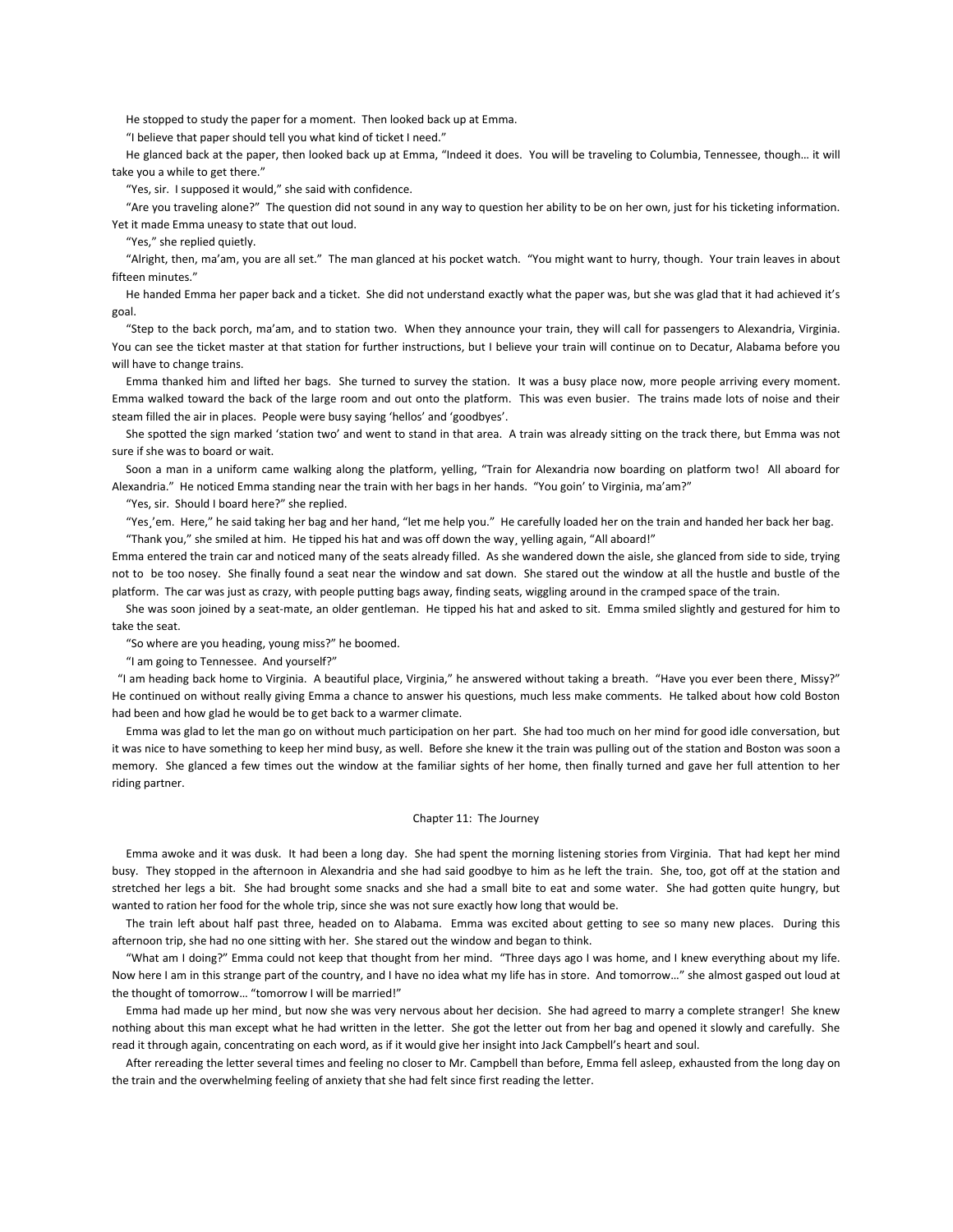She had slept well and was enjoying a peaceful dream of some story she had read in a book about an adventure. She was awakened abruptly when the train changed speed and began to slow down. Emma looked out the window in the darkness around them. She could see lights up ahead. They must be coming to a town. They soon came to a station with a sign on the building marked 'Lynchburg'.

 Emma was disappointed as she remembered her geography lessons and realized they were still in Virginia. She had hoped that she had slept longer than that and that they were, perhaps coming into Decatur.

 She brushed her disappointment aside and gathered her things to depart the train. As she exited onto the platform, she was greeted by a delightful surprise. It was quite a bit warmer here than it would be this time of year in Boston. They often got snowfalls in the early Spring at home, but here it was pleasant and balmy. She wondered if this was typical weather in Tennessee as well.

The attendant offered her a hand as she descended the stairs to the platform. "Thank you," she offered him a tired smile.

"I hope you are having a pleasant trip, ma'am," he asked Emma.

 "Yes, thank you!" She stepped away and looked around for a place to sit down. The night was so nice that she thought it would be good to get some fresh air. She enjoyed more of her food, this time allowing herself enough sustenance to get her through the night. She saved just enough for the end of her journey. Emma did not want to make a bad first impression on her new husband by coming to him hungry.

 Soon they left the station and Emma was feeling quite refreshed. She thought she might sleep, because the train was dark, but she could not. The darkness beckoned her to travel deep into her thoughts. Again, she wondered about her new life. She thought about Mr. Campbell, and his children. The letter had said he had two young children. How old were they? What were they like? Quite? Wild, like their home? And would they accept her as a 'replacement' for their own mother?

 And Mr. Campbell, would he see her as an understudy? Or could he ever love her for herself? Would she always be competing with a woman whom he had loved and lost? Emma became agitated and could no longer get comfortable in the chair. She tossed about, trying not to disturb those about her, mostly sleeping.

 And what of Jack Campbell's character? She thought about the letter again. He had spoken of honor and pledged to be faithful to her. Emma had thought many times about her life as a married woman, as many young girls do. She knew that God required fidelity and commitment until death parts you. She had made this pledge to God and to whomever her future husband would be, as well. She understood about love, and how hard it could be sometimes, but that it was what bound two people together, through whatever may come to their lives.

 Emma realized that Jack Campbell may never love her with the passion she had heard so much about from her sisters, but she what she wanted was commitment.

 The night dragged on, as did the thoughts in Emma's head. She was becoming less excited about the adventure and more apprehensive about her new life. Emma closed her eyes and squeezed tightly. She took a deep breath and began to say a prayer to herself, asking God to bless her in her new life. A calmness came over her as she let go of the worry over things that she could not know were true. Her faith had always helped her to cope with difficult situations and now she called on it for strength, perseverance and contentment.

Emma finally drifted off to sleep with a smile on her face as the train raced through the darkness toward her destination.

### Chapter 12: Jack Campbell

 The train had made an early morning visit to Decatur, Alabama. Emma had had to exit the train and re-board another, headed for her final destination of Columbia, Tennessee. She had enjoyed hearing the sweet southern voices that sounded so different to her than what she was used to in Boston. Though she enjoyed listening to them talk, it also made her a little homesick.

 She pushed these feelings from her mind as she enjoyed her last bit of food that she had brought with her. She purchased a cup of tea from a small restaurant located across the street from the station. They had small tables that were busy with customers. She sat at the table and drank the warm drink as quickly as she could without burning her tongue, not wanting to be late for her connecting train.

Back on the train and leaving the station at eight o'clock, Emma felt refreshed from her short stroll about the station and from the hot cup of tea and the last of her food. She had her bags put away and was sitting quietly by herself. A young couple and their children were sitting across from her. They were all talking to each other and the girls were giggling about everything. They were going to Kentucky to visit their grandparents. Emma would only be going part of the way with them.

 Emma watched them. She wondered what it would be like to have children of her own, laughing and enjoying happy times as a family. She knew that the family, at least, would be an experience she would not have to wait too much longer to experience.

 As the train approached Columbia, Emma was on the edge of her seat in anticipation. It had only been four days since she had first read the letter and decided to make this trip, but it now seemed like ages.

 She smoothed her hair and pinched her cheeks; a habit her mother had always felt necessary when meeting someone new, especially a young man. She mustered her best smile and tried to look excited and happy to be there. She was ready!

 The train stopped at the platform. Emma had not looked out the window. She was now afraid to look into the face of the wild frontier man whom she had come so far to see. She waited until several people passed her by, exiting the train. Finally, it appeared that she could not delay any further. For a split second, she almost stayed on the train, but then, she got up and walked to the door.

 The station was busy this morning, people rushing to and fro. Emma stood in the middle of the confusion, looking all around. She was almost dizzy with all the activity. Many people entered the train, others were embracing loved ones and eventually left through the station or down the stairs at the end of the platform.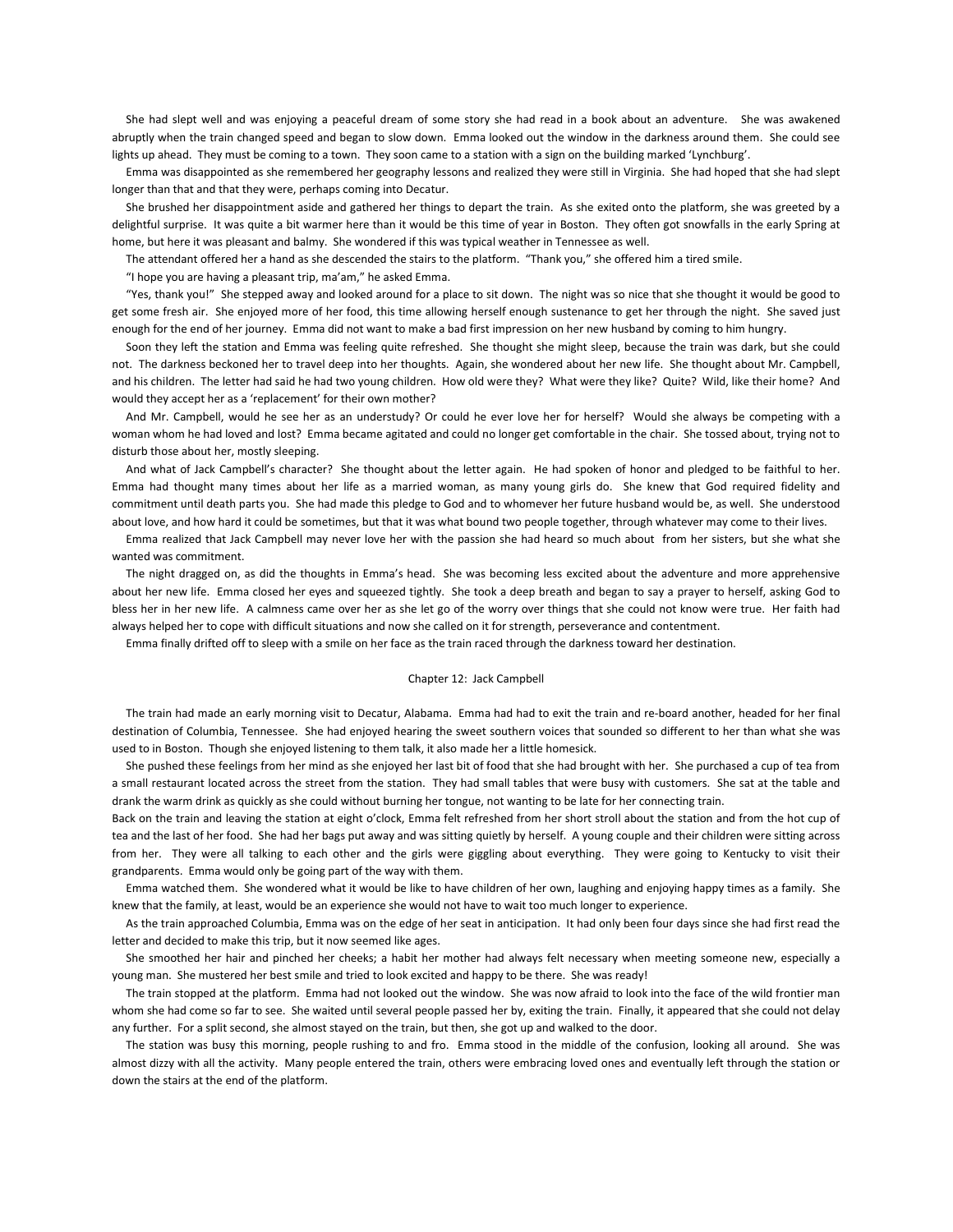Emma began to wonder, had Mr. Campbell received her telegraph? Had he been able to come and pick her up? As the area emptied and the conductor began yelling, "All aboard", Emma questioned if she should re-board the train before it left, before it was too late!

 She looked around frantically. Then she noticed an older gentleman, who appeared just younger than her father, sitting alone on a bench. He was staring at her. She glanced around to see if, perhaps, there was someone else around her that he could be giving his attention to, but she was alone.

 She looked at the man and smiled a faint smile. Could this be Jack Campbell, just sitting and watching her in her obvious confusion? Finally, as she felt she had no other options, Emma began to step toward the bench, contemplating what to say.

 She opened her mouth to speak, not sure if words would actually come out, when she heard a voice from behind her, "Are you Miss Stanfield?"

Emma could hardly move. The voice sounded much younger than the man sitting in front of her. She slowly turned to face him.

"Yes…" she hesitated, "I am Emma Stanfield." She just stood and looked at him, not sure what to do next.

 The man smiled a warm smile at Emma, giving her an instant of comfort. He was very tall and dressed distinctively different from most of the men in Boston that Emma knew. He was wearing worn, but clean trousers and a plain brown cotton shirt, both neatly pressed. He wore boots and a large brimmed hat, which he held in his hand now. As he removed the hat, Emma noticed his somewhat wild blonde, curly hair. He ran his free hand through it in an attempt to straighten it, but it instantly fell back to its original place. His skin was tanned from obvious hard work in the sun and his hands were rough, but clean. Most of his face was covered with a thick beard, also trimmed and neat.

 The whole picture of him was exactly what Emma had always seen in pictures of farmers from the west. All except his eyes! His eyes were soft and blue and seemed to almost have a mischievous spark in them, like a young child who had been caught fishing on a school day.

 "I am Jack Campbell," he smiled at her through his thick beard. "I got your telegraph just yesterday. I am so glad you have come… Welcome to Tennessee."

 Neither Emma nor Jack had moved from their original spots. They both tried to smile, but were equally nervous and unsure as to what to do next. Finally, Jack stepped forward, reaching for Emma's bags, "Beg your pardon, ma'am, let me get those bags for you."

 Emma complied, handing him the bags. She was still just standing and staring at the strange young man. Jack, however, seemed to have recovered more quickly from their initial presentation. After taking the bags, he stopped, giving her a second to say something. When she did not, he stood and glanced down at his feet and around him for a moment, then back up at Emma. He smiled again, as if he knew exactly what she was thinking.

 Jack did realize that this was extremely hard for Emma. He had been prepared to offer her any allowances necessary so that she might have time to adjust to this new life.

Finally, Jack interrupted her silence, "I suppose we should go now."

 Emma realized that she had been standing still and staring, not her normal practice upon meeting someone new. She tried to quickly compose herself, "Yes," was all she could manage to say. She tried to smile, but knew that it looked forced.

 Jack smiled back, then, in order to let her have a moment to herself, he turned and began to walk slowly off the platform, down the side stairs. He glanced back periodically to make sure that he was not leaving Emma behind.

 Emma thought how courteous he was being. He seemed to be looking out for her like a young child on her first outing. In a way, this was true. Emma had never been too far from home or from her parent's watchful eye. To her, this was like starting off in the world for the first time, again.

#### Chapter 13: Columbia

 As they walked around to the front side of the station, Emma saw the town of Columbia. There were lots of people coming and going up and down the street. She had wondered what type of place her new home would be. This was, of course, much smaller and very much 'younger' than Boston, but she rarely wandered far from her small section of town back home, so, in a way, this was comparable to what she was used to.

 Emma felt as if they would be a spectacle, walking down the street together, yet not together. She just knew that everyone would know that she was that girl who had come from way up North to marry a stranger. Yet, as they walked, no one spoke to them, except for the occasional, "Good day," or a smile or tip of the hat as you would get from strangers in a large town. No one seemed to know Mr. Campbell, either. She supposed that he was the type of person who was not very social.

 Jack had continued to stay just ahead of her, giving her some time to process things, yet ever watchful of her as to not lose her. He had walked them around to the street, then down the block. The town had crude buildings, all made of wood. There were no stone or brick buildings anywhere, as in Boston, and the entire town looked new, except for the dust and dirt that covered each surface. Emma supposed that dust would be her constant companion here in the wild west as she noticed each shop had someone sweeping the dirt from the porches.

 The roads were also just dirt, though packed down. The street where she lived had had lovely looking cobblestones paving the path, with old trees lining the sides of the road that almost seemed to have a history of their own. She did notice that these dirt roads had already kicked up enough dirt that her once lovely shoes now looked brown. However, this smooth dirt road was easier to walk on. Emma tried to file away that positive thought to give her strength.

 Another thing that Emma noticed in their short walk were the shop windows. In Boston, the beautiful shops had large front windows, through which you could admire beautiful dresses or hats or shoes. Here in Columbia, the few windows Emma noticed were practically and efficiently filled with stock items like sacks of corn seed or rows of work boots, such as Jack Campbell wore.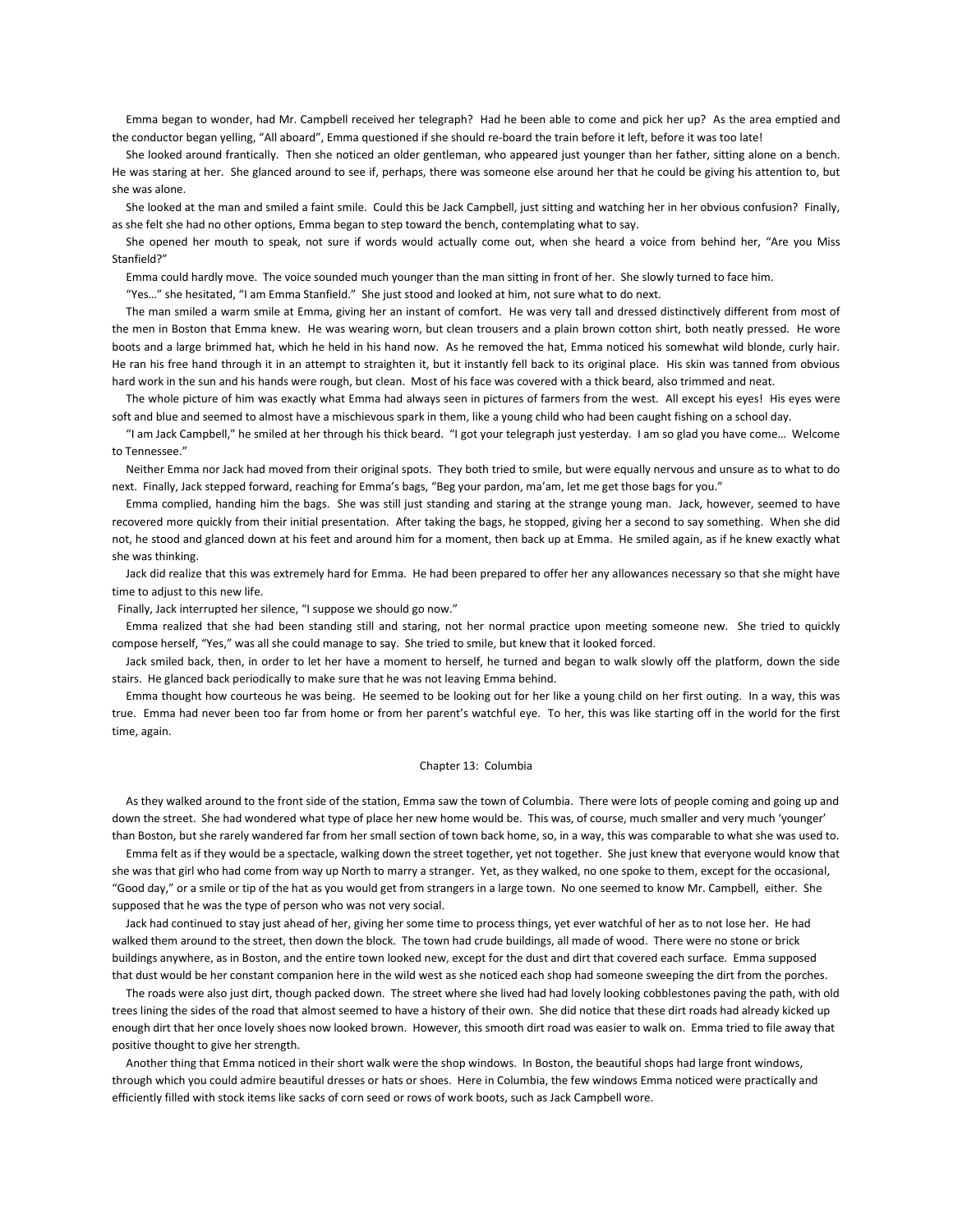Emma was strolling slowly down the street, taking it all in, when she heard that voice again from behind her. "Ma'am, I believe we will stop here, if you'd like," Jack interrupted her thoughts.

 She spun around to see Jack was now behind her. She had not been paying attention and had not seen him stop. She glanced up to see the sign on the building marked, simply, "food". She slowly walked back to where Jack was standing and gave him a polite smile, "I am so sorry. I suppose I was not paying attention to where you were going. Are we stopping here, Mr. Campbell?"

 Jack smiled. He was glad to have her talk to him at all, even though it was always very formal. This was progress of some sort to him. He stared at her for a moment.

"Is something wrong?" Emma broke into his thoughts.

 "I suppose I am not used to being called 'Mr. Campbell'." Since their first words, he had had a very soft, smooth voice. It was not as 'southern' as some of the others Emma had experienced during this trip. But now, he sounded as though he was teasing her, using an obviously fake 'Boston' accent when he said his name.

 Emma stared at him, this time with an air of disgust and dismay that he dared to make fun of her. "What should I call you, then?" "Darlin', you can call me anything you like," Jack threw back at her, not with her same repugnance, but with a light-hearted since of humor. "But most people just call me 'Jack'." Then he smiled that warm smile at her again.

 Emma was not impressed by his joking. Yet, she could not seem to stay angry at him for long. His smile was almost contagious and in a moment she, too, was smiling, almost giggling. "Please, then, stop calling me 'ma'am'. My name is Emma!"

Jack kept smiling and tipped his hat at her as if to say, "tux shay". "Shall we go in then, Emma?" He emphasized the last word.

 "Yes, thank you…" Emma hesitated, still feeling uneasy around this man that she now remembered she is about to be married to, "…Jack." She ended her words with a soft voice that said she was through with sarcasm, for the time being.

"Do you have business here?" Emma continued their conversation as they entered the small restaurant.

 "I thought you might be hungry, after such a long journey," he returned very matter-of-fact. Jack looked at her questioningly, "Aren't you hungry?"

 Emma thought again of her plan to ration her food so that she would not appear to be starving on their first meeting. "I am fine," she lied, knowing that her food had not been enough and that she was indeed hungry now.

 Jack knew that this could not be true, as he had done some research and knew what a long journey this had been for her. He did not want to embarrass her, so he replied, "Well, I am starved. I got an early start this morning and did not have much breakfast." He looked at her from the corner of his eye, "Do you think you could, perhaps, eat a small bite with me…" he hesitated, then smiled again, "…just to keep me company while I eat?"

Emma was glad to consent!

 Jack picked a small table in the corner and offered her a seat. Emma noticed that sometimes he acted almost crude in his language or his demeanor, but at other times, Jack was quite the gentleman. In his own way, he did seem to be conscious of her and her daunting situation. A woman came to their table and smiled at them, "What can I get for you today, Ma'am? Sir?" She seemed almost distracted by all the activity in the restaurant, rather than attentive to them, as a waiter in a finer Boston establishment would have been.

Jack looked toward Emma, "What would you like?"

 "Just a cup of tea for me, thank you," Emma relayed to the waitress. Jack and the woman looked at her almost dumb-founded. Emma smiled politely, and waited for Jack's response.

 The woman soon looked toward Jack for a response. "I will have the breakfast special," then he added with confidence, "and the lady will have the same."

 Emma stared at him in disbelief. He had ordered her a large breakfast of she-did-not-know-what that she had said she did not want. The waitress had nodded and left to place the order in the other room with the cook. Emma glared at Jack.

 "I know you are hungrier than that," he defended himself almost with a laugh. Then his face got a little more serious. "You will need the strength today." Then, as if it had just occurred to him that she might not have the money to pay for the meal, he added, "I am going to pay for it. You can eat it if you want to, or not."

Emma had never been out to a restaurant with any man who did not automatically assume that he would pay the bill. Columbia was indeed a strange place, where men and woman spoke their minds so openly. She had not made her mind up whether she liked it better or not. It was so different for her, yet, that is why she left Boston, because she wanted something different.

 Their food was brought out almost immediately, as if it had been prepared ahead of time. In fact, it had been, and the cook had merely scooped it out onto their plates with no fashion of neatness or style, just mounded on the large plate. Then Emma smelled the food as the plate rested in front of her. She must admit, the food all smelled delicious… and she was hungry.

 She sat waiting, expecting Jack to dig into his food first. When she looked up, she noticed he was just sitting and watching her, his hands still in his lap. He smiled at her, "It does smell good, doesn't it?"

 "Yes," she had to admit, looking sheepishly down at her lap. Still he did not eat. She looked up quizingly again into his smiling blue eyes. "If you are ready, I will ask God's blessing on the food." Emma blushed and agreed as she bowed her head.

 "Dear Lord," Jack began, "we thank You now for Miss Stanfield agreeing to come here and for her safe deliverance to us and for this food which You have blessed us with. Help us to always appreciate the abundant blessings You give us each day. In the name of Jesus I pray. Amen."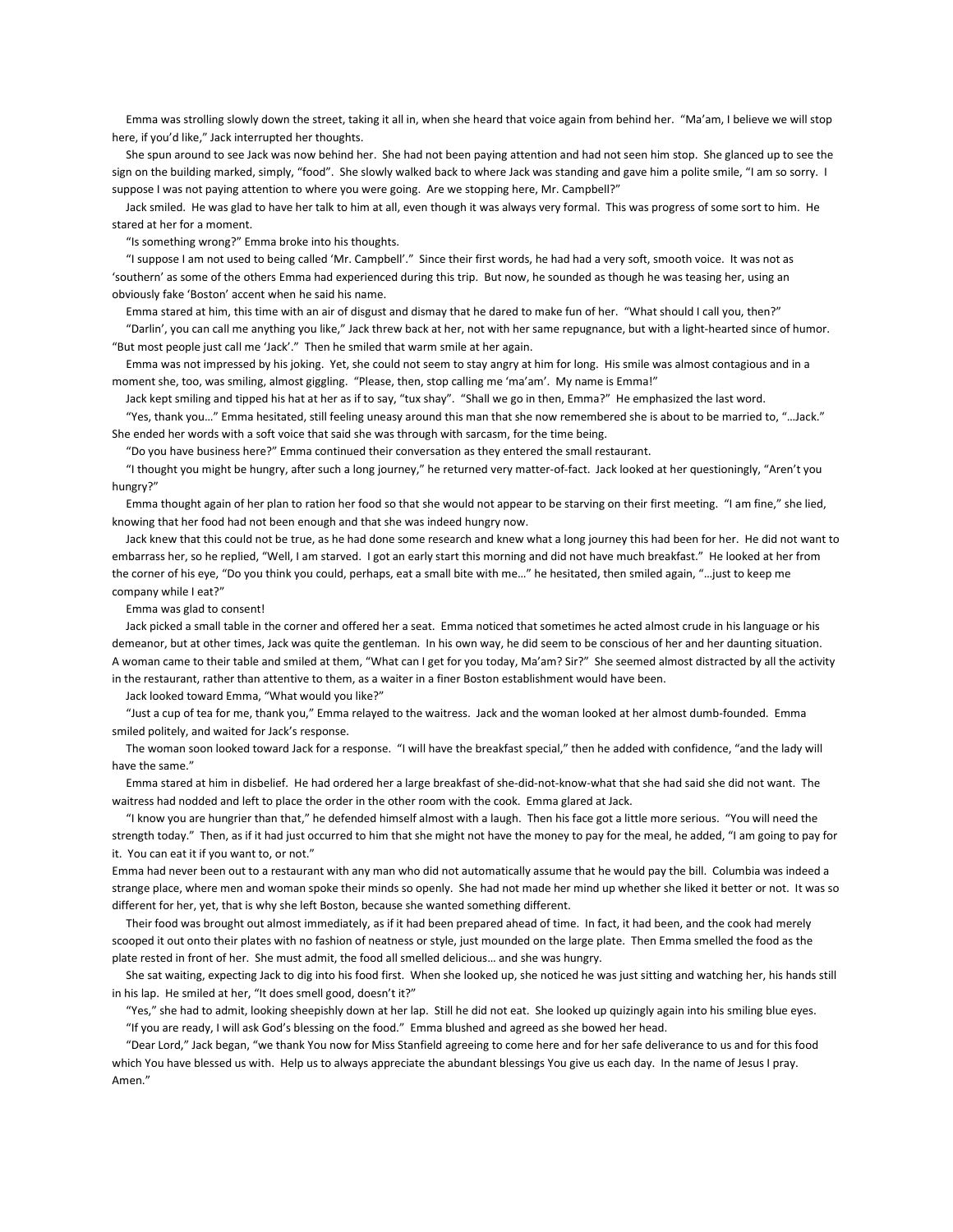Emma looked up at Jack and smiled, "Thank you." He nodded and began to eat heartily. Emma began to sort her food with her fork into definable groups.

 Spending time with Jack, she had almost forgotten why she was there. It was as if she had just met this nice young man and they were at the beginnings of getting to know each other. In fact, though, their entire courtship might only consist of their walk from the station and this one meal. Once again

she was apprehensive about the day.

 Jack had continued steadily eating his breakfast and was well over half way finished and Emma had barely started. "Is there something wrong with the food?" He asked, noticing the contrast. "I guess you weren't hungry, after all."

 "No, I am, thank you, I am just… a slow eater," Emma said pleasantly, trying to sound grateful for the food and she did not want to waste it. In fact, this was more food than she usually served, even for her brothers back home. She was hungry from the rationing of the last few days, but she was not sure she would be able to finish all that was on the plate.

 "Please don't feel obligated to eat all of that. I know it is a lot of food. That is why I like to eat here when I am in town. Eat what you want, then they will put the rest in a package for us to take home. You might get hungry later on the way home." Emma felt better now about the food. She did eat quite a bit¸ but she did not want to be to full.

 After a little while when they sat and ate in silence, Emma spoke what had been on her mind, "May I ask you, what plans you have made?" she hesitated, then continued in order to clarify, "concerning the…" Emma's brow became quizzical, as if she was not sure exactly how to broach this delicate question. She could not look directly into Jack's eyes.

"…marriage?" Jack filled in. Emma still looked strange. "…concerning the marriage?" he clarified.

"Yes!" Now she looked at him, but her eyes fidgeted.

 Jack stopped eating and wiped his mouth, clearing his throat. He, too, seemed apprehensive to talk about it. Finally, he went on, "We will be having the wedding as soon as we finish breakfast."

## Chapter 14: The Inquisition

 Emma sat there in shock! And it was written all over her face. She knew he had said that it was a matter of urgency, but she never imagined that he meant now! … the very day she had arrived!

"What?" was all she could say.

 Jack hesitated a little, then continued, "well, I suppose we could go down the street and get you a new dress or hat or something, if you'd like to... before we go to the church." He looked at her questioningly, "Is there something else you need to do before ... we..."

 "Yes!" Emma interrupted. "Yes! There is plenty to do. A wedding takes time to plan. And¸ there is the proper engagement period." "Well, we don't really have a lot of time for a long engagement. I thought you understood that."

 "I… I… guess I did," Emma stuttered, trying to get her wits about her, "but I thought maybe we could have a little time to…" she stopped and for the first time since she read the letter, she almost cried.

"…to what?" Jack asked softly.

 "…to get to know one another better." Emma concluded. "I do not know anything about you. And I think if we are going to commit to spending the rest of our lives together, we should get to know each other first."

 Jack smiled at her, but this time Emma was not comforted by it. She could hardly see it through the tear-covered eyes. She reached in her bag, looking for a handkerchief, but before she could find on, Jack had one for her. He wiped her eyes. She did think he was an incredibly patient man, but he must be more patient. She needed time.

 "I agree. We should know something about each other before we go to our wedding," Jack said softly. Emma looked up at him. Finally he could see reason. She gave him a faint smile as he continued, "but the truth is, I need to be back home tonight." Emma stared at him in unbelief. Had he not heard anything she said?

 "I know that seems harsh to you, but this is not an easy place. I wrote to you because I don't have time to come into town and meet someone, then visit on her porch every Saturday afternoon for a few months, then ask her for her hand and wait to plan a big wedding party." He took Emma's hand very softly. "I would do that if I could…" she looked up to see him staring intently in her eyes, "but I can't."

"So, I am supposed to just marry you, without knowing anything about you?" Emma sniffled.

 Jack looked thoughtful and very sad, "No! But you have to choose. Either you get back on the train and go home, or… you can find out as much as you can about me now and marry me… then you can get to know the rest later." Emma just looked at him in dismay. "After all, how much do you really know about any man in Boston that you might marry, before you are married?"

"More than nothing!" Emma said defiantly.

 Jack sat back in his chair and let go of her hand. "Well, first of all, you do know some things about me, from the letter. After that, ask me anything. Just ask me your most important questions now and later you can find out… the details." He paused for a moment, then went on, "What would you like to know about me?"

 Emma sat in dismay for a moment, not knowing what to do. This is the moment when she needed her father to be here, to tell her what to do. Jack just sat and waited. Finally, the pressure of the moment began to build up in her head until she burst out, "I cannot think in all this noise!"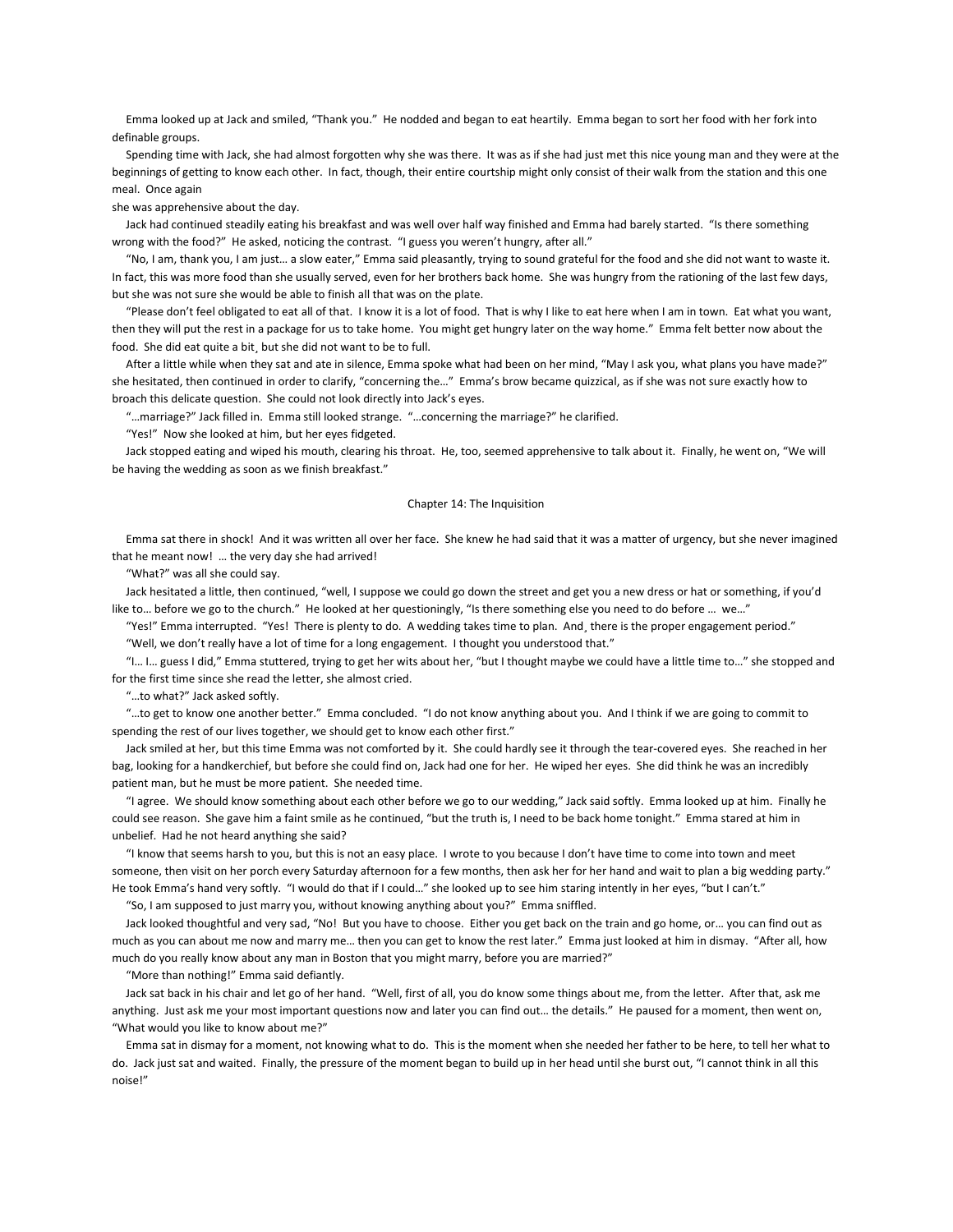Jack looked about the now almost empty room. He realized the 'noise' may just be the conflict going on in her own mind. He took some money from his pocket and placed it on the table to pay the bill. Then he turned to Emma and took her hand again, this time to lead her out of the restaurant. "Come on!" he ordered in a very non-authoritative way.

 "Where are we going?" Emma hesitated to even get up. She was afraid she might have pushed him too far and that he had made the decision and was taking her back to the train.

 He stopped and smiled at her with what seemed to her the kind of look you would give a child who needed 'coaxing'. She did not like that either. Emma was completely confused and distressed. She did not know what to do.

 "We are going to take a walk; to go somewhere where we can have a good talk." Again he tugged on her hand¸ this time a little more forcefully and Emma complied and got up to go with him. They left the restaurant and began to stroll down the street. Jack had soon let go of her hand, allowing her to follow him at her own will.

"OK," Jack began the conversation again, "What would you like to know about me?"

Emma was doing her best to keep up with him, his long legs walking with a long stride. She was still whirling from all that was going on in her head, as well. After a moment she realized that the fast walk was actually allowing her to stop the battle going on inside her and let herself think clearly. She considered her feelings. Over the last few days¸ she had been sad, scared, cautious & apprehensive, yet she had also enjoyed the feeling of looking forward to a new life, other than the one planned out for her by her parents, which she now had to confess was not the life she wanted.

Emma did want to leave home! But was she sure this was the place she wanted to go instead? She had to know more about Jack and their life here first.

 Now, with that conflict resolved, she could think clearly of the questions that plagued her about this man. What did she want to know? Jack was being quiet, still walking, but slowing the pace a bit now that she seemed to have calmed down. She was not even aware of where they were going, just following him with the corner of her eye, and the rest of her sight seemed to be too introspective to realize where they were going.

 Jack had led her through the grey, dusty town to a small garden area. It had several trees and benches and lots of green grass. A short path led them to one of the benches and Jack offered her a seat.

"Are you sure this is somewhere we are allowed to be?" Emma questioned.

 "Yes!" he answered, with no further explanation. Emma sat down and Jack joined her. "Have you thought of anything yet?" His voice seemed almost like it was teasing her, yet he sat back and appeared prepared for the drill of inquiry.

Emma took a deep breath, and began. "I guess my first question would be about God."

Jack almost snickered, "That is a large subject. Would you like to know everything I know about Him?"

 "No!" she continued, "I want to know if you believe in God." She stopped and turned to stare right at him, then waited to see what this man would say.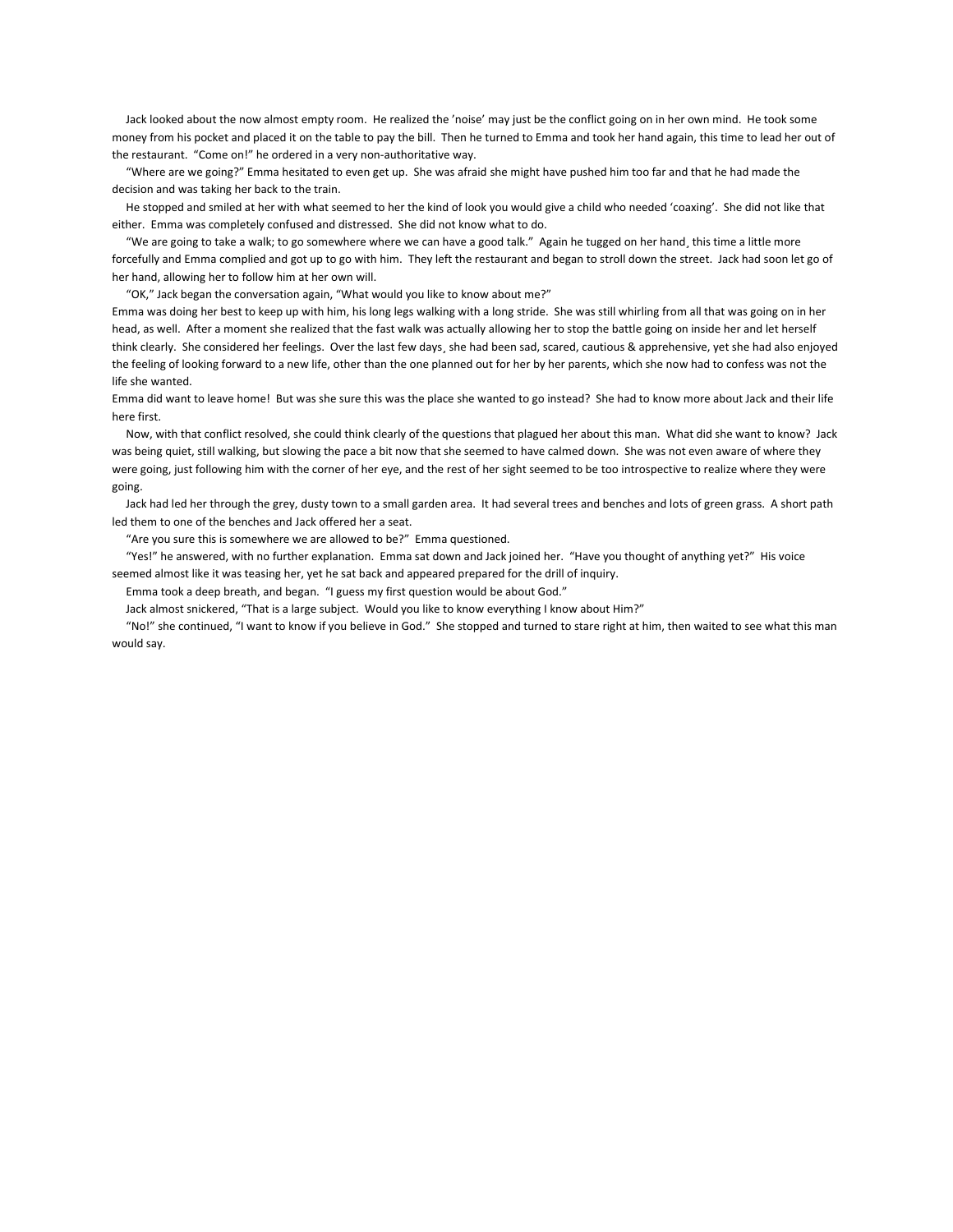"Yes! I definitely believe in God!" Jack was more serious now. "When I was younger, I guess I believed in God all along. I mean, my parents taught me about God and we read about Him in the Bible." Jack took a breath and went on, "But when my parents died, I guess I felt I had to make a decision on my own. Everything I knew about God¸ I had read in the Bible, so I began to read and study at night. I started teaching my sister about it as well. We would read together and we went to worship together. But I made a decision all on my own. I decided that I wanted to lead a life like that described in the New Testament of the Bible, as a Christian, following what Jesus told me to do."

 He stopped for a moment, as if contemplating what he wanted to say next. Emma inquired, "Were your parents not Christians?" Jack smiled, his gaze somewhere else. Emma supposed he was thinking about his parents. "Yes, they were. But they had made that decision. I think a decision like this is something that each one of us must make on our own, not because of our parents. So I did! I decided to learn it for myself so that I could enjoy the blessings of giving my heart to Jesus."

"That's beautiful!" Emma commented. "I agree whole-heartedly and I, too, have made the same choice."

 "I know." Jack surprised her with this comment. How did he know about her? But before she could ask, he answered her thoughts, "Our grandmothers have kept in touch over the years." Emma looked as shocked as she felt in her heart. Gran had never even mentioned them to her. "Your grandmother talks a lot about you." Emma thought maybe he meant June, the 'oldest granddaughter', but, as if he was reading her mind, Jack continued, "…all of you."

"I had no idea!" Emma had to admit out loud.

"Oh, yes, she is very proud of all her grandchildren, all…" he hesitated, then continued almost like a question, "all… eight of you?"

 "Yes, there are eight of us." Emma replied. She looked quizingly at Jack, "so… just how much do you know about us? …about me?" "Not 'everything'," he grinned a remembrance of their earlier conversation, "but enough!"

 "You must tell me all you know. Have you met Gran? Did you hear this from her?" She felt like Louisa with her rapid-fire questioning, but she could not help it. She had so much now that she wanted to know.

"Is this your next question?" Jack teased, "or questions?" He shrugged his shoulders.

 "Yes! My grandmother never even mentioned knowing yours, much less anything about you. I cannot believe that you know too much about us." Emma was almost whining. "Tell me," she demanded.

 "OK! OK! Don't get too excited about it. It's nothing really." Jack continued on, "I just know about the 'contract'," he eyed her sarcastically,"and when she told me about that she also told me that she and your grandmother had corresponded throughout the years. She said you were in a large family and that it was a good family." Now Jack looked away, "and she told me a few... specific things about some of you."

"What kinds of things? And about which ones of us?" Emma was still stunned at this realization.

 "Well… things like none of your sisters could have survived out here very long… but that you could… and that you were a very good Christian young woman who was always trying to do good things and help others. Things like that." He said all of this so matter of fact. Emma could not believe he knew so much. Then it struck her all of a sudden, "So, you were expecting me to answer your letter? How could you have known that it would be me and not one of my sisters that would have come?" She stared at him, waiting for an answer.

 "Well, I didn't know. But I had been praying about it and asking for the right woman, and, well… I guess I sort of hoped it would be you. You know this was planned by our grandparents a long time ago."

 Emma was dumbfounded. She thought back on the randomness of the events of the last few days. Yet, here she was and that is exactly what Jack had been expecting all along. Now she felt so much better about Jack Campbell, but there was something she felt she must divulge before going any further.

 "Jack, I have something I need to tell you." She turned her whole body to look at him. She swallowed hard before continuing. Jack just looked at her, waiting, as if nothing could bother him. "I am not Retha Lindsey's oldest granddaughter." There, she had said it. She felt relieved, yet afraid of what consequences it might bring.

"I know," he replied.

 Emma continued as if she had not heard his comment, which, in fact, she had not processed yet, "I know that the letter said that it was to be the oldest grandson of Harriet Campbell and the oldest granddaughter of Retha Lindsey, but…" her voice trailed off as the realization of what he had said sunk in. "You know? You know that, too? Why did you not say anything?"

"Because, I told you, I wanted you to come!" He had said this so sweetly and he was again holding her hand.

 Emma could not believe all that she had learned today. She felt now as if she had known Jack all her life. She had never had such a conversation with a man before, even her father, with so much openness. Emma began to feel a warmth come over her, a happiness, yet, all of this was still very scary, too. She was coming to the realization that her objections were all being overcome and that they might actually get married.

"So, how am I doing so far on the questions?" Jack interrupted her thoughts.

"Fine. You are doing fine. Thank you for being so open with me."

 "You're welcome," he replied, sitting back again and letting her hand go. "Now do you know enough for today? Enough to get married?" Emma still had a million questions buzzing around in her brain, but she knew that she could not learn all there was to know about him in one day. She had made up her mind before she ever left on the trip and now she was here. She also knew that she had never expected a long courtship¸ though she had thought it might be more than one meal. He had answered her most important question so well that Emma knew now that she would marry Jack, so, she supposed there was not point in waiting any longer.

"Yes," the word came out of her mouth so quietly that she could hardly hear it herself.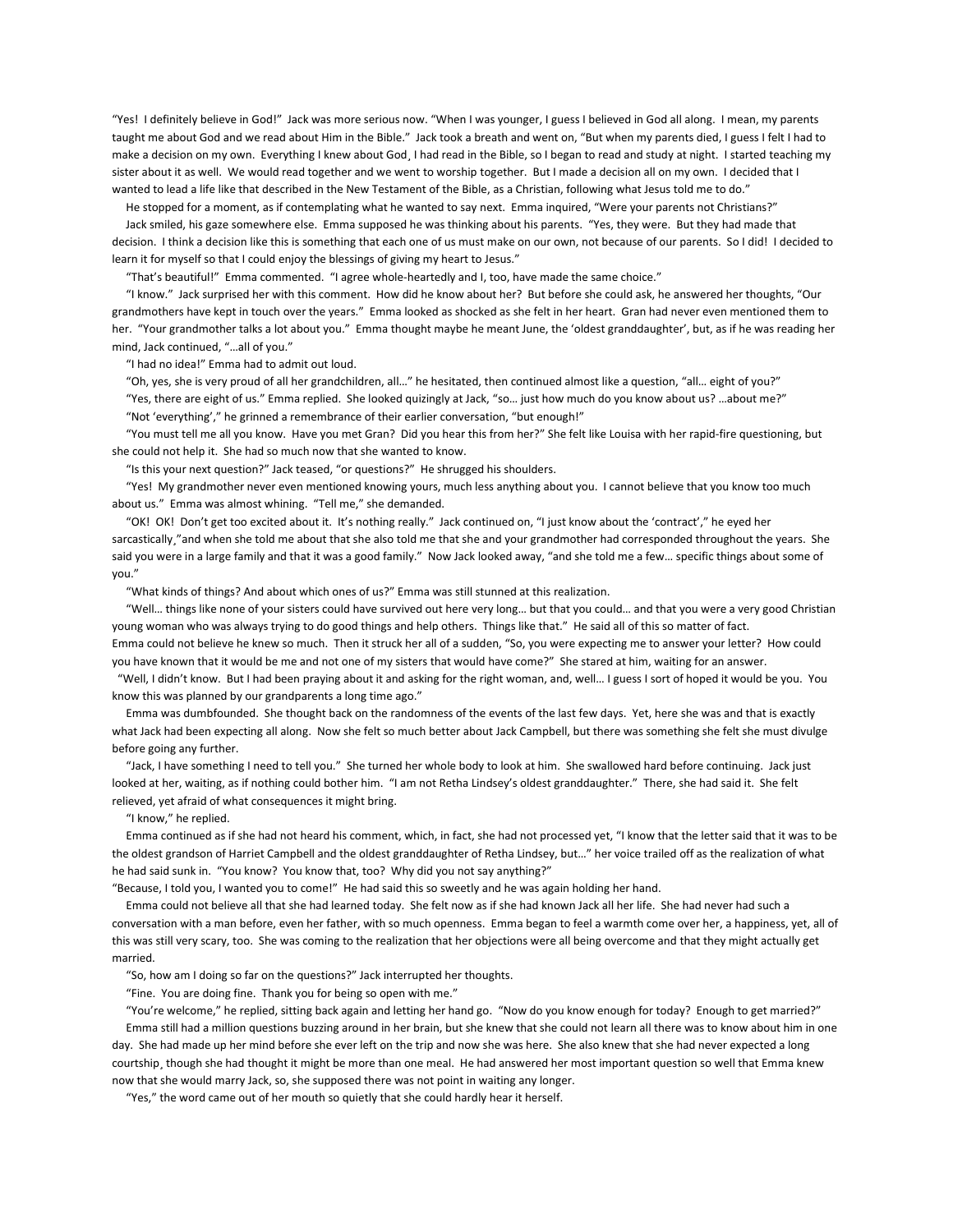"Yes…" he repeated, "you are ready to get married?" Emma smiled, "I am!"

### Chapter 15: Children

 Emma had never been the type of girls to spend hours thinking about her wedding, the dress, the flowers¸ etc. She always knew she wanted to be married, and she had often thought of the type of man she would marry. He would be a good Christian man and a man of commitment who worked hard at everything he did. She also wanted someone who she could talk to and that she enjoyed being around. These were all important to her.

 She felt like Jack was such a man. He seemed to love God and had a determination that Emma admired. He had lived in this hard wilderness and had survived. And she enjoyed talking to him. He could be frustrating sometimes, he teased her and he did not always agree with everything she said or give in to her like the men in Boston often would when they were trying to impress a lady. Emma liked that!

 She might not be treated like a princess, but when Jack said something, she felt she could believe it. Or… could she? Now her mind began its usual tricks. She began the great debate with herself. Though she did feel all of these things were true about Jack, this belief was based completely on things that Jack, himself, had said to her. Was he lying? Did he just have an inflated opinion of himself? Or was he thinking he was being honest in telling her what she wanted to hear, hoping to become that man someday? Was he just trying to pacify her into marriage to get her to go and work on his farm and take care of his children? And would she just live in the shadows of his first love?

 Again, Emma's mind raced from one conclusion to the other. She watched Jack as they strolled back toward the center of town. He was a hard man, solid and rough. He seemed strong from hard work which Emma had only read about in books. But he lived a hard life and would expect her to do the same. She would be instantly thrown back into taking care of a family after doing all this to get away from the mundane life of taking care of her own siblings and growing to be an old maid. Was this what she wanted?

 She hurried to catch up again with Jack's fast pace. He glanced at her and instantly slowed down. Emma could tell, even under all his whiskers, that the corner of his mouth turned up in a half-smile of apology for outrunning her.

 The debate flip-flopped. Yes! She did want this life. She had always enjoyed her life, helping out around her family's home and being almost a second mother to her siblings. She liked that, only she wanted it to be with her own family. This was what Jack was offering her. She would be his children's second mother, but they are young. Perhaps they could learn to love her like they were her own someday.

 And all the things that Jack had said about himself, he could not have made all that up, could he? How would he have known what she wanted him to say, anyway? He had been honest with her and she knew this would be a hard life. The letter had said that. And Emma was ready for that. She could handle it and looked forward to the challenge. Jack had also stated in the letter that marriage to him was, at least in part, a practical thing. He needed help, but he had also shown today that he wanted companionship, as well.

 They were well past the train station now and headed out toward the edge of town. Jack stopped abruptly and Emma spun around toward him. "What is the matter?" she questioned, surprised by the interruption to her thinking.

"We are about to leave town. This is your last chance." He eyed her suspiciously.

"My… last chance?" Emma repeated.

 "Yes. If you want me to, I can take you back to town. But I have to go on. Are you still with me? Or have you decided to go back home on the train tomorrow?"

 It was early in the afternoon now. The day had gone by so quickly that Emma had not noticed. Now, with the sun on the horizon in her eyes, Emma realized the time had come for her final decision. Had she made it yet? She dug deep in her thoughts from the day. She had gone several paces beyond Jack when he stopped short. She began to walk back toward him, toward town. As she reached him, she stopped and turned around. "I am with you." She said, but she could only give him, at best, a very worried looking smile.

 Again, Jack's whiskers curled up, indicating a smile. The deliberation was over, and the decision now made. Emma was going to marry Jack Campbell today.

 Jack immediately began to walk again, still heading out of town. There were only a few sparse shacks left, one of which was a livery stable. Jack went there and stopped to hold the door for Emma. Her face scrunched up in confusion. "Are we getting married in… a barn?"

Jack laughed out loud this time. "No, I just have the horse and wagon in here."

"Oh!" Emma responded, "Are we going back to town to get married?"

 "No, not to Columbia," Jack replied, more serious now. He changed the subject, "Let me get the horse hooked up to the wagon. It will just take a minute." Then he was off working to get ready for their trip out of town. Emma stood there, wondering how many more surprises Jack Campbell could come up with in one day.

 After a few minutes, Jack opened the large doors to the stable and was ready to pull the wagon out. He had it looking rather clean, compared to some Emma had seen in town earlier, and he had several blankets neatly folded on the bench. He escorted the horses outside into the afternoon sun. Emma followed. It felt good standing in the sunshine. In the shade it was still rather cool with the nice Spring breeze that had been blowing all day. It was still warmer, though, than it had been the morning she left Boston. Emma assumed the blankets meant it would get colder on their way home.

 Emma was still pondering the idea of her new home, when Jack interrupted, "We're all set!" He stood beside the wagon, ready to help Emma climb up. He had even found a small crate in the barn to let her step up on.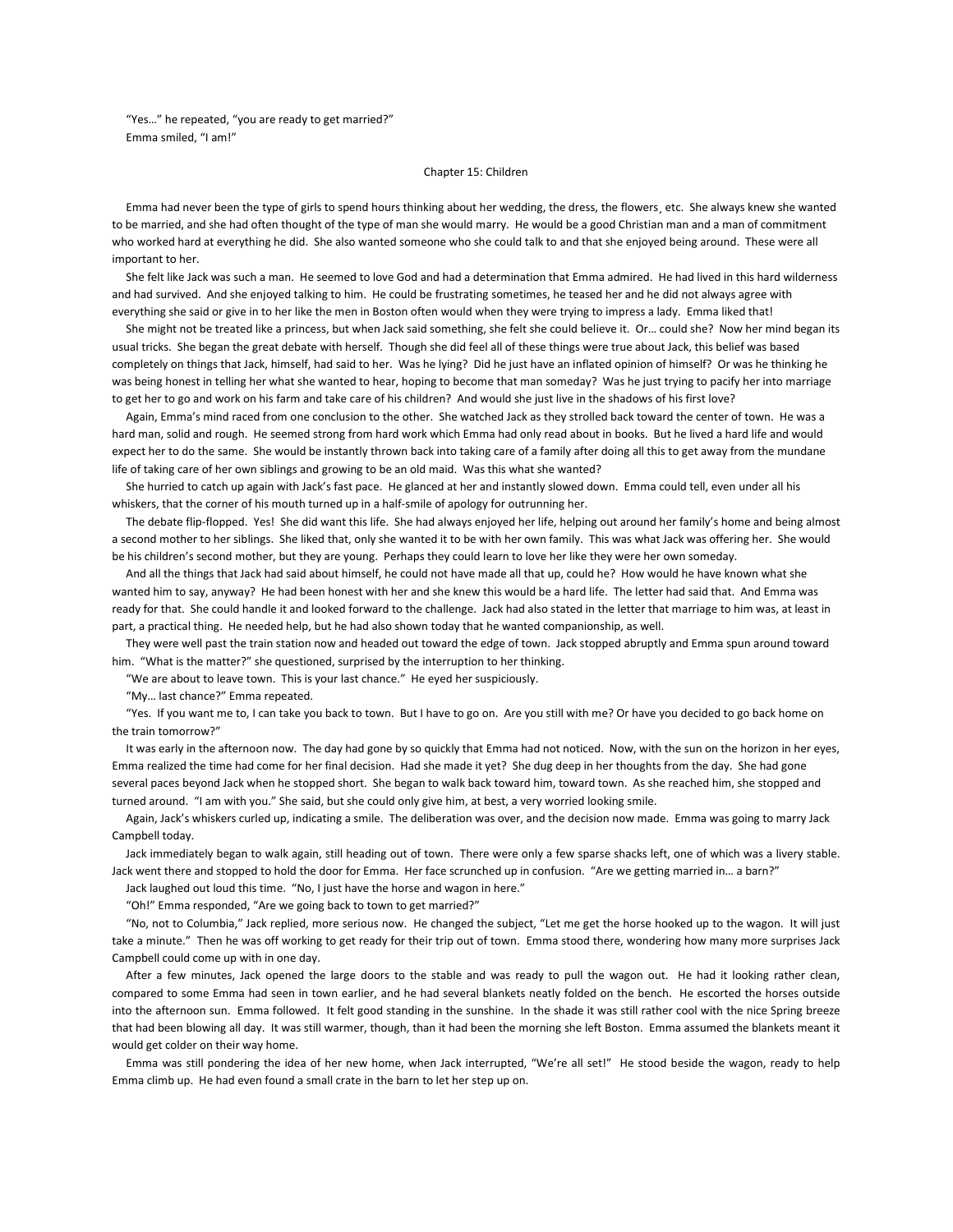"Thank you," she said politely as she climbed aboard. She had never ridden in such a crude wagon before and was not used to having to step up so far. She was glad for the extra step so that she did not look so clumsy.

 "So, where are we getting married?" Emma was beginning to worry whether or not they would be able to get married or not. What would she do if they did not get married today? Where would she go? She had so little money to spare.

 Jack had put away the stool and walked around to the other side of the wagon and climbed up. He was very calm, as if he had a plan. Finally, he answered, "There is a little church building closer to home, where I go to worship. The preacher lives in the house next door. He said we could come by whenever we were ready and he would marry us. It's only about thirty minutes from here.

 He paused, looking into the distance for a moment. Then he turned to Emma, "Is that alright with you?" Jack's voice was soft and sweet, sounding as though he truly cared for her opinion, though Emma knew that she really had no other choice.

 She appreciated the sentiment, "Yes, that would be fine. Thank you." She turned to face the front, not wanting to let him see the emotion in her face. She had never planned on having a large wedding anyway, but she had supposed her family and some of her friends would be there. Now to get married with only strangers in attendance seemed a bit cold.

 By now, it had gotten quite late in the afternoon. The trip to the small church building began fairly quietly. Emma was trying to hold back the tears that now seemed determined to come. Not that she was unhappy about things, but just overwhelmed by the entire last few days.

 Eventually, or what seemed like it to her, she was able to control her emotions and turn her attention to something else for distraction, and because it was of great interest to her; the children. Jack had wrote to her about them in the letter, but she noticed he had not mentioned them yet today in person. She hoped that there was not a problem in talking about them. Maybe he was just giving her a chance to adjust to marriage for a few hours before adding children. But Emma wanted to know.

"May I ask you a question?" Emma broke the silence.

Jack glanced at her, "Yes. What would you like to know?"

"About the children…" Emma replied. "I would like to know more about the children."

 "What would you like to know about them?" He was so matter-of-fact in his tone, like he wasn't sure why she would want to know about the children that by nightfall would be hers, too.

 Emma went on, trying to think of the good of the children and not about the oddness of Jack's behavior. "Well… I know you have children, from the letter..." she hesitated as she talked, hoping he would chime in without her having to ask each question individually. "The only thing I know about them is that there are two of them, and that they are young." Again, no reply. "I guess I would like to know their names, how old they are… and what they are like… so that I can be prepared when I meet them."

 Jack again turned to look at her. "Well, the oldest is a girl. Her name is Phoebe and she is four. She is…" Jack faltered like he was trying to find just the right word, "…she is precocious."

"Precocious?" Emma repeated the word, questioning its use for a child of four.

 "Yes. I think that's right. She is curious about everything. And she can drive you crazy with questions about all kinds of topics. She has to check everything out for herself and wants to be right in the middle of… well… of everything." During this description of Phoebe, Emma thought she saw a sense of appreciation in Jack's voice for this 'precocious child', along with the normal frustrations. After living with Violet and especially Louisa, Emma knew about precociousness.

Jack continued, "Oliver is the youngest, he is almost three years old. He is nothing like Phoebe. As a matter of fact, he rarely talks at all."

Emma looked thoughtful as she glanced carefully toward Jack. "Is he… alright?" She tried to choose her words carefully.

 Jack smiled a very broad smile and almost began laughing. "Yes. I think he is alright. He is just quiet. And I am not sure if he can get a word in, since Phoebe rarely takes a breath."

Emma laughed softly. As she continued, her demeanor turned more serious. "I suppose they… miss their mother." It was a matter-of-fact comment, but also an inquisition to get Jack to open up about his first wife.

 Jack did not take the bait, but simply agreed, "Yes. I suppose so." This was the first time Emma had seen this face on Jack. The look of sadness almost closed in on him, letting Emma know that she should not pursue the matter any further for today.

 Emma was quiet for a few minutes more, giving Jack time to recover himself before she continued, "When will I get to meet them?" she went on, "the children?"

It was just then that Emma saw a well lit area in the distance. She glanced toward it.

 Jack answered her question both about meeting the children and her unasked query about what the lights were, "You will probably meet them in just a few minutes."

## Chapter 16: The Wedding

 They arrived in almost exactly thirty minutes at the church. It was a lovely, well-kept building, nothing fancy like some of the old churches in Boston. The place where her family worshipped was quite different made from stones and with trees all around. This place looked much newer and simpler. Emma had loved the history of all the old buildings in Boston, but felt this was very appropriate as it did not accentuate the building, but allowed God to be the emphasis.

They drove up beside the front porch. "I'll be right back," Jack said, jumping down from the wagon and striding down the short road to the side of the church building toward a small house, brightly lit with lamps on the porch.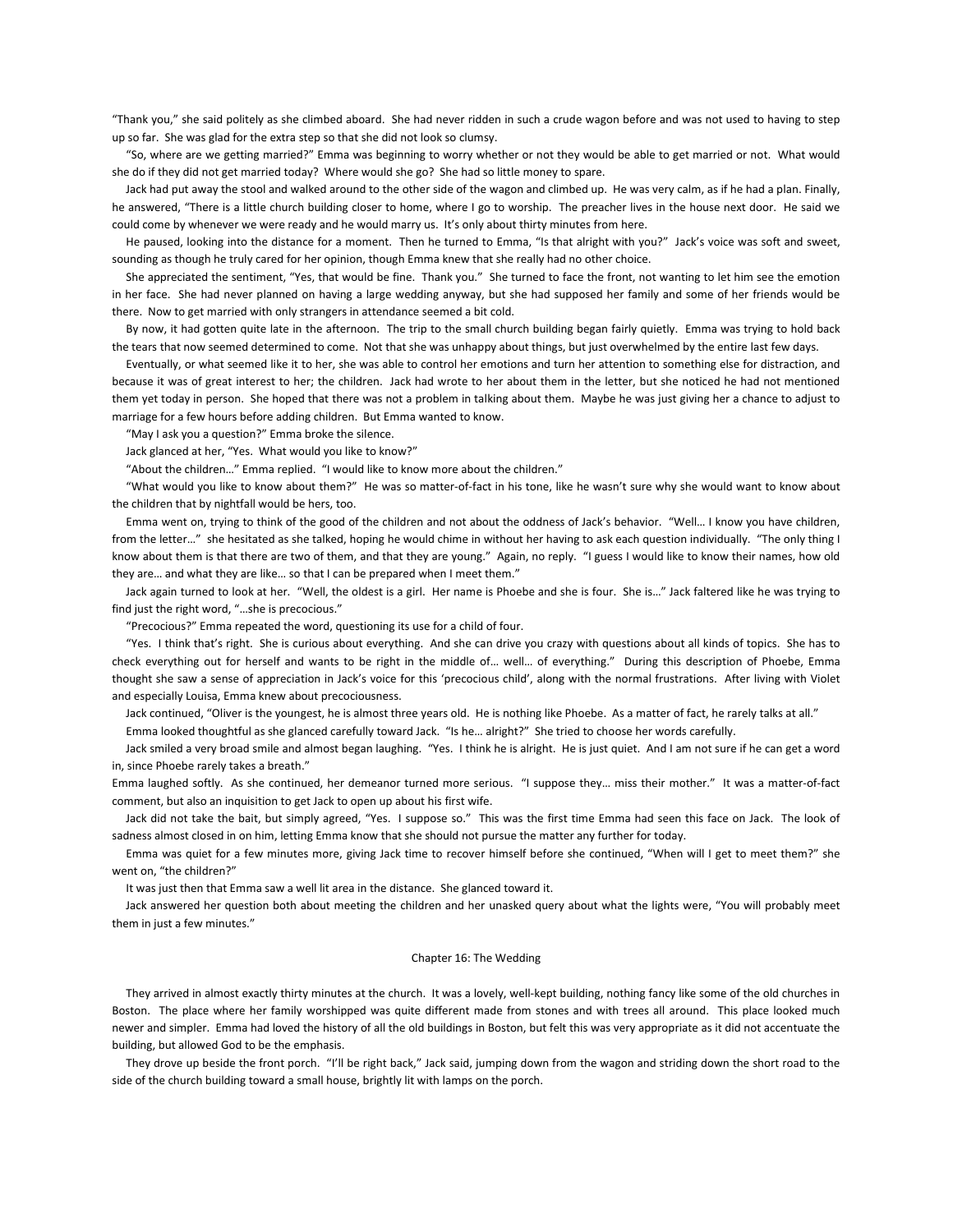The trip had allowed her time to quell the many feelings inside. Now, with the information about the children and the fact that she was about to meet them, she felt almost numb. It had gotten cold as the sun began to set in the horizon. Jack had offered her the blankets as he noticed her shivering. She gladly accepted, not only for the warmth, but to cocoon herself away for a moment. It was now almost like a dream, that she could see and feel, but that did not seem quite real.

 In a moment, Jack returned with a middle-aged couple scurrying up behind him. The man was still putting on a jacket when he exited the house and the woman appeared to have been working in the kitchen. They were not dressed fancy, but looked like they would have been more comfortable in the shop behind her house than walking down the streets of Boston. Most of the people Emma had seen today had been similarly dressed. Emma took off the blanket and smoothed her hair and dress. It was the nicest dress she had, which she had chosen just for such an occasion as her marriage ceremony. But now she felt a bit overdressed, even as the bride.

 Jack hurried to help her down from the wagon. He had parked close to the edge of the porch and so she barely had to step down at all. As he escorted her off the wagon, he took her hand gently and held onto it. She had been very cold, and Jack's hands were warm. This did give her a bit of comfort.

As the couple came onto the porch, Jack introduced all of them, "Emma, this is John Witherspoon and this is Mabel, his wife." He pointed to each respectively. "And this is Emma Stanfield." He looked toward the Witherspoons, but stood beside Emma, smiling.

 "Oh, it is so very nice to meet you, dear," Mabel chimed in cheerfully, her voice sounded like a sweet, soft bell ringing. "We were so afraid that you had not been able to make the trip. We were expecting you some time ago and we are so glad you have arrived safely." Mabel gushed over her, smiling and happy, making Emma like her immediately. "Do come inside and warm up now!"

 John led them inside to a large meeting place with long benches. There was a small isle down the middle. At the front, it was already well lit and a fire was going in a large pot-bellied stove which gave the whole area a warm cozy feeling. The rest of the room was dark, adding to the ambiance of the small area in the front. They quickly made their way to the front.

"Would you like a moment to freshen up before we begin, dear?" Mabel was still cheerful and very thoughtful.

Emma looked at Jack, who was waiting for her answer as well, then back to Mabel, "Yes, thank you."

 "Well come with me," Mabel had turned to walk into a small side room, also lit and warmed by its own smaller version of the stove out front. She shut the door behind them.

"I will just be a moment," Emma commented.

 Mabel took a seat in one of the chairs occupying the small classroom. "No need to hurry, my dear. This is your special day and you just take all the time you need. A man like Jack needs to learn that women folk like us cannot be rushed." Again, Emma new that she was going to like Mabel and hoped that Jack's farm was not too far so that she could spend time with Mabel occasionally.

She was used to having many girls around all the time and she never got to go anywhere, it seemed, without someone tagging along. She was used to this and she was already feeling a little homesick. It would be nice if she could have a friend, and Mabel seemed a good candidate.

 Mabel had fixed a bowl of water for Emma to wash up. She had also brought a small hand-held mirror for her to use. Emma got her comb out of her bag and took her hair down, straightened it and put it back up in a tight bun on her head. She washed her face, using the washcloth that was beside the water bowl. She was beginning to feel a little better, but still felt numb about what was about to happen. Emma looked into the mirror at her reflection. She still felt she looked like a little girl, like someone's daughter. Yet, in just a minute, she would be a grown woman, with a husband… and children.

 Mabel was being very patient, but Emma did not want to inconvenience anyone any more than she had to. She finished her preparations and stood up.

"Your dress is beautiful!" Mabel said admiringly. "I have never seen such a nice dress."

 Emma blushed, "Thank you." She always thought her dresses were somewhat drab. They were always handed down dresses from her sisters, so they were just a bit out of style.

"Are you ready, then?" she smiled at Emma as a best friend about to experience one of life's most precious moments with her.

"Yes, I am."

 "I do have one more thing for you," she said, looking a little shy. She reached in a box and pulled out a beautiful bouquet of tulips, tied in a pretty hair ribbon than draped down in the front. "I hope you like them," Mabel continued, looking proud of her own work, "tulips are the only thing blummin' this time of year."

 Emma almost cried. The tears hung low on her eyes like a dew drop about to fall off a flower. "Thank you, Mabel. That is so very kind of you to think of flowers." She almost choked on her words. "I love tulips!" Emma took the flowers and held them in both hands.

 Emma wondered if she should mention the children to Mabel. She figured that they had stayed with the Witherspoons today, while Jack was retrieving her, but she had not seen or heard about them. She decided that she must speak up. "Mabel?"

"Yes, dear?" Mabel hesitated and turned back toward Emma.

"Where are the children?"

 Her new friend smiled brightly, "Oh. Those dear sweet babies. They were taking a rest after dinner. We had decided to let them sleep, not being sure when you two would be back here. Jack said he wanted to introduce us first, then he wanted to go wake them up. They really wanted to be here, for the wedding." She started back for the door. "They should be up by now. I know they are anxious to meet you."

 This gave Emma a little comfort. She was not sure which made her more apprehensive, meeting Jack or meeting his children. Mabel led the way back out to where the gentlemen were waiting patiently. They were, in fact joined by two sleepy looking children, both in Jack's arms, clinging to him.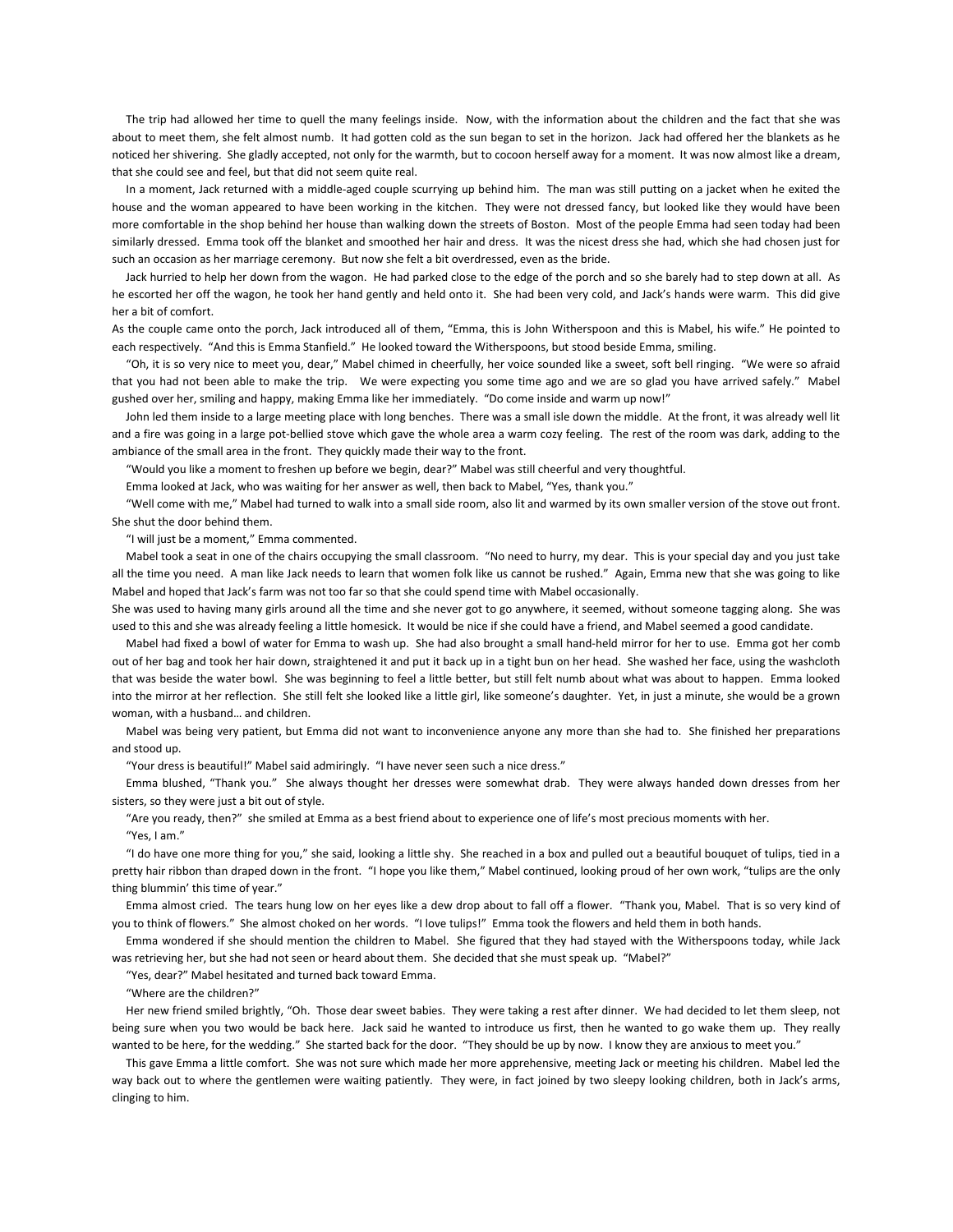As the ladies approached, Phoebe looked up at them and gave Emma a shy smile. She looked back at Jack and tried to whisper, "Is that her?"

Jack nodded and she started giggling. She gave Jack a huge grin and added, "She is pretty."

 "Yes she is," Jack returned politely. Then she giggled again and rubbed her face into his shoulder. Oliver had not yet looked up, but Emma could see him peeking from under his arm and that hid his face.

Jack walked over to Emma. "Emma, this is Phoebe," Phoebe turned now to face Emma and smiled sweetly.

"How… do you… do?" Phoebe tried to remember all the words that she had obviously practiced just for this occasion.

"I am doing well. Thank you, Phoebe." Emma responded with the same polite air. "It is so nice to meet you."

 "Oh! It is so nice to meet you, too!" All of a sudden she burst out with personality. She got down and stood in front of Emma, straightening her dress and her hair like an adult woman might. Before anyone else could talk, she continued abruptly, "Can I be in the wedding too?" She paused and looked up and around at all the adults.

 Emma smiled and agreed that it would be wonderful to have her in the wedding. She suggested that she could be the maid-of-honor, and she slipped one of the tulips out of the ribbon and held it out for Phoebe. "Would you like to hold a flower, too?"

"Yes!" she gushed, taking the flower and holding it as a bouquet. "Thank you!"

"You are welcome."

 Jack interrupted and introduced Oliver as well. He still did not completely look up at her. Phoebe tugged on Emma's dress and explained, "He is too shy to talk to you. He is scared of people he don't know."

Mabel added, "…does not know."

Phoebe gave a frustrated look and repeated, "…does not know."

Emma looked at Oliver, "It is nice to meet you, Oliver."

 He made a sound, then tried to bury his face deeper in Jack's arm. Jack put him down, but he grabbed Jack's trousers and hid behind them. "I am sorry. He just needs a little time." Jack offered an apology.

Emma smiled and shook her head. She was now feeling overwhelmed and wanted to bury her face away, too.

 After a moment, John interrupted the silence. "Well, I believe we are ready to start the ceremony, if there is no objection from anyone." Everyone nodded.

 Emma could feel the trepidation building again inside her. She thought she could see apprehension in Jack's eyes, but he was smiling, too. They made their way to the front and John complimented her, her dress and her flowers, looking at Mabel in appreciation. Jack just looked at Emma, frozen, his eyes traveling up and down, taking in the complete picture. Emma did look beautiful! Her cheeks were still rosy from blushing earlier about the dress, and her dress and hair looked stylish and becoming. The tulip bouquet added just the right formality to make this a special occasion.

Finally, Jack spoke, "You are beautiful!" As he spoke, he walked over to her and took her hand. How could such a rough, wild-looking man, whom she had only known for one day, put her so much at ease? It was all like a dream as they walked up to the front together. Mabel had lit several candles in hurricane glass lanterns for a striking affect. Emma could not have imagined a more stunning, or a more perfect wedding.

 The ceremony was short. Emma heard the words, and she knew in her heart that she had already agreed to them, but they were still a blur. John stood across from them and Mabel stood beside Emma as they all listened to John recite the standard wedding vows.

 "Do you, Jack Campbell, take this woman, Emma Stanfield as your lawfully wedded wife, to have and to hold, from this day forward, through richer or poorer times, in sickness and in health and until only death parts you?"

Without hesitation, Jack confirmed, "I do."

 John then looked toward Emma, "and do you, Emma Stanfield, take this man, Jack Campbell as your lawfully wedded husband; to have and to hold, from this day forward, through richer or poorer times, in sickness and in health and until only death parts you?"

 Emma could not breath. It felt like she stood there for hours, each of the others looking to her for her answer. She knew the answer, but she could not get her mouth to say it.

Finally, John said quietly, "you may say, 'I do'."

Dutifully, Emma agreed, "I do."

 John went on, "Now, by the power vested in me by the state of Tennessee, I now pronounce you to be husband and wife, Mr. and Mrs. Jack Campbell. What God has joined here together, let not any man divide."

 The ceremony was over. They were legally married. Emma thought to herself, 'the rest will come later'. She almost felt a sense of relief at the conclusion of what had been troubling her for almost the past week. She was now a married woman. She looked at Jack. He was smiling at her, or at least she thought so. It was sometimes hard to tell through the beard. It was not a huge smile, but small and equally as anxious looking as hers.

## Chapter 17: A New Home

 John and Mabel gave congratulations all around. They were used to small ceremonies like this and knew how to be the 'entire crowd' when necessary. Emma told them how much she appreciated all their hard work making everything look so beautiful. She talked almost too much, as was her habit when she was nervous. Jack did not seem to say much at all, but shook John's hand and gave Mabel a generous hug.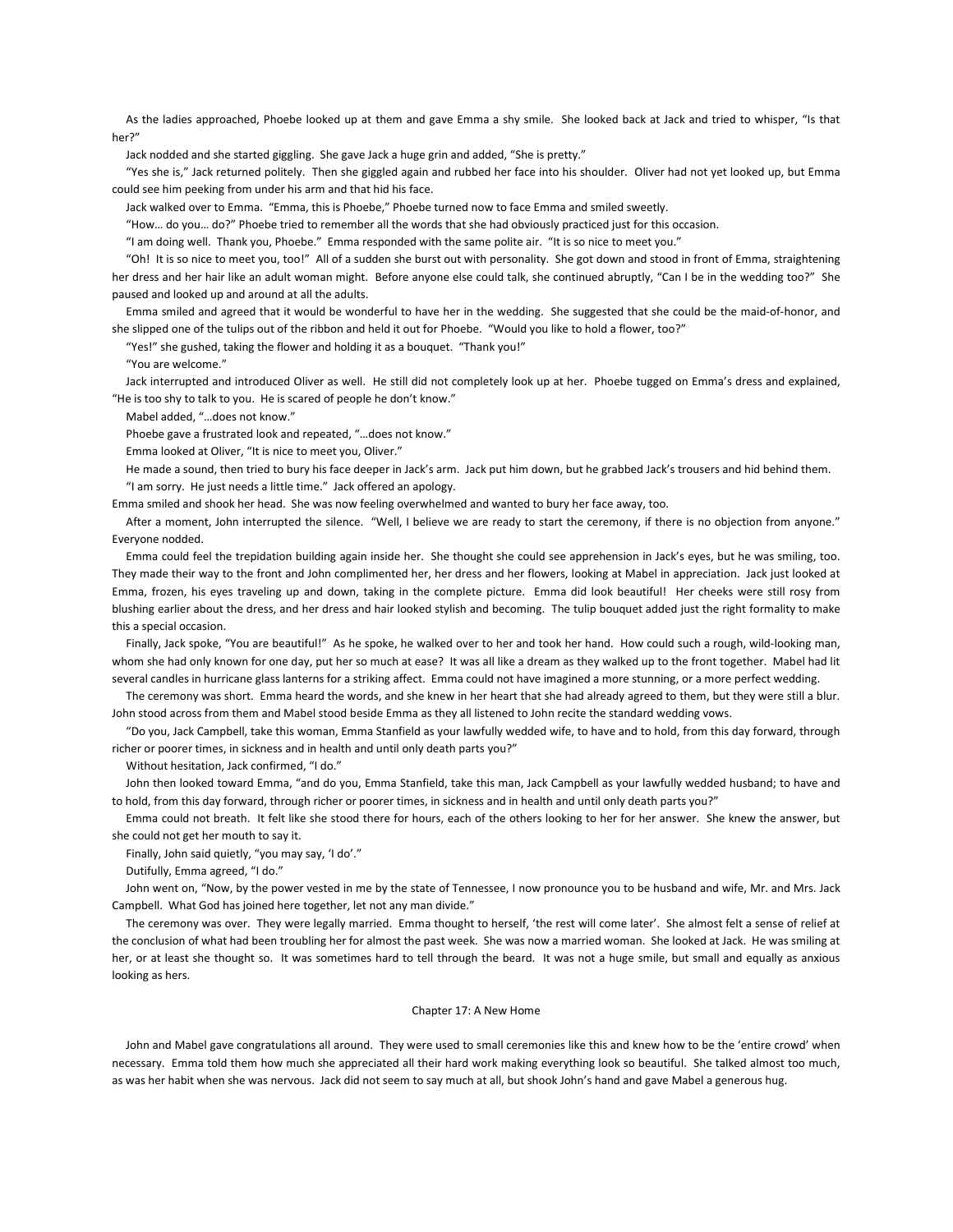Finally they started for the back door. Jack pick up Oliver who was still clinging to his leg. Without notice, Phoebe reached up and put her hand gently in Emma's. Emma looked down and smiled at her. On the way, Mabel picked up a large basket. It was filled to the brim with all kinds of goodies to eat and it smelled wonderful. Emma had not realized how late it was and was feeling a bit hungry. She was glad not to have to go to a new house and prepare a meal so late.

 Jack helped all of them up into the wagon and loaded the basket in the back. It was almost dark now and getting cold. The children both climbed over into the back of the wagon and sat down. Emma helped them get covered by the thick blankets to keep warm. They snuggled together and were back to sleep almost before the wagon left the church. They waved goodbye to the Witherspoons and they were on their way home.

 As Jack hopped up effortlessly onto the seat, he looked at Emma soulfully for a moment, then turned his attention toward the horses and started the wagon. Emma sat quietly for a while, looking off into the darkness looming ahead and only occasionally looking back to check on the children in the back. She was a little colder because she had given them the blankets, but she hardly noticed because her mind was too busy.

 They rode on for about ten minutes, then turned down a short dirt road. At the end of the road, in the middle of what appeared to Emma to be a farm, was Jack's house. The house was not huge, and it was older than Emma thought it would be. It was built from logs, with a porch all across the front and through the middle, dividing the house in two almost equal sections. As they approached the yard, Emma could see by the moonlight that it looked very neat, but plain. There were no flowers or plants growing in the front. There were small grassy patches occasionally, but the rest seemed like just dirt to Emma.

The wagon stopped just in front of the porch. Emma waited. Finally, Jack spoke. "It isn't much to look at, but it's a nice place."

 Emma felt as if he had been reading her mind and that she might have offended him. She looked as cheerful as she could manage, "It… looks very nice."

 Jack jumped down and came around to help her off the wagon. Then he retrieved Oliver and tried to rouse Phoebe. She looked out over the side at Emma. "Now this is your house, too!" she said encouragingly. Jack grabbed her as she almost fell to the ground trying to get out on her own. Phoebe hardly even noticed, but gave Emma her full attention. She grabbed her hand and began to pull her toward the house. Emma felt uneasy going into their home. It would take her a while to make it her own, as well, but Phoebe was determined to help her along.

 Jack grabbed the basket with his other hand and hurried up to the porch to open the door for the ladies. "Thank you," they recited together. Inside there was one large room. In the back was a large kitchen. A table took the middle of the room and in the front was a very plain room with several large chairs and an old rocker. There were no curtains on the windows, no table-cloth, no sign of the type of décor that Emma believed even a woman of this savage country would have managed for her home. Emma was surprised by this. Did Jack prefer it this way? Or had he gotten rid of every sign of her because it was too much to bear?

"Are you hungry?" Jack interrupted her thoughts.

 "Yes, we are!" Phoebe chimed. She sounded sleepy, but she insisted that she was not going to bed. "We need to have a wedding party." She continued. "There is cake in the basket."

Jack picked her up and spun her around, "and just how do you know that?"

"Because I helped make it!" she laughed.

 He put her down on the table and opened the basket. "Then cake it is." He saw Oliver was awake now¸ sitting on the hearth. He looked to Emma who was still standing close to the door. "Please, come in and join us. Make yourself at home here." And then more seriously, "This is your home now. I hope you will see it that way."

 Emma joined them gratefully. They enjoyed the pieces of meat, the biscuits, the jar of milk and the cake. It was certainly a happy house tonight. Phoebe talked a lot, leaving Jack and Emma the opportunity to just listen.

 Finally, though, both children began to yawn and it became obvious they were finished for the day. It was now very late. This side of the cabin had warmed up considerably from the roaring fire that Jack had lit in the large fireplace in the middle of the room. There were two large pallets in the corner of the room that Jack dragged out into the center, next to the fire. They got the children to settle down on one of them and covered them up with several quilts. They were soon fast asleep.

### Chapter 18: The Proposal

 As Phoebe and Oliver drifted off to sleep, Emma was silent. She knew now what was expected of her and she was scared. She had never even been kissed by a man, and now she was married, and this was their wedding night. In all the excitement, she had almost lost touch with that reality, until now. She tried not to even make eye contact with Jack.

Jack got up and went to sit on the large stone hearth. "It has been a long day," he commented lazily, "especially for you. I know you must be tired."

"Yes." It was a whisper so quiet that Emma herself almost did not hear it.

 Jack went on. "The other cabin is cold. It would be more… private for you, but… cold." She did not respond. "I usually don't sleep over there except in warmer weather, …or when I have company."

Emma winced and a small sound came out against her will.

 Jack was looking at her. He could see that she was scared of him. He wanted her to be comfortable and possibly even like him someday. Suddenly, his tone seemed to change, "I have an idea."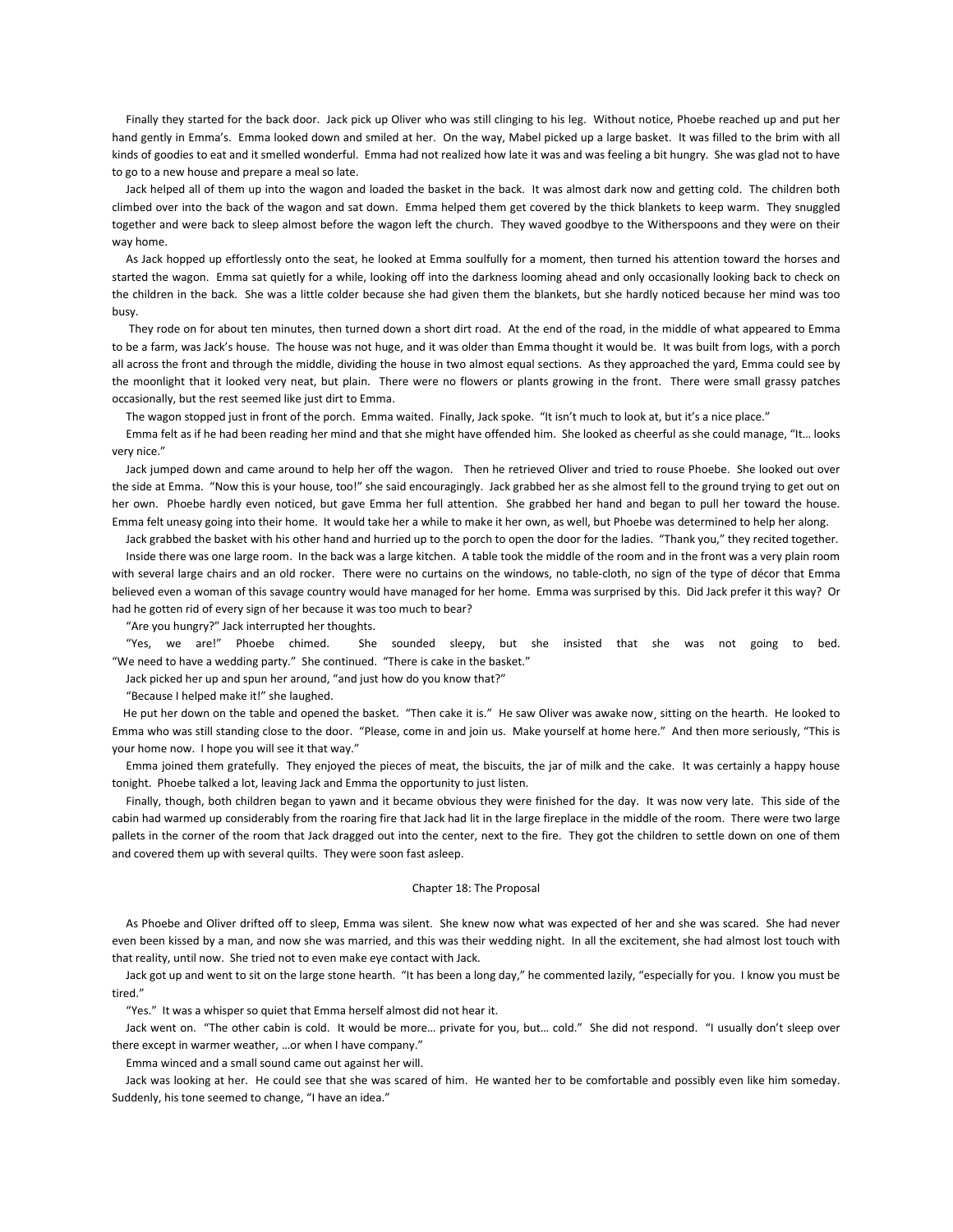Emma was still looking away.

"I thought maybe you could sleep in here with the children tonight… to stay warm. Then tomorrow I will fix your room."

 After a moment, Emma looked up at him slowly. Was he offering her her own room? He had gotten up and was walking toward her. She tensed again. Jack sat at the table a few feet from her.

 "Look, Emma, I know this is all… hard for you. It is hard for me, too. I know that you really wanted to be… courted, at home, but that you came here and got married to me quickly instead. I appreciate that because I couldn't go and court you in Boston." He hesitated, then went on because of her silence. "But I would like to… take the time now to… get to know you… the way I would have if I could."

 He was still looking at her, but she still gave no response. She was looking at her lap again, shaking all over so badly that she was sure it must be obvious to him as well.

 He continued, "I thought maybe… maybe we could… wait until we spent some time together before…" He broke off. Jack's voice showed that he, too, was scared and maybe even embarrassed to talk about such a delicate subject with a lady, and one that he had just met that morning. He did not really finish the thought, but the long silence did it for them both. Jack was fidgeting and finally got up and walked around the table, pick something up and put it down again, then went to check the fireplace.

 After he was assured that the fire was burning hot enough to keep them warm for the night, Jack walked to the door. Emma was still sitting, frozen in position in her chair. Jack began again, "There are plenty of blankets in the front corner. I hope you will be comfortable." Then he was gone.

 Emma continued to sit and stare at her hands, folded neatly in her lap, for a few moments. She had felt the cool wind blow in when the door was open and heard the click as the door shut behind Jack. He was gone. Emma could not move, but sat thinking about how relieved she was by Jack's 'proposition'.

 Finally, she glanced slowly up at the door, to be sure he was gone. Then she got up and began to walk around the room. She was still not sure how well she trusted Jack Campbell. She felt so alone and exposed. She looked down at the children, sleeping on their bed so peacefully. Surely he would not change his mind, after such a speech. And she felt safer being here with the children so close.

 After a while, she could not hear any activity outside, except for the rustling of the wind and the call of wild dogs in the distance. As she stood quietly, she could recognize many sound from nature, but all was still on the other side of the cabin. She began to undress and prepare to sleep. Emma moved quickly and was soon hidden under the blankets. Trepidaciously, she finally fell asleep.

### Chapter 19: Morning on the Farm

 The next morning came almost instantly for Emma. She was used to getting up early; to being the first one up. As she awoke, she lay in the bed, letting her mind catch up with her body, which was ready for the day. Her eyes opened, taken aback by the site. She had been dreaming of home and of waking up in her own bed, as she had for most of the days of her life. Instead, she was faced with the reality that the last week was real.

 She was in the middle of the large room, on a pallet on the floor. The first thing she noticed was that the fire was burning brightly. It must have gone out during the night. How was it still lit? She would have thought it still night, but then she realized that not all the light was from the fire. There was light coming in the windows, lots of light.

 Immediately Emma sat up, clutching the coverings around her. She glanced around the room. The children were gone. She was alone. Their pallet was still there, with the blankets folded neatly on top, but they were nowhere to be seen. Then she noticed the smell. There was a plate of food, wrapped in a towel, sitting on the table nearby. It smelled wonderful of hot pancakes and fried ham. It was accompanied by a cup, and a coffee pot was steaming on the stove top.

 Emma struggled to get herself going. She got up and peered out the window from where she stood, too afraid to go to close. Finally, her senses came to her and she began to move faster. She dressed quickly and put away her night cloths. She worked hard to drag the pallets back to their original corner from the night before and folded all her coverings, replacing them as well.

 She was hungry, but she was not sure if the food was for her, though she guessed it was. She still felt so out-of-place here, like an intruder in the Campbell's home, and being in the house by herself on helped solidify the feeling. She did take the cup and fill it with some of the delicious hot coffee and gratefully sipped it, even piping hot. Finally, she made her way to the door, carefully opening it and looking outside.

 Even outside, there seemed to be no life. Where were they? Had they left? Emma's mind began to race in wild accusations. Could they… have been taken by savages in the night, as she had read about in a book about the west? And why would savages take them and not herself? Emma began to calm some at this thought? She even chuckled to herself, scoffing at her own wild imagination. Would those savages have left her a plate of breakfast as well? She almost laughed out loud.

 By now, she was standing in the middle of the courtyard on the side of the house outside the kitchen. She saw a large barn that she had not noticed the night before in the darkness. One of the doors was open on the front of it and Emma could hear animals calling out in their particular voices.

 Emma was not completely unaccustomed to animals. She had not lived on a farm, but they did have a cat and a dog. She had often visited the small farms just outside Boston and seen their livestock as her father purchased eggs or milk. She remembered thinking they were somewhat dirty animals, but not completely without charms.

 She wandered to the door and peeked inside. The smell was overwhelming and she leaned on the door to catch herself from fainting. The door squeaked as she moved it, calling the attention of the two children just inside.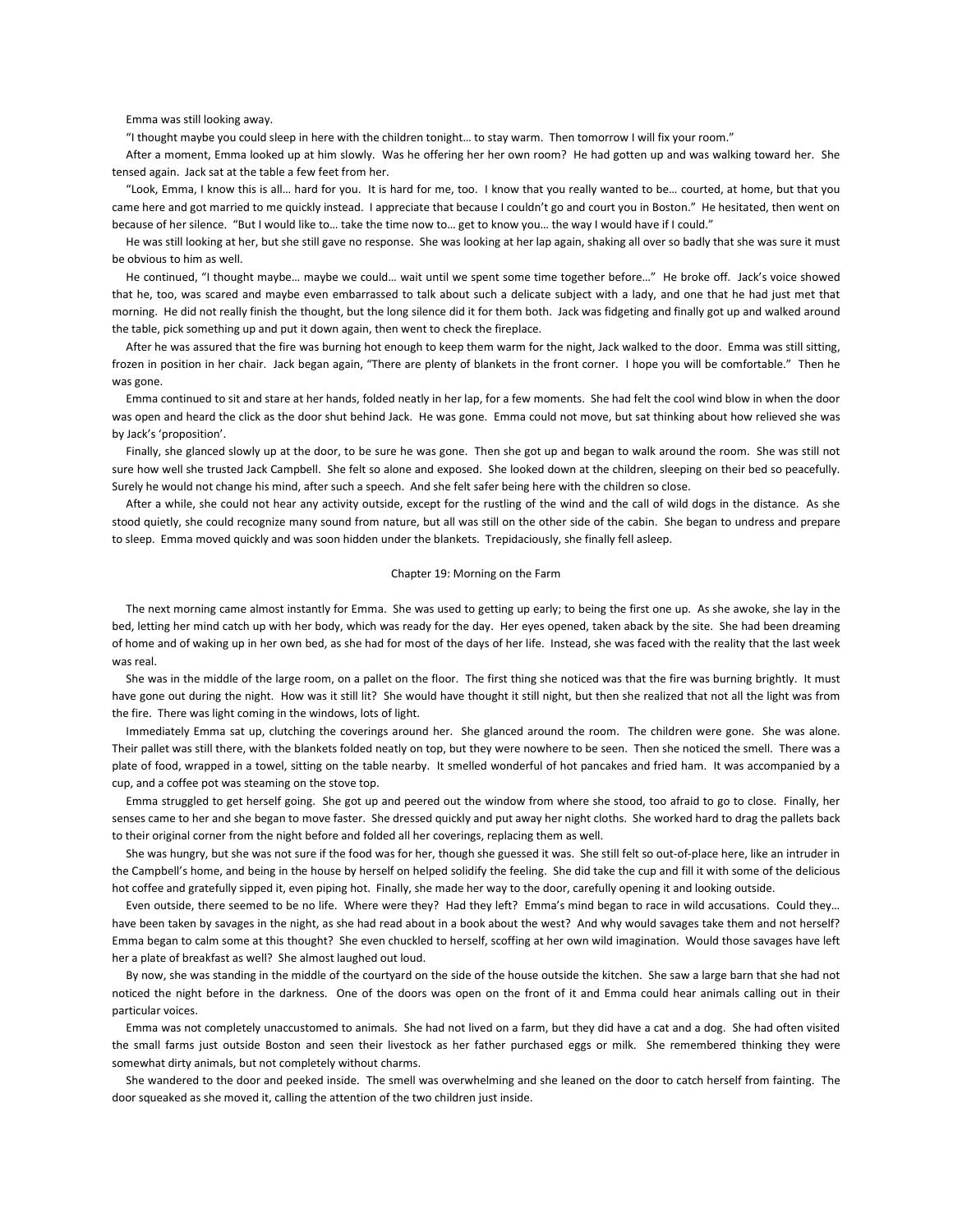Phoebe ran over to greet her. "Good morning!" she rang out as cheerfully as she had been the night before. "I am so glad you are finally up. Did you sleep alright? You sure were tired. I thought you might be dead 'cause you were not movin', but then you moved and I knew you were goin' to be alright." Phoebe finally took a short breath and was about to continue the rapid fire of morning comments when Emma heard footsteps behind her.

 "OK 'Phoebs' let her alone." Emma spun around to see Jack standing behind her. She had regained her composure and gave him a shy nod. "Good morning," he directed to her.

"Good… morning…" Emma finally got out, "to both of you." She looked around to Phoebe. "Where is Oliver?"

 "Oh," Phoebe was off again, "'Oli' is hidin' in the barn. He is scar'red of you. But don't you worry, he is scar'red of ever-body… but I ain't." "You are not," Jack corrected.

Phoebe stared at him, questioningly. "I ain't… what?"

 Jack just shook his head and walked past Emma to the barn. He ruffled Phoebe's hair and laughed. In a minute he came back out of the barn, with Oliver slung over his should, laughing. "Look what I found," he teased her. Then he dropped Oliver to the ground and he ran back to his hiding place inside.

 Jack directed his attention to Emma now. "Are you… alright?" Emma tilted her head and looked at him quizingly. "I mean, I know you were tired and… well, I think yesterday was a rough day for you… and… we figured you needed some rest."

 "Yes," Emma had to agree. "I suppose I did need a little extra sleep this morning." She could not tell if his look was one of concern or annoyance, so she added quickly, "I will not require that much sleep every night."

 Jack shook his head and leaned up against the barn door. He was very tall and could almost reach the top of the door. He looked at the ground, then up at Emma with the corner of his eye, "You can sleep as much as you would like." He looked at her for a second, then seemed to have a sad look in his eyes as he turned to go in the barn. He yelled back over his shoulder at Emma, "Come on..." then he peeked back around the barn door at her with a sarcastic look, "that is, if you can stand the smell."

 Emma followed quickly, wincing at the smell again, but trying not to let it show so much. She was afraid she was getting off on the wrong foot here and she wanted to show them that she was well able to earn her own keep.

 Inside, the barn seemed much smaller than it did on the outside. It was fairly dark and there were animals in many different stalls. Considering the smell, it was much neater than Emma had imagined. Bales of hay her stacked carefully in the corners. Tools of all sorts were hanging on nails on the walls and pillars everywhere. Jack had walked into one of the stalls, with Oliver sitting on the half wall dividing it off. They were both stroking a single cow that was its occupant.

 Emma had taken a long moment to look around and had just realized that they were both staring at her. "Have you ever been in a barn?" Jack questioned her.

"Yes!" Emma chimed in, excited to have what she thought was the right answer.

"Have you ever 'worked' in a barn?" He continued the interrogation.

Emma looked down and tilted her head. "No." she replied quietly. She felt she could do nothing right here. She was not used to that feeling. She was also not used to feeling so shy. She mustered her courage and continued, louder this time and without provocation, "but I have worked!" She looked squarely at Jack. She had brothers and she knew that with them she had to face them with audacity.

 "Great!" Jack responded in a way that seemed to take the wind from her sail. "…but today, I thought you might like a little more time to… settle in… and get to know things around here, before you really get to work."

 Emma appreciated the gesture, but she was also afraid of where this might be going. It was just her first real day here and they were all busy at work. Had she really been invited here to become a hired hand for Jack's farm and a sitter for his children? She did not mind working and she had expected it, but now she was wondering how this was any different than the life she had before. She stood there, while Jack disappeared outside the barn again. She could hear him giving Phoebe instructions, probably about her.

Emma came to herself and turned on her heals and marched out the door to the courtyard. "I am ready now," she announced.

Jack looked up at her with little to no expression in his eyes. "OK," he agreed, and then he walked off.

 Emma stood there shocked. She was used to the gentlemen of Boston. They would have never just walked away from her as Jack had just done twice in the last few moments. She stood there staring after him, then she realized her hand was being pulled.

Phoebe was dragging her back into the barn. "He busy," she whispered. "He always busy."

 Emma thought about what Phoebe had just said. She remembered the letter that had brought her here. "Yes…," she mused, just barely audible. She was lost in thought about how hard life on a farm must be, far from any of the conveniences that she took for granted. She began to wonder if maybe she was the wrong one for this 'job' of being a farmer's wife.

"You busy thinkin'?" Phoebe broke into her thoughts. Emma almost didn't notice. "Miss Emma, you alright?"

 Emma squeezed her hand gently and smiled in reply, "Yes, thank you." They were standing in the middle of the barn. She was already getting used to the smells, somewhat, and was ready to go to work. "What shall we work on this morning, Phoebe?"

 Phoebe giggled. She was to tell the grown-up what to do? Emma guessed this and continued, "You know, I am very new to living on a farm. I came from a large city. We did not have animals to care for." She looked at Phoebe admiringly, "YOU will have to teach ME!"

 The young girl stood up as straight and tall as she could. "Well… I guess I will then! Come with me." She began to walk to the stall where Jack had been earlier, with the cow. Emma had never milked a cow before.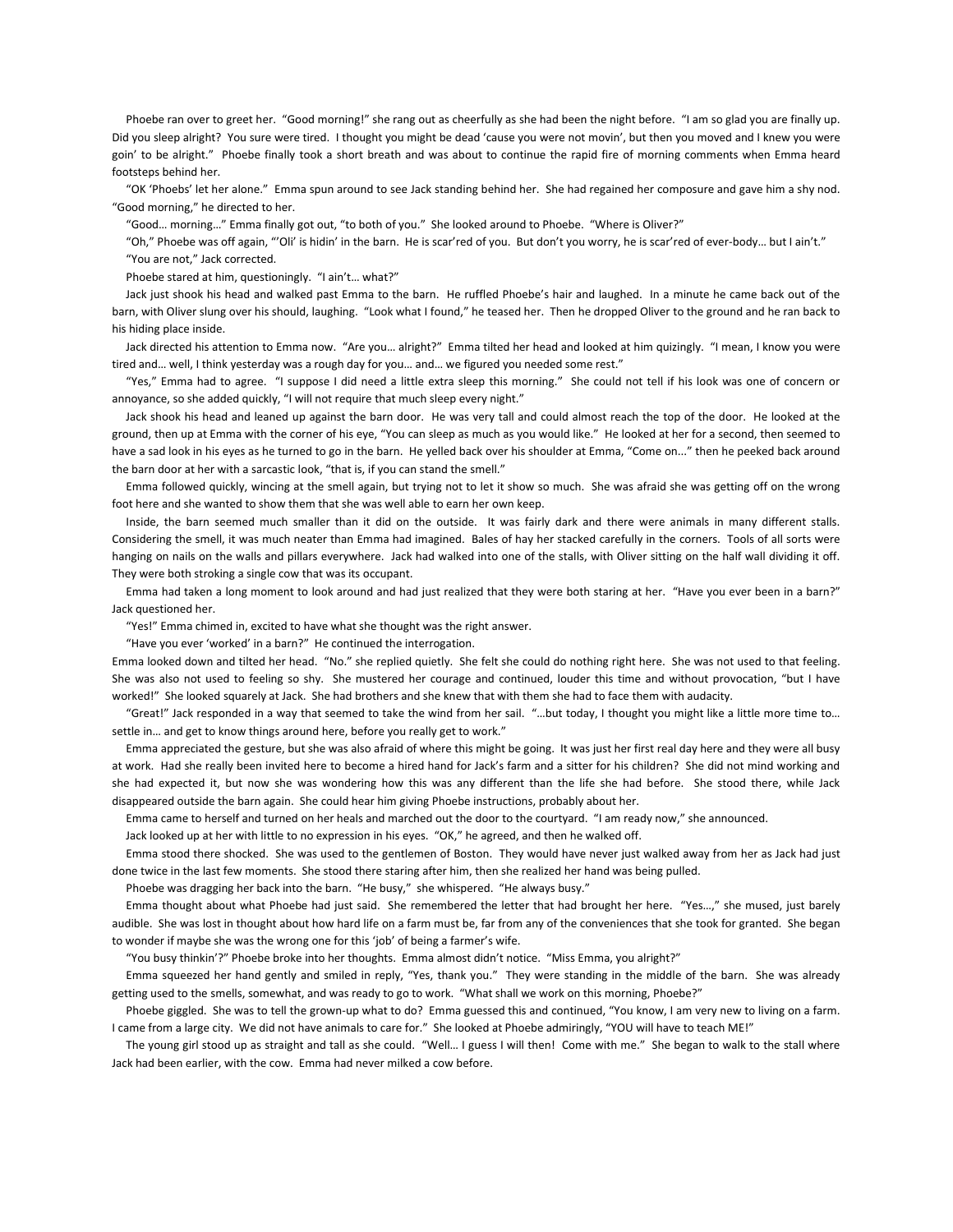Phoebe began to work like a pro and, Emma found to her delight, was a very good, and patient teacher. They spent the early morning with Phoebe teaching her how to milk the cow, gather eggs from the chickens, and tend the kitchen garden, which was already showing many signs of growth because of the somewhat warmer temperatures of the south. They also fed all the animals in the barn and in pens outside.

 Sometime during their 'class', Oliver had shown up. He was still not talking, but Emma noticed that he was always nearby. Phoebe took that opportunity to include him as one of her pupils, teaching him as if she were twenty years his senior, instead of just two. Oliver went right to work at whatever task he was given, though that was not much. He was a strong child for his age and could help carry things that seemed larger than himself.

 Most of the work was done by Emma, though Phoebe and Oliver did try, but she would not have known 'what' to do and in some cases 'how' to do it, if not for Phoebe. Phoebe was a very bright girl for four years old. She spoke with a strange accent that did not seem to match Jack's, and she did not seem concerned about learning proper grammatical sentencing, but she knew a lot of words and seemed to understand what they meant. She also seemed to have a genuine grasp on reality of farm life.

#### Chapter 20: Fitting In

 They all worked very hard and it was close to mid-day by the time they reentered the house. Jack had come back to the house and was first to enter. He saw the plate of food on the table, untouched. He began to fix lunch without speaking. Oliver had followed him in. He always followed Jack whenever he was allowed. They had a connection that seemed to not need words from the young boy and he appreciated that.

 As Phoebe and Emma entered, they were discussing a story that Emma had recounted to Phoebe that morning. It was from a book she had read back in Boston at the library. Phoebe seemed truly interested in learning and Emma had hopes of teaching her to read soon. Emma liked having a purpose. It gave her a feeling of belonging.

 They were both in a good mood, talking and laughing, but it all stopped as they saw Jack. He stared at Emma for a moment, then asked Phoebe to wash up. At this distraction, he turned to Emma, "Did you not like your breakfast?" he asked her, scowling.

 Emma was taken back. Her mood suddenly became serious, like his. "Oh, I… was not sure if that was for me." She was not sure why he was so upset.

 He lowered his head and looked at her from the top of his eyes, like a disapproving parent might do. Emma did not like that look and would have responded, but Phoebe was already back. "I... am... sorry," she managed through clinched teeth. Then she put on a fake smile. "I was not too hungry, anyway." She was glad for the buffer that Phoebe presented between her and Jack's wrath. He was obviously controlling himself for the girl's sake.

 After a moment, Jack shrugged and went back to work in the kitchen. Phoebe, not realizing anything was wrong, changed the mood back to a happy one with her cheerfulness. "We worked very hard this morning." She directed at Jack, proud of her work as a teacher.

 "Yes you did," he smiled at her and stopped to give her a small hug. She clung to him almost as if she realized he needed it as much as she did. His face had seemed to soften as he looked over her shoulder at Emma. "You all did."

 Feelings of confusion rushed over Emma. She always seemed to have strong emotions and was not quickly swayed from them. Jack, however, seemed to be able to be furious one moment, and loving and tender the very next. This confusion did help to put Emma in a state of flux that allowed her to soften as well. She wondered if Jack was generally an angry man or loving? Which was his true personality? Or was it both? She felt as if she may never figure him out and she was not sure she liked that possibility.

 Emma nodded her thanks for the compliment, then began to look around the room. She did not see an apron, so she rolled up her sleeves to be ready to work.

Phoebe continued, "I was a good teacher."

 "Why don't you continue the lesson and show Emma where things are for making biscuits." Jack added pleasantly. He had brought in some meat from the smokehouse and some wood from outside the back door. He opened the small stove and began to light a fire.

 "Come on, then," Phoebe was pulling on Emma. She led her to the counter and pointed to a large drawer. "OK. Open the dra'r," she commanded in a pleasant voice. Emma obeyed. Inside there was a mixture that looked like flour. Phoebe continued, "now get some of the cream from the milk we just brought in." Emma could tell that this is exactly how Phoebe had been taught. As she complied to her wishes, Emma wondered again about Phoebe's mother. She must have been a good teacher, too.

 Phoebe went and got a large ladle and gave it to Emma for the milk. After adding a small amount of milk to the middle of a well of flour in the drawer, they worked it around until a soft dough formed. "Now take a little flour and put on the top," Phoebe slapped her hand on the counter top above the drawer. Soon they had the dough rolled and cut and put in a small pan that would fit in the oven.

 Jack had the oven hot and he had put a cast-iron skillet on top that had the ham slices frying in it. He asked the girls to get out whatever was left from the dinner basket the night before, if anything, and they could have that as well. Oliver began to set plates and forks on the table, then got four cloth napkins from a stack and began folding them carefully beside each plate as if this was his normal job at meal time.

 Emma tried to watch everything that each of them did in order to become more accustomed to their routines. She was also trying to learn where to find things and what chores she herself would need to do. She helped pour a glass of milk for each of them and Oliver delivered them to the table. Phoebe had retrieved some fresh churned butter in a dish and placed it on the table as well.

 Finally, they sat down to eat. Jack said a prayer and asked God to bless their food and their farm. He also mentioned his thanks for their new addition, Emma, and prayed for her family. As they began to eat, Emma thanked him for that. He was a very spiritual man who seemed grateful for all that he had. Emma decided to try to be the same.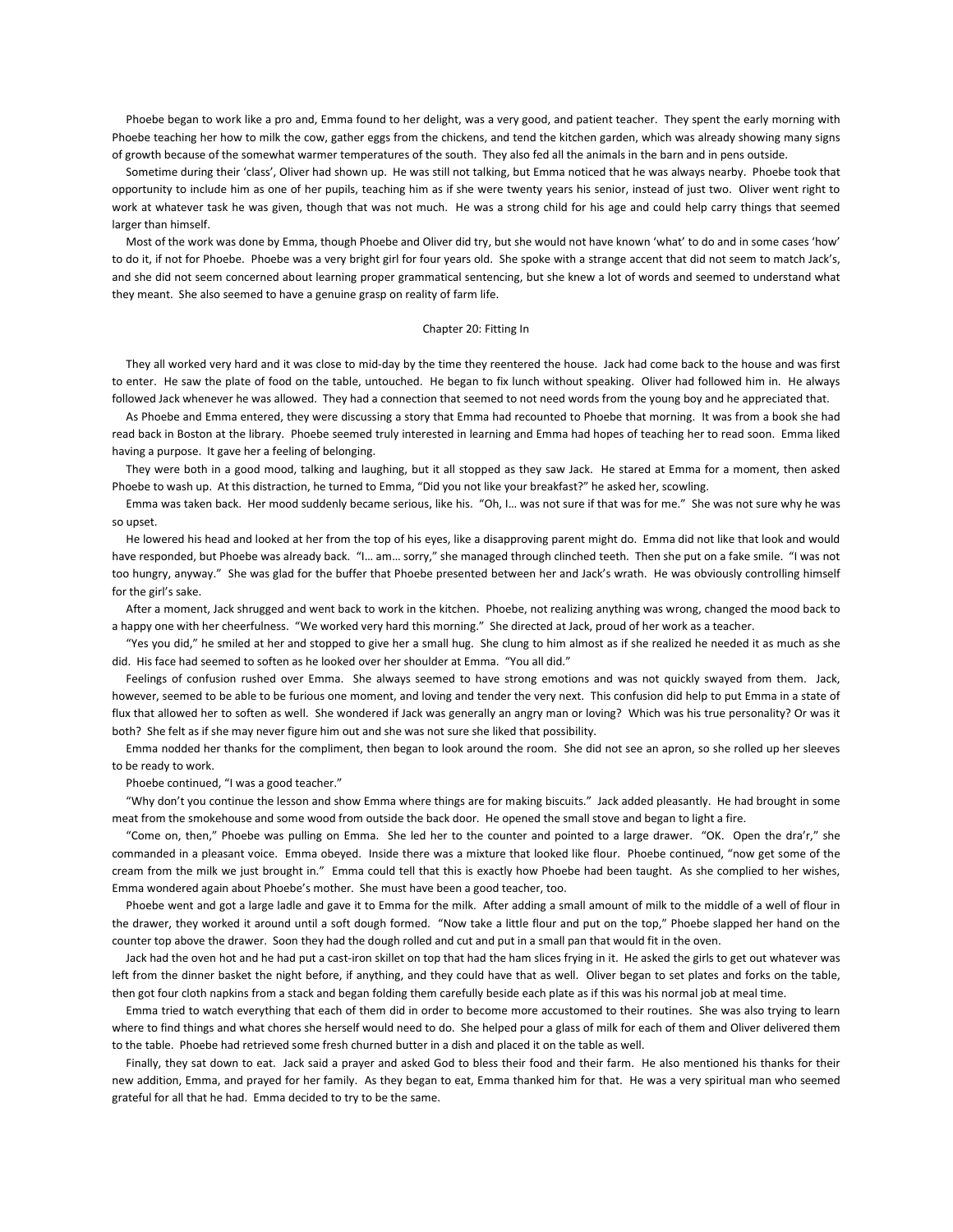The Campbells all began eating quickly, as if in a hurry. Emma sat and nibbled at her food, wanting to make conversation. In Boston, her family enjoyed sitting down to a meal together and they often talked for a long time. Here, dinner seemed to be simply for gaining nourishment for the body. After a while, Jack looked up at Emma, his brow wrinkled at her again. "You need to eat," he said simply.

 "I… am," Emma finally got to speak, "and might I say it is all delicious." She smiled at everyone as they all just looked up at her. Emma cleared her throat to clear the tension she was now feeling, then went on, "Phoebe, you did a fine job teaching me to make biscuits."

"Thank you." This was such a short reply for Phoebe's usually chatty self. She went back to eating.

 "And Oliver, I like the way you folded the napkins." She smiled pleasantly at him. She almost thought he was going to smile back, or say something, but he just stopped eating for a moment, then went back to it.

 Now Emma noticed that they were almost finished and she had barely eaten. Jack was staring at her. She ate the rest of her meal without speaking. At the end of lunch, they all got up and cleaned up. There was no food left to be put away. Soon they were headed back outside for more chores. Jack had already gone out to the barn while Emma and the children did the dishes and put them away.

 As they reached the yard, Phoebe and Oliver ran off into the barn. Emma was walking across the yard after them when Jack appeared around the corner of the door to the barn. He stopped and leaned against the barn. Emma almost winced at the look on his face. She felt like a child about to be chided by her parent, instead of a wife. She approached him and stopped in front of him, trying to seem confident.

 He eyed her for a moment, then began, "About the meals… we eat because we need to… because farming is hard work." He always seemed to be short and to the point, with little discussion. "You ate like you were at a 'social' at lunch… and you did not even eat your breakfast."

 Emma began to feel tears in her eyes. She would like to think it was the sun, or Jack's harshness, but she had to admit, it was her own guilt. They had gotten up early and fixed her breakfast and they seem to eat every bit of their food, even the children. She finally found her voice, "Jack, I am sincerely sorry if I offended you. I was not sure that was my breakfast, or I would have eaten it. Tomorrow I will be up with you and the children and I will eat all of my meals…" she was rambling faster and faster as the tears began to roll down her face, "…I am sorry! I am just not used to it here yet and I am trying."

Jack's face had softened and he was now the one looking a little sheepish. He stuttered, "It is OK." He walked over as if he was going to give her a hug as he did the children so often, but he stopped just in front of her as if he was unsure if it would be welcome.

Emma wiped her eyes and tried to pull herself together. "I am sorry I am crying."

 "I am sorry I made you cry." Jack's voice was soft again. So soft, in fact, that Emma leaned toward him, but he just steadied her with his hands out-stretched. "Will you be… OK?"

 Emma stood up straight and cleared her throat. "Yes," she said definitely. Then Jack went on out of the yard. Emma took a moment to compose herself before joining the children in the barn. She felt ashamed for being so forward as to try to be that close to Jack. Something about him seemed to make her want to be close to him, but he did not seem to want to be that close to her, as he had just shown her. She cleaned her face with her sleeve and went to find Phoebe and Oliver, determined not to cry again!

### Chapter 21: So Much to Do

 The afternoon work was equally as grueling as the morning. Emma always thought of herself as a hard worker, but she was not sure she had ever done so much in one day… and this seemed to be everyday for the Campbells.

 She and the children finished up with the animals and the barn. Everyone was fed and cleaned. Oliver especially seemed to like to get in the pen with the animals. He was small and they took him in like one of their own. Phoebe was very industrious, but at times her actions reminded Emma that she was only four years old. Emma felt she was getting the hang of things and was looking forward to finishing a job well done.

As they left the barn in the mid-afternoon, Emma spoke up, "So Phoebe, what shall we do now?"

Phoebe looked around and shrugged her shoulders.

"I think we should take a stroll around the premises," Emma continued, "to see what needs to be done."

Phoebe looked at her funny, "what is a 'prem'sis'?" she asked, looking to Oliver and he was also shrugging, in imitation of his beloved big sister.

 Emma laughed. "It just means let us walk around the house and the yard, the premises." She emphasized the last word, saying it slowly to help them learn it. Emma realized by Phoebe's imitation that she was not used to hearing words pronounced quite like Emma did, with her Boston accent. She laughed again at the thought of how funny she must sound to them. "We need to make a list of a few things that… well…" Emma did not want to offend them so she chose her words carefully, "things that might need to be done."

"OK." Phoebe sounded just like Jack as she was short and began immediately to walk around, looking at everything.

 Emma and Oliver caught up and she began to point out a few things to the children. First she noticed that they had a small garden in the back by the kitchen door. It was not full and needed to be weeded. "Perhaps we should put this garden at the top of our list," she noted, and Phoebe shook her head strongly in agreement. "I think this should be our herb garden."

"What is an 'ub'," Phoebe asked.

 Emma laughed again. She very carefully pronounced the word again, trying to sound out each sound without an accent. "'H..e..r..b..s'," she finally got out, "are plants that you grow to put in your food… for flavor!" Phoebe nodded, but Emma was still not sure if she understood. "We will need to pull all these horrible weeds and let the 'good' plants grow better."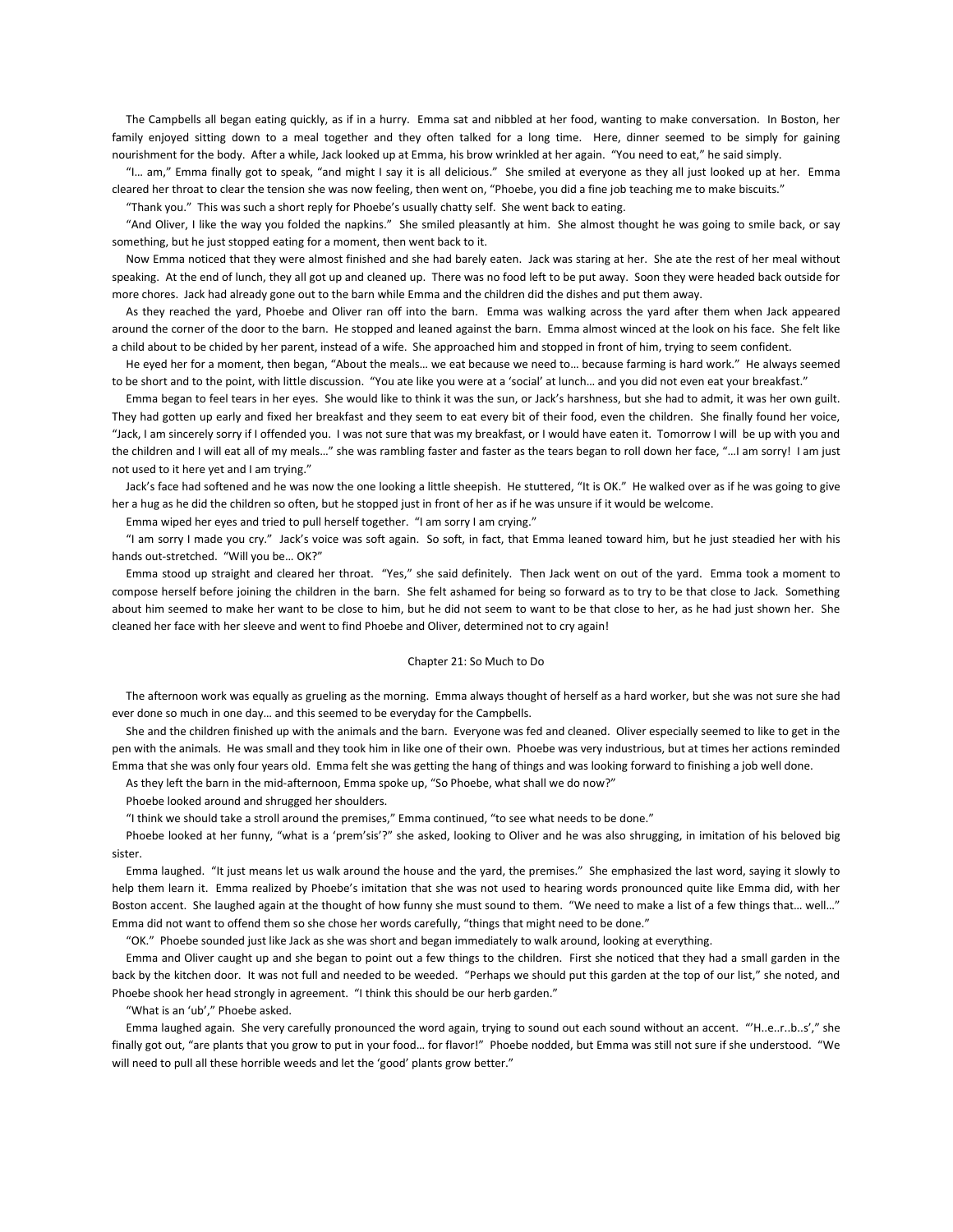They continued their walk, with Emma pointing out several tasks that she noticed. The porches all needed to be swept, as did the inside of the house as well. The flower gardens, or so they appeared to have once been, were completely overgrown, but with mostly dead shrubs and flowers. They would need to be cleaned up. There were several small repairs that could possibly be done, even by a city woman.

 Then there was just the general organization. Emma had been used to having things put together with their other necessary parts. They spent a few hours putting all the wash things together near the pump and gathering and cleaning the gardening tools and stacking them neatly in rows on the front porch, along with other small tasks.

 Finally they were able to start on the garden. It was completely overrun from the winter of weeds. However, Emma did find a few perennials that she thought she could salvage, mostly herbs. Back in Boston, Emma had taken great pride in her kitchen garden. Her father had given her a book about gardening that listed plants of all kinds, along with a very detailed description. She had brought this book with her and now she brought it out to look through their garden.

Phoebe was completely captivated by the book. She acted as though she had never seen a book before. "What is that?" she asked.

 Emma handed her the book, but she was hesitant to take it. "It is a book about gardens." She pushed the book forward a little more toward Phoebe. "It is alright. You may hold it." Emma had always taken extremely good care of her books, because she had so few that were her very own, but her father always said that books were to be used. She could hear him now, "a brand new book that is never touched or opened is no better than a doorstop!"

Phoebe took the book carefully and looked at it. "Inside that book it tells us all about plants and how to grow a wonderful garden."

 "May I look inside?" Phoebe asked as though all the wonders of the universe were held within the binding of the book in her tiny hands. "Absolutely!" Emma replied. "Please do."

 Phoebe cautiously opened the book and as she did, several small envelopes fell out to the ground. She looked shocked and immediately closed the book, scrambling to pick up the contents. "Oh, Miss Emma, Oh, I am so sorry!"

 Emma smiled and reached to help her retrieve the suspicious packets. As she did, she remembered that she had collected seeds from many of her favorite plants last fall and that she had dried them and stored them in the pages of her book. She had forgotten all about that. "May I?" she asked, reaching for the book again. She thumbed through the pages and found more small envelopes. "Oh!" she sounded excited, "I had forgotten all about the seeds. I put these here last Autumn." She looked at Phoebe and smiled. "These are the seeds from my garden. We can plant these in your garden and they will grow wonderful things for you."

 Phoebe looked less worried and soon they were all laughing and smiling, though the children were not really sure why. They carefully collected up the packets and Emma put them in the pocket of her apron that she had also brought with her. She always wore it while working at home to protect her dresses and it had several large pockets that allowed her to carry what she needed with her around the house and yard.

 Now that Emma had new hope for their garden, she began to look through the book to remember all she had. She decided they could make a picture tonight of how to lay out the garden and what to put and where. She found the 'good' plants and taught Oliver and Phoebe how to pull the rest of the weeds. Then she retrieved the hoe from the front porch and began to loosen the dirt. This seemed to appeal to Oliver and, though he could hardly hold up the hoe, Emma let him work on that as she joined Phoebe.

 As they worked, Emma's head began to spin with lists of all the work that she knew needed to be done, both inside and outside the house. All of this was making her feel more like home. She had always been the one that made plans ahead.

 She was deep in thought about home and wondered how her family was doing. Not that they could not make it without her, but if they were missing her or wondering where she had gone. She felt guilty in a way, but did not know that she could have done much different. She prayed that they would forgive her for any hurt or frustration she might have caused.

 Emma got a glimpse of the sun in her eyes on the horizon and realized that it was getting ready to set. This day was almost gone. Her stomach began to ache a little and she realized she was truly hungry. She remembered her conversation earlier with Jack and realized that she had so much to learn about farm life.

"What do you usually eat for supper?" she asked the children, who were both busy working as hard as she was.

Oliver looked up, obviously ready for his supper. Phoebe shrugged, "I don' know? Whatever we have left from earlier I guess."

 Emma immediately stopped. "Well, we need to clean up here and get started fixing something." She smiled at them both, "You two have worked very hard and I am proud of you. We are going to have a wonderful garden and then we can have more variety for our suppers."

 Phoebe and Oliver were beaming from the praise. Oliver even got up and came over and gave Emma a small hug before running back to his spot. "That means he likes you." Phoebe interpreted. Emma's smile was huge.

### Chapter 22: ???

 They quickly cleaned up the area they had been working on. Emma put the tools away and they took the mounds of weeds and put them on the large fire pit nearby that Emma assumed was used for wash day. She surveyed the area once more, proud of all they had been able to accomplish on her first day here. She tried to ignore all the things that she was constantly noticing that still needed to be done. She wanted to enjoy their job well done for a while… until tomorrow.

 Inside, they got out all that they could find leftover. Emma noted that tomorrow they would probably have to work inside and do some baking. She also wanted to survey all that was available in the cool room. Springtime on a farm was usually sparse, until the first crops began to come in, because all from the fall harvest had been used up during the winter.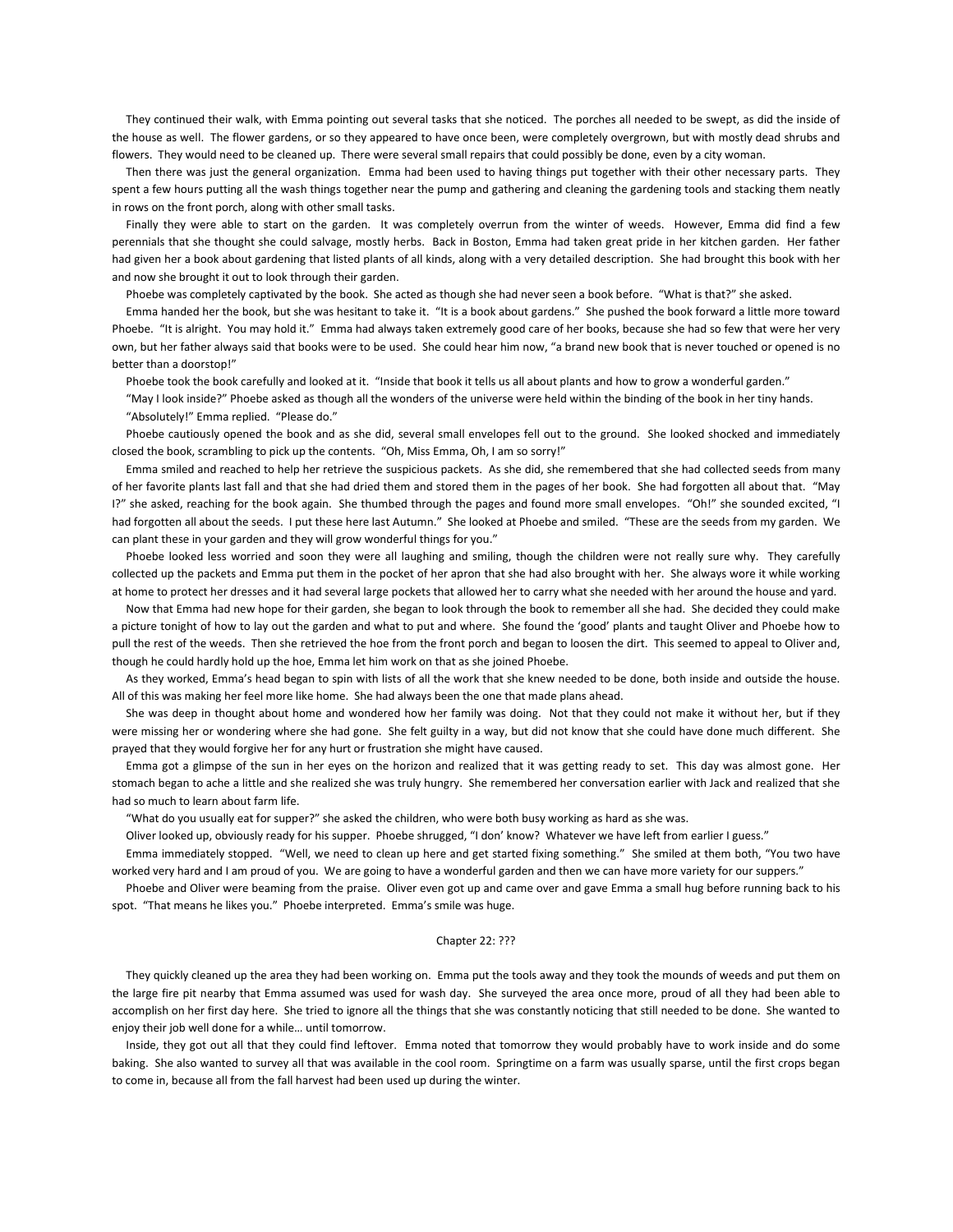In Boston, they had had a nice, plentiful garden, and they did preserve some for winter, but they did not have to do everything. They got their milk and eggs and even their meat from small farms on the edge of town that came in with their wagons or from butcher shops. They bought dresses from the shops and even the ones they made, they bought the fabric ready-made. Emma had taken all this for granted, and now she had to think when she would have time to do it all for them herself, and watch two children.

 At dinner, Emma ate quietly, trying to assimilate into the Campbell's way of doing things. Jack, on the other hand, seemed to be doing the opposite. He asked them about their day and commented on how good the garden was looking. Still dinner went quickly.

 It was dark by the time they cleaned up and the children were ready for bed. Jack had a warm fire going in the large fireplace and several lamps lit in the front part of the room. A large lantern hung from the ceiling in the kitchen area. There was a cord that was used to lower and raise the lamp for lighting.

 Emma found a box in the corner that had what looked like scraps of fabric and old cloths. "May I look through these?" she asked as they were about to settle in and read the Bible before putting the children to bed.

"I suppose so," Jack agreed with a quizzical look on his face. "What are you looking for?"

 "I thought there might be something I could… salvage… for work cloths… or play cloths for the children," she replied, smiling politely, "or maybe I could start a quilt."

Jack looked embarrassed now. "Those are all their cloths," he said bluntly.

 Emma was horrified, partly at the fact that what she mistook as a box of rags was really all that these children had to wear and partly at her shame for embarrassing him and the children.

 Jack seemed to realize how she was feeling. "I… have been meaning to get them some more cloths." He hesitated, then continued, "They do have a nicer church outfit, each of them." He indicated a few pegs on the wall in the back that housed several nicer pieces of clothing. "I… would appreciate anything you can do with what is in the box. We will go into town and get more cloths or fabric if you need it."

 Now he had made Emma really feel as if she had a mission here. She looked at Phoebe and Oliver, dirty and worn from hard work on the farm, and then of the list of chores forming in her head. The room they were sitting in even needed work. And Jack… maybe she could even make some improvements there, too.

 Emma sat down on a low stool beside the box and began to take things out and fold them, sorting them into piles. Phoebe sat on the floor beside her and tried to help, but she was so tired that she could hardly keep her eyes open. Jack was in one of the large chairs and Oliver was curled up in his lap. He took the large Bible from the table beside him and began to read to them from it. It was a pleasant evening and soon they had the children tucked warmly under the covers on their pallet in front of the fire.

 Jack noticed that the bucket of firewood was almost empty. He got up to walk out and get more. He stopped for a moment on the porch and leaned against the wall of the house, gazing at the bright moon. He looked worn out and just a bit sad. He obviously had a lot on his mind, a burden he was carrying. His face was hard and his brow furrowed. He closed his eyes and was praying as Emma joined him on the porch.

 She had noticed him going out and wanted to talk to him away from the children. As he did not come directly back in, she took a chance that he might not have gone to his side of the cabin already. There was so much on Emma's mind. She had so many projects brewing in her head. But Emma was realizing that there was much she did not know about farm life. She wanted to talk to Jack and be sure she would be alright with these ventures.

 As Emma walked through the door, she realized that Jack seemed to be having a quiet moment and that she might be interrupting. "Oh," she exclaimed quietly, stepping back through the door, "I am so sorry."

 Before she could reenter the house, Jack's low voice caught her, "Come on out." He looked up at her without moving. She, again, came onto the porch and shut the cabin door.

 "I… did not mean to bother you. I just thought I might have a word with you, sometime." Emma stayed near the door, still not sure if she was welcome.

 Jack stood up straight. He was so tall that his head almost reached the roof. Emma had noticed this because she always saw him stoop to go through the doorways. He walked over to the large set of steps leading to the yard and sat down on the side of one. He patted the step beside him, almost as if calling the pet dog to come and sit down. Emma tried not to be offended, but she had not sat on a step since she was a young child, at least not in front of a gentleman. And she certainly had never been invited to do so.

Jack patted the dusty floor again, looking up at her, "Come on," he teased, "sit down and 'have a word'."

"I prefer to stand, thank you." Emma glared at him.

 Jack stood up slowly, never loosing eye contact with her. Emma began to wonder if she should be afraid of him. He had never shown any reason to think he might harm her, but his rough appearance did lead one to believe he might have a rugged personality to match. Emma was still standing by the door, now backed up to the wall in defense.

 She tried to show no fear as he slowly walked over to her. His eyes seemed to be boring holes right down to her soul, but as he neared her, he stopped, almost face to face. Emma had never been an emotional girl. She had never seemed to have reason for real strong emotions of any kind. But Jack Campbell seemed to be able to make her feel everything, one strong feeling after another. Her fear from just moments ago now turned to another feeling. She was not sure exactly what it was. Her breath caught in her lungs and seemed to hang there, not able to exhale. She wanted to look away, but her eyes were trapped by his.

 Then, finally, as she had seen him do before, he instantly softened. His whiskers curled up with a faint smile and his once forbearing eyes became like twinkling lights. Emma knew that this must be his ploy to confuse her. Those few moments seemed like hours before Jack spoke again.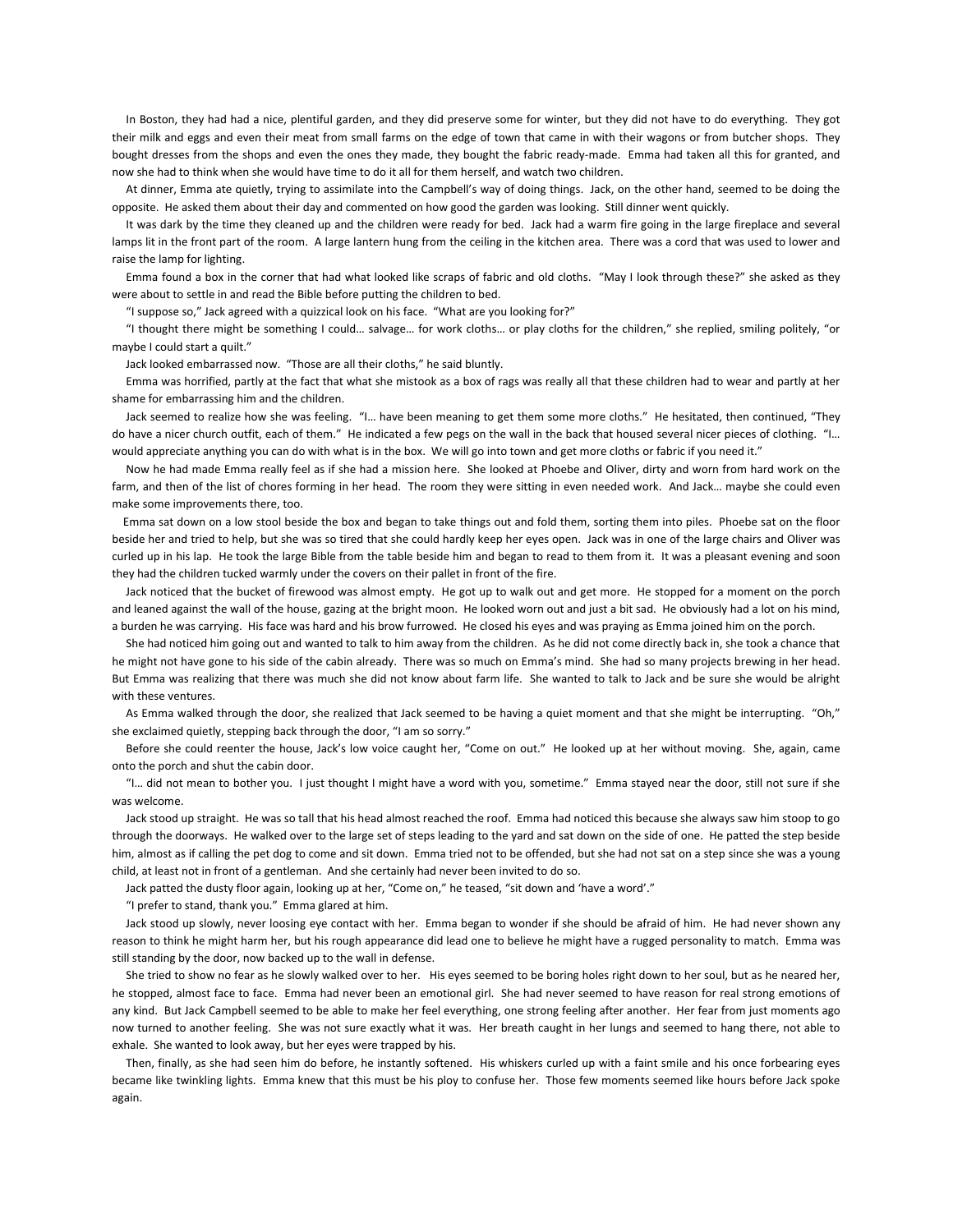"Alright," he nodded to her, then turned on his heal and stood beside her, also leaning on the wall. He was so close that his sleeve was touching hers. Emma was not sure she would be able to speak. "Alright, we are standing," he smiled, "now what would you like to talk about?"

 Emma had almost forgotten what she wanted to say. She stared out at the moon, trying to regain her composure, still unable to breath properly and just as unsure why not. "It is about the children, about Phoebe and Oliver." She glanced sideways at him. He was looking directly at her. Emma unconsciously took a step back away from him. Jack reached out and took her by the arm, steadying her, then immediately took his arm away. He was facing her again now, with his shoulder leaning against the wall.

 Emma was not used to feeling so overwhelmed by a man. In her house, she had always been the level-headed one, always in control of herself and her situation. She quickly stood up straight and began to wander about the porch to get farther from Jack's menacing figure. Fortunately, he stayed where he was.

 "I believe that Phoebe could begin to read soon." She began rambling as fast as the words came into her mind. "She is a bright girl and I have some books that we could use. I am not sure what age children begin to go to school here..." she paused, trying to not sound condescending as a snob from Boston, "I would just like her to get a head-start. I think she would enjoy it." Emma glanced at Jack, who seemed to be listening, then she continued, "I would also like to make them some new cloths. The things in the box seem to be worn out and, though I might be able to use some of them, I do think some new fabric would be appropriate," again, she looked up, wondering if this affronted Jack.

Jack simply nodded his head and mumbled, "OK."

 Emma thought she might go ahead and lay all her cards on the table now, instead of trying again later. "I would also like to get some fabric to make curtains for the cabin,… and a few plants or seeds for the garden… Would that be alright?"

"Yes," Jack answered curtly again. "Anything else?"

His tone sounded sarcastic to Emma. She calmed her voice and replied, "That is all I can think of right now."

 Emma was sure that she must have offended Jack, but instead, he smiled and stood up again, taking a single step toward her. "Tomorrow we can go into town and get what you need. Please feel free to let me know any other… suggestions… you might have." Then he was gone down the steps and around the corner to the wood pile. Emma waited on the porch while he reentered the cabin and filled the large can with wood and restoked the fireplace.

 After a moment, the door opened and Jack walked out across the dog-trot style porch toward the other cabin room. He paused and gave her a weary smile before continuing inside, "Good night, Emma."

"Good night."

## Chapter 23: Buttons

 The second morning for Emma was quite different from the first. She awoke early, hearing a soft creaking sound outside the door. She assumed that was Jack, but it sounded as though he might be barefoot. She glanced out the window and noticed that it was still partially dark. Jack and the children had been up much earlier than her the prior morning, so Emma was not sure when they did get started. Today, Phoebe and Oliver were still in bed.

 Emma supposed it was her nerves that were waking her up so early today. She had had so much on her mind as she fell asleep last night that she had dreamed about it and her sleep seemed to her to be restless. Yet, all the hard labor from the day before had actually helped her to sleep quite soundly. She lay on the pallet, looking around the small cabin, or what she could see of it in the darkened room. She began to make lists in her mind again, thinking of what she might need in town.

 A breeze blew over her and she felt a slight chill, that was also a little refreshing. It woke her up even more. As she glanced out the open windows, she thought of the beautiful curtains handing in her bedroom back home in Boston. She always loved spring-time and how the curtains danced in the breezes. That would definitely be one thing she must get, curtains.

 And, of course, some fabric to make the children each a new outfit. The cloths in the box were thin and worn, but would make perfect play cloths for the spring and summer, with a little mending and alterations from herself. But they needed at least one more outfit, something to wear into town when they went, for example. Yes, she thought, new cloths.

 Then there was the house. It could use a fresh coat of paint, inside and out. The porch also had a few spokes that needed repair, so add some nails or wood. Emma's list began there and continued to grow, adding the garden and flowers for the yard.

 Finally, she realized she might be overdoing it for just her second day. Emma quietly got up and slipped on her work dress. It was a thinner dress that felt much cooler when she was outside working in the garden. It had done nicely yesterday. She would wait until they had finished their chores before putting on her 'town' dress. Emma had not brought much, but she had managed to pack a nice dress for Sundays and two work dresses. She had worn her fourth dress, a plain one that was pretty enough to wear on a trip or going to town. She had also worn her good shoes, a short boot-shoe that laced up in the front. She had brought an older pair for working in the garden or around the house that was much smaller and easier to pack.

 Emma was now in her old routine. She had filled the small stove with wood and it was beginning to heat up. The kettle was on top, filled with water. She was just about to hunt for something to make for breakfast when she heard the footsteps on the porch again.

 Without thinking, she was at the door and pulled it open. "Oh no!" Emma screamed! Right there in front of her was a large black bear. As it saw the door open, it lunged for her and she immediately began pushing the door back closed on top of it. Emma had read about bears, but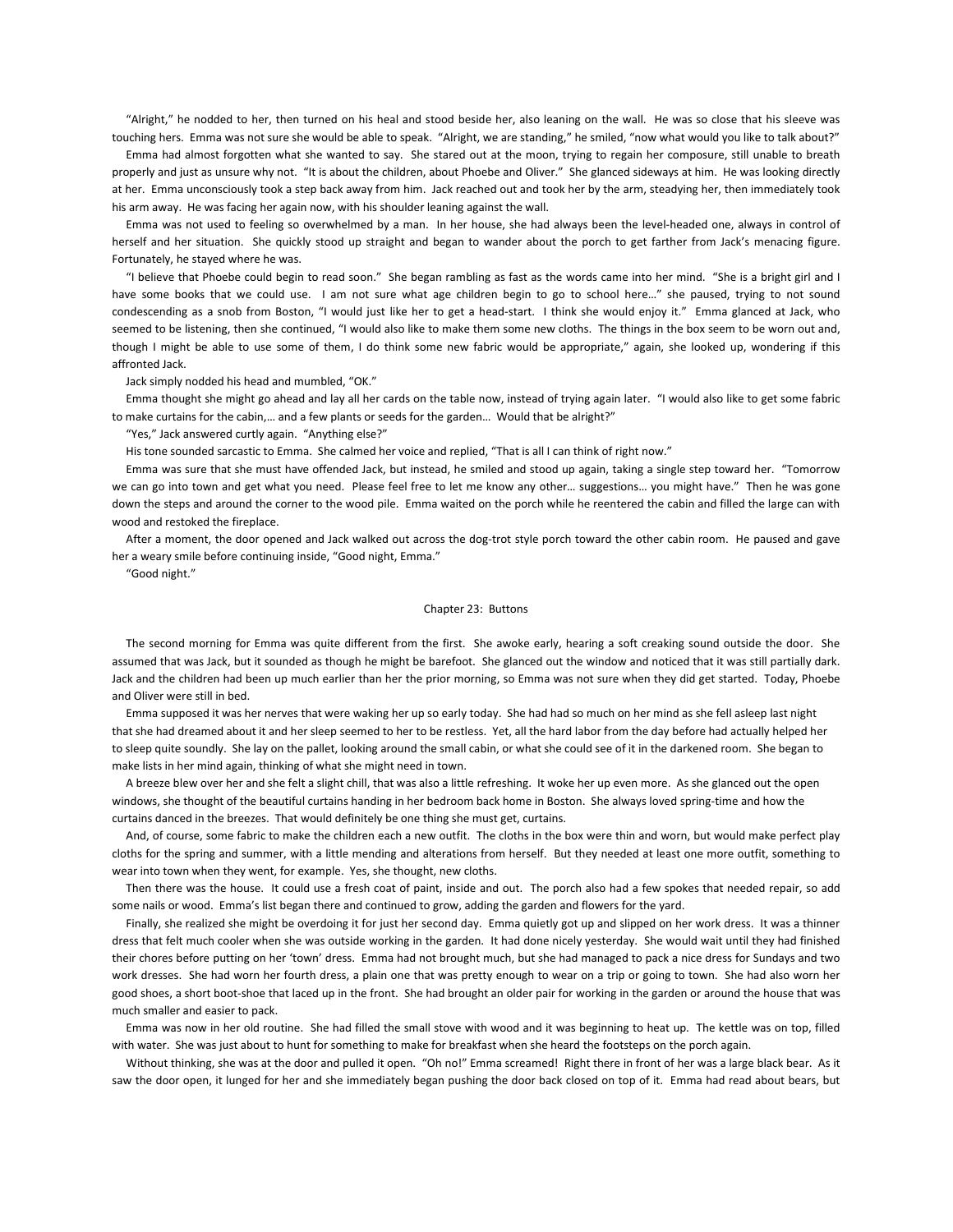this was her first experience seeing one. It was all happening so fast, that she felt she was done for and all she could do was fight to save the children.

 The bear seemed to be scratching the door down. Emma screamed again. Now Phoebe and Oliver were awake and running around the room.

 "Run! Hide! A Bear!" Emma shouted at them. "I cannot hold it off much longer!" The strain on the door was digging into Emma's shoulder. The children were screaming now, too. Emma's mind was whirling around her. Then she heard Jack's voice on the other side of the door.

 "Get down!" he yelled in a deep, commanding voice. Images flashed through Emma's head of Jack being attacked by the great creature from the wild, but she could not open the door and expose the children.

 The door slammed shut as the animal left its attack on her door and turned on Jack. Emma rush to the fireplace and grabbed the large poker, then she was back at the door. Phoebe was helping Oliver up on the table and, without thinking of herself, she opened the door, ready to attack. The porch was now empty and quiet. She looked around for Jack or any sign of the bear; nothing.

 "Wait here!" she told the children, "and keep the door shut." She shut the door behind her and creeped to the edge of the porch. All of a sudden, the bear was back. It came bounding around the corner and up the stairs toward Emma. She was sure this was it; the end of her life. She closed her eyes and through up her hands, screaming again, tears flowing everywhere.

 Next thing Emma knew, she felt it touch her and she began to swing wildly with the poker. "Stop!" she heard Jack's voice and opened her eyes. Jack was there with her, trying to stop her attack.

 Emma froze in her tracks. "Where is it? The bear? Oh, I am so glad you are alright!" She threw her arms around Jack and cried uncontrollably.

 After just a moment, Jack pried her lose and set her down on the porch. She looked at him in surprise, her eyes darting around the yard. "We need to go in!" She grabbed him by the arm and pulled toward the door. As she turned, she saw it there, lying calmly in front of the door like a doormat. It was a dog!

 As soon as she saw it, it was up and coming toward them again. She realized now that what she mistook for a bear was actually a very large, shaggy dog. It bounded over and jumped up on them.

"Down!" Jack commanded again, pulling Emma around behind him to shelter her from the assault.

 By now, Jack was laughing, a strong, hearty laugh. He used one hand to protect Emma and the other to push the dog away. As they heard the commotion and recognized the sounds, Phoebe came peeked around the door and then came bounding out toward the canine. Oliver, followed, timidly at first, then by the time he reached them he jumped on the dog.

 Emma, still in shock from the whole experience, her heart racing so fast, she thought it might never stop, clung to the rail of the steps, ready to run away. The children offered the dog the distraction it needed to leave her alone long enough to regain her composure a little. Jack was still laughing and holding the dog down on the porch. The children were rolling all over the large, thick-furred animal.

 As Emma came to herself, she became indignant. Here she had risked her life to help him and he was laughing at her. What they must all think of her, screaming and crying and ready to beat the intruder to protect them. She stormed down the stairs and around the corner. She reached the barn and went in. In the protection of the stall housing the cow, she knelt down in the corner and curled up in a ball and began sobbing. What was she thinking, coming here to this wild place. She was scared and felt very alone.

 Emma looked up when she heard footsteps on the straw. Jack stood looming over her, calmer now, trying hard to conceal his delight in her misunderstanding. He was wearing a pair of winter underclothes and appeared to have been awakened by the noise. Emma could tell it was still quite early.

 "It is alright." Jack said, still amused. "It's only our dog. He won't hurt you… unless he knocks you down," he chuckled, "he just likes to jump on people… because he likes us."

 Emma stared at him, not wanting to move. Jack walked over and put out his hand to help her up. She turned away from him, not sure if it was still fear or if it was now just embarrassment that kept her still. How could she face Phoebe and Oliver after scaring them so much over a dog. They must think she is such a prude and a baby.

 Jack stooped down beside her. He was not laughing at her anymore, though occasionally he seemed to not be able to help a chuckle. "His name is Buttons," he went on, calmly, "I'm afraid he is not very well trained." He paused again, then with no response from Emma he went on. "He likes to run off and is sometimes gone for several days… then he comes back… full of energy!" he tilted his head to look at Emma, now glaring at him, and Jack got a big smile on his face. She felt as if he was always making fun of her, but she was learning that was just his nature.

 Jack sat all the way down and stayed with Emma until she finally regained her composure. Emma had been used to always having someone around at home in Boston, but they never paid her this much attention. She was usually 'lost in the crowd'. When something was bothering Emma, she was quiet about it and went off by herself, and only her father ever seemed to notice. Here, with Jack, however, she could not get away. He noticed everything and seemed relentless in staying with her until it was solved. Emma was not used to it, but she was not completely convinced that she did not like it.

 Finally, Emma and Jack rejoined the children in the house. Emma had skirted by Buttons on the porch as Jack held him off. Phoebe already had biscuits made and sitting on the pan. She had also made pancake batter. These were her favorites.

 Jack laughed when he saw it, and the huge mess of flour all over Phoebe and Oliver. Emma had to laugh, too, in spite of herself. Jack filled and turned on the stove, then volunteered to go out and get some meat, while Emma began working in the kitchen.

"Thank you for fixing breakfast, Phoebe," she said, trying to smile at the young girl.

Phoebe was beaming. "I'm sorry Buttons scared you." She came over and hugged Emma. "He scared me some, too… before."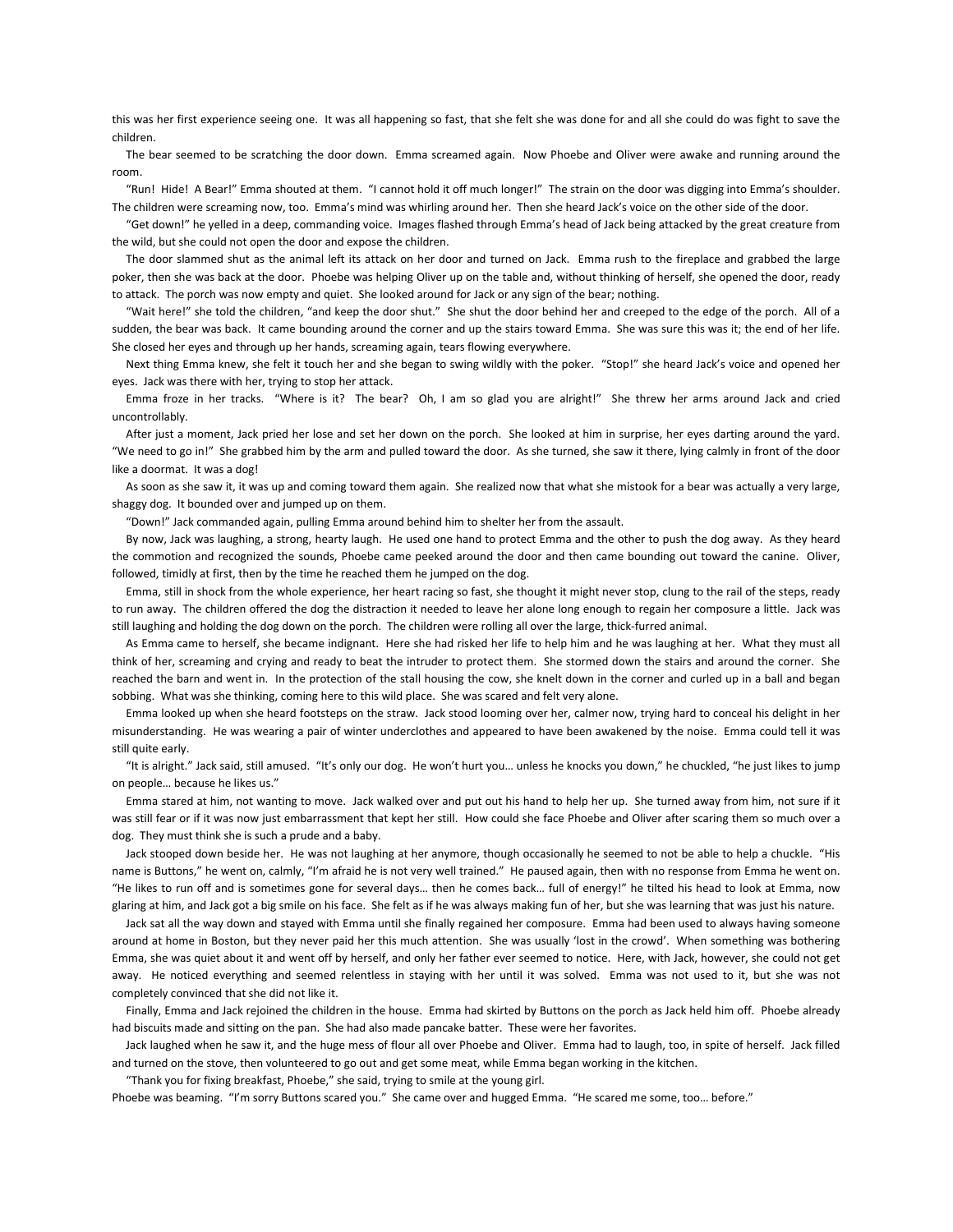"Well, thank you. He did give me an awful fright." Emma shivered, then giggled at herself. "I am sorry I woke you up so early for nothing." "It OK, Miss Emma. I like it 'cause I get to fix breakfist'," again, Phoebe was beaming.

Emma felt a tug on her skirt and looked down to see Oliver, also covered with flour. He had obviously started putting jelly on something as well. "And thank you, too, Oliver, for fixing breakfast with Phoebe." Oliver beamed, then walked off to 'spoon' more jelly into his mouth. Jack, Phoebe and Emma all laughed out loud.

 Jack was still laughing when he went back outside to tend to things in the barn. Emma stayed and helped finish the breakfast and clean up the mess. Before long, they were finished eating and had completed their morning chores. Emma and Phoebe had checked on their garden work from the day before and seemed pleased with the progress they had made. Emma had a list written on a small piece of paper Phoebe had shared with her. She included items needed for the garden. Soon they were all ready to go to town.

### Chapter 24: Going to Town

 Emma was not sure how things would go in town. She did not know yet if Jack was more the type that was reclusive and no one knew him or if they made their way into town quite often and had an active social standing in the community.

 It was a good ride to town, stopping at the Witherspoon's house on the way to see if there might be something they could pick up for them. It was good to see Mabel and John again, though just a little awkward still. They were not there long, chatting politely, and then they were on their way. As the Witherspoons had been to town recently and did not need anything, they would not be stopping there on their way home.

 As they got into the wagon, Mabel reminded them, "Jack, you did tell Emma about the pot-luck we are to be having on Sunday after worship?" Emma glanced at him. He shrugged his shoulders. "Well, you be sure to stay. There will be plenty of food, so you don't have to worry bought bringin' anything.'

"Thank you," Emma replied, still not sure about Jack or whether he was a pot-luck kind of man. She realized she had a lot to learn.

 They all smiled and waved as they pulled away. It was such a nice day for a ride. Soon they were arriving in town. The town seemed smaller today than it had on her last visit, and yet, there were so many things that she had not noticed before that were now catching her attention. They passed the barn where Jack had kept his wagon on their wedding day. Emma thought about what he had said to her, about her last chance. She was still dazed and confused, but Emma was a decisive person. She tried to think things through, then make a decision and go with it. Emma did not like being wishy-washy.

"Are you not going to park the wagon in the barn today?" she inquired.

"No." Jack was also very decisive sometimes, and this could be very annoying.

 "Where are we going?" Phoebe chimed in, excited about a visit to the town. Her actions made Emma believe they might not come here often.

"Where would you like to go?" Jack replied to Phoebe, but he was looking at Emma.

Phoebe looked at Oliver. "We want to go to the candy store!" she replied emphatically.

Jack looked puzzled and wrinkled his brow at them, obviously teasing. "I don't know that we have a candy store!"

 "Oh, yes! You remember the last time we were here. We went to a store and got candy!" Phoebe did not seem to hear the sarcasm and seemed genuinely worried that Jack would not remember where the candy was. "Please think! Maybe we could just ride around and I would see it." She began to carefully spy out each building.

 Jack and Emma both laughed out loud. "You should really be on a stage somewhere, Phoebe," Emma finally commented. Phoebe did not notice their teasing, but was completely absorbed in her exploration.

Quietly, Jack spoke more directly to Emma, who was sitting in the front on the wagon on the seat with him. He was still chuckling a little. "Where would you like to go?"

 "Well," Emma began, "I would like to find a store that sells fabric, so that I could make some cloths for the children, and…" she looked up at him, then down at her lap, "and maybe for you." Emma could not believe she had said that. She had thought about it, when she had not seen anything nice for Jack to wear and all his cloths seemed worn, but she had not meant to say it out loud. "I mean,…"

 In her hesitation, Jack finished her sentence, "You mean you don't think I dress very well." He was staring right at her and Emma felt like he could burn a hole in her.

"I… I am… sorry," she peaked up at him, afraid she had ruined their beautiful day, but Jack was grinning at her.

 "It's OK. I do need some new cloths," he said, raising his eyebrows at her, then looking back to the front, "but we can just get some cloths ready-made. It's a lot of work to sew them and I think you are busy enough for now. We will go to the general store. They have everything there."

 Emma did not want to argue with him, but she felt as if she might become a burden if Jack thought she was going to change everything and that he would have to pay for it. "I really do not mind," she almost whispered.

 "I know," Jack looked at her again, as if studying her to find out what made her tick, "but I do! We can purchase one outfit a piece for now, and some fabric for you to use to make another when you have time. How does that sound?"

"That would be very nice, thank you," Emma replied.

 By now they had arrived at the store and Phoebe and Oliver were itching to get out and go into the store. They had recognized it as 'the candy store', not noticing anything else they sold. "You two go on in and pick out a piece of candy," Jack instructed as he helped them out of the wagon. They were happy to oblige.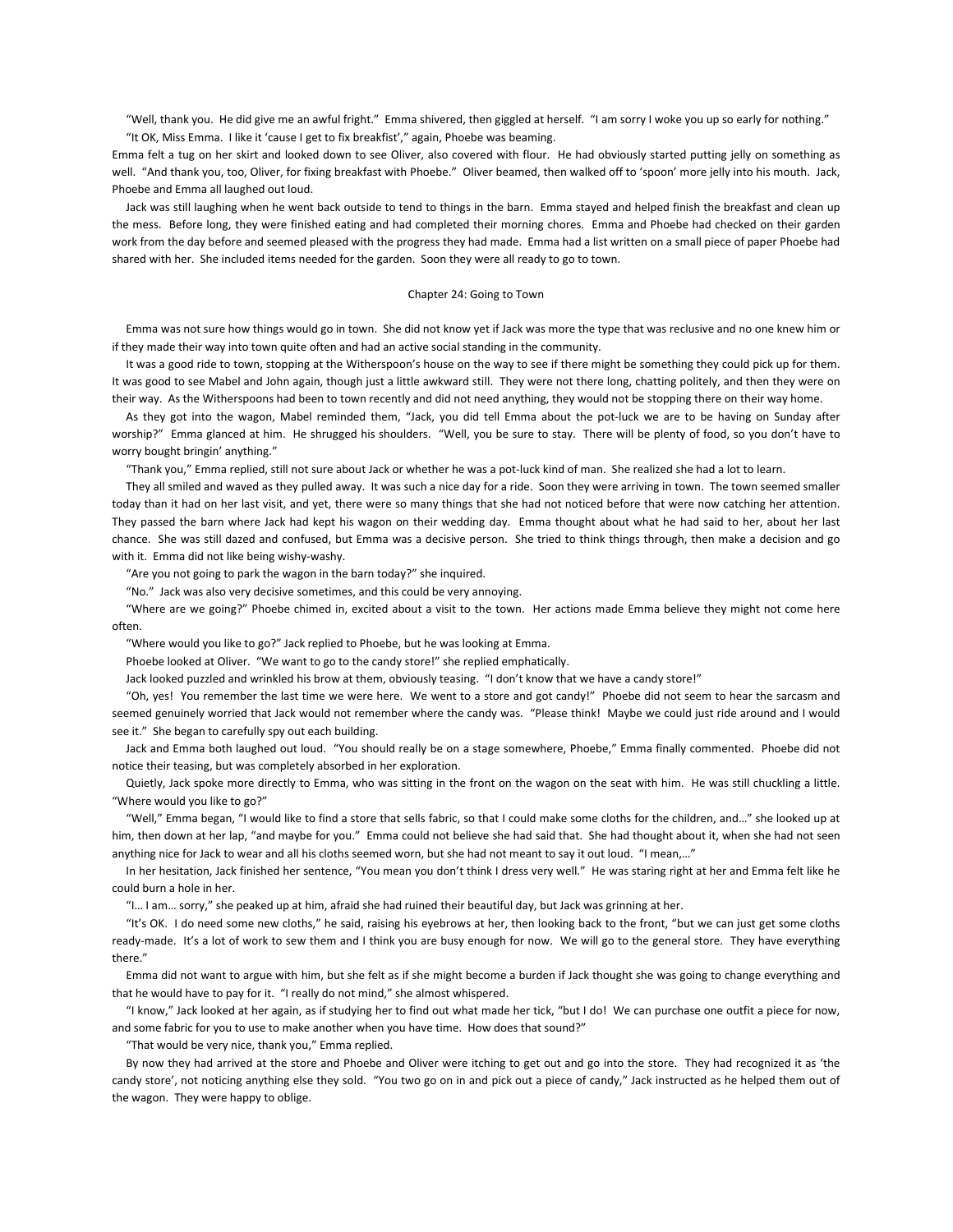Jack then helped Emma down. His fingers tightened around her waist as he lowered her to the ground, as if effortlessly. She was standing on the ground now, but she was face-to-face with Jack. His hands lingered for just the slightest moment around her and Emma blushed deeply. She had been helped from buggies before and it had never produced such an effect on her. Jack was looked right into her eyes, his own eyes twinkling like pools of blue water. She was sure that he could see her blushing, but she could never read his expression because his face was so hidden by his thick beard.

 Finally, Emma gave him a curt smile and thanked him, using her hands to brush her dress smooth and in the mean time, knocking his hands from their perch. She turned quickly away toward the steps, hoping he had not noticed her face. After a moment, Jack followed her into the store and they found the children.

 Emma was surprised at the stock that such a small store could hold. There were so many shops in Boston that each could sell very specific items. Here, their 'general' store had a little sampling of just about everything you could need. There was a section at the front where the children were, that had candy jars lining the shelf. It also had jars with tea, coffee, tobacco, spices, etc, and several small scoops in front beside a stack of small canvas bags. To the right of the door, there was an area with tables that contained bolts of fabric and clothing for every member of the family. The dresses were simply hanging on hooks to the side, not particularly displayed. In the back, they had everything from dry goods to farm implements and seeds. There was even a small area with several pieces of furniture for sale.

 They wandered about the store, taking in all the items for sale. As Emma glanced at the clothing tables, an older woman came over and asked if she could be of assistance.

 "Yes! Thank you!" Emma smiled at her. "I am looking for a shirt and some trousers for the young man at the counter," she indicated Oliver, "and a dress for his sister. I will also need cloths for…" Emma hesitated. She realized she had never really had to refer to Jack as anything yet, and it was odd for her to say, "for my husband." The words came out slowly and she pointed a limp finger at Jack.

 The attendant did not seem to notice, but quickly began pulling out items she thought Emma might be interested in. Soon, Emma was busy looking and found all that she needed. She even got some fabric for curtains. The woman had helped her scoop out seeds for her garden that she needed and all of the grocery items from her list. Jack had gone to the back and was discussing a farm tool with the proprietor of the shop.

 Finally, they were finished and Jack paid the man. Emma had never really paid for anything in her life. She shopped at places where her father was known and had an account. She would simply ask for what she needed and they would load it up for her. As Jack paid the man in cash, she wondered where he got his money, and if this shopping was a hardship on him financially. Emma would never ask, though, as her mother had taught her that men did not like to discuss things of this nature with women.

 Emma was deep in debate with herself over these financial issues, when she realized Oliver and Phoebe were tugging on her skirt. She had been daydreaming and had not noticed that Jack and the owner had loaded everything in the wagon and Jack was standing in the doorway, waiting for her. She smiled and followed, and Jack held the door for her.

 The rest of the day went quickly, they had lunch in the same restaurant they had eaten in when Emma first arrived. It was good and filling and Emma thankfully ate every bite. Emma and the children wandered the streets as Jack took the extra horse, which he had brought along, tied to the back of the wagon, to get a new shoe. People were walking everywhere, but it was not as crowded as in Boston. The people seemed to be friendlier, too. Even strangers would tip their hats and say 'hello'. Emma liked it here.

After a while, Emma noticed Jack down the street. As they approached, she saw he was speaking to the constable.

"Hello there," the friendly man blurted out to them, "you must be Emma."

"Yes," Emma replied politely, smiling at the man.

"This is Aaron Delaney," Jack interceded. "He is the deputy sheriff." Jack pointed to Emma, "and this is my wife, Emma."

 Again, Emma had the realization of being married, something she was still not used to. Jack seemed so comfortable with the idea. She smiled at Mr. Delaney and gave a slight curtsy.

 Aaron Delaney was a downright jolly fellow. "It is so very good to meet you, ma'am... and congratulations and best wishes to you. I know Jack here has been anxious for you to arrive. I hope you are settlin' in OK."

 "Yes, thank you," Emma replied, Aaron's good nature rubbing off on her as well. "Are you and Jack… friends?" Since Jack was not one to volunteer information, Emma decided to ask for herself.

 "Oh, yes!" he replied, looking toward Jack. "Jack here is like my own little brother. I guess I have known him… well… forever, it seems like." Jack finally spoke up, "We met at church. Aaron goes to church with us."

"Oh," Emma concluded. "Well, it is nice to get to meet you here in town."

"And it is nice to meet you. You will be stayin' for the pot luck on Sunday, won't you?" he directed this comment more at Jack than Emma.

 The children picked up on this and began to appeal to Jack. Oliver tugged on his pant leg and looked at him with pleading eyes. Phoebe started begging, "Please, please, please, oh please can we stay."

 Jack strung them along for a while, finally giving in, which was his intent all along. "Ok! Ok! I guess we could try…" the children jumped all over Jack like he was a playground. He was laughing out loud and letting them chase him around.

Aaron stood near Emma and whispered to her, "He always stays."

Emma glanced at Aaron, then back at Jack. He was very hard to get to know, but always seemed to end up as just an amazing man.

 Finally they finished playing and talking to Aaron. They all waved goodbye and went to shop in a few more stores, mainly browsing, though they did pick up a few more things. A few carts were parked at one end of town selling early farm produce, seeds and small plants. They purchased some fresh vegetables to eat now and a few trays full of starter plants, along with seeds for things they could grow easily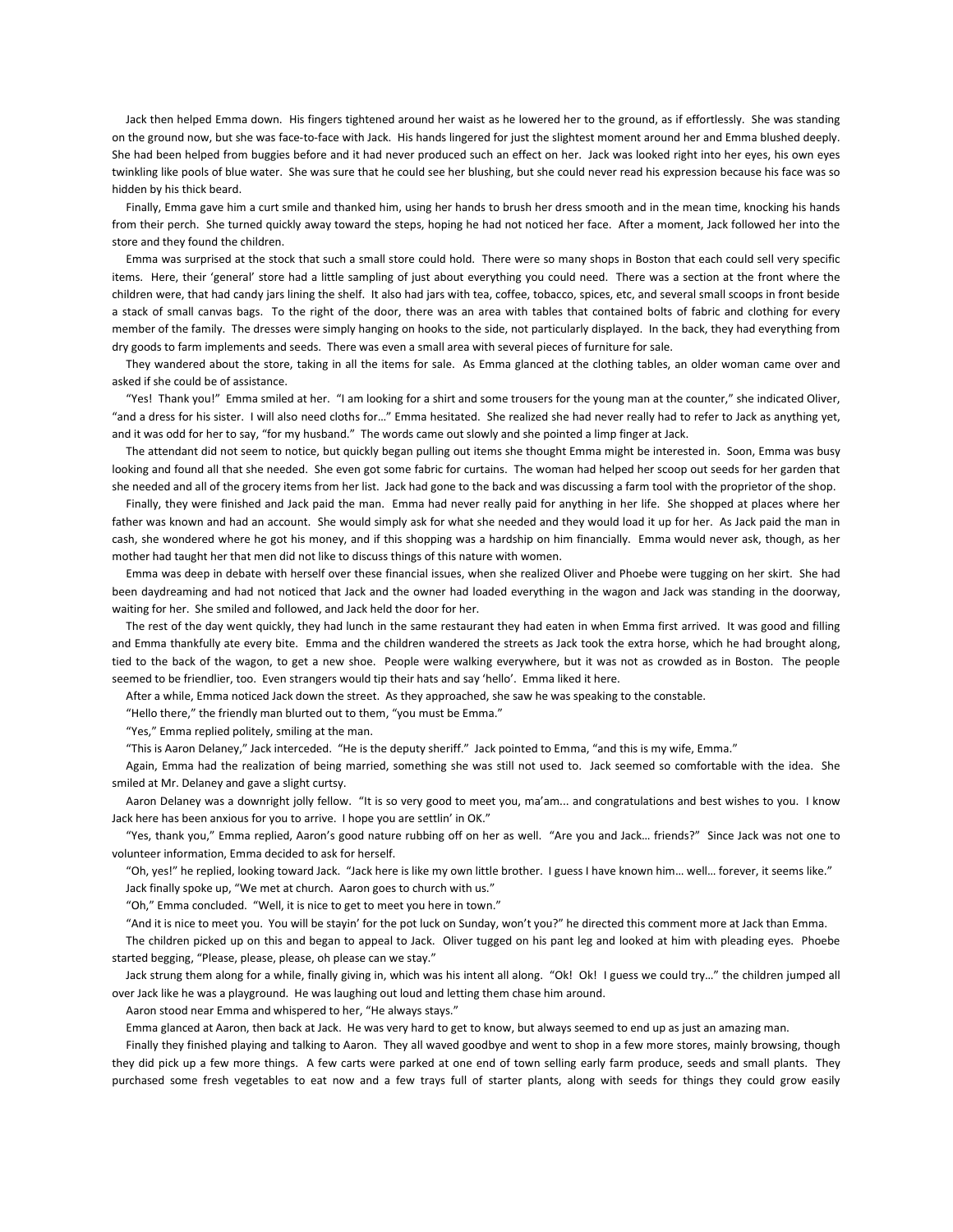themselves. Emma could imagine her garden, lush with plants to produce hearty meals with endless variety. She was already tired of eating biscuits and ham and the like at each meal.

 As they went about town, several people seemed to know Jack and stopped to speak to him. He was always polite and introduced Emma, usually giving her some piece of information about them to help her have a conversation with them, as well. What was so unusual to Emma was that so many people seemed to know, and like Jack, but she noticed he would also introduce the children to most of them. Emma wondered if maybe Jack's wife did not like to go into town much and kept the children with her. Some of them even seemed surprised that he had a wife or children.

 Their wagon was loaded full as they left town. Phoebe and Oliver were in the back, lying on their backs, watching the sky as they sucked on their candy canes. Jack had let them each pick three pieces, but two would be put away for another special occasion.

 Emma sat in front, beside Jack. He was quiet and she was, too, thinking about the day and all the curious behavior. Jack never seemed to surprise her. She had also noticed Jack's behavior toward the children more today than before, because they had all spent most of the day together. He was so good with them, playing and talking and teasing them good naturedly, but also strict enough to keep them out of trouble. She supposed he felt he had to be everything to them, as he was their only parent left.

Emma wondered if he could ever trust her to be their mother.

# Chapter 25: The Watering Hole

 Now Emma could not clear her mind from this topic. Jack had not talked at all about his wife. He had no pictures of her in the cabin. Even the children did not seem to mention her, or at least they had not so far. She thought long and hard of exactly the way she could bring up the subject, but just as she was about to start, Jack pulled the wagon off the road. They were on a small dirt path that seemed to lead down into the trees.

"Where are we going?" Emma asked, trying not to look worried.

Jack smiled, "It's a surprise!" His eyes twinkled and his eyebrows bobbed up and down like he was up to something.

 The children were now asleep in the back from their exhausting day and did not seem to budge. Soon, the end of the woods seemed to open up and Jack pulled the wagon to a stop. He was out and around to help Emma out. As she got out, they walked over to the top of a small hill and she gasped at the sight of the most beautiful waterfall she had ever seen. The water toppled over the small cliff and then continued downstream in small ripples that looked like diamonds in the sun.

 "Oh, Jack, this is beautiful!" Emma exclaimed. Jack smiled broadly and walked over to the edge, but Emma was a little concerned and held back.

"Come on," Jack coaxed her. "I won't push you in."

 Emma laughed a nervous laugh at the thought. Then she slowly walked over toward the edge of the river, almost on her tip-toes. Jack had sat down on a large boulder, almost out in the stream of water.

He patted the rock beside him, as if to say, 'come sit down here', but Emma shook her head. "No thank you. I believe I am close enough."

 Jack laughed, then he laid back on the rock like he was taking a nap. Emma found another rock, farther out from the water, and perched herself on it, watching the water trickle downstream. It was a beautiful afternoon and they enjoyed soaking in the warm sun for a while, listening to the gurgle of the water.

 It was so peaceful there. As Emma sat quietly with her thoughts, she felt as if they were alone in the world. All the worries of her past life, or what the future might hold seemed to be washed away by the rolling river. They sat there for so long that she was beginning to think Jack might have gone to sleep. Emma began to get up to stretch her legs, intending to stroll down the bank of the waterway.

"Where are you going?" Jack interrupted her thoughts without warning.

Emma looked over at him, his eyes still closed, he had not budged. "I was just going to walk a little… Do we need to go now?"

"No," he replied, "we can stay as long as you want to."

 Emma walked down the stream a while, enjoying the view and the peaceful afternoon. After a while, she could hear the children talking and laughing and she headed back. They were sitting out on the rock where Jack had been. Phoebe was stretching her bare toes out to see if they could touch the water. Oliver was lying on his stomach with his entire arms in the water. He was so close that the small sprays of water hitting the rock were getting his hair damp. Jack had gotten out his fishing pole and was sitting near a small pool of water, fishing.

 Emma walked up to the children. She was a little concerned that they might fall in, so, against her better judgement, she climbed partially up onto the boulder within arms-reach of Phoebe and Oliver. "Are you not worried they might fall in?" she tried to whisper in Jack's direction, hoping Phoebe would not hear.

 "We won't!" Phoebe answered. Emma realized that Phoebe, like Jack, was always listening, even when seeming to be oblivious of your very presence.

 Emma glanced at Phoebe with a weak smile. "Oh! Alright." But Emma stayed right there until they decided to get down. Jack did not seem in the least worried. He was very laid back and Emma supposed he had brought the children here to fish many times. She figured that he could just jump in and save them if they fell in the water.

"We thought maybe you had gotten yourself lost." Phoebe continued. She bounced up and gave Emma a hug. "I am glad you are back OK!"

"Thank you," Emma replied. "I just walked along the water, so it was easy to turn and walk back."

"Are you two helping catch dinner?" she continued in their light-hearted conversation.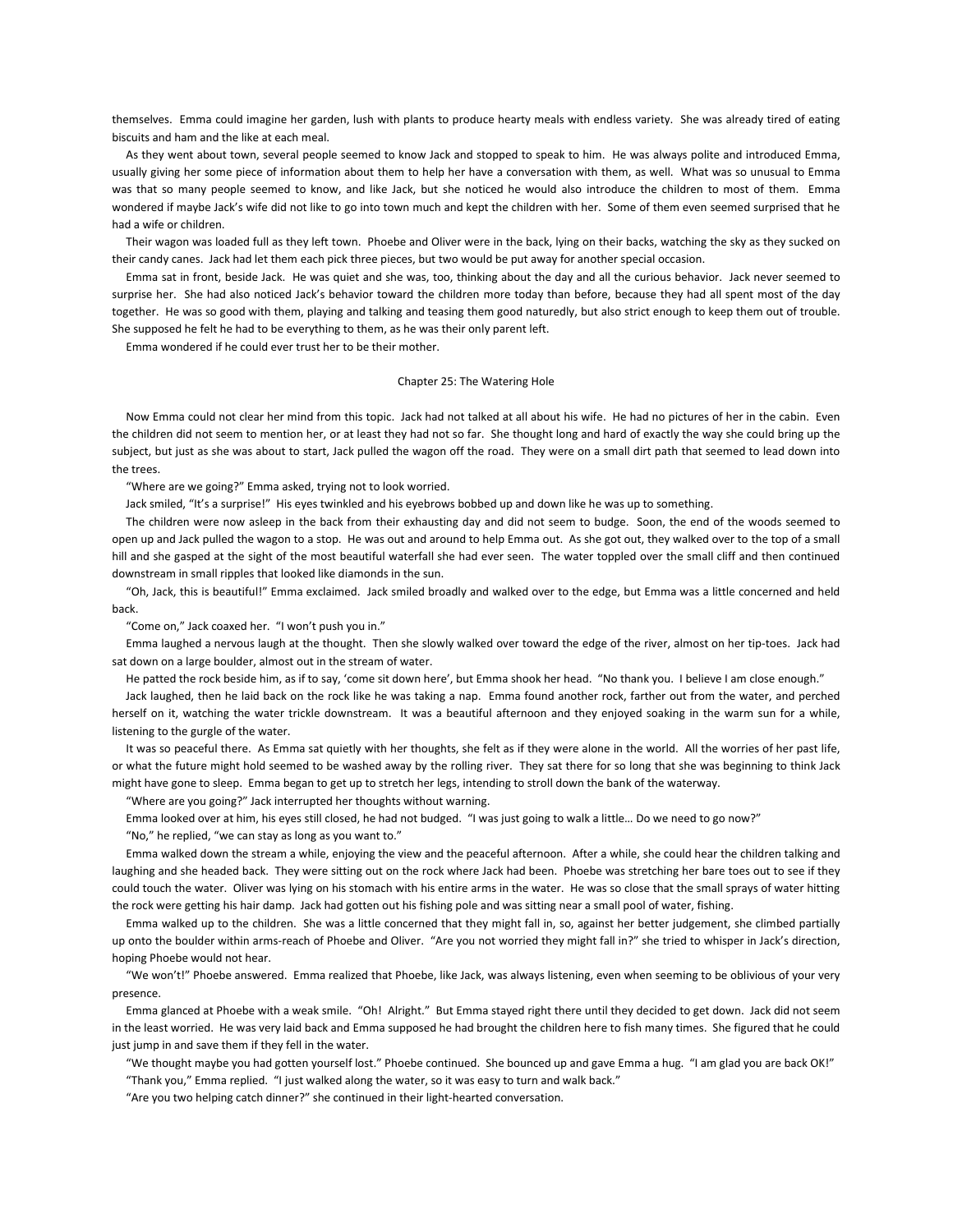Oliver looked up at her now and shook his head, then he turned back and stuck his hands back in the water.

Phoebe giggled, "I do not know how to fish."

 "Oh!" Emma was surprised. Phoebe was such a curious little girl and Jack would have had to had taken them with him after his wife died. She wondered why Phoebe had never found an interest in fishing. Emma herself had never been fishing. They would occasionally go down to the harbor in Boston and watch the water lap at the shore, but a lady would not have stood on the docks with all the men and gone fishing.

 They talked about the water, the fish and the beautiful Tennessee foliage for a while. Phoebe was inquisitive about what Boston looked like and how it was different from their own current surroundings. The sun was beginning to hang very low in the sky. Emma was having so much fun that she hardly realized it was getting late.

 Finally, Jack got up and pulled a stick out of the dirt. Attached was a rope with several fish hanging onto the end. He had started a fire earlier, while Emma was gone, and he went to the wagon and got out several things. He had a long, sharp knife that he used to scale the fish. Then he tossed them into a large pan and was ready to cook their dinner. Emma realized that Jack must have planned this excursion ahead of time, as he came so prepared.

"Can I help you?" Emma called over to him.

"No thanks!" He looked up at her with a pleasant smile at first, then he smirked at her, "You're doing a great job protecting the kids."

 Emma did not like it when Jack made smartalic comments to her. She was still not sure when he was kidding or making fun of her or when he was serious. Still… in a way, it did make her feel more comfortable around him, like she could also be herself and say what was on her mind or be silly with him. This is the way she had always joked with her brothers and it sort of made her feel at home.

 They were soon eating dinner off the tin plates that Jack had also packed in the basket. He seemed to have thought of everything. The children ate heartily, as did Jack and Emma.

"This is delicious! What kind of fish is it?" Emma commented between bites.

"Trout," Jack answered. He continued eating.

 "Thank you…" she went on, "…for all of this… I mean for the trip to town… and the wonderful afternoon here at the river… and… the dinner." Jack did not comment, but looked up at her slightly and smiled a quick smile before going back to eating. They finished eating and Emma helped clean up the dishes in the stream. Jack had several fish left over that were cooked and several still alive. He wrapped up the cooked fish and put the swimmers in a barrel in the back of the wagon, making several trips to the water to fill it up. He intended to smoke them and put them in the cool room for later use, as Emma found out later.

 After all was ready to go, Jack again took something from the wagon. It was an old worn-in Bible. The children were still sitting by the fire, relaxed and happy. Jack went back over to the fire and sat down, prompting Emma to follow. Jack was sitting next to Phoebe and asked her to help him find the particular passage that he was going to read. This seemed to be his habit, helping Phoebe with her reading and encouraging her to become accustomed to reading this, the greatest book ever written.

 They turned slightly toward the fire in order to see the words on the yellowing pages. Emma had glanced at the book in the morning, when she first got up, and had seen it had Jack's father's name in it, as well as his own. It was obviously well used and Emma realized more and more that it was also well lived. Jack read for a while, using his finger to guide Phoebe along with him in the Book. Occasionally, she would come across a word that peaked her curiosity and she would ask what it meant. Jack patiently explained. At length, he carefully closed the book and set it down.

 Next, Jack prayed, thanking God for their many blessings and for their safe trip, asking for His continued help in all they do. He also prayed again about Emma. Emma felt blessed to have a husband who put God first in his life. As they finished the prayer and Emma opened her eyes, she noticed that Phoebe had fit her tiny hand into Jack's. His hand was so large in comparison, yet they seemed to fit each other. He gently raised her hand to his mouth and kissed it before helping her up.

 The sun was now almost completely set as they loaded things up and got in the wagon. The moonlight was bright enough to see them home safely. They were only a few minutes from home, Emma learned, but the children were almost asleep by the time they got there. Jack carried them inside, one at a time, while Emma busied herself carrying in their packages from town. They worked well together and soon Phoebe and Oliver were asleep, the shopping was stored away and the fish were even cleaned and hanging up to dry in front of the fire.

 Emma had gone to the well to fetch clean water for the basin so that Jack could wash up after finishing the fish. She waited for him, busying herself with organizing and reorganizing the fabrics for her projects. She even held the curtain fabric up to the window, though it was too dark to really see how it would look. The only light was the faint glow in the large fireplace that Jack had built for them. It had gotten quite chilly since the sun went down, but Emma had hardly noticed for the wonderful time they were having.

 After he was cleaned up, Jack turned walked over to the front room. Emma turned around, still clutching the curtains in her hands. He stopped a few feet from her. Emma wondered if he had changed his mind about... about giving her time to... adjust. She pulled the fabric up closer in unconscious defense. Jack took another step toward her. He looked at her intently, or so it seemed in the shadows of the room.

 Emma held her breath. It had been such a wonderful day and she was beginning to wonder, even with their many differences, if perhaps she wanted him to change his mind. A shudder ran down her spine as she waited in anticipation.

 Then, very suddenly, Jack simply said 'good night' and turned sharply and walked out the door, closing it gently, but firmly behind him. Emma stood frozen for a moment. She waited to hear him walk away to the other cabin, but heard nothing for what seemed like an eternity. Finally, she could hear his footsteps as his boots marched across the porch and into his room. Then it was silent once again.

 When Emma could force herself to move again, she quickly dressed for bed and slipped under the covers gratefully. She felt relieved to be snuggled up alone in her own bed. She lay there for a moment and thought about the day. It had been a good day and she realized that Jack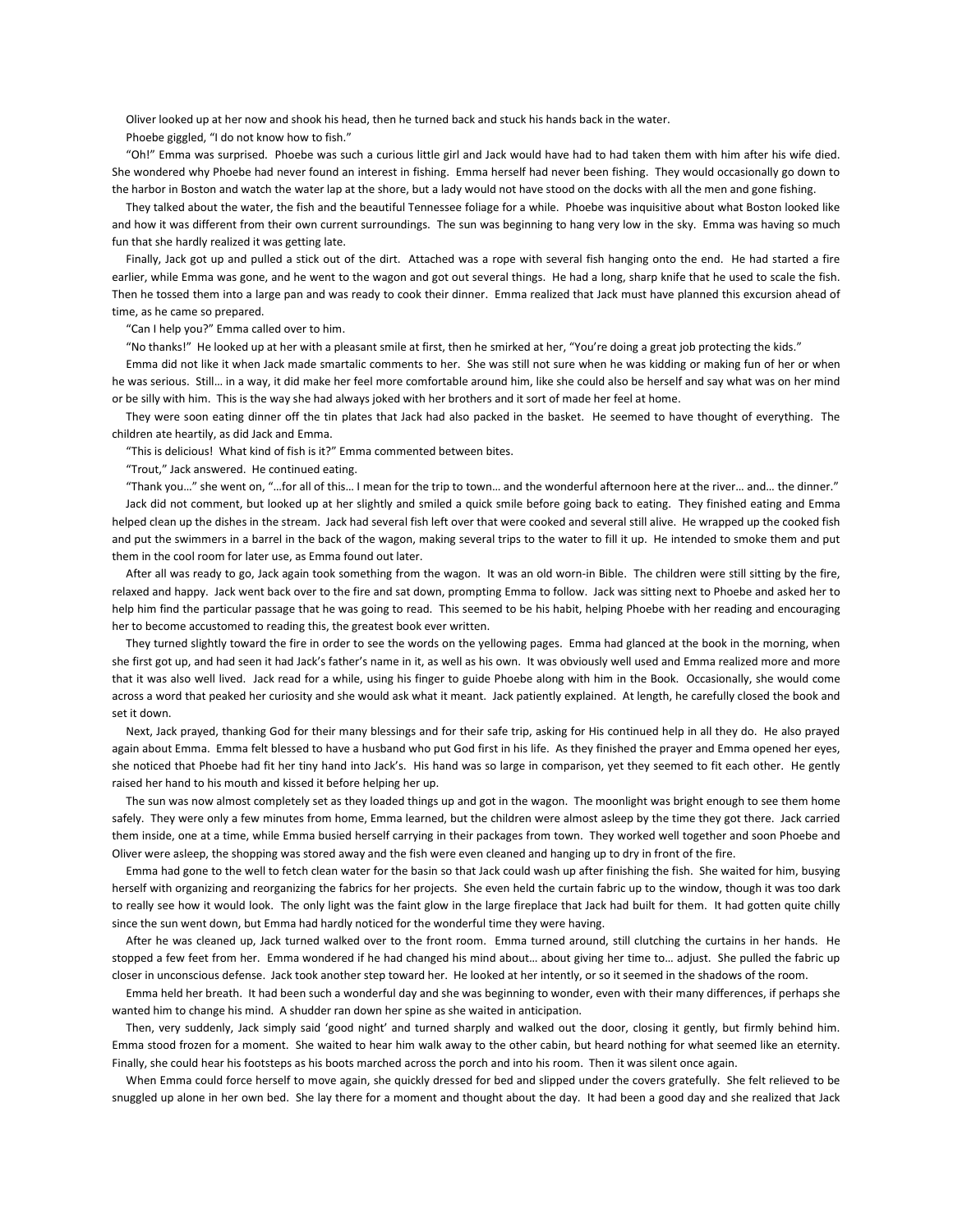could have been working, but he had taken the day off to take her to town and had even added their nice picnic expedition. He was a very thoughtful man and a good man, from what Emma could see so far. She felt good again about her decision to come to Tennessee and she went to sleep content.

## Chapter 26: The Lord's Day

 Saturday night came and it was time for cleaning up. Life on a farm was not only hard work, but dirty. Emma felt constantly covered with dust from head to toe. She was sure that she must not smell very good either. In Boston, they had a small bath room that had a large cast-iron tub in it. It also had its own small fireplace. They were able to pump water into that room directly and heat it over the fireplace to take a warm bath much more often than allowed here. Emma could not imagine how it would be when the hot Summer weather came.

 This particular evening Jack pulled a crude looking version of her tub out of the corner into the main room, just in front of the fire. It was smaller than the one at home and made out of wood, lined with a black substance. Emma examined it carefully.

"It does hold water," Jack interrupted her thoughts once again. She was beginning to get used to this.

 "Oh," she stammered, "I am sure it is…" Emma searched for a word that would sound positive and not offensive, "perfect!" She tried to smile.

 Jack began bringing water in and they heated it over the fire in the tea-kettle. They had another pan on the stove and they stove and fireplace were both going strong. Jack would put one or two buckets straight into the tub, then add the boiling water to come to some compromise of luke-warm. This was not too bad in such a toasty room.

 Emma began to wonder if they all just bathed right in front of each other. She debated which was worse, being filthy or being naked in public. Soon her questions were answered.

"All right, you two climb in," Jack ordered Phoebe and Oliver.

 They were ready and in the tub in no time at all. Obviously, they did not mind public nudity. Emma was not sure but that they enjoyed it. They each had a small wooden boat that they played with in the bath.

 Jack continued to make trips out to the well and Emma tried to man the two hot water containers, pouring them carefully into the tub as they got hot. A stack of old, soft blankets were available for drying and after a little play time the children were out and dry. They put on their nightclothes and curled up in the big chair in the front room. Jack emptied part of the water, pouring it out in the yard and replacing it with heated well water again.

 While waiting for it to get hot, he sat down and read to all of them from the Bible. After they prayed, the children went straight to their beds. The warm water had made them drowsy and they went to sleep quickly. Jack made another trip for a large refill of water.

 "Um…," Jack did not know exactly what to do, his eyes darting around the room, trying not to make contact with Emma, "I suppose you can go next."

 Emma was frozen. The children were asleep and she and Jack were alone, for all practical purposes, in the cabin. Did he really expect that she would take a bath right here in front of him, as he came and went, watching her? She almost started to cry and she was glad to have the darkness to camouflage her misery.

 Jack finished pouring the hot water in the tub, then turned quickly and walked out onto the porch. Emma was partially relieved. The well was out the back door, so it might be that he was not coming back. Yet, she could hear that he was still on the porch.

 She waited to hear the door to the other cabin close before even moving. As soon as it did close, Emma went to the door and peeked out; Jack was nowhere to be found. She hurried to the tub, stripped her cloths, keeping a close eye on the children to see that they were still asleep, then slipped into the tub.

 Emma had every intention of taking a short bath, but the water felt so good and warm that she stayed longer than expected. She even closed her eyes and relaxed for a few moments, not moving until the water began to cool. She washed all over, including her hair, which had never looked so dirty. After drying off and dressing, she felt so much better. She giggled to herself as she let the side of the bath win the debate over the possible embarrassment of earlier. It was worth it!

 Emma awoke extra early on Sunday morning. She was excited about the chance to go and worship with others of like faith. She already knew John and Mabel Witherspoon and Aaron Delaney, the deputy from town. It was going to be a wonderful day to meet more friends. She lay in bed for a moment, wondering about the people she would see and how different it would be here from the way they worshipped in Boston. Everything in Tennessee seemed a little less formal than she was used to and she liked that.

 She had spent the afternoon yesterday ironing her best dress and Jack, Phoebe and Oliver's new cloths. They were hanging neatly on the pegs in the corner, ready to wear. Jack had killed a chicken for her and she had cut it into pieces and fried them in hot oil. They were wrapped in a clean cloth in a basket in the cold room, ready to go. She had also made a bowl of salad greens from one of the heads of lettuce that Mabel had given them the day they went to town and from some things she had found growing wild in their own kitchen garden.

 This morning she made extra biscuits and after they ate breakfast, placed the rest in another basket. She had also made a pie. The pie crust ingredients came from their trip to town, but the berries were picked near the house by Emma and the children. Emma felt proud of her accomplishments, preparing for worship and the pot luck. She had done this so many times at home, but everything here was new and that made it harder.

 Jack helped get the children ready and hitched up the wagon, loading it with all their goodies. After doing the morning chores, he had disappeared into the other cabin and came back looking very clean and orderly. His beard was trimmed up neatly and hair combed, though the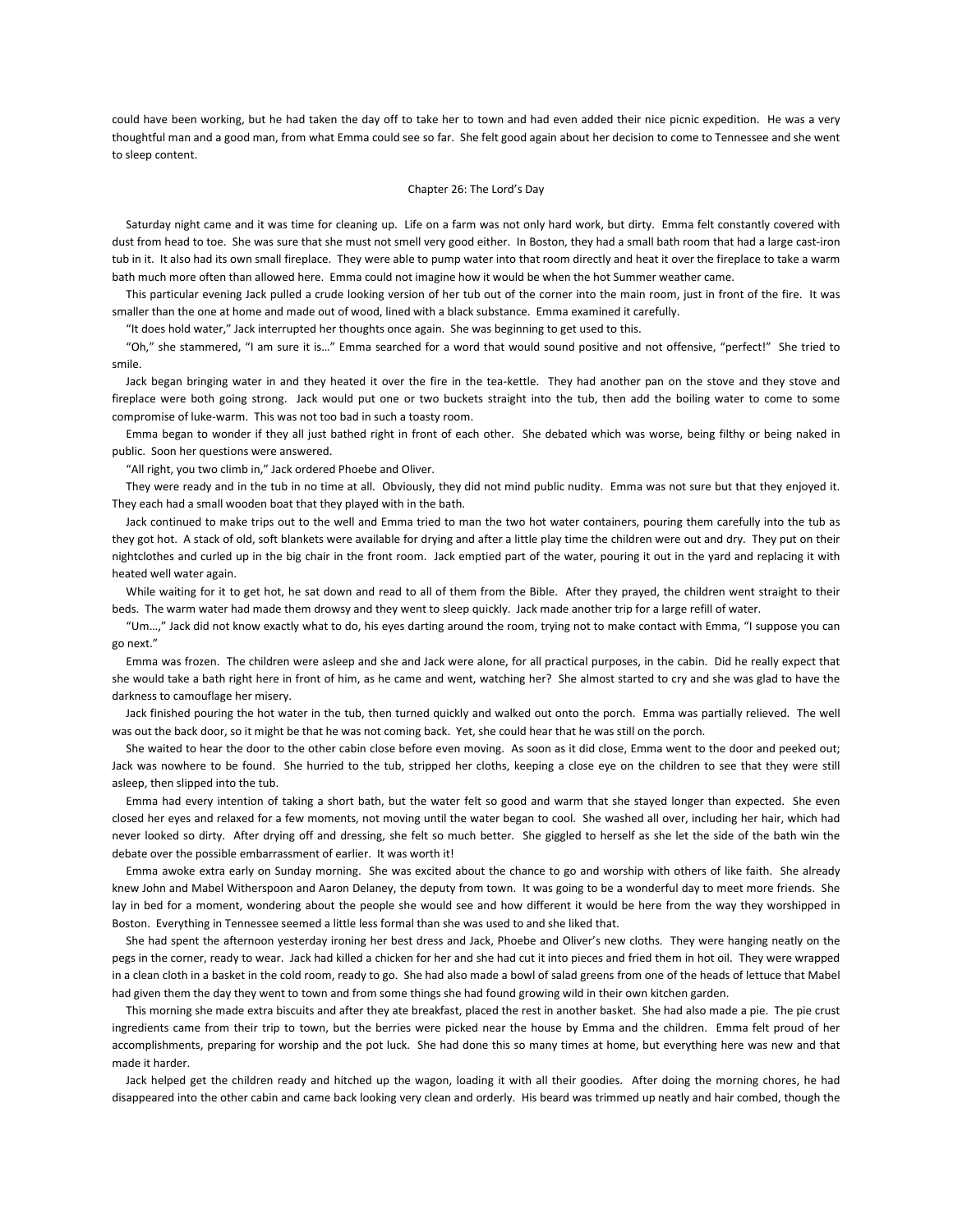curls kept popping back up. He looked amazing in his new shirt and trousers that he had allow Emma to pick out for him. He reminded her of the men back in Boston all dressed up.

 Emma wondered when he had taken his bath, as she did not see him come back into the cabin last night. She did not know that he had come in long after they were all asleep and had taken a bath right at her feet.

 Emma uncurled the strips of cloth she had used the night before to roll Phoebe's and her own hair. She had brought a few pins with her from Boston and used every one to pin both their hairs up. She assumed that Phoebe's mother must have straight hair, because neither child had even the slightest amount of wave in their hair, unlike Jack, who had so much he could not control it. Phoebe looked in the small mirror on the wall of the cabin. She turned this way and that, trying to see all of her hair.

"Do you like it?" Emma asked. "If not, we could comb it out some more."

 "Oh… no!" Phoebe patted her hair. "I love it!" She twirled around in her new dress, smoothing the skirt as she had noted that Emma did quite often. "I love my new dress, too!" Phoebe smiled. "Is this the way you dress in 'Buttons'?"

 Emma laughed at her mispronunciation. "Yes, this is the way I dressed each Sunday for going to worship." Emma looked over at Oliver, who was standing quietly to the side, watching them. "I think you look very handsome, too, Oliver." Oliver beamed and ran over and hugged Emma's skirt, then he stood back up very straight, like they had practiced, being a gentleman.

 "Well, I think we are going to be the best lookin' family at church…" Jack interrupted, holding the last of the food and the Bible and holding the door open for all of them, "…and the latest!"

 They all hurried out the door and got in the wagon. They drove the short distance to the church building and got out. Emma noticed all the people busying about with their food baskets and placing them on picnic tables in the side yard. Jack came around and helped her and the children down. Emma instinctively smoothed her skirt, then noticed that Phoebe was watching her carefully and did the same. She wondered if Phoebe had never had a nice dress like this before.

 People began to notice her, the new stranger, and several made their way to greet them as they crossed the yard to the tables. The first was a young couple with several children of their own running around them. They seemed to know Phoebe and Oliver.

 "Hello there!" the woman spoke first, very friendly. She came right up to them and put out her hand to take Emma's. "I am Isabel Morgan." Emma smiled back at her. "You can call me "Izzy". This is my husband Charlie." Izzy reached over and pulled her husband over to meet Emma, too.

He shook her hand. "It is so nice to meet you… and congratulations."

"Yes! Congratulations," Izzy chimed in, then turning to Jack, "to both of you!" Emma and Jack both gave their thanks and smiled.

 "This was… rather sudden. We just heard about it this morning when we arrived. We… did not even know that you had planned to marry, Jack."

 She seemed friendly enough to Emma, yet it made her feel very uncomfortable to find out that Jack had not told anyone. Then she remembered, she had not even told her family she was leaving. Izzy seemed so friendly and sincere that it was hard to feel bad or embarrassed around her for long. She chatted with Emma, taking her by the arm and leading her over to another group of ladies standing nearby, waiting their turn to meet Jack's new bride.

 Soon there was a large group of well-wishers surrounding them, shaking Emma's hand and patting Jack on the back. Most of these people seemed very young. Emma did not notice many older folks outside. She thought they might already be inside, out of the sun, but there was also the issue of how hard life was here. She wondered if anyone lived to be old in this wild country. When they finally entered the building, she saw several more people, including some who were more elderly. Emma was relieved.

 Inside, she also found Mabel who made her way to the back as soon as she spied Emma. Everyone was very friendly and practically escorted them to their seats before leaving to take their own. They all seemed genuine and welcoming and Emma immediately felt as if she had known them and loved them her whole life. Emma also noticed how much affection they all seemed to have for Jack. This made her feel even better about her decision.

 As they began, a man got up and led the congregation in acapella singing for a while. The songs of praise to God were beautiful and loud. These people seemed to truly be making melody from their hearts. Emma knew some of the songs, but others were new to her. They had small hymnals, but there was no music written in them, just words. She listened and tried to follow along. She loved to sing, especially at church, and it was nice to increase her repitoui.

 They continued with prayers, passages of scriptures being read aloud, and more singing. After a while, John Witherspoon got up and spoke to the congregation about peace from God and how to have it in your life. Emma hung on every word. She loved to hear God's Word spoken of with such love and passion. They finished with all of the baptized believers participating in the Lord's Supper together. Emma thought about Jesus and the great sacrifice he had made for her and for all of those here. As she listened and prayed, she felt like she was part of a larger family than the Stanfields, the family of God.

The service was concluded with more singing and prayer. Afterwards, before the people got up, John got back up to talk to them.

 "I would like to take this opportunity to introduce you all to our newest addition. Our own Jack Campbell is now married to Emma Stanfield… from Boston, Massachusetts. I hope you will all get a chance to meet Emma and get to know her better and make her feel welcome in our community. Congratulations Jack and Emma."

 This announcement brought the rest of the group, that had not already met Emma, to their side. Others came to crowd around and find out more about her. It took half and hour for them to make their way outside and the food was already prepared. People were beginning to go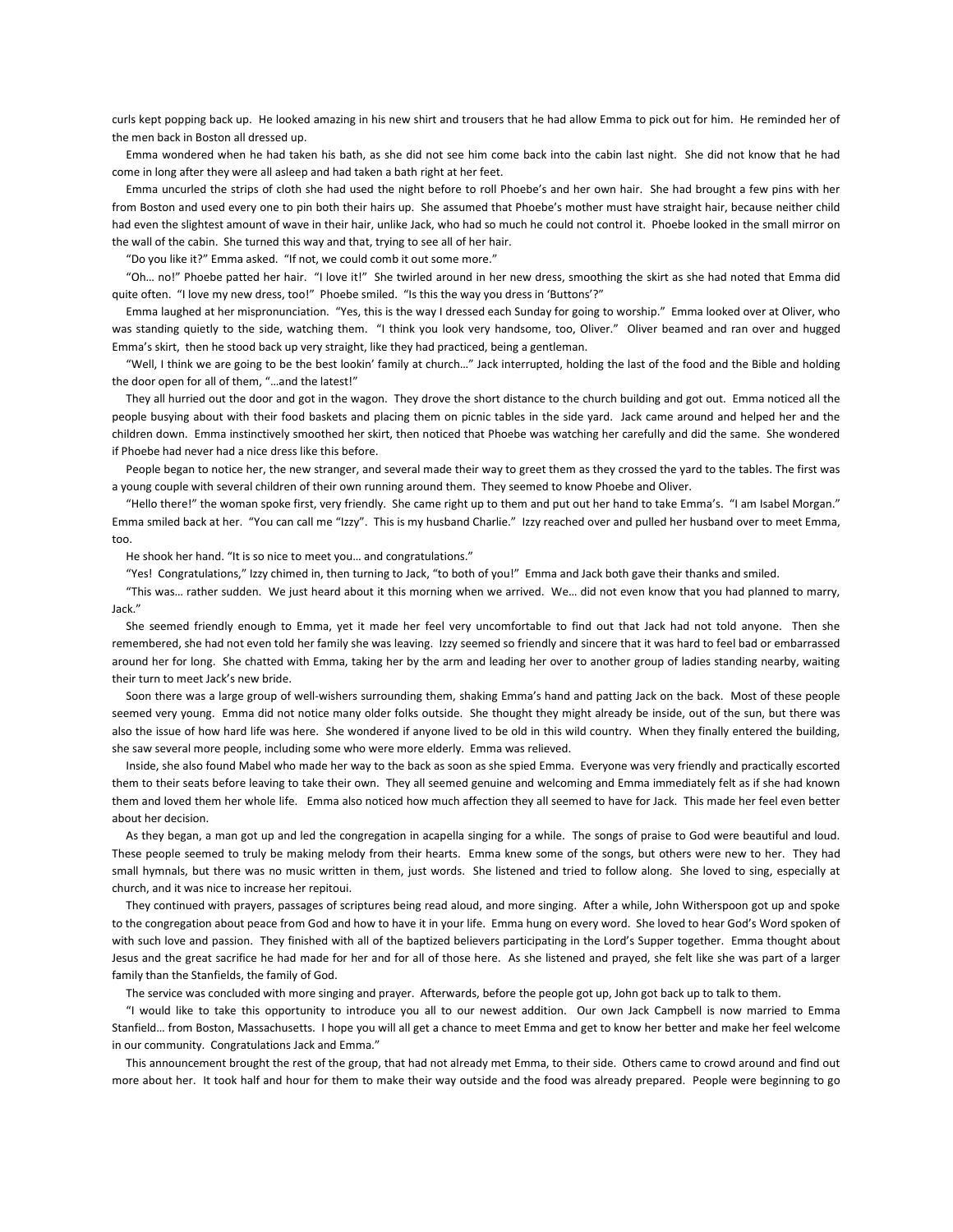through the line and fill their plates, sitting everywhere on the lawn that they could find space. The afternoon went quickly. Emma met so many people she was afraid she would not remember any of their names.

 Everyone seemed to like her and to be genuinely happy that she was there. Emma did not get the impression at all that they thought ill of Jack for marrying without anyone even knowing about her. In fact, they seemed very happy for both of them, and for the children. Emma was invited to come to a quilting 'bee' soon. Many people asked them if they could come to dinner sometime. Several ladies asked if it would be alright for them to drop by the house for a visit.

 Emma had spent her lifetime watching her mother 'socialize' with the ladies. They got together and had tea and did needlepoint. They visited on the streets and in the shops. But Emma had always just been her child. Now, at only sixteen and a half, Emma was being treated like the lady of the house. She had been more sociable today than in her entire life before this.

 They arrived home that afternoon late and unloaded the wagon. They had been given much more food to take home than they had even brought this morning. Everyone wanted to do something nice for them, it seemed. They finished up their evening chores and had their Bible reading out on the porch, since it was such a nice evening. Emma went to bed early along with everyone else. Tomorrow would start another hard week.

 They had enjoyed a wonderful day of rest and fellowship. Emma felt her spirit was renewed and ready for her new life. She could not believe how much her life had changed in the last two weeks… and how much she liked it!

## Chapter 27: April Showers & May Flowers

 During most of April, it rained, at least a little, each day. Jack was pleased by this, as it helped some of the earlier crops to grow and the young seedlings to become established. Most of the showers were light and they worked right through them, almost appreciative of the cool, clean water, yet also staying mostly wet. Cloths were hung out on the line whenever possible to dry them, but they also had to spend a lot of time walking through cloths-mazes in the cabin.

 Emma knew that April showers would bring May flowers, but she did grow a little weary of the soggy feeling. When the sun did come out, it was bright and strong and they quickly wished for the relief of the showers. The wind also blew. Emma had put up curtains in the cabin and they flittered in the breeze most of the day. She had been used to rain and wind in springtime in Boston, but they had not had to work outside in it much. Emma actually loved stormy days because she was usually left alone, after her chores were finished, to read. She had not been able to find time to read much since coming to the farm.

 The children seemed to love the rain. They would go out and get soaked, frolicking in the showers or splashing in the puddles. They worked very hard; all of them, even Oliver. Emma felt sorry for the children at times, as if they were missing their childhood, but they had learned to enjoy every chance they had to play and that seemed to help.

 She had worked hard as a child, too, but nothing like this. Spring on a farm was one of the hardest working times. They got up early, trying to avoid the heat of the day, and went outside to work. Later, when the sun was up, they would work in the barn or in the house. Jack even went out to work at night from time to time, preferring the cooler moonlight. They ate their meals on the porch between the cabins as it got a cool breeze most of the time. Otherwise, it almost seemed too hot and muggy to eat.

 Each night, they would go to bed tired and usually very dirty. Emma spent much of her washing time trying to get mud out of everything. She thought about Boston. It would be cooler there right now and rainy. She had occasionally gotten her boots or the hem of her dress in a puddle and had mud on it, but here on the farm, she felt like they rolled in it.

 Emma and the children worked together much of the time, with Emma giving them each appropriate tasks that they could handle and she did most of the rest of the house, garden and barn work. She knew that Jack was working so hard in the fields that he needed her to handle it. She felt like she was part of the team and she was good at doing her part. There was very little time, nor did they have the energy, for socializing.

 The only break they seemed to get was for short runs into town for supplies and going to worship. When they arrived home on Sunday afternoon, they had to work just as hard. Emma realized in her conversations with the other ladies that they all were in the same boat. Mabel and Izzy, her closest friends in the group, told her that afterwards, when the crops were in and the spring work was done, that then they would get together. It made them all feel better to talk about it and plan for the 'rewards' of a job well done.

 Emma had tried several times to talk with Jack. She was interested in what he did and wanted to know more about him. He went to the fields early, taking his lunch with him. For a few weeks it seemed he was never back at the cabin until after dark. Those weeks seemed very lonely for Emma. She was used to always having her large family around. There was always someone to talk to. Now she was at the cabin for the long days with only Phoebe and Oliver, and Oliver did not really talk.

 They took care of the gardens and the animals, cleaned and made meals. Emma began teaching Phoebe how to do some basic sewing, while she worked on their new outfits and the curtains for the cabin. She also repaired the few things she found for the children. She also read to them and was teaching them some beginning reading skills. Emma was surprised that Phoebe could not read, even a little. It seemed that Jack would always encourage her to sit with him and follow along as they read their Bible at night. Emma thought she would have picked up on this more by now.

 One night in May, Jack got home in time for dinner. He had told Emma that morning that things were going well and that he might be able to spend more time at home. Emma, Phoebe and Oliver decided to make an extra special meal for dinner. Over her time here, Emma had mastered the art of killing and preparing a chicken for dinner. They decided to roast it, using some of the herbs that were now flourishing in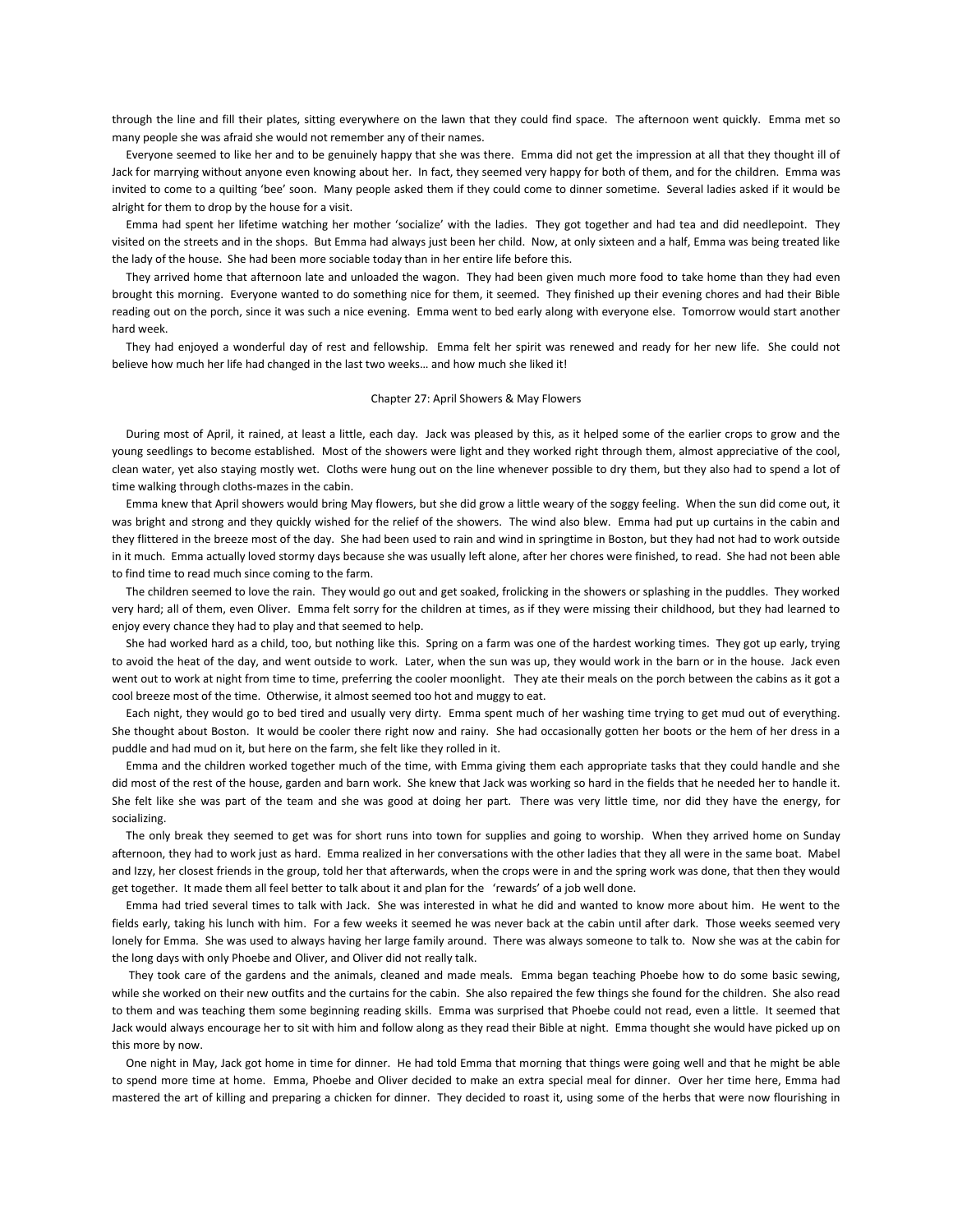the garden, to flavor it. Emma added some vegetables to the pan. She made a fresh loaf of bread and they took out some butter, which they had churned a few days ago.

 They even had some tea. Emma had discovered that in this part of the country, they would allow their tea to cool and sweeten it with honey or syrup, adding mint leaves or other fruits and spices to add to the flavor. Up to now, Emma had only drank her tea hot, but she could see how that would not be popular here where the weather would not cooperate.

 The table was set with their ordinary dishes, but Emma had found a small jar and filled it with beautiful wild flowers that they picked earlier. They also had a bowl of berries, washed and ready to eat, decorating the table. Just when the dinner was all prepared, they heard Jack ride up outside. The children ran out to greet him, giving Emma a chance to check her cloths and hair, trying to look presentable for their festive family meal. She was beginning to grow very fond of Jack and was hoping they could spend more time together, now that the work was not so allconsuming.

 Emma heard them come up on the porch. Jack was laughing as Phoebe and Oliver tried to act as though they had a big surprise for him inside. He walked in, ducking down as he usually did to get in without bumping his tall head. The children were holding his hands, leading him so that he could keep his eyes closed.

"OK!" Phoebe pronounced, "Open your eyes!"

Jack peeked through his squinted eyes, then smiled broadly. "Wow!" he exclaimed, "What is all this?"

"We made you dinner!" Phoebe was so proud of their accomplishment and Jack played his part well, gushing over every detail.

"It all looks beautiful," he went on, glancing at Emma and smiling sweetly, "and it smells even better."

"Emma is teaching us to cook like she did in Buttons!" Phoebe had come to call Boston by her new nickname most of the time.

 "Well, thank you for this. I believe I am very hungry." Jack picked up Oliver and Phoebe and ran them around the room, both of them giggling crazily, and finally landed them on their chairs around the table. Then, to Emma's surprise, he came over to her chair and pulled it out, holding the back.

Emma walked over and sat down, allowing him to push her chair in. "Thank you, kind sir!" she said, playing along with the jovial mood.

 Dinner was so pleasant. They all ate and talked and laughed. Emma took the opportunity to ask Jack about his farming. He began to talk and seemed to get very passionate about it. Jack was not just a farmer, but he was somewhat of a scientist. He had been working on altering some of their plants to help them grow stronger or be more drought tolerant. He really seemed to like to talk about it and was so proud, almost as though his farm was his third child. The others did not understand everything he was saying, but they loved hearing him talk about it.

 After eating and cleaning up, they read for a while. The children were tired from all the festivities and were more than happy to go to bed. They were all tucked in and Emma told them a short story from a children's story book she had once read. They both fell asleep before she finished.

 Emma had been looking for an opportunity to spend some time alone with Jack. She wanted to find out more about his family. She wondered why he was not living near them. Jack had gotten up after the story and gone to the door.

"Good night," he whispered, reaching for the door.

 "Jack!" Emma stopped him, almost waking Phoebe as she rose and stepped toward the door, "Can I… talk to you for a little while? Are you too terribly tired?"

 Jack looked at her. "No… I mean, no I am not too tired. What do you want to talk to me about?" He let go of the door handle and turned back toward her.

Phoebe began to budge again and Emma tip-toed over to him. "Can we go out on the porch?"

Jack rubbed his head, his curls tousling about. "I guess so," he replied, eyeing her suspiciously, "is something wrong?"

 "No." Emma walked toward the door and Jack opened it for her. She liked being the one with the curt answer for once. It made her more confident for her task or prying into Jack's life.

 Out on the porch, there was a nice breeze blowing. It had been very hot all day and this was a relief. Emma went over to the stairs and sat down on the top one. In Boston, she would have never been allowed to sit on a step, especially outside, but she was getting used to the more easy-going life here on the farm. Jack followed, sitting opposite her on the far side of the same step.

 Emma looked out at the night sky, mesmerized by the huge amount of stars visible tonight. She did not realize how long she was just staring until Jake interrupted her thoughts.

"It's beautiful, isn't it?" He, too, was staring out to space.

"…mmm," Emma made a sound of response that was barely audible.

 Jack looked over at her. "Are you alright?" His voice was so sincere and thoughtful. Emma liked talking with Jack like this. He seemed to really care about her.

"Yes," she mused, still lost in thought.

"Would you tell me if you weren't alright?" Jack's sarcasm was not mean, but light-hearted.

Emma looked over at him and smiled a big, deep smile of happy contentment. "Probably not," she went on, "but it is… everything is fine."

 Jack nodded and went back to eyeing the stars. Emma also looked away again. After a pause, Jack started again. "Did you… have something you wanted to ask me?"

Emma seemed startled by this. "Oh! Yes! I am sorry. I did say I wanted to talk to you." Emma was blushing in the dark.

 "It's alright," Jack said soothingly, "I'm OK with just sitting here with…" his voice trailed off as if he did not want to finish the thought, "… with just sitting."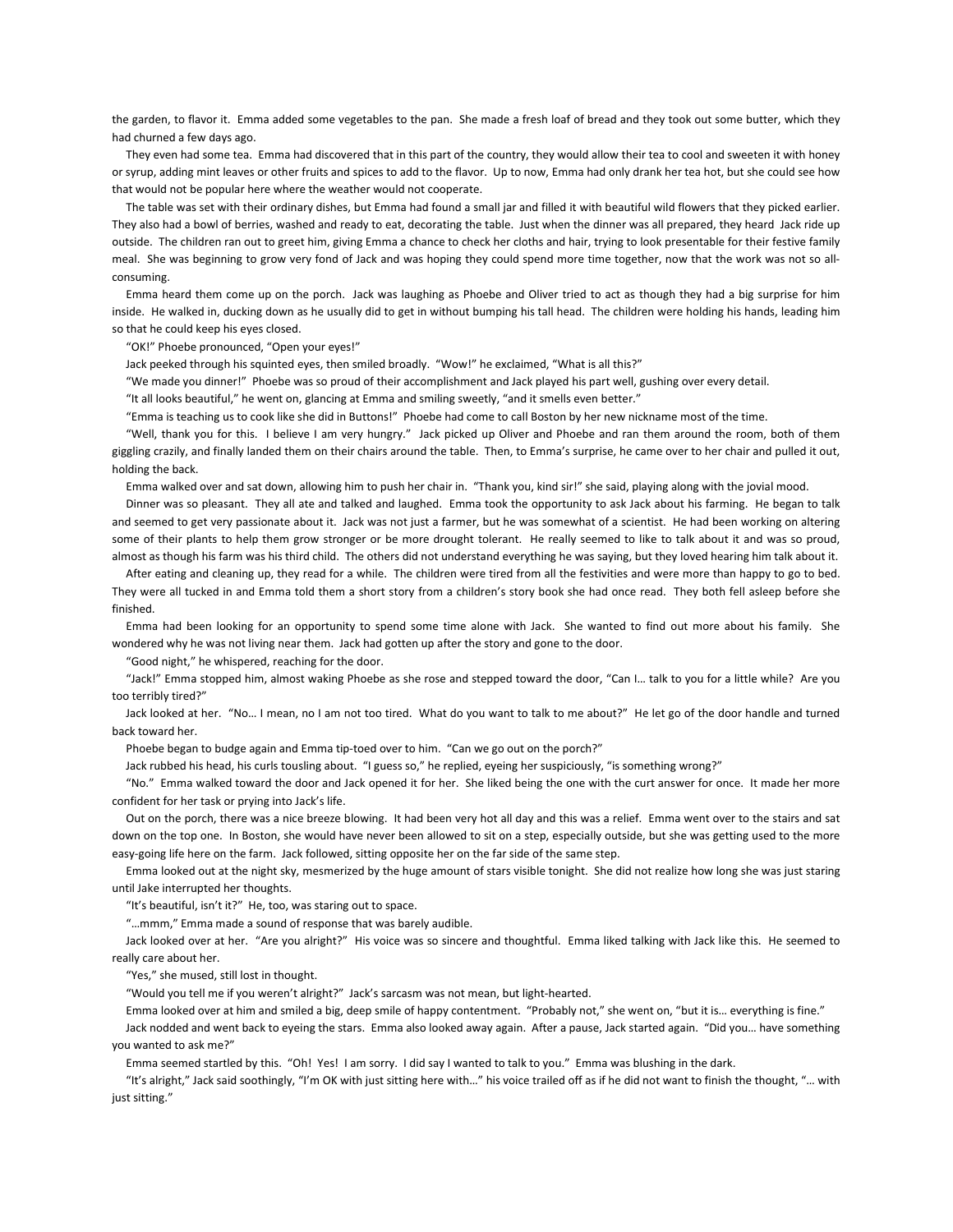Emma composed herself. She had gotten too good at being quiet and not talking for the last weeks. She did not want to miss this opportunity to ask Jack some of her questions.

"I was just wondering… about your family."

Jack looked at her with a funny look. "What about them?"

 Emma could not help but look shocked. What did he mean, "what about them?"? Did he not realize that over the almost two months that they had been married that he had never mentioned them?

 She began again. "I do not know anything about them. You never talk about them." She waited. She could not read his face in the dark. "Did you run away from home? Where are they? What are they like? I just want to know about them… so I can know about you." Emma was almost crying now, but she choked back the tears.

"What would you like to know?"

"Anything you want to tell me."

 Jack looked thoughtful for a moment, something that Emma was getting used to. She waited for him to collect his thoughts. "You know a little about my father from the letter I wrote you. His name was William. His mother and your grandmother had arranged for him and your mother to be married long before they had even thought about it themselves. From what you have told me about your mother, and what I know about my father, they were probably better off the way it turned out."

 Emma felt a little more composed. "I am glad our parents weren't married to each other." After she thought about it, Emma chuckled at her comment. Jack smiled at her so warmly that Emma's heart began to soften. He always looked at her that way when she said something silly.

"Me, too!" he looked at her with a twinkle in his eye and they both began to laugh outloud.

 Finally, their laughing died down and Jack continued, "My parents wanted to 'Go West'! It was always my father's dream to own land of his own and to find success as a rancher or farmer out in the wild new territories."

Emma broke in, "I cannot imagine my mother doing that. I cannot even imagine her ever living anywhere except Boston."

"Yet another reason it is good that things turned out the way they did." Jack smiled again and Emma smiled back.

"So, what about your mother? Did she want to go with him?"

 Jack continued, "Oh, yes! My mother thought of herself as an adventurer… and she would have followed my father anywhere, because she loved him so much." He paused and looked at Emma with almost a sad look. She knew that he wanted someone who would love him the same way. She surmised that he thought he had found that in her, since she was also willing to leave everything and move to Tennessee to be with him, even without knowing him. But there was that sadness in his eyes whenever he looked at her, as if he still was not sure.

Jack continued his story. "They made it as far as Tennessee the first year before it got too cold to travel. By Spring, they were expecting... me," he gave Emma a childlike grin and his eyebrows flickered, "…and they decided to stay here for a while. Eight years later, they were still here when my sister was born. My mother had had a rough time, even just this far west. I think my father figured out that she would never be able to go on, so he got some land here and began farming and started raising dairy cows." His voice trailed off as if he was having a fond memory flash through his mind. Emma knew that they now only had one milk-cow, so she assumed this did not last. "I think he decided that he loved my mother more than he wanted to go out west." Jack paused again, deep in thought, "and they had quite an adventure right here."

 Emma hesitated, not wanting to interrupt these pleasant memories with bad ones, but she had to know, "What… happened?" Jack did not even look up. "Are your parents…?" she could not finish.

Thankfully, Jack responded. He looked at her with a mixed look, sad, yet also happy at great memories of his parents. "They are both gone."

 Emma got up and walked over and sat beside Jack. She was very close, but she was still not sure if her sympathetic touches would be welcome. "I… am sorry, Jack," she almost whispered.

 Jack nodded slightly in acknowledgement of her sympathy. He turned more toward her, also unsure as to what was appropriate. Though they were a married couple, and they had become very close since Emma had arrived in Tennessee, there was still a barrier that neither of them seemed to be able to cross. It seemed to Emma to be like magnets with opposite poles that can get close, but then seem to almost push each other away.

 Jack leaned in closer to Emma, but then they heard the door handle move. Immediately, they both froze and as the door opened, Jack stood up and moved away from her. He quickly came to the door and pushed it open to find Oliver, sleepy eyed, standing in the doorway.

### Chapter 28: A Little Bit of Life

 The month of May seemed to flow by effortlessly. They were still just as busy, but in a different kind of way. There was still a lot of work to be done on the farm, but it did not seem as bad to Emma because she was getting used to it. Their time was freer and they were able to spend some time with their neighbors.

 One night, the Witherspoons had them to dinner. They had four children and Phoebe and Oliver loved to play with them. They were not fancy people, but they had a way of making anyone feel welcome in their home. When they arrived, Mabel was busy in the kitchen. She came outside to greet them still in her apron. Emma followed her back into the kitchen and offered to help. She was quickly put to work preparing vegetables for a salad. This made her feel more comfortable, having something to do. Emma enjoyed talking to Mabel. She was very sweet and easy to talk to.

Mabel looked over at Emma and smiled, still working. "So how are things going?" she asked non-shilantly.

"Oh! Fine… things are going well," Emma replied politely.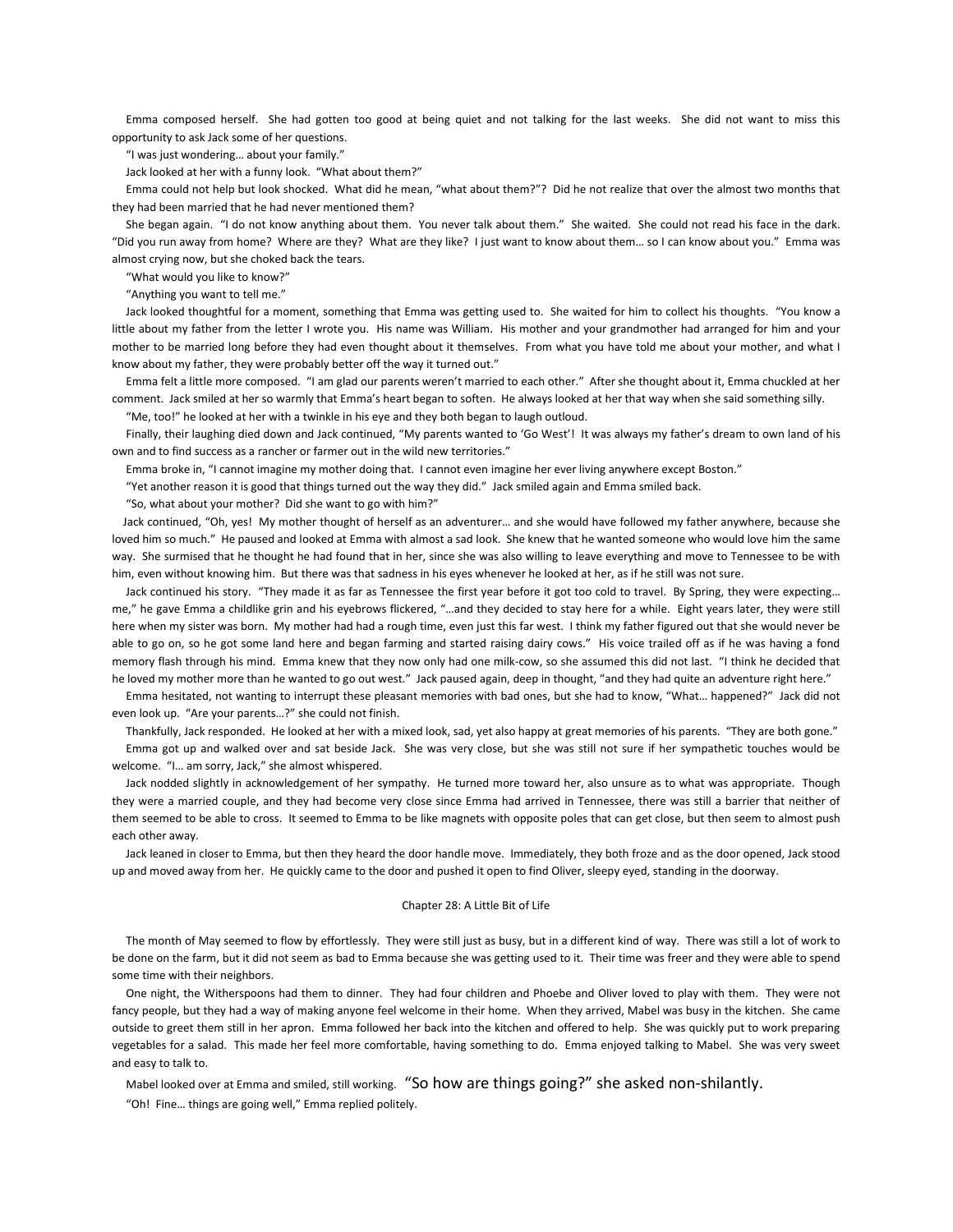Mabel eyed her and let out a little giggle. Emma felt as if something was 'going on' but she was not sure what.

"Are you getting on well with the children?" Mabel continued.

 "Yes. Phoebe and Oliver are great. I am enjoying getting to know them. Oliver is even beginning to talk, just a little, and Phoebe…" Emma was on a subject she liked and it prompted her to talk a lot, "Phoebe is so special, too. She works with me in the kitchen and the garden, picking up everything I teach her almost effortlessly. She is even learning to read a little."

"Really?" Mabel prompted, "That's great! Are you a teacher?"

 "No," Emma laughed. "I just had several younger brothers and sisters and I used to 'play' at being a teacher to them. Then she added thoughtfully, "I do think I would have liked being a teacher."

 Mabel turned around to face her, whipping her hands on her apron. "So what is stopping you? Why do you say you 'would' have liked to be a teacher?"

 Emma thought about it for a moment, then she went back to chopping carrots to keep from having to look Mabel in the eye. "I suppose I just have not thought much about it since I have been in Tennessee because… I have had too many other things to think about."

Mabel, too, went back to work, taking a large pan from the stove and placing it on the counter to serve the meat onto a platter.

"Well, I think you should think about it!"

Emma smiled, "Maybe…"

 They both got busy, finishing up the work and soon they were ready for dinner. The Witherspoons house was not particularly large and they barely had room for their family to fit at the table, much less another family. They had an older daughter who seemed to know the routine when company came. She helped the younger ones with their plates, then took them outside where they had a picnic-style table set in the yard under a large oak tree. All of the children were served and sent outside and then the adults sat down to eat inside.

 John said a beautiful prayer, thanking God for the food, for their families and for the blessing of having the Campbells for neighbors. All of the food looked and smelled wonderful. It was simple food, not fancy, but good, and there was plenty. They enjoyed some pleasant, lighthearted conversation about the farms and how they each were doing. John asked Jack about his experiments with the plants and Jack told them a little more about it.

Then they seemed to turn the conversation to Emma. "What about you, Emma? Are you adjusting to Tennessee alright?"

 Emma finished her bite and smiled. "Yes, thank you! I love it here." She glanced around the table, landing on Jack, who was looking back at her. He did not seem as sure about it.

"I am glad to hear that," John continued. "This is not an easy life and I am sure it was not easy for you to adjust to it."

 "Jack has been very helpful in… letting me adjust in my own time." Emma said this, then she immediately wondered if it came out wrong as Jack seemed to almost be scowling at her.

 It was as if Mabel realized her embarrassment and came to her rescue. "Jack is very sweet that way," she laughed. "When we first moved here, he was very helpful in our adjustments, too."

Emma was curious, "How long have you been here?"

 Mabel told the story of how they moved to Tennessee about ten years earlier, a young couple with one baby daughter. "Jack, who was a very young man at the time, had come over to cut firewood for us. His mother had sent him to help us because we were a bit overwhelmed with starting up a new household and farm and with John preaching as well." She smiled, remembering how it was then and how blessed she felt to be here. "We loved it here, but we had so many new things to learn and people to meet. Jack would come over and I would bake him cookies and he would sit and talk to me, telling me all about… about everything I wanted to know."

 Emma felt as if she was getting new insight into who Jack was. She felt proud of her husband. She loved hearing these stories. Jack, on the other hand, seemed embarrassed at the attention.

"I just loved the cookies!" Jack said, finally, breaking up the moment. Everyone laughed.

Mabel continued, "Tell us a little about life in Boston, Emma. I am curious about life in a large, busy city, and about your family."

 They all looked again at Emma. This was a topic that she liked to talk about. "Well, I come from a large family; my father, Howard Stanfield and my mother, Samantha, and four sisters and three brothers."

"Wow!" John exclaimed. "I had no idea."

 Emma smiled, think about her family, then she continued, "We live on the southern part of Boston, almost out of town. We can walk to some shops, though, and we have our own post office and library. It is really like a small town all to itself, just on the edge of Boston. I liked it that way. We could have all the benefits of living in town, but we could also have a larger house and yard and gardens."

"I know you miss those gardens, don't you?" Mabel interjected.

"Yes, I do," Emma admitted, "but, thanks to you and some other people from church, my garden is starting to expand."

"I am glad to hear that," Mabel continued, "because I would like to come and borrow back from you." They all laughed.

"And what does your father do?" John brought the conversation back to Emma's life.

 "My father is a carpenter. He builds beautiful furniture that is sold all over Boston." They could tell that Emma was very proud of her father. "And were you and your father close?"

 "Yes," Emma smiled, thinking about her father and about the last conversation they had together. "I am a lot like him and we got along very well."

"Are you and your mother close as well?"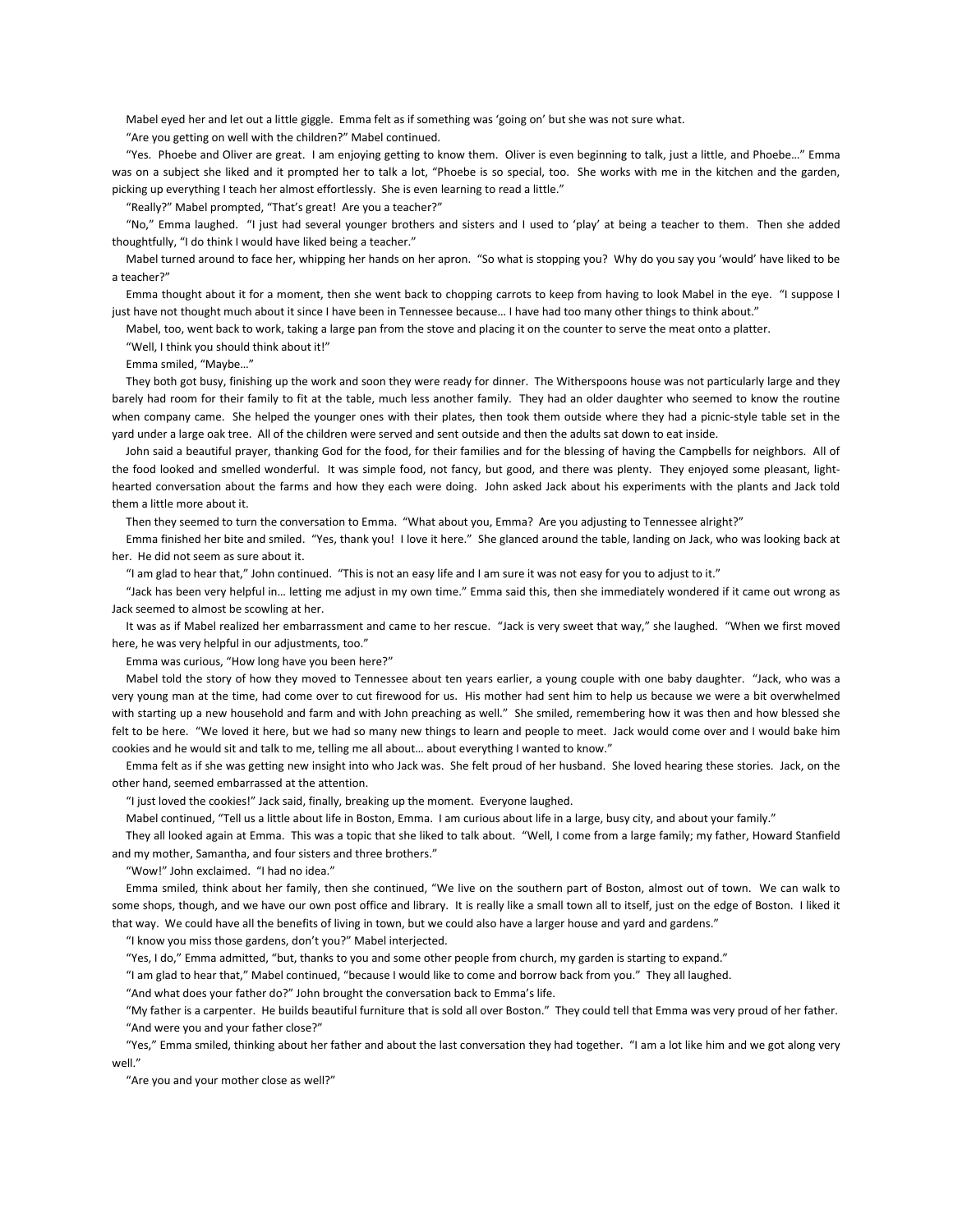Emma thought these were very personal questions, hard questions for her. Yet, it made her feel closer to them because they were willing to ask her. Jack just sat quietly, watching her so closely, seeming to hang on every word. At this last question, he rolled his eyes up and smiled, choking down a laugh. Emma was sure that if he knew anything of her mother, from his father or grandmother, that it would not have been good.

 "I… love my mother very much…" Emma tried to find the right words to say. "However, she and I were very… different." Emma looked down at her plate, carefully cutting a small bite and putting it in her mouth.

 Jack was sitting beside her and he gently put his hand up on the back of her chair, lightly touching her back. He smiled sympathetically at her, then immediately changed the subject.

"Emma's grandmother and mine were friends." Emma was not sure this was a great new conversation either.

"Really?" Mabel sounded curious. "Is that how you two met?"

"Well, you know we met the day of our wedding. I told you that." Jack went on.

"Yes, I remember that," Mabel said, "I meant… is that your… connection? I mean, Emma came out here already knowing you, right?"

 Emma knew the day would come when she would have to talk about this¸ to actually explain it to someone else. It had made since in her own head, but she was not sure it would be something that others would understand. Would they feel like she had sold out in coming here and marrying a man she did not know? She wished she had thought more about this moment already. In a way, she was glad that this came up, so that she could get it out in the open and then be able to move forward.

 Before Emma could catch up with her thoughts, Jack kept talking. "We did have a very strong… family connection," he continued, "I had heard a lot about Emma from my grandmother."

 Emma could not help but look shocked. She had no idea that Jack even knew she existed before getting the telegram from her. She did not know what to say. Fortunately, before the conversation could continue, some of the children came back in. They were loud and this allowed the adults to put an end to their talking without further details.

 The rest of the evening was filled with laughing and light-hearted conversation. Emma tried to seem 'normal' after this revelation, but it was hard. Finally, the group decided to have a short devotional period together with both families. John read a passage to them and they said a prayer, ending the evening. They packed up in the wagon and hugged their hosts goodbye.

 As Mabel gave Emma a hug, she looped her arm into Emma's for a moment. "I hope we were not too… nosey," she smiled at Emma. "Sometimes we ask very personal questions, but we just like to get to know you better."

Emma smiled back at her, a sweet, genuine smile. "It is fine," she said, squeezing Mabel's arm closely, "I am glad to have you as a friend."

 Mabel smiled brightly, walking her to the wagon and letting her go. Jack helped her up, spying both woman and wondering what they were whispering about. Soon they were on their way home and Emma sat quietly, happy about the evening and about feeling closer than ever with Mabel. Emma had always had her sisters as friends and it was hard for her to have a close companion, one she felt she could talk about anything with. She felt this with Mabel and it made her very happy.

 On the way home, Emma wanted to ask Jack about how he knew so much about her, but Phoebe was so excited about their visit and she talked the whole way. When they got home, it was very late and as soon as the children were in bed, Jack said good night and went to bed.

#### Chapter 29: The Swimming Hole

 Emma had enjoyed being in Tennessee the past two months. The weather was much milder than Boston. She could get outside and work and play and go for walks. The garden was already in full bloom and they were even harvesting early, cool-weather vegetables. She was enjoying the variety that offered her in preparing meals.

 Back home, Emma had benefitted from a wonderful herb garden, just outside the back door. They had traded and cultivated for many years and were very careful to take the plants in during the hard winters. They had so many spices and Emma missed that when cooking. Here, she did not have as much variety, but liked the fact that many of the plants could stay outside and survive during the colder months. All that she had here was from snippings from the Witherspoons' and other friends' gardens.

 Emma was really fond of spending time with Mabel. She felt they had become close friends. She was able to talk to her about some of the difficulties of this very different life. Also, John and Mabel enjoyed a very happy and close relationship with each other. Emma tried not to envy this and was glad for any advice she received to help make her a better wife and mother.

 The days were getting longer and hotter. Emma had found a 'secret' place that she kept just for herself. It was in a place where the river turned and created a small inlet of water. She had been out walking one day when it was still a bit too cold to get in the water and had found a small clearing that sloped down to the water's edge. She had spent a few afternoons sitting there, reading one of the few books that she had brought with her.

 She refused to share this place. It was her place to be quiet and by herself when she felt she needed that. Today, John had come to help Jack with a project in the early morning. Afterward, he had offered to take the children home with him to play with his own children. They said they would bring them home later and they were invited to stay for supper.

 As Jack was still working on his project and Emma was not needed, she decided to take advantage of the day and go to the river and read. After an hour or so, the sun had shifted and was streaming down on her face. At first it felt good, but soon Emma got too warm. She decided to test the water and see if it was cool.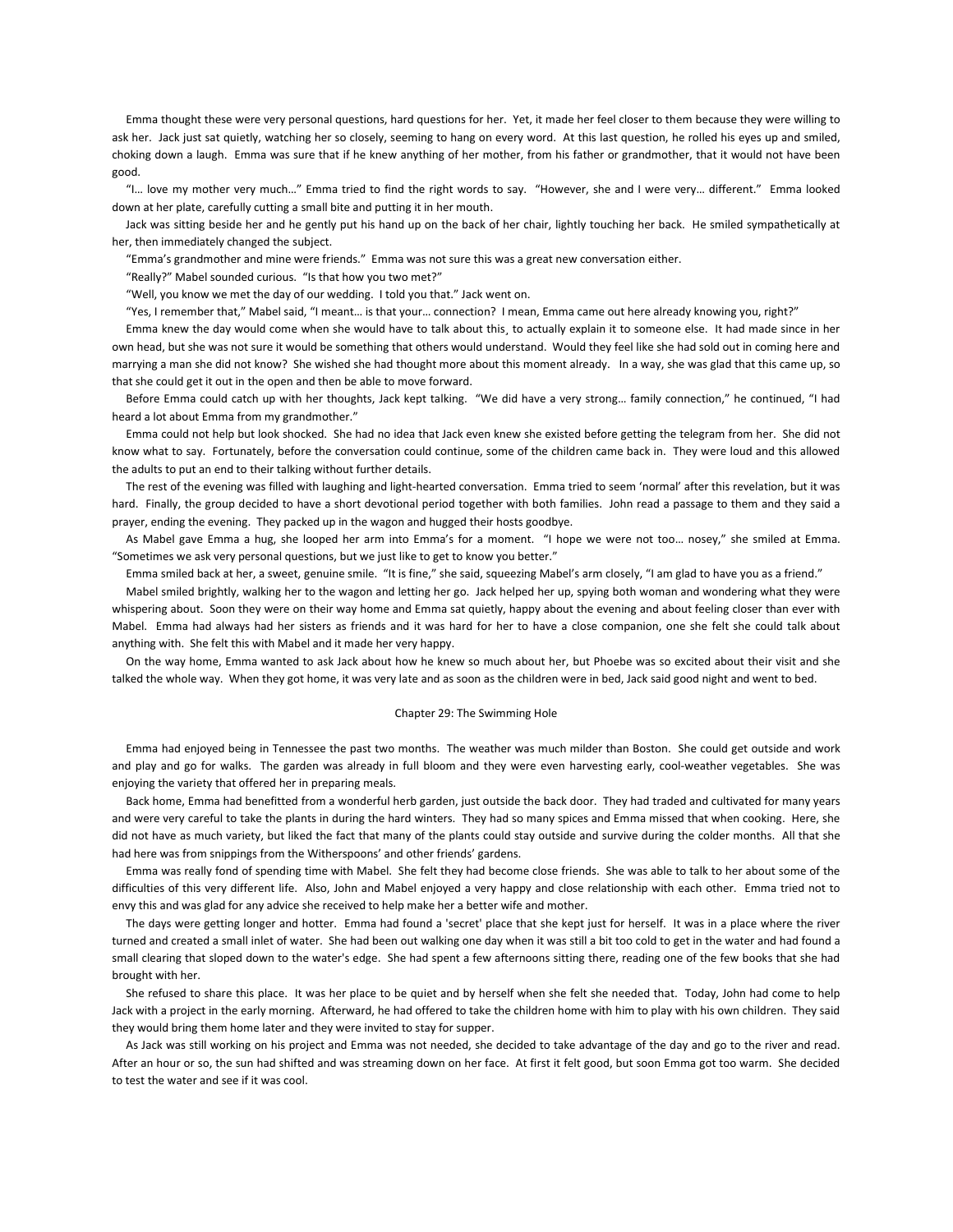She had intended to just put her feet in, or splash some on her face, but it was just the right temperature and Emma had been dying for a good bath. She glanced around her several times. She had never seen anyone else around when she had come to this secret place, but she wanted to be sure.

 Finally feeling secure about her privacy and thoughts of the cool water racing through her mind she decided to get in. She quickly stripped off her clothes and laid them neatly on a low branch. Emma scurried into the water and kept going until it was deep enough to cover her.

 She was exhilarated! She had not felt this good since she had arrived in Tennessee. She splashed and laughed, then finally settled on bobbing and floating through the water. She was completely relaxed and she closed her eyes and enjoyed it.

 She had been in the water for quite some time and was enjoying the peace and quiet of being alone. All of a sudden her silence was shattered by an all too familiar voice looming just above her.

"You know there are snakes in this river."

 Emma was so startled that she began to flounder in the water. She opened her eyes wide and looked up to see Jack, seeming to float in the air above her. In fact, he was sitting on the small dock where he fished and kept his boat tied up. Emma had felt the water floating by her, but did not realize how far down-stream she had gone.

In her surprise and embarrassment, Emma began to scream, "What are you doing here? You could have drowned me!"

 "I was just sitting here watching you float by," he laughed. Then he got a mischievous look in his eyes and added, "Do you need me to jump in and save you?"

Emma was indignant. "No! No!" She was still screaming. She looked at him as if to dare him to try. "You had better not."

"Not what?" He continued to tease her. "Not jump in... or not save you if you were drowning?"

 He leaned back and began to laugh out loud. Emma had been trying to stay vertical and inch her way back up stream, but to no avail. She actually seemed to be going farther away from her goal.

"What are you trying to do?" Jack asked, calmer now.

 "I was trying to take a bath." Emma was still working hard to move away from him. She had floated farther out into the middle of the stream, for which she was glad.

 Jack began to get up from the end of the dock. She thought he might be leaving and took it as an opportunity to rest her arms. But Jack did not leave. Instead, he stood up and began taking off his shirt.

As Emma noticed, she blurted out, "What are you doing?"

 Jack smiled. Emma turned away, not willing to look at him anymore. She had never seen a man with his shirt off before and she did not like the way it made her feel inside.

 "I think you have a good idea." Jack answered her. Then she heard the splash. Jack had jumped into the water. She turned to see him just a few feet away. "I need a bath, too. We can both look our best when we go to dinner tonight."

 "No!" Emma kept finding herself saying, though, this time with a lot less emphasis. She could hardly breath, thinking of him being in the water with her. She began to work on swimming away again.

 "Where are you going?" She noticed Jack was completely relaxed and at ease in the water. He was just circling around her like a shark, patiently awaiting his prey.

"I am trying to swim back to my cloths."

"Where are they? Didn't you get in here?"

 "No." Emma was putting all her efforts into getting to safety now and couldn't speak much. "You need to get out and go away." She stopped and turned around toward him, needing another rest.

 "Are you saying you don't think I need a bath? ...or are you saying you just don't want me to take one with you?" He was smiling widely, enjoying her obvious insecurities. "I don't see any reason why two people who are husband and wife," he emphasized that point, "can't bathe together in the same river."

"Well," Emma tried to think of something to retaliate with, but could not. "Well..." she was fuming now.

 Jack saw that he had upset her more than he meant to. He was used to good natured teasing, but realized sometimes he went too far. He circled on around her toward the dock and began to swim away. "OK," he yelled back over his shoulder, "It's all yours."

She began to swim swiftly toward her secret entrance as he was occupied with his retreat.

He stopped and turned once again, paddling to stay afloat, and asked her, "Would you like me to go get your cloths and bring them here?"

 She could see that he had given up and was allowing her the victory, and this seemed to be a goodwill offer, but she refused. "I will just swim back to where I got in and get dressed there," she said, waiting once again for him to turn so that she could swim away.

 Finally, she reached the area where the river turned and she would be out of his sight. As she turned, she glanced back over her shoulder to see if he was watching. She was also just a bit curious to see him again. There he was, just getting out of the water. She could see he did not seem at all ashamed about being naked. He had lived here all his life and was used to it. At that moment, he turned his head and looked her direction. She realized that she was staring at him and she blushed and held her breath and went under the stream. She instantly began to swim for her beach area and did not come up until she was well around the corner.

 It was about an hour later when she could finally bring herself to come back to the house. She was fully dressed and dried, even her hair. She did feel really refreshed and was looking forward to an evening with the Witherspoons. Jack was thoughtful enough not to bring up the subject of their meeting at the river, at least for a while.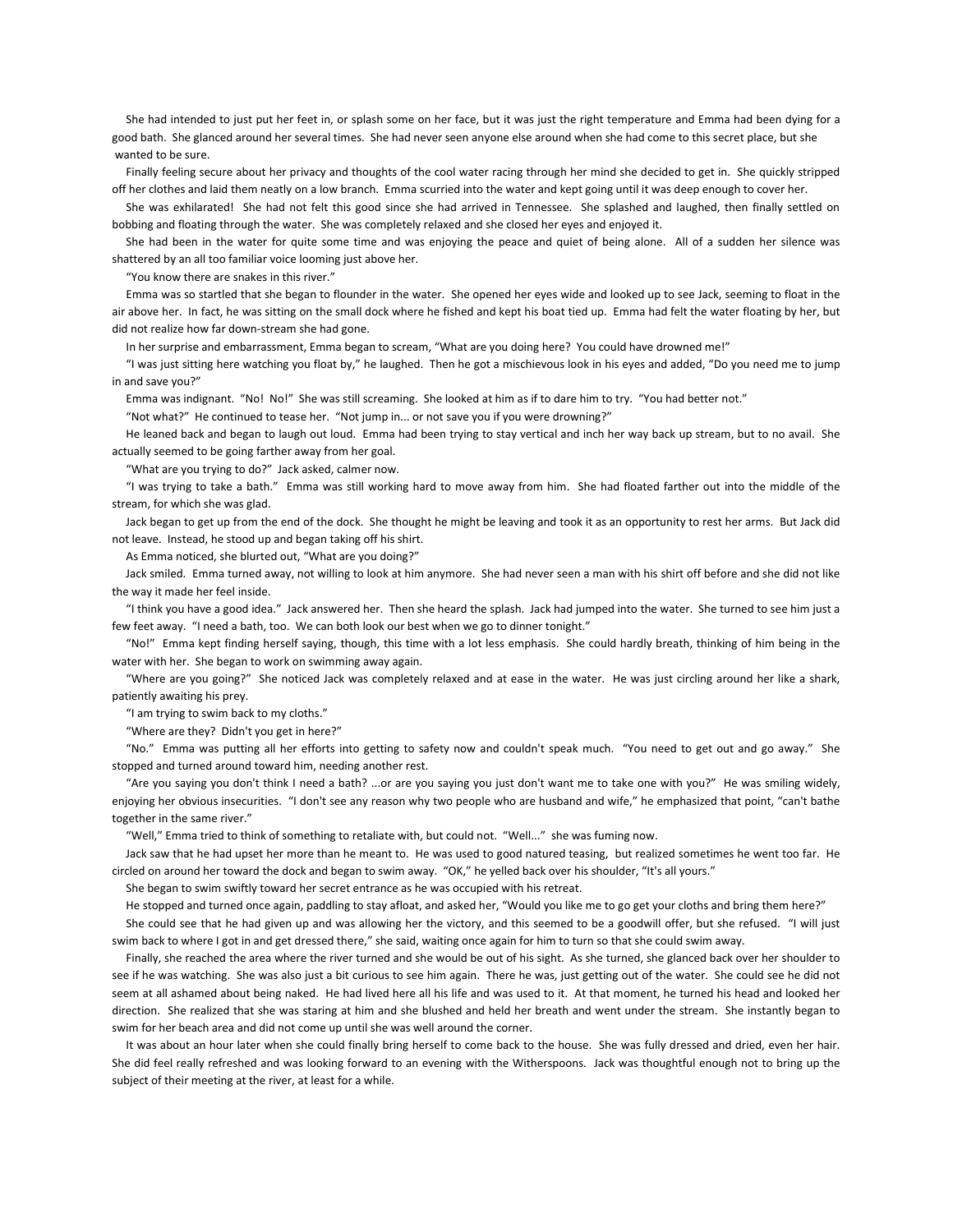Jack had stopped on the way home and caught some fish, his original intent in coming to the river. They were now roasting over the fire outside, but Jack was not there. Emma went into the house and found him setting the table. She had gathered flowers on her way and put them into a jar on the table. Earlier, she had made a special strawberry cake for dessert and a large salad from the garden.

 They worked quietly, not talking, and soon they were ready for the company. Jack had gone back outside to check on the fish and it was ready. He put it on a large platter and was carrying it up to the porch. Emma had come outside to sit on the porch and cool off.

 Jack stopped as he reached the top step and broke the silence. "I do want to apologize for my behavior today at the river." He seemed truly repentant. "You are just so much fun to tease." He grinned at her, but with sad, sorry eyes like that of a small puppy who just couldn't help getting into trouble.

 "I am sorry, too." Emma said as they saw the Witherspoon's wagon pull into view. "You..." she looked away to hide her true feelings, "You have every right to take a bath whenever you want to." As the wagon full of laughing children pulled up to the house, she looked at Jack and added, "Jack, you have been very… patient with me. You have let me have time to... figure things out for myself, and to be... ready... to be married. Thank you." She finished with a very quiet voice that seemed to trail off. Jack smiled and it made her heart melt. Then he turned to greet their guests.

 They had a good evening and John and Mabel stayed very late, sitting on the porch and watching the children catch fireflies. They talked and laughed together about mostly trivial things. Emma was much quieter than usual but when Mabel asked her if she was OK, she just nodded and smiled, changing the subject. Mabel looked at her, then at Jack, whom she had caught several times this evening staring at his wife.

 Finally, the guests left and Emma took the children in to put them to bed. They were exhausted and she was, too. Yet she could not help but hope that she and Jack could talk some more after Phoebe and Oliver went to sleep. Jack did not seem to be wanting that, as he said goodnight there on the porch and went into the other side of the cabin without another word.

 Emma felt strange and wonderful and yet scared and nervous, all at the same time. She was not sure she understood what she was feeling, but Emma could tell that things were different now.

## Chapter 30: Blackberry Pancakes

 The next morning, Emma woke up early, and very happy. The others were also all up early. It was getting harder to sleep when the sun was already up and shining in the window. The days were getting very hot and long, so they had taken to getting an early start and taking a break during the mid-day, then working on into the late evenings sometimes, just to escape some of the heat.

 The house was getting more unbearable and so they also spent most of their time outside. Emma had never cooked over an open fire before, but she was learning and was even becoming quite adept at it. They had one very large, cast-iron skillet that served as their 'stove-top' for most of their meals. Even Phoebe was not quite ready to be too close to the fire, so Emma let the children work as 'go-fors', retrieving items needed from the kitchen and putting things away.

 This morning, since they were up quite early and had finished their chores quickly, Emma took the children to a patch in the woods near the house that she had found. It contained a huge patch of blackberry bushes. She showed them how to carefully pick some of the luscious fruit without scratching their hands too much. Between them they soon filled a small bucket with berries and headed back to make breakfast.

 "I think we will go back right after breakfast and pick some more blackberries," Emma said cheerfully. She looked at Phoebe, then Oliver, trying to camouflage that she really wanted to look at Jack. She wished she could know what he was thinking. She quickly tried to push all these feelings and thoughts from her head, concentrating on today.

Phoebe interjected, "I could just eat these right off that bush, all day long!"

 "Well," Emma smiled as she continued, glad to have something to talk about, "there are a lot of other things we can do with them." She looked at them all as if she had a huge secret she was about to spill.

"What?!? What?!?" both children chimed in.

 "I think I could just live on these pancakes!" Jack stated, getting up from the stairs and heading back to get another pancake from the pan near the fire. "Anyone else want seconds?"

"Yes! Please!" they all agreed this was a special treat and they were going to enjoy it.

"So what else can we make?" Phoebe brought the conversation back around again.

"Well…" Emma acted as though she was deep in thought, then her eyes twinkled with excitement, "we could make blackberry dumplings…"

"What is that?" Phoebe interrupted.

"It is like a cake, but you boil it."

"And it is delicious," Jack said, walking up and dolling out more pancakes.

"I like cake!" Oliver made a rare comment, making them all laugh.

 Emma hugged him and continued, "Oh you will like this cake, and we could also make jam to go on the cake or on our pancakes and bread. When you make jam, you preserve it so that it will be good for later, after the berries stop growing on the trees."

 "I don't want them to stop growing!" Phoebe said, "I want to go pick them every day and have blackberry pancakes every day!" She smiled. "If we had them every day, they would not be so special," Emma contradicted her, "but today, we can enjoy them."

"Well, if they are going away, I am ready to finish breakfast and go pick them now and make jam before they are all gone."

 They all laughed again, still filling up on the wonderful cakes. Soon, though they were finished and cleaned up and ready to go berry picking again. Jack helped them gather the dishes, then headed out to work in the fields again.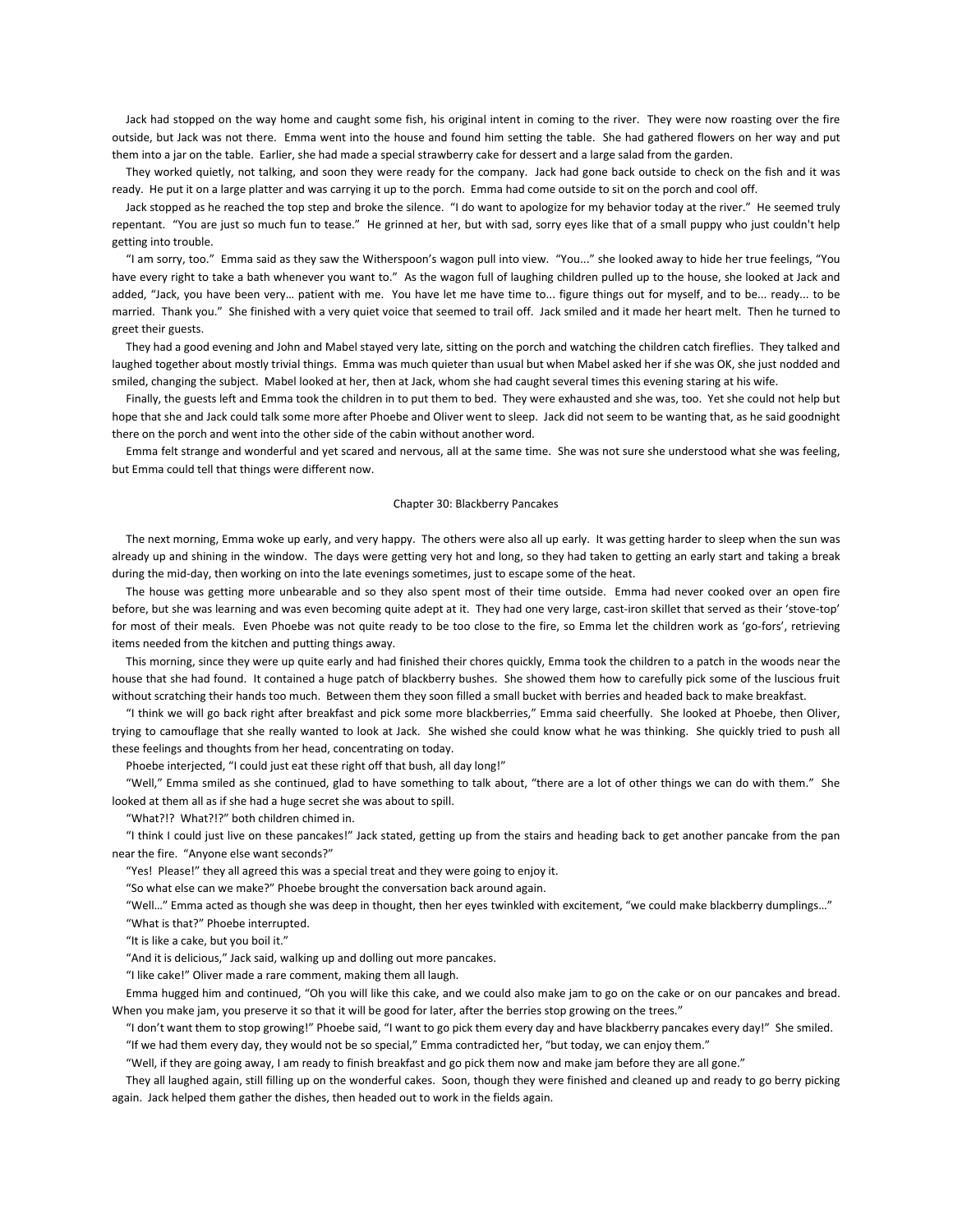"I will be back for lunch today," he said before leaving, "it will be too hot to work out in the open in the afternoon."

"OK," Emma waved to him without stopping her work.

 Emma, Phoebe and Oliver took larger pails this time and put back on their old gloves to go back to the berry patch. They worked until the buckets were filled, then took them back to the house and washed them. Emma put the large black pot on the hook over the fire that Jack had fixed for cooking. She sent the children to fetch some more wood as she began to scoop the berries into the pot.

 It was not easy work, standing near the fire and stirring all morning, but Emma knew it would be worth it. Between stirrings, they went into the cellar under the back stairs and found the jars that Jack had told them about earlier. One by one they carefully toted them up and outside. Then they began pulling water up from the well to wash the jars and sterilize them. Emma had put some water on to boil in the large skillet over the other side of the fire pit.

 After a full morning, Emma and the children were all sticky and hot, but they had several dozen jars of jam to show for their work. Emma sent Phoebe inside to prepare some biscuits and she began to clean up, lining the jars up to cool on a bench near the fireplace.

 As they finish up and have the biscuits are in the pan, Jack shows up with some fish on a stringer. He stops a little ways out and takes out his knife to clean them. Oliver decides to run out and help him and Emma sends a plate with him.

"I help Jack!" Oliver said as he hurried away.

"This was not as much fun as I thought," Phoebe says, a little pouty, "It was hard work making jam."

 Emma smiled at her, wiping the hair and the sweat from her tired face, "Yes… but look at that beautiful row of jars we have to show for it!" Phoebe smiled and went over to the bench. She very carefully touched the side of one of the jars, then, on seeing they were cooling, she carefully touched each one, like she was taking inventory.

Emma looked at her across the fire. "Phoebe? Can I ask you something?"

Phoebe continued her count, nodding vaguely to Emma.

"Why do you and Oliver call Jack… Jack?"

Phoebe looked over at her as if she was an adult, looking at a child asking wearying questions. "Because... that is his name," she answered matter-of-factly, going on with her task.

"But… why do you not call him… Father?" Emma asked.

The little girl laughed a little, without looking up at Emma, "because he's not."

Now Emma was confused more than before. "Not… what?"

"Not my father!"

 Emma's eyes almost bugged out of her head. What did she mean, 'not my father'? How could that be true? Could Phoebe be Jack's wife's baby from another marriage? Or maybe both Phoebe and Oliver were not Jack's children? But that did not make since. Oliver is only three years old. Could this woman have had two children and married Jack and then died in such a short period of time?

 Emma stood there with a million questions for Phoebe, but just then Jack and Oliver arrived with the fish. She held off and went to work and they soon had lunch prepared. The plan was for them to eat, then for them all to take a rest in order to be ready for working into the evening. Emma planned to do some washing, and since she was already dirty, to finish up the 'spring cleaning' inside the house.

 Lunch was quiet. It was almost getting too hot to talk and they seemed to just want to finish eating and go lay down. The sun and the work had zapped most of their energy. Emma, however, had found a renewed source from the information Phoebe had told her. She sat there, hardly able to eat, or sit still, trying to think of a way to bring it up again.

Jack looked up at her from his plate. "Aren't you hungry?"

Emma tried to smile, but she knew it looked fake. "No… I mean… well… it is very hot." She knew she did not make sense.

 Jack did not seem to notice, but just nodded his agreement and went on eating. Finally, he put his plate down and looked up again. "The jam looks good."

 Phoebe decided to chime in, "Yes," she looked at it as if it was presents on Christmas morning, "Yes it does, doesn't it." Jack smiled at her. Emma decided this was her opportunity to get some answers. She directed her comments to Oliver. "Oliver, did you like making jam?" He shook his head 'no'.

 "Really?" Emma continued, smiling at him, "I guess you would rather be out fishing with your *father*, right?" she emphasized the word 'father'.

 Oliver, Phoebe and Jack all looked at her with a variety of faces. Emma began to feel guilty, like she had caused a problem, and she regretted this whole conversation.

 "Well," Jack took the opportunity from the fact they were all about finished to end it, "I think we could all use a nap." He got up and began to clean up quickly, telling the children to go on up to the porch and lay down. They went, leaving Emma standing there feeling like a child about to be punished. Jack did not look happy.

 Emma began to help clean up. As she worked, she regained her composure a bit. She wondered what it was that she had done wrong. As far as Jack had let her know, these were his children. She had no reason to ever doubt that until now. If anyone was to blame, it was Jack for not being forthcoming with talking to her and telling her what she should be allowed to know. After all, she had agreed to come here to be their mother. She had a right to know! She had almost worked herself into a frenzy, thinking of all this, by the time one of them spoke.

 They finished cleaning up, then Jack came over to her and almost whispered, "Take a walk with me for a minute." Emma followed him as he strode away from the house with large steps.

"What is the matter?" Emma questioned Jack¸ not appreciating how abrupt he had been.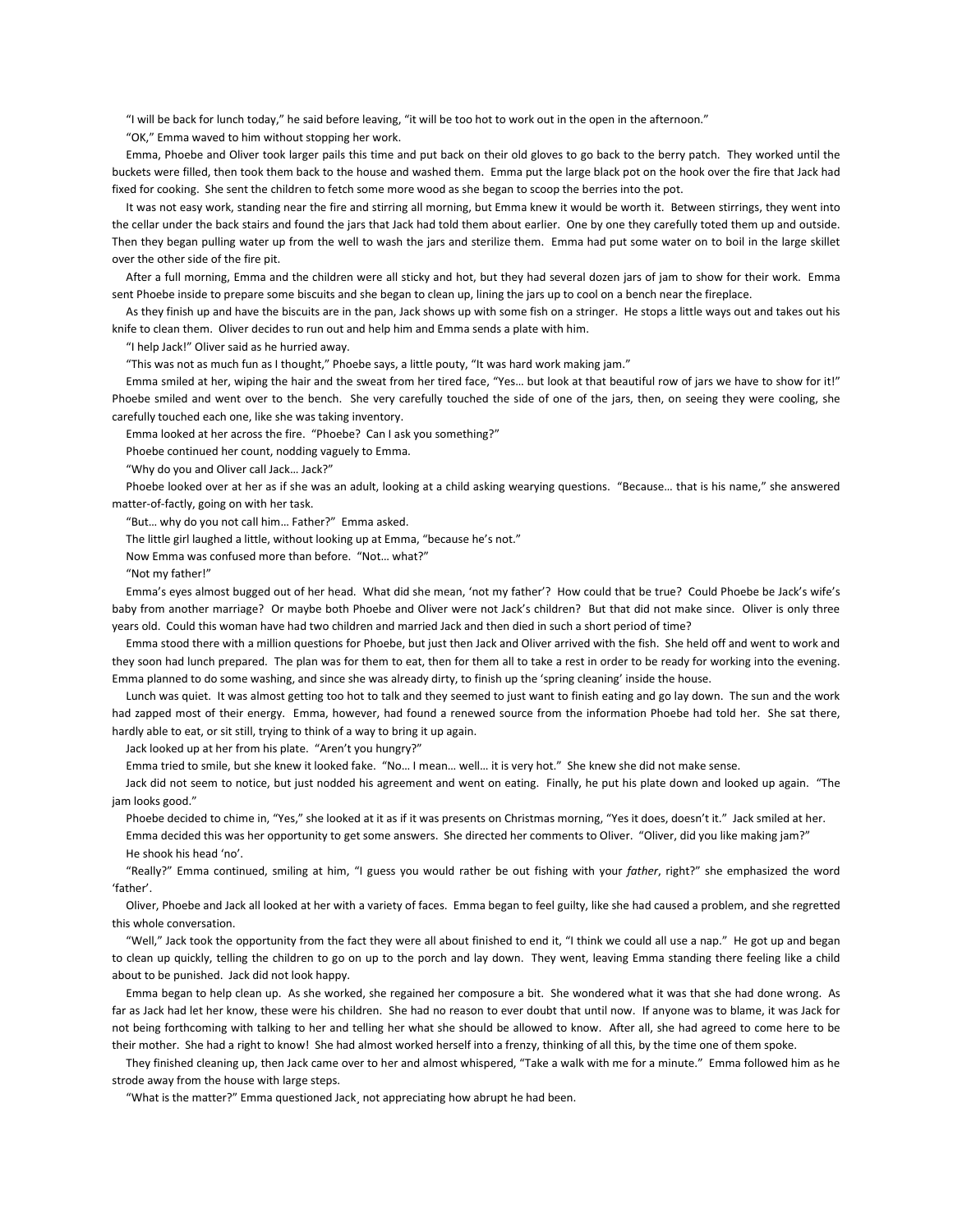"I… have tried to talk to them… but they are still too young to understand everything."

"Understand what?"

"That…," he looked up at her with the saddest eyes she had ever seen, "that their parents are dead."

 "Their… parents?" Emma was shocked and confused. "But, you are their father." She blurted this out based on past knowledge, still unsure of what Phoebe had been talking about.

"No, not really."

 Emma was astounded by this revelation from Jack. She had been so confused by all that Phoebe said, and now it made more sense, if Jack was not their father, but she needed to know it all. "What are you saying? You said in the letter that YOU had two children."

 She stopped and waited for an answer. Jack's sadness was now turned to almost a guilty look. He stopped walking and slowly turned around toward her. "They are my children, now. Their mother…" Jack's face turned sad and hard and so filled with emotion that Emma could not even tell.

### "What about her?"

Jack straightened up and was all of a sudden serious. "She is… was… my sister."

 Emma's eyes were wide with surprise. "I… did not know you had a sister." Emma waited for Jack to say something, but he seemed to not know what to say. "What happened?" Emma whispered.

 "My sister's name was Abigail," Jack finally spoke. "Abigail was a bit… wild. She married a man who wanted to travel the untamed territory in search of adventure." Jack looked at her to try and judge her response, but Emma was still in shock, blank-faced. He continued, "Ian was a good man, but just too ambitious for his own good. He wanted to go out west and have a big place of his own. He was Irish and he had been poor his whole life. He wanted to prove himself to her. He meant well and she would have followed him anywhere. She loved him and I suppose she loved… the adventure, too."

 Jack stopped. He looked as if it was hard for him to talk about this, as if he never had before. Emma felt sorry for him. What horrible thing could have happened to his sister? "What happened to them?" she prompted him.

 Finally he continued, his voice sounding shaken. "One day, when Ian was out working in a field, Apache Indians came to the house and took Abigail and Phoebe. Abby was pregnant with Oliver at the time. They took them out to their camp and they set the house and barn on fire. Ian saw the fire in the distance and came as fast as he could, but it was too late." Again, the pain showed on Jack's face as he thought of his sister and the horror of her situation. Emma waited patiently.

 "Ian was a very strong man, a hunter, and very good with a gun. He rounded up some men who were willing to help him and tracked down the Indian camp. That night, they entered the camp to take the girls back. On their way out of the camp, they were discovered. Shots were fired… on both sides… and Ian was killed. Abby and Phoebe got away with the other men who took them back to a Calvary fort nearby."

 Emma thought about what Jack had just said. She was horrified. She had heard stories about Indian attacks, but never so personal. Jack seemed almost worn out just telling the story. Emma was worried that it might be more than he wanted to say, but she went on, "So your sister was alright?"

 Jack looked up at her and shook his head. "She had been through so much, and she started to deliver the baby… Oliver. She…" he stopped again, a small tear came from one of his eyes. Emma stepped closer to him and put her hand on his arm. "She did not make it."

 They stood there for what seemed like forever. Emma was not sure what to do, but she wanted to comfort Jack, to take away some of the pain that she had caused in bringing this up. She was standing beside him and she put her head on the side of his arm. His other hand came up and was on her head. After a moment, his hand slid down and gently caressed her face. He lifted her chin up so that she was looking at him.

 "I am sorry I did not tell you before." He looked deep into her eyes. "It has been very hard to talk about." He was so emotional and Emma was grateful that he was willing to open up to her like this. He bent his head over toward hers and kissed her gently on the forehead, then his arms were around her. She felt as if she was swimming in his embrace. He needed her now for support and she was glad to be there for him. Jack was such a strong man and very rarely had he shown her much emotion, but now, Jack cried, unashamed.

 Emma had so many questions. She knew that Oliver was three, so some time had passed. Had Abigail lived for a while after his birth? Did the children not come here right away? That would fit since so many in town seemed to know Jack but did not seem to know the children. Perhaps, with the children coming here to live with him, he had never felt he was… allowed… to cry. Emma stayed quiet and put her arms around Jack's waist and squeezed him tight. She felt she had never been so close to anyone in her life.

# Chapter 31: Visitors from Boston

 The rest of the day was very mellow. Emma was not sure if it was because of the heat, or from all the emotions they were feeling. She felt numb all over. She went to lay down and went sound asleep. Later, she awoke to the sound of thunder. They were all on the porch and it was about four o'clock in the afternoon. Dark clouds were approaching their cabin with what appeared to be a typical summer storm.

 Phoebe woke up with a start and began screaming. She had had a similar reaction during other storms this spring, but now Emma wondered if it was related to images of the horrible things that she had experienced. Jack seemed to be able to console her best and she climbed up in his lap and snuggled in close to him like a kitten curling up beside its mother. She was crying uncontrollably and every time she seemed to calm, another clap of thunder would make her scream again.

 Oliver, on the other hand, did not make any noise at all. It was obvious by his face that he was scared, but he did not scream or cry. He came over to Emma and stood beside her, then he slipped his hand into hers.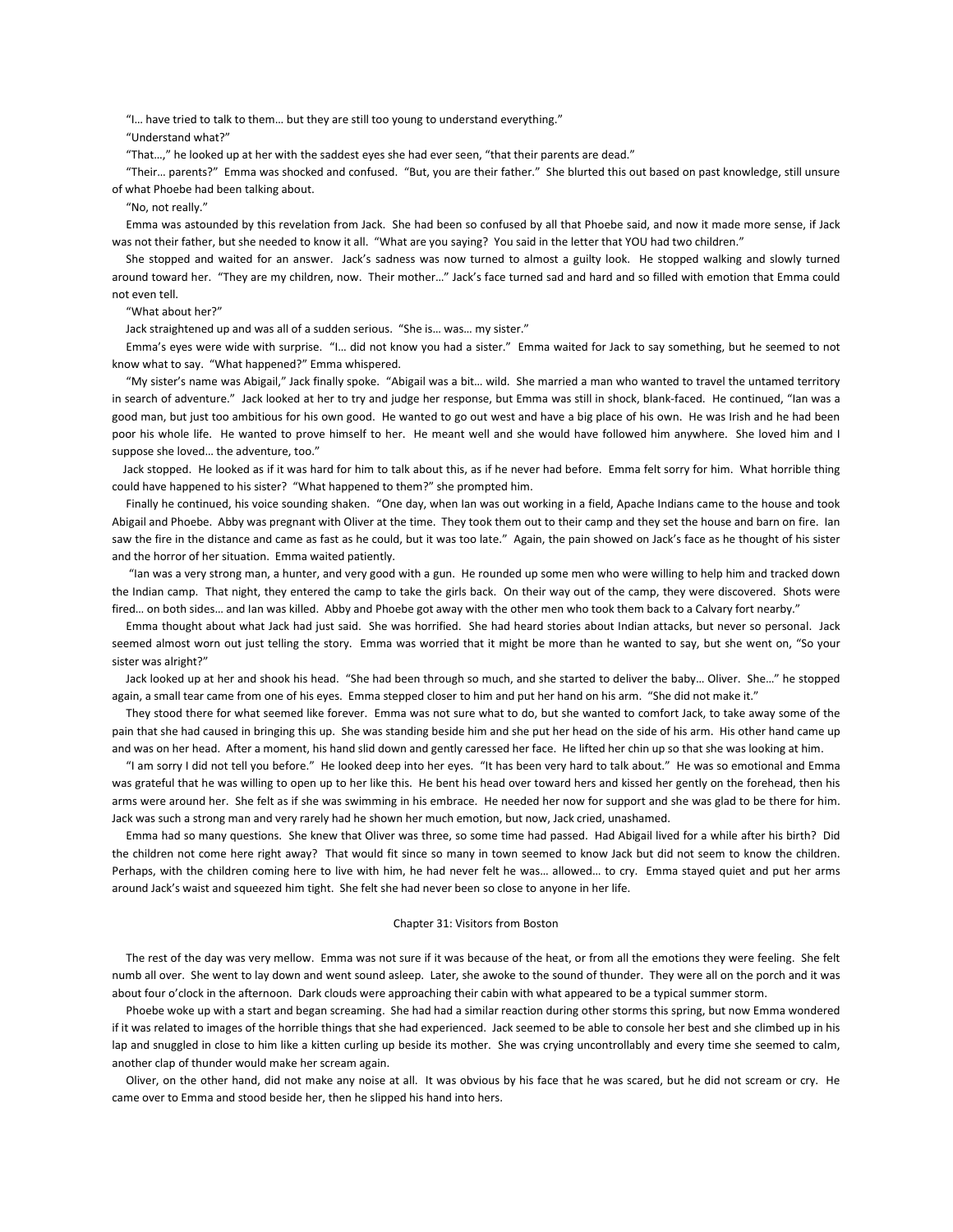"Would you like to get in my lap?" Emma asked him quietly.

 In lieu of an answer, he climbed up, just in time for the next loud clash and a bright flashing light. He hugged her tightly and she put her arms around him, whispering, "It will be alright."

 The storm lasted for over an hour. They finally went inside as the wind was blowing the rain onto the porch and they were getting wet. Afterwards, there was an eerie glow to the sky and they all went back out on the porch to look at the sky. In the distance they could see bright blue skies with fluffy white clouds. They had survived another storm and they said a prayer together on the front steps in thanksgiving for their safety.

 This had been such an emotional day that Emma felt tired, even after their nap. They checked on the animals in the barn and made sure the wind had not done any damage. Some of the items left outside in the rain had to be retrieved or dried. It was a busy time and dinner came quickly. They ate leftover bread and they go to eat some of the jam, which they had fortunately moved up to the back porch before their naps. It was late before all the work and clean-up was finished, the animals fed and the cow milked. Jack decided to go and check on things out in the field. Emma and the children went inside to clean up the mess in the house from all the wind before it got dark.

 That night, the children were wide awake until long after dark. Jack lit a lantern and they had a time of Bible reading. They sang several songs that they knew from worship. Finally, Jack said a prayer for all of them, being thankful for God's care.

 The children still did not seem ready to go to sleep. They were in bed, but they wanted to hear stories. Emma told them a long story that she remembered, one that she had not told them yet. She was running out of good stories and this one was not from a book, but from her grandfather. It was a little bit scary and they both decided to curl up in the chair with Jack instead of staying in bed.

 At the end of the story, Oliver was asleep and Jack carried him over to the pallet to stretch out. Phoebe was still wide awake and she had all kinds of questions about the story and about Emma's grandfather.

"Will we ever get to meet your grandfather?" she asked.

 Emma had not given it much thought. She did think of her family quite often and occasionally mentioned it to the children, but they had never asked about meeting them before.

"I suppose… sometime." She responded.

"In Boston?" Phoebe continued.

"I do not know… maybe."

Phoebe curled up beside Emma in the chair and continued to question her about her family and her life in Boston. It made Emma happy to be able to talk about them. Jack sat across the room watching them without speaking. He seemed to be just as curious as Phoebe. When they finally decided that it was her bedtime, Phoebe did not want to go. She went and lay down, wide-eyed and still asking more questions.

"You will not be able to get up in the morning if you don't go to sleep," Jack scowled at her, then smiled.

"I don't care. I am not tired and I want to know about 'Buttons' some more."

 Jack seemed to know that he was beat and got up to leave. He glanced at Emma and winked, then he left and went to the other cabin. Phoebe went on for what seemed like a long time. Emma got dressed for bed and lay down across from Phoebe on her own pallet. She was not sure if she fell asleep first or Phoebe.

 The next morning came early, the sun shining into the window to wake them up. They had biscuits and jam for breakfast, along with fried eggs. Emma worked hard to get her chores done as Jack had agreed to let her travel into town today by herself. She had several things to buy and she also wanted to go by and see Mabel, and Jack had too much work to make up from yesterday to go with her.

 Finally they were ready and packed in the wagon. The children were to go with her and they were dressed in their new 'town' outfits that Emma had made for them. When they stopped at the Witherspoons, Emma was invited in for a quick cup of tea and the children went to play.

"Would you like to go into town with me?" she asked Mabel.

 "Thank you, but I things already started to wash today and I should stay and finish." Then she continued, eyeing the children playing and having so much fun, "Why don't you let the children stay here and play?"

 Emma thought about it. It would be much faster to get her shopping finished by herself, but she knew they enjoyed it and she did not want to take that from them. "I will ask them," she replied.

 Phoebe and Oliver were having so much fun playing stick ball with Mabel's children, that they quickly agreed to stay. Emma thanked Mabel and said she would be back in a few hours.

 "Take your time," Mabel said as she headed back to the large pot of water over the fire in the yard, "I am not planning to be anywhere all day." She smiled.

 Emma told them goodbye and they barely stopped long enough to acknowledge her. She rode away, waving, happy that they were going to have as nice a day as she had planned for herself.

 She arrived in town and it was still early. The train whistle let her know that the train was arriving for its daily visit. Merchants were starting to come out with carts and the café, which served food out-of-doors in the summer months, was set up and serving breakfast. Emma felt exhilarated. This reminded her of Boston, at least a little. She had to admit that a part of her missed home and family; a small part. She was mostly happy, though.

 As she parked the wagon, she thought about her list of items she needed. She would go toward the far end of town and work her way back to the wagon to unload her packages. She disembarked and began to stroll down the street. Emma loved watching the people. They were beginning to bustle around and get their business done. It would be much harder to be out and about in the afternoon so Emma kept up her pace.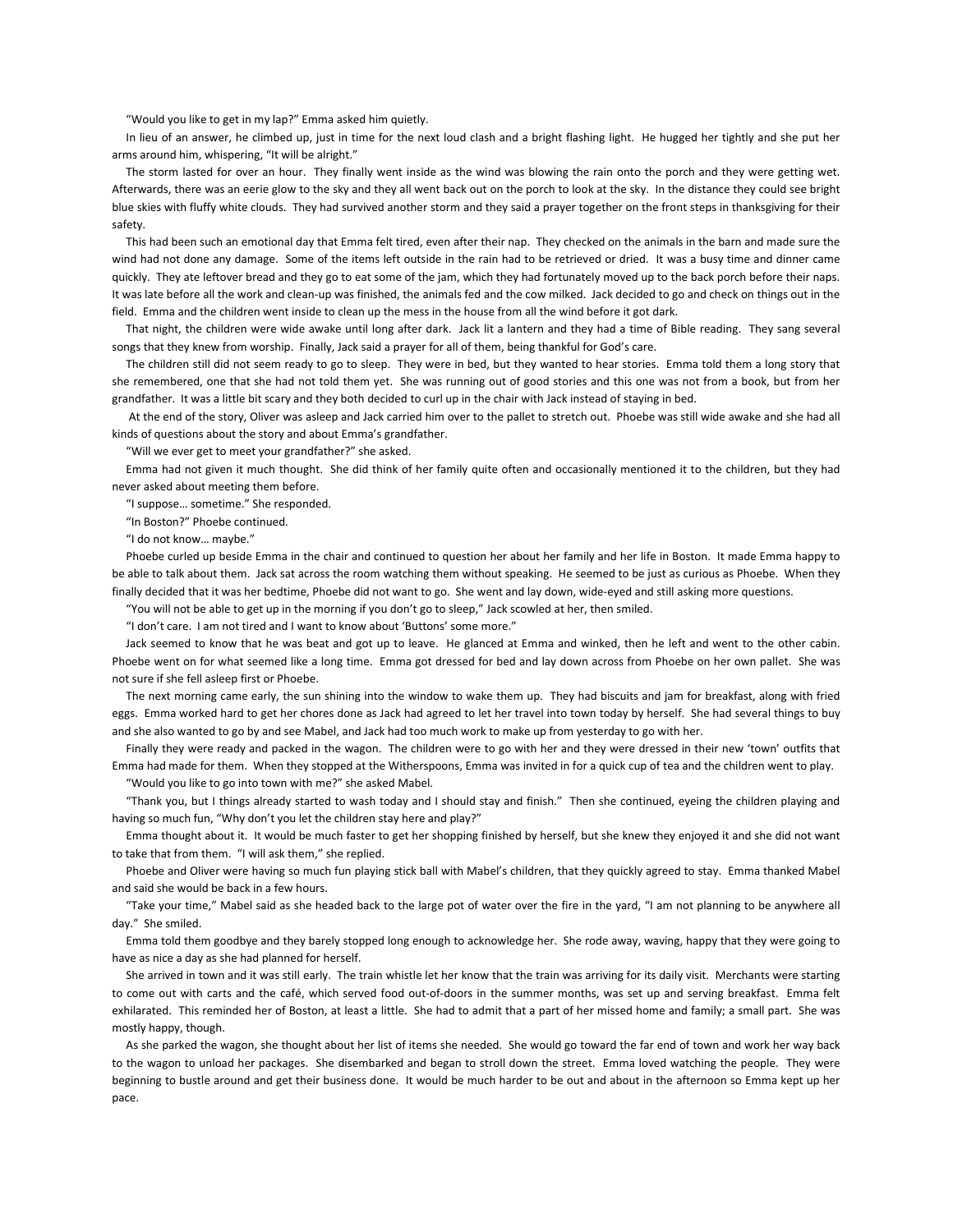As she neared the train station, she noticed several people coming from the platform area. She was so happy enjoying her time in town that she did not even see who was with them until she heard her name called in a heavy Boston accent.

 "Emma! Emma!" It was almost a scream. "There she is! It is Emma!" Emma looked up just in time to see Howard and Samantha Stanfield coming right at her.

 She froze in her tracks. Could this really be her parents? At first she did not believe it. She thought that she was seeing things because she was tired and had spent the whole prior evening talking about them. She was sure she had even dreamed of home last night.

 But it really was them. Samantha was almost running and was the first to reach her daughter. "Oh Emma!" she cried out loud, "We found you!" Emma stood still like a statue, still in shock from seeing her parents here. She could feel a tear come to her eyes and she was not sure if it was joy or fear.

 Now both of her parents were with her, both of them holding on to her as if she might disappear. Her mother shook her, "Emma! Emma, are you alright? It is us!"

 Emma could not speak, but hugged her parents back. They were making such a scene that Howard finally led them back to the train depot. They all sat down inside the station and Emma finally took a breath.

"What are you doing here?" she finally got out.

 "We came to find you, of course! And now that we have, we are taking you home immediately!" Samantha went on about the ordeal they had been through locating her and riding the train. She seemed to be ranting with excitement and frustration.

 Emma could not speak. All of the last few months was flying through her head as if in reverse motion until finally she reached the moment this all started. She could see that the impact on her parents was much worse than she had imagined. They had truly missed her and had spent time and energy looking for her. This made her feel good, not that she did not think her parents loved her or would have missed her, but she thought they would have just been sad, not come looking for her.

 As her mind raced, she saw all that had happened to her, then it was as if the shock was erasing it. She could feel her mind going completely blank. She could not think and she could not speak. Finally Emma realized that her mother was speaking to her.

"Emma! Are you alright darling?" Emma nodded, but no words came out.

 A station manager had come up to them and was speaking to her father. Emma could hear them, but it was as if they were far away or in another room. She could only catch bits and pieces of what they said.

"Is everything alright here, sir?" the man asked Howard.

 "We have found our daughter!" Emma could hear the excitement in her father's voice that was so uncharacteristic of him. "She was taken from us and now we have her back! Everything is wonderful, now!"

 "That's fine, sir. Is there anything I can do to help? Could I retrieve the sheriff?" Emma was unsure why the sheriff would be necessary for her parents to visit her, but she could not move or contradict this.

 Howard Stanfield looked at his daughter with all the love and affection of a lifetime. She seemed in good health and unscathed. His only thought was to get her home and away from whatever had been holding her here. He was afraid from her actions today that she might have been brain-washed. She had always been such a level headed girl, able to communicate freely, and now she seemed not to be able to speak.

 "No," he continued to the station manager, "I believe we will just need three tickets on the train, if you could be so good as to procure them for us."

"You mean for today?" the man looked at Howard strangely. "Didn't you just arrive."

"Yes. But we will be leaving immediately." Howard's voice was stern and demanding.

"Yes, sir," the manager agreed and began to walk away. He looked back and went on, "but you will be leaving in just a few minutes."

"That is fine." Howard was now looking back at Emma, comforting her.

 Emma had heard the whole conversation, but by the time it sank in, she had been helped up and rushed to the train. They were seated and Emma found herself staring out the window of the train onto the platform. The world was spinning so fast. All she could think is that she was dreaming and it was because she had stayed up so late last night talking about her family.

 That was it! She was dreaming and she just needed to wake up. Was it because of her fear of Jack? She could not believe that. He had never given her any reason to fear her. He had gone out of his way to be particularly nice to her. She could hear the train engines begin to huff and puff. A cloud of steam floated by the window. Emma felt she was on a cloud.

 Images of Jack came to her mind. She could see them yesterday, his arms around her. She could see his smiles and his laughter, even when he was teasing her at the river that day. Phoebe and Oliver were in her dream as well. They were curled up in her lap, listening to Jack read from the Bible. Emma smiled wistfully. All the excitement, and the lack of sleep from the night before, had caused her to daze into a dreamy sleep.

 She was dreaming about the last few months. The train whistle took her back to the first time she had seen Jack on the platform. She had thought he would be older, and he was, or so she thought. She was not actually sure how old he was. The shaggy beard and longer hair, along with dressing like what Emma thought an old man would wear made him seem closer to her father's age. But the way he acted, the way he sounded, seemed much younger. And his eyes… the only part of his face not covered by hair sometimes… Jack's eyes were beautiful.

 When Emma awoke, she felt the gentle rumble of the train. She had been having such a nice dream that she thought she was still asleep. Her eyes squinted at the bursts of sun flickering through the fast moving trees. She stared at them. Why were they moving? This was so familiar. Then she remembered her train trip to Tennessee. This must be part of her dream, coming and starting over on her grand adventure…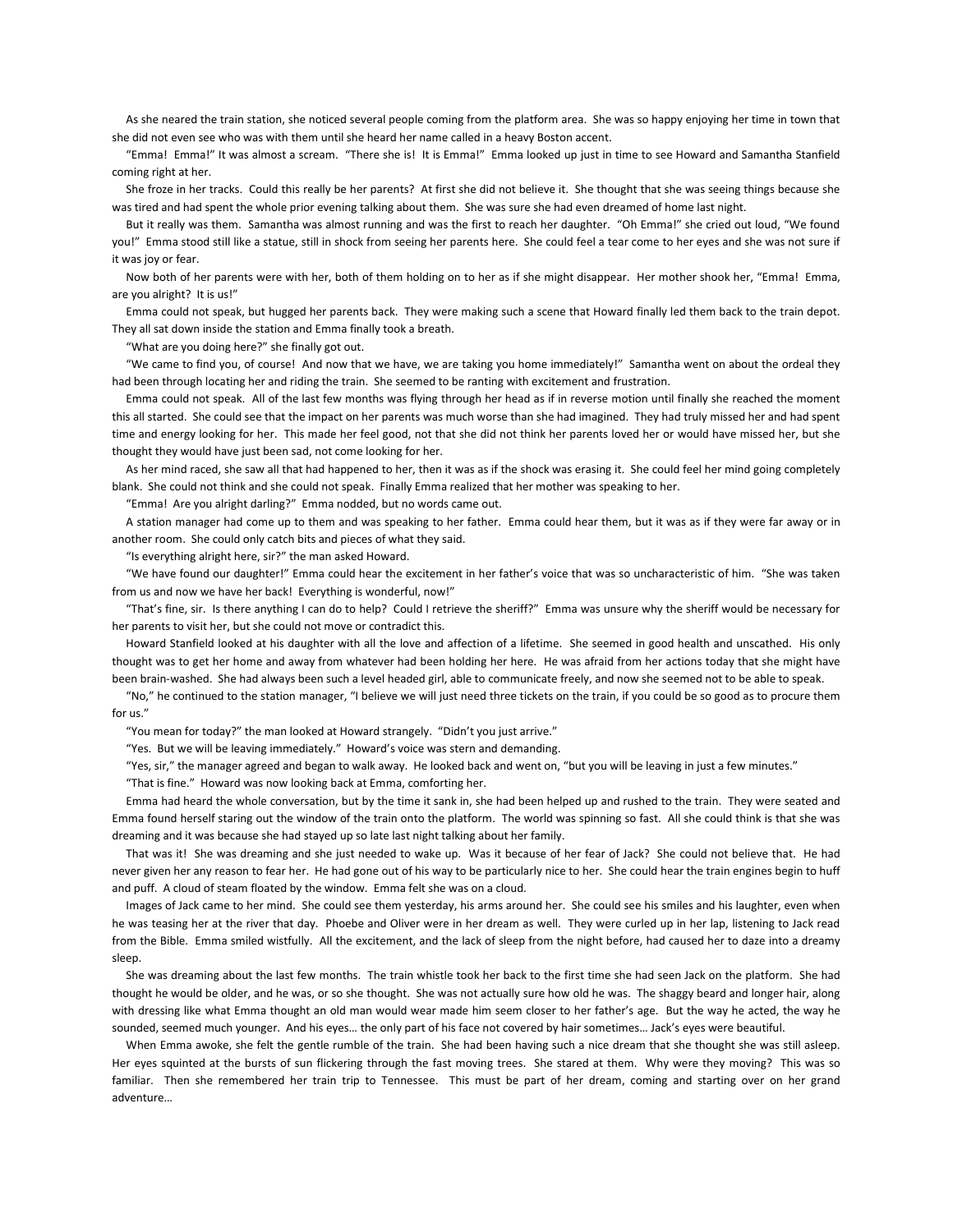…but it was not!

### Chapter 32: Disappearing Act

 Emma's eyes came wide open, her body frozen with fear. She let her eyes move, rolling around, taking in the scene. She wasn't dreaming! There, right beside her, her hand resting on Emma's arm, was her mother. Emma slowly turned her head. Samantha was gently sleeping, lulled by the train like her daughter. Howard, sitting across the aisle, was reading a paper that covered his eyes from seeing Emma.

 She turned back to the window. What was going on? What was she doing here? …on this train? …with her parents? Emma could not remember. It was all a daze and she was not able to make sense of it. She remembered yesterday, and last night. She thought about the children and how she had left them at Mabel's house on her way to… where? That is where it all seemed to go blank. Emma could figure out what happened. In her confusion, she closed her eyes and eventually went back to sleep.

 Emma woke up again much later. As she opened her eyes ever so slightly, there were no longer trees flashing by her. Instead, the sun seemed to just be coming up. She blinked several times, still unsure of her surroundings, and supposing she was in her bed at the cabin, she thought it was first light and she had had a horrible dream all night. Instead of the fireplace and the small front room, however, she saw a piece of glass, and her own reflection staring back at her.

 What was she seeing? Again, she felt she was in a catatonic state. Everything seemed so real, the sights and sounds and smells, and yet none of it made sense. There were dim lights behind her and she finally got the courage to turn and check them out.

 "Well, sleepy-head, it is about time you rejoined us." Howard Stanfield's voice echoed in Emma head. She blinked again, several times, then stared at the man sitting next to her. It was her father. And he was on a train. Her mother was nowhere to be found, at least in Emma's immediate view, but she could hear her voice in the distance.

 "You gave us quite a scare, young lady," Howard went on in a low voice. He smiled at her the way she remembered him, but Emma still could not form words. "Are you alright?"

 Emma could feel her head bobbing up and down in agreement, but she said nothing. She leaned forward toward her father, resting her face in his arm. He gently stroked her hair. It was as if she were a little girl again and father was taking care of everything. Could this be her subconscious acting out because she was afraid of what was to come… with Jack? She had still not completely figured him out, but she did not think she was afraid of him. Maybe this was her opportunity to go home, in her mind, and talk to her father… to explain everything that she had not been able to explain before.

 They sat for a while without speaking. Emma was not sure if she went back to sleep or not. This was all so surreal. Next thing Emma remembered, it seemed to be getting darker instead of lighter. If she had been dreaming and this was now morning, that would not happen. As she was sitting with her eyes wide open, her father finally spoke.

"We really should talk, you and me. Do you not think so?" Howard smiled again at her.

Emma reached up and felt his face. She rubbed his whiskers for a moment. He seemed so real.

"Are you really here, Father?" she whispered faintly.

 "Yes. And your mother is here, as well," he indicated the area behind them. "We have come to take you home." This was so firm that Emma sat up straight and looked at him. "We have been so worried about you. I hope you have not been harmed."

Emma shook her head back and forth slowly. "Where are we?" She asked, looking around.

 "Why we are on a train, on our way back to Boston." He looked at her to try and read her response. "We have been looking for you for some time… since you left… and we finally got a lead that you had been on a train to Columbia, Tennessee. When we arrived in town, there you were, like you were waiting for us to come and get you. We decided not to waste any time and got right back on the train this morning to bring you home." He smiled again, like he felt heroic to have saved her. "We have been traveling all day and we will go on through the night and reach home tomorrow."

 "What!?!" Emma was stupefied. "What have you done? I need to go back." Emma tried to get up, but still in a daze, her father easily settled her back in her chair.

"Emma, what happened to you in Tennessee? Why did you come here?" He asked her, concerned and confused at her behavior.

 Emma blinked several time. She could not think straight. "I…" she could not figure out what to say, "I… just need to go back!" She scowled at him, shaking her head.

"What is so important that you do not want to go home?" he continued softly.

 "…home…" Emma barely whispered. Emma meant this as an answer to the question, but Howard took it as her coming around to reality that she was going home. Howard decided his daughter was under too much stress and confusion was clouding her mind. He stroked her hand gently. For now, he would not push any more.

 They rode on through the night. Emma decided she would take advantage of the silence to get her thoughts together. She had to think. What was she to do. Obviously, her family had no idea she had run away to get married. They did not seem aware of Jack's existence, either. And what about Jack and the children? They would be wondering what happened to her. For all they knew, she had just disappeared off the face of the earth. Would they worry about her? Would they spend months looking for her as her parents did?

 Emma had no money and no job. She had no way of getting herself back to Tennessee, where she knew she belonged now. She would go home and say nothing. That was it! She would keep quiet about all that had happened. She was afraid that if she told her father about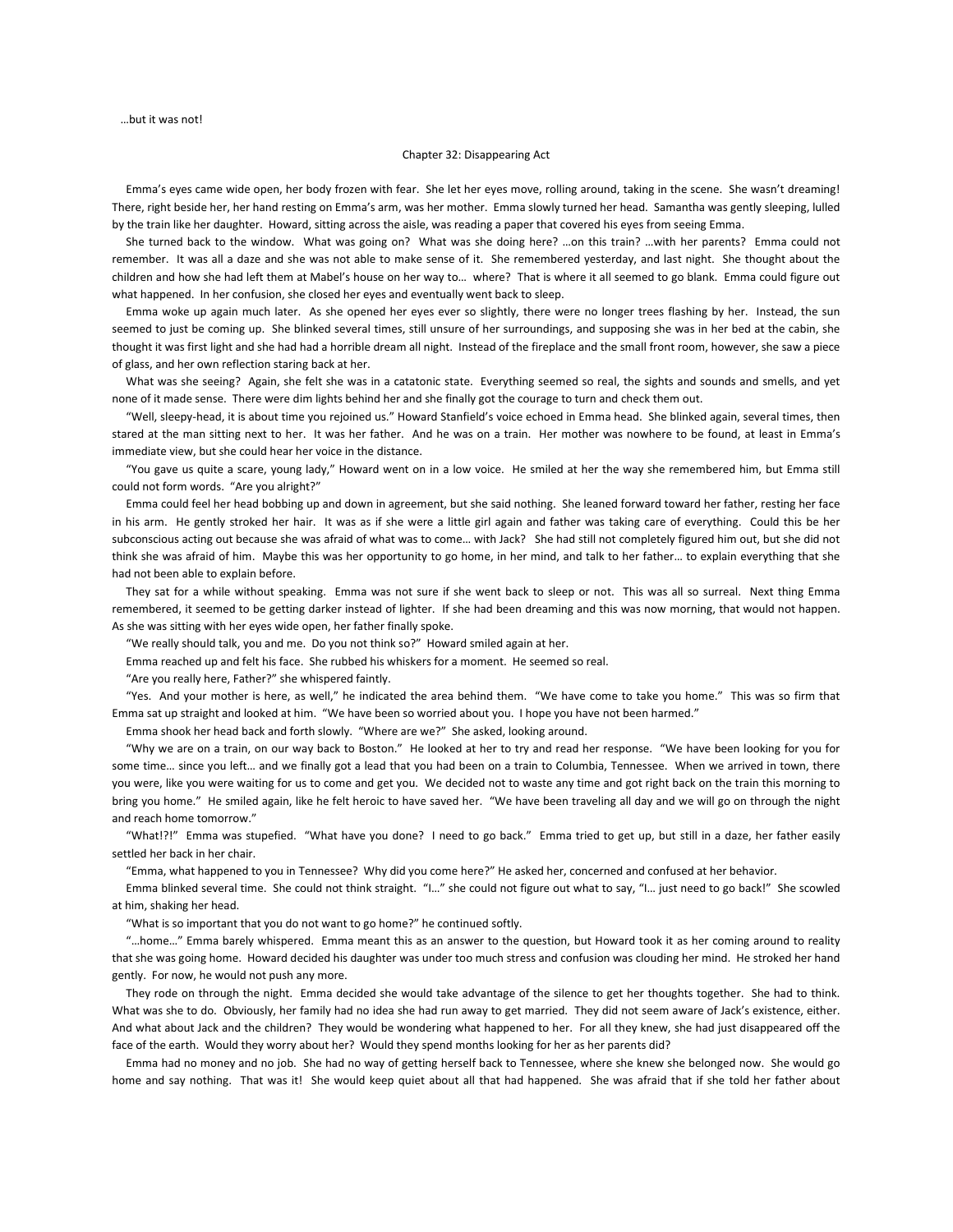running off to marry a stranger that Howard might get angry. He might try to take repercussions on Jack. She could not hurt Jack and Phoebe and Oliver like that. Jack was all they had now and they needed him to be free to take care of them.

 She began to sob quietly. She missed them already. She had spent so much time with Phoebe and Oliver, all day, every day, and she was beginning to feel like their real mother. Her heart ached at the thought that she might not see them again.

 And Jack… Jack had been a harder sell, but he had grown on her. She even felt as if, maybe just because he was her husband, but she felt an attraction to him. His strong arms seemed so comforting yesterday and she was not the one even in need of comfort. She longed for those arms now. If Jack was here, if he knew where she was, would he take her home?

 So many things were racing through her mind. It was Emma's way to make a plan in times like this, like the plan she had that led her to the Campbells. She needed one now to get back. She would go home and write to Jack. He would come to Boston… or send her a ticket to come back.

 NO! That would not work. What if Jack did not have the money? He was, after all, a poor farmer, living in a small cabin. He had sent her money to come the first time, just a few months ago. She might be putting him in a hard spot to ask for more. So what other options did she have? She would get a job, and live at home and help out there, and save her money. It should not take long and she would be able to buy her own ticket. That was it! She would get a job!

 The rest of the train trip was long and it got harder when her mother discovered she was awake. She was resolved not to talk to them, not to tell them anything about what she did in Tennessee or about Jack. But her mother questioned her mercilessly. She was only trying to be a good mother, but Emma could not wait to get away from all of it.

 At home, it seemed to get worse instead of better. There, all of her siblings joined in the inquisition as well. Then Gran and Grandfather came over. They all wanted to know every detail and Emma could not say anything. She felt like she was being attacked until finally Howard stepped in.

 "I believe our girl has had enough!" he said firmly to all involved. "Emma, you need to go to bed now. Girls, you let her be and give her some space. After she has had a little while to herself, then you can go up." Howard was a man of few words, but when he spoke, in his house, his word was final.

 Samantha hugged her daughter once again. "It is so good to have you safe at home at last. When you have rested, we will be able to talk more then. Good night, dear." Her voice was sweet and comforting to Emma. There was something about this house and these people that had always given Emma ease, but now, there was something else. She knew eventually she would have to talk to them and tell them something. She did not want to lie to them, only to not say anything. Emma was not sure how long she could hold out, but she would have to try.

### Chapter 33: Baskets

 Several days went by and Emma felt she was going to burst. All of her life for the past few months, all the life changing events that had led her to being a married woman with two children, was calling her back. Her family thought that something horrible had happened to her, but she knew it was the best thing she could imagine.

 It was not that she did not love her family or that she had not had a wonderful sixteen years here in Boston, living in this house with her parents and brothers and sisters. She did have many fond memories of it. She had even missed this part of her life occasionally while she was in Tennessee. But it was the kind of missing that allowed her to think of it as a happy time… a time that was leading her to where she had gone.

 Emma remembered many talks with her father, sitting in the shed and watching him work on his beautiful furniture. Each piece would begin as a rough piece of wood and he would carefully craft it until it became something amazing, something that people wanted to take from him and put it in their lives and use and cherish it.

 During a particular day when they sat and visited, Howard had finished a stunning armoire. It was very strong and sturdy, yet beautiful and ornate at the same time. Emma had asked him if it was hard to let someone just come and get it, and for him to never see it again. She would never forget his reply. He said, 'Emma, this is no better than a chunk of wood until someone takes it home and uses it. What really makes me happy is for someone to love it.'

 This is the how Emma thought of herself and her home. This place, and these people, were the workmen that made her who she is, but until she could go out in the world and find a home to be useful in, she was no better than a cabinet that stays in the dusty old shop… and that is not what her life was about. Her life seemed to have purpose in the Campbell's house. They needed her and she needed them.

 Her family seemed to have changed during the time she was gone, as well. June and Lizzy were both engaged to be married to Clayton Vance and Cedric Jordon, respectively. Samuel had also asked for Grace Porter's hand and her father had agreed. Violet, at fifteen, was as beautiful and graceful as her mother and she, too, was beginning to have suitors come and call. They all seemed to have put their lives on hold, as far as getting married, because of Emma, a fact that was somewhat distressing to her as she was already married. At least now, no matter what happened to her, they could continue on with their plans.

 There was also the issue of her reputation, for which her mother and sisters were vitally concerned. Samantha was glad to have the older girls spoken for officially, so her concern was centered solely on Emma. They had allowed rumors to circulate that Emma had gone west in search of adventure and employment, as they could not be sure to the contrary. They felt that this would allow her to return, should they find her, without recourse. Mrs. Atherton, Emma's former teacher, had even requested that when she got to feeling better that Emma could come and speak before her class about life in the wilder parts of our country and tell of her adventures.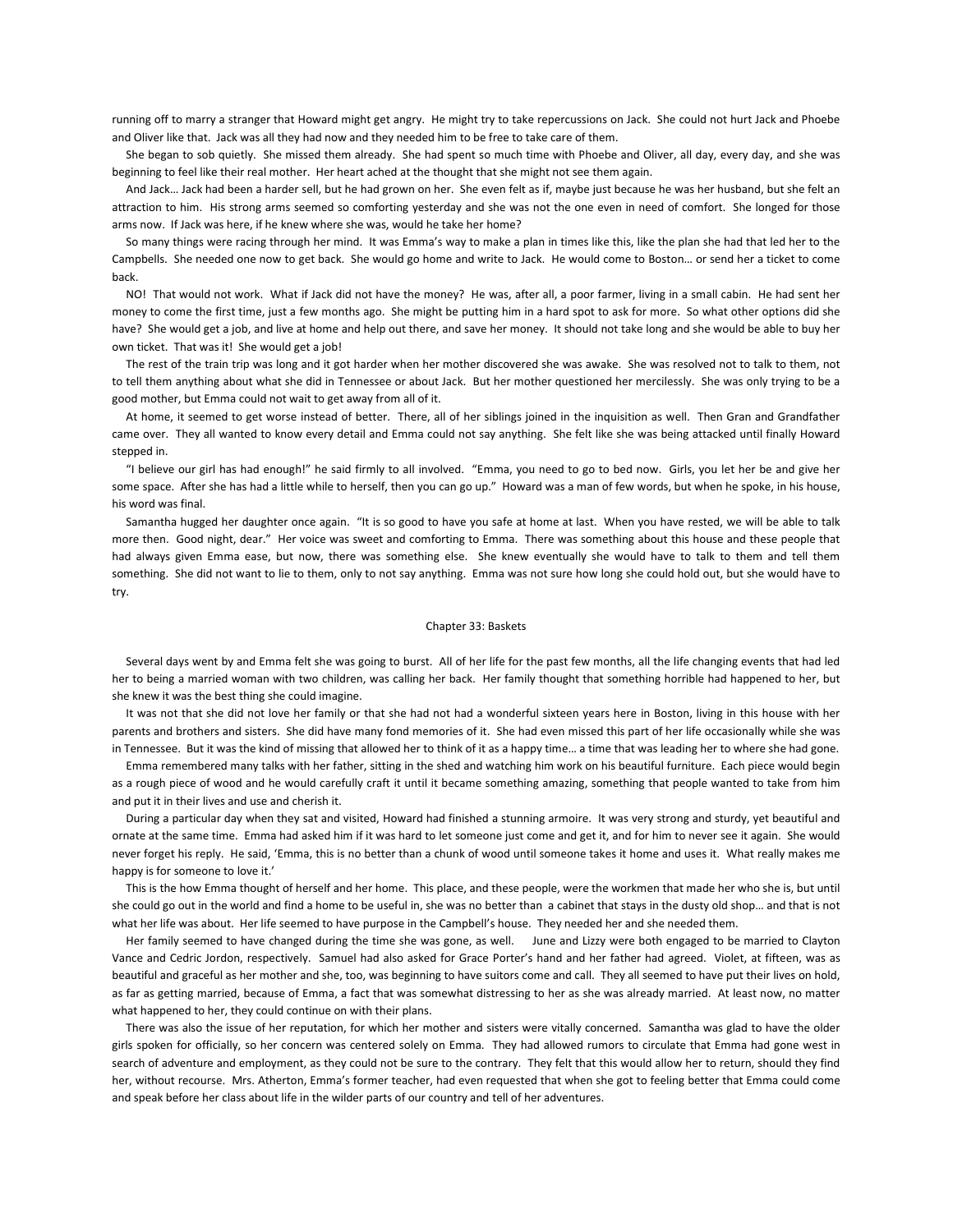They were all being light-handed with Emma, speaking to her in kind ways and not prying too much. Louisa and Alexander, however, were not so easy on Emma. They had been told to leave her alone, but they were so curious about life beyond Boston. They wanted to know everything. They even asked her secretly if she would take them on her future exploits.

 One day they were both lying across Emma's bed and she was sitting in the window-seat, staring out. They tried their hardest to get more information from her.

"Please, please tell us about Tennessee, Emma," Alexander begged, "I want to go there someday and need to know all about it."

"I am going, too," Louisa chimed in, "Is it hard for girls there? Is it scary?"

"Yes!" Alexander looked at his little sister with an evil look, "Are there wild savages there?"

Emma looked at them sternly. "Stop it!" she commanded, "It is nothing like that."

"What is it like?" Louisa pried, seeing her sister was starting to open up even the slightest bit.

 "Well…" Emma thought about her vow of silence, which was hard in the presence of such eager faces, "it is not savage." She went back to staring out the window. As they began again, Lizzy and June came rushing in the room. They were buzzing about some activity to be held the following day.

"…so I believe it should be wonderful this year!" Lizzy was saying. "Do you not agree?"

"Oh, I suppose so," June threw out casually.

 "Well," Lizzy continued, "of course yours is always one of the first to be purchased, usually for a great price, but as for the rest of us, it is nice to have a sure… admirer."

 Louisa and Alexander stopped their questions to Emma long enough to see if this was a more interesting conversation. As they decided it was not, they began rattling off questions again.

 "Oh, please do stop!" June insisted, "Leave poor Emma alone for a while and let her have some peace. Perhaps she does not want to discuss it with you." She emphasized the last word, personally offended because she felt it was herself that all her sisters should come to with all their problems. She had tried her own inquiry as to Emma's exploits and had gotten nowhere and she had grown tired of hearing these two try for so many days.

 "Besides, we have other things to do just now." Lizzy chimed in, blissfully unaware of any of the feelings that haunted her big sister. "We have to prepare for the picnic."

Now the other two were interested. "What picnic?" Louisa chimed in.

"Will there be games?" Alexander questioned.

 Lizzy looked at them with excitement in her eyes. "I do not know about any games. The picnic is for the whole community, at the new city park. It is going to be wonderful and they are going to have a basket sale!" She grinned and giggled with delight at the thought.

 Alexander and Louisa looked puzzled. "What is a basket sale?" they asked, neither envisioning a sale of baskets bringing such excitement, even to their sisters.

 They were all listening intently as Louisa sat on the bed, enjoying all the attention, and began to explain. "A Basket Sale is an activity they have at fancy picnics when they are trying to raise money. All the single ladies make baskets full of wonderful picnic food. The baskets..." she grinned again, "… and the ladies… are auctioned off to the highest bidder. The money is then used to help those less fortunate than ourselves… and… the gentleman who buys your basket gets the honor of taking you to lunch and sharing your basket with you. His is purchasing the honor of your presence for an afternoon."

"And you just go and eat lunch with some stranger, simply because he purchased your basket?" Louisa seemed stunned at such a crude idea.

 "Well," Lizzy continued, "usually they are not strangers. I am sure that Cedric will be purchasing my basket this year. And Clayton will get June's and Samuel will be buying Grace's basket."

"What about Emma?" Louisa seemed concerned, "She has no one to buy her basket."

 "I will!" Alexander spoke up in her defense. Emma looked up and smiled at him in appreciation. She actually had no intention of preparing a basket, or even going to the picnic.

 "That would not be right, Alexander," June spoke up, "Emma needs someone to purchase her basket that is an… admirer; someone to take her somewhere quiet where they can eat the food together and talk and get to know each other better."

"But what if no one does… get her basket?" Louisa was also now concerned for her big sister's feelings. "then can Alexander purchase it?"

"Yes… I would like to have lunch with Emma." Alexander chimed in.

 "Thank you, Alexander," Emma said, smiling at him warmly, "but there will be no need for you to rescue my basket as I have no intention of preparing one. I will not be going to the picnic, I do not think."

 June looked at her solemnly. "Emma, dear," she walked over to her sister and sat down beside her, putting her hand on Emma's, "you need to go. You need to be a part of life and you need to have some fun to get your mind off the sad things that have happened." She was speaking of Emma's trip to Tennessee, but Emma thought the sad thing was coming back to Boston.

"Besides that," Louisa said, shyly, "I…"

Emma glanced at her, "You… what?"

 "I believe there is already a basket ready for you to take," she finished. "Mother fixed it herself and it is beautiful. She would be extremely disappointed if you did not go and enter the basket in the auction."

"And it is for a good cause," June interjected, trying to divert the attention away from Emma.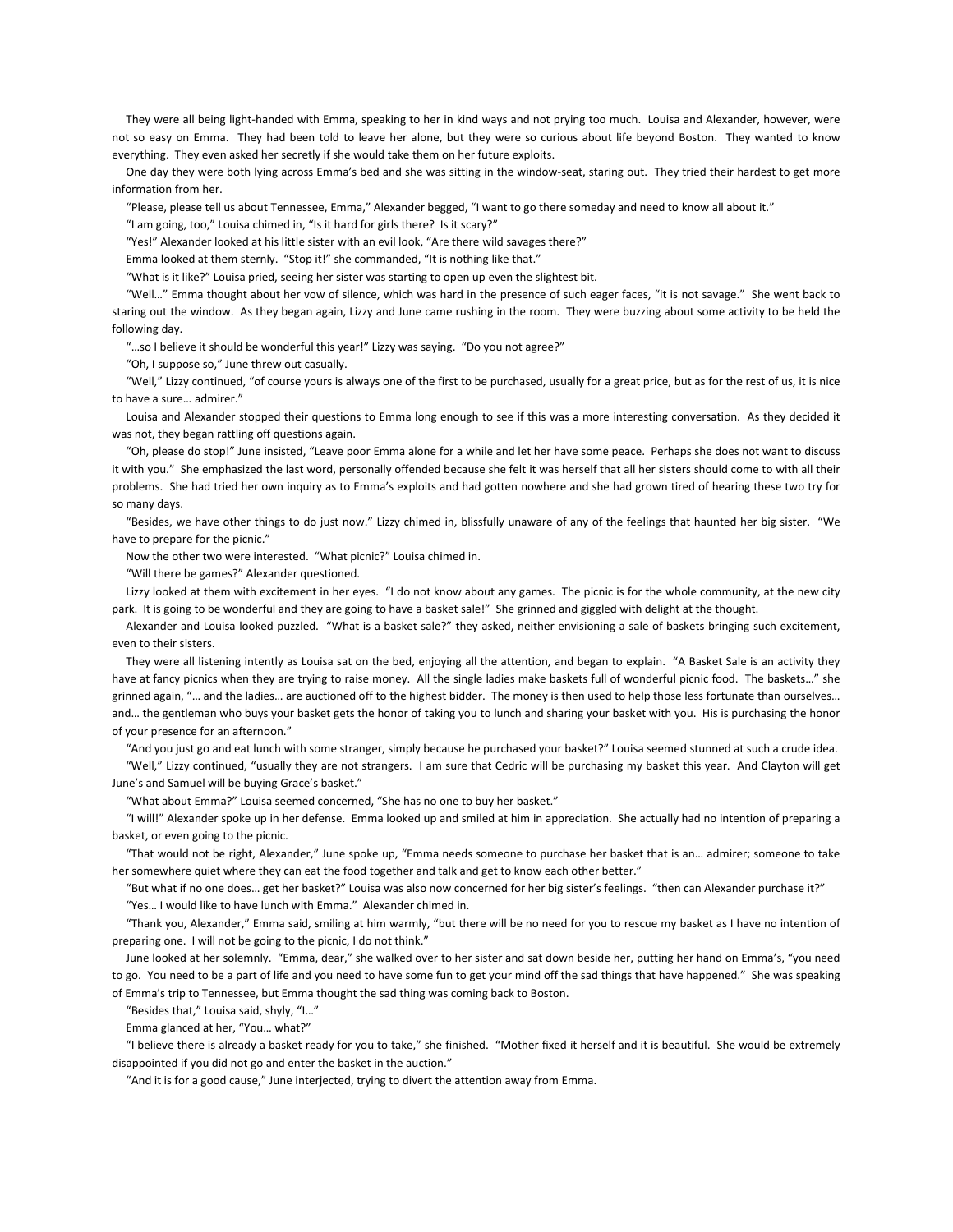Emma stared at both of them, not knowing what to say. She was not sure how long she would have to be in Boston and she could not just spend all of that time sulking in her room. Besides, she might make contact with someone that could give her a job if she went to the picnic. She was just not sure about having lunch with some man, but she would manage, just to not hurt her mother any more than she already had.

"Alright, I suppose I could go…" she began.

 June and Louisa jumped up and began busying around. "We must get you ready, then," they both said enthusiastically. "The picnic is this afternoon."

## Chapter 34: The Picnic

 The evening rushed by, fixing hair and ironing dresses and ribbons, fixing hats and polishing shoes. Everyone worked hard to help prepare for the next day. The following morning was no different. They awoke and had a good breakfast, so as not to be too hungry at lunch. They dressed and combed and put up their hair. Everyone seemed to be caught up in the hustle and bustle of the day, even Emma.

It was soon time to go and they loaded all their baskets onto the back of the buggy, then they all boarded. Howard drove and all the girls rode with him. Samuel, who had a small buggy of his own, had left earlier to pick up Grace. The other two boys walked to the park.

 The day was perfect. It was so much cooler here in Boston than it had been in Tennessee and Emma appreciated this as she was wearing her long dress and petticoats. The park looked perfect! There were people mulling everywhere, the band-stand was covered in ribbons and the band was playing lively music, the smell of good food wafted through the air.

 The Stanfields arrived and were greeted immediately by Gran and Grandfather Lindsey, who had arrived just prior to them. They strolled through the crowd, stopping occasionally to speak to this person or that. The group ended up under a large oak tree whose branches would give them shade and keep them cool. Ian, a young servant of the Lindseys, had staked out a good spot and placed large blankets around for them to sit on. At their arrival, he greeted them and helped them all get situated, then he was sent to retrieve the baskets and place them in the holding area.

 Emma was beginning to get nervous now about the basket auction. She had never really participated in this before, being young and uninterested. Her sisters had talked about it, telling her every detail. They would bring each basket up, one-by-one, and ask for bids from the young men standing around the stage. Because it was for charity, all the baskets always sold, but some were sold to family members or young men asked to take pity on some poor girl whose basket did not sell immediately. Most, however, were sold to a gentleman who was interested in courting the girl whose basket it was for sale.

 This is what scared Emma most. She did not care if her brother had to purchase the basket. She would enjoy spending the afternoon with Alexander. She did not, however, want to engage in flirting the day away with some young man that she did not care about. She began feeling sick to her stomach at the thought. She could not be unfaithful to her husband.

As the baskets began to be purchased, Emma felt worse and worse. She asked Alexander to come and sit beside her.

"Do you think you might purchase my basket for me, Alexander," she whispered to him.

 He smiled, "Oh, yes! I am ready. But Father has told me that I cannot bid until I give some others a chance first." Emma smiled faintly at him in appreciation, but her heart sank. Her parents meant well. After all, she had not told them that she was married.

 June and Louisa were sitting behind them. Just then, Pauline Beaumont came up and sat down with them. She was one of their dearest friends. She was very excited about something.

"Hello!" she said, hardly able to catch her breath.

"Good morning, Pauline," they replied, all smiles, "What are you so excited about?"

 "Oh, girls, you will not believe it," she went on breathlessly, "there is a new gentleman, just arrived in town last night, and he is here at the picnic."

"Do you know anything about him?" June asked anxiously.

 "Well…" she continued breathlessly, "I know that he is very handsome… Jacqueline has met him and said so… and I hear he is also very wealthy… a sort of, eccentric, you know, an adventurer that goes on… well… adventures!"

"What do you mean, 'adventures'?" June asked.

"So… he is very handsome…" Lizzy mused. "Will we get a chance to meet him?"

 "As to the adventures…" Pauline continued, "I am not sure… I think he goes out west and searches for gold or something. And as to meeting him, Jacqueline said she asked him if he would be coming to the basket auction or bidding on any baskets and he said he definitely would."

All the girls squealed with excitement, like five-year-olds. Pauline always had this affect on Emma's sisters.

Samantha looked at them and scowled for a moment, "Girls!" she chastised them.

 The girls went back to whispering quietly to themselves. Emma and Alexander had been sitting and chatting about all the people walking by. She had only caught some of what they were saying, but she did get that there was someone special coming today that they were all excited about. Emma knew that June and Lizzy loved the men they were engaged to, but they still enjoyed hearing Pauline's 'news' whenever she had any.

 The Stanfields had been late arriving this morning, so their baskets were later in the auction. Pauline's sold and she left them to go and talk with the young man. A few minutes later, June's basket came up for sale. She acted surprised when Clayton out-bid another man for her basket. Then she sauntered over to meet up with him, thanking him for his kindness. He smiled brightly at her and she took his arm as they left to eat their lunch together.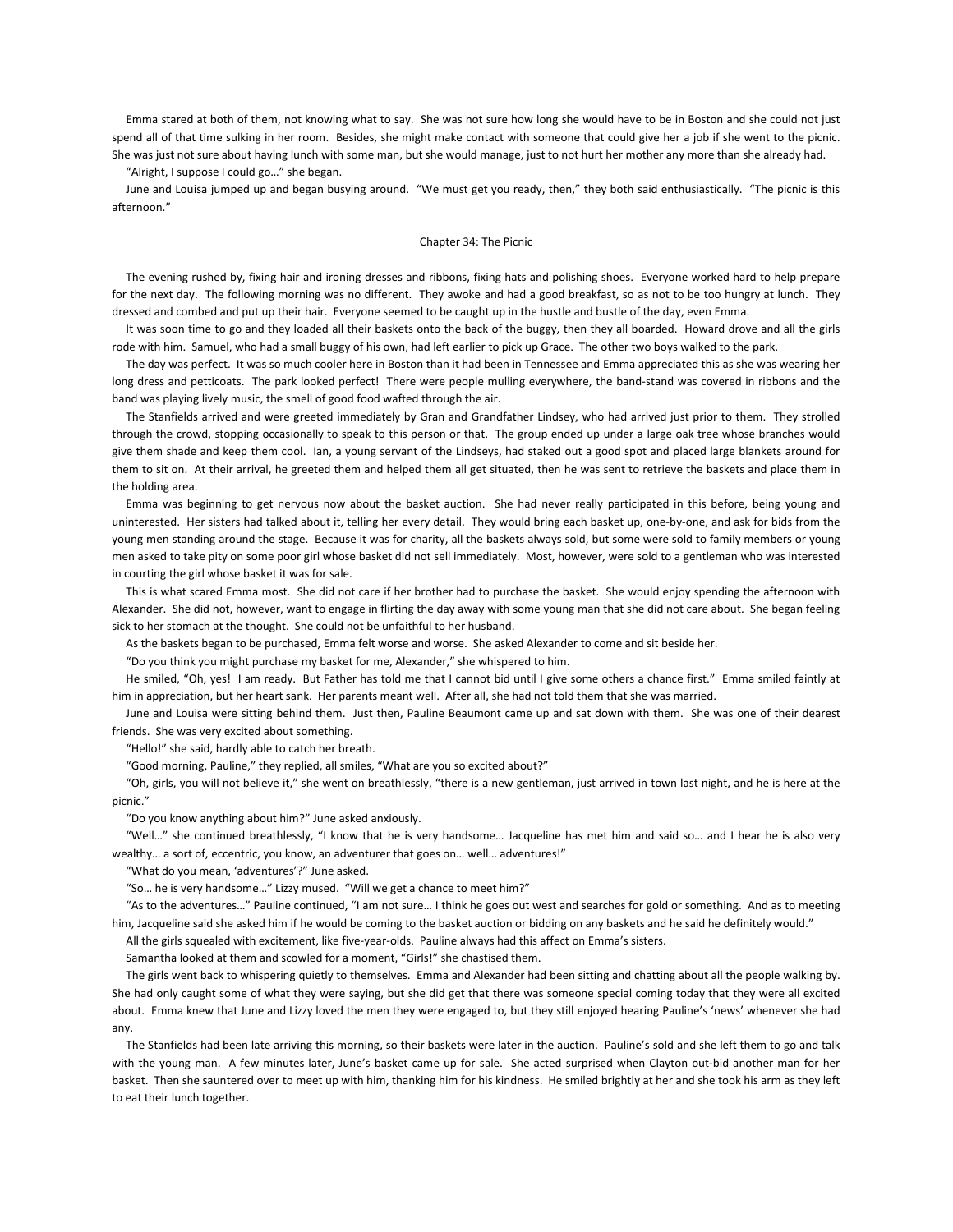Mrs. Stanfield came and sat between Lizzy and Emma, where Jane had been.

 "I am so happy for Jane, that she has found such a nice young man and that they are engaged," she smiled at both girls, concentrating on Emma. Emma gave her a weak smile, then she turned her attention to Lizzy. "And you too, dear Lizzy, Cedric is just the kind of man a mother dreams that her daughters will find."

 Emma winced, knowing all these remarks were a warm up to what her mother would like to say to her, that she should be thinking about marriage herself. In fact, being married was completely occupying Emma's mind. Moments later, Lizzy left them as well, following Cedric to a nice place by the river to spread their blanket and their picnic basket out. Now Emma was alone with her mother and she could not look her in the eyes.

"Oh, Emma," Samantha began, "I believe your basket will be coming up next."

"Yes." Emma hung her head low.

 "I do hope…" her mother continued, "that you will be polite enough to accept a lunch engagement with the gentleman who wins your basket." Now Emma could feel her eyes boring a hole in her. She knew that her mother would be completely embarrassed if she did not accept the offer for lunch, but Emma just felt like crying.

Instead, she simply replied, "Yes, mother," and hoped for the best.

 Now they announced her basket. She glanced up to see that it was the largest one she had seen all day. Her mother had done a good job of at least making the basket look appealing. The crowd seemed to appreciate it, and the fact that it belonged to the sister of the two previous girls who had been auctioned did not hurt, either. Emma held her breath and looked over at Alexander. Their parents were also giving him the eye.

 The bidding began and, to Emma's surprise, several young men made small bids. Emma recognized some of them from school. One was standing nearby and kept watching Emma. She glanced at him and gave him a faint smile of appreciation at his bid.

 Emma grabbed Alexander's hand and squeezed it tight. She was just about to raise it for him, when a bid came from somewhere in the crowd for five-dollars. This was unheard of. Most of the baskets had been selling for about a dollar or two, but to jump right to five dollars, was outrageous.

 Samantha gasped and began to crane her neck to see where the bid had come from. "Oh, Emma, this is wonderful!" she whispered to her daughter. Alexander gave her a pitiful look that told Emma he had already been outbid of all he had. She smiled at him in appreciation for his willingness to try. Emma could not bring herself to even look at the crowd.

 The auctioneer seemed extremely pleased by the great offer. He asked for any other bids, for which he had no response from the young men in the front, and then he set his gavel down and yelled, "Sold!" Emma cringed at the sound.

 Emma felt like crying, or getting up and running as fast as she could to the house, but her mother was pushing her to get up and go greet the generous man who had bought her basket. The baskets were usually left right on the front of the stage, allowing the victor to claim his spoils in front of everyone. Emma could hardly walk as she approached the stage, hearing her name being called. She could tell that her parents had gotten up to join her in meeting this wealthy benefactor.

As she made her way through the crowd, she could not look up, but kept her eyes on the feet. All at once, there seemed to be a parting of the crowd to let through the gentleman who had purchased her basket. Her mother prompted her on from behind until they were almost toe to toe.

 "Hello, Miss Stanfield," the voice in front of her was deep and strong. Emma slowly raised her eyes, noticing the fine tailored suit and finally the face of the man she was to have lunch with. She kept her eyes low, not looking him in the eye at first. He was tall, so this was not a problem, even though Emma herself was also tall.

 There was something familiar about him, in his voice, but Emma was simply in survival mode and was trying hard not to listen too intently. She simply stood there and gave him a faint smile and a curtsy.

After a moment, her father broke in, "I am Howard Stanfield, Emma's father. And this is her mother, Samantha."

 "It is a pleasure." Emma watched hands passing around her as if she were not there. The man shook her father's hand and took Samantha's hand and kissed it lightly. "It is a great pleasure to meet you both." Emma stood there, confused. Why did this man seem so familiar. Then she received her answer. "I am Jack Campbell."

#### Chapter 35: Lunch With Jack

 Emma looked up in shock! Jack!?! There in front of her was a man of Jack's height, but looked nothing like him. He was a well dressed, young man, like a Boston social gentleman. He was completely clean shaven and his hair neatly cut and combed. But the eyes… the eyes were Jack's eyes.

Emma was about to throw her arms up and around his neck when he gently took her hand. He raised it to his lips and kissed it.

 "Miss Stanfield, may I have the pleasure of escorting you on a picnic with this wonderful basket and sharing it with you?" Jack spoke to her as if they had just met. He was staring at her hard, as if to say something to her with his eyes.

Emma held her breath for a moment then slowly shook her head to agree, gratefully.

 Her parents both seemed unaware of any familiarity between Emma and Jack. They were completely enamored by this fine gentleman that seemed to be taking an interest in their daughter. They continued to make polite conversation with Jack in hopes of finding out more about him before they had their picnic.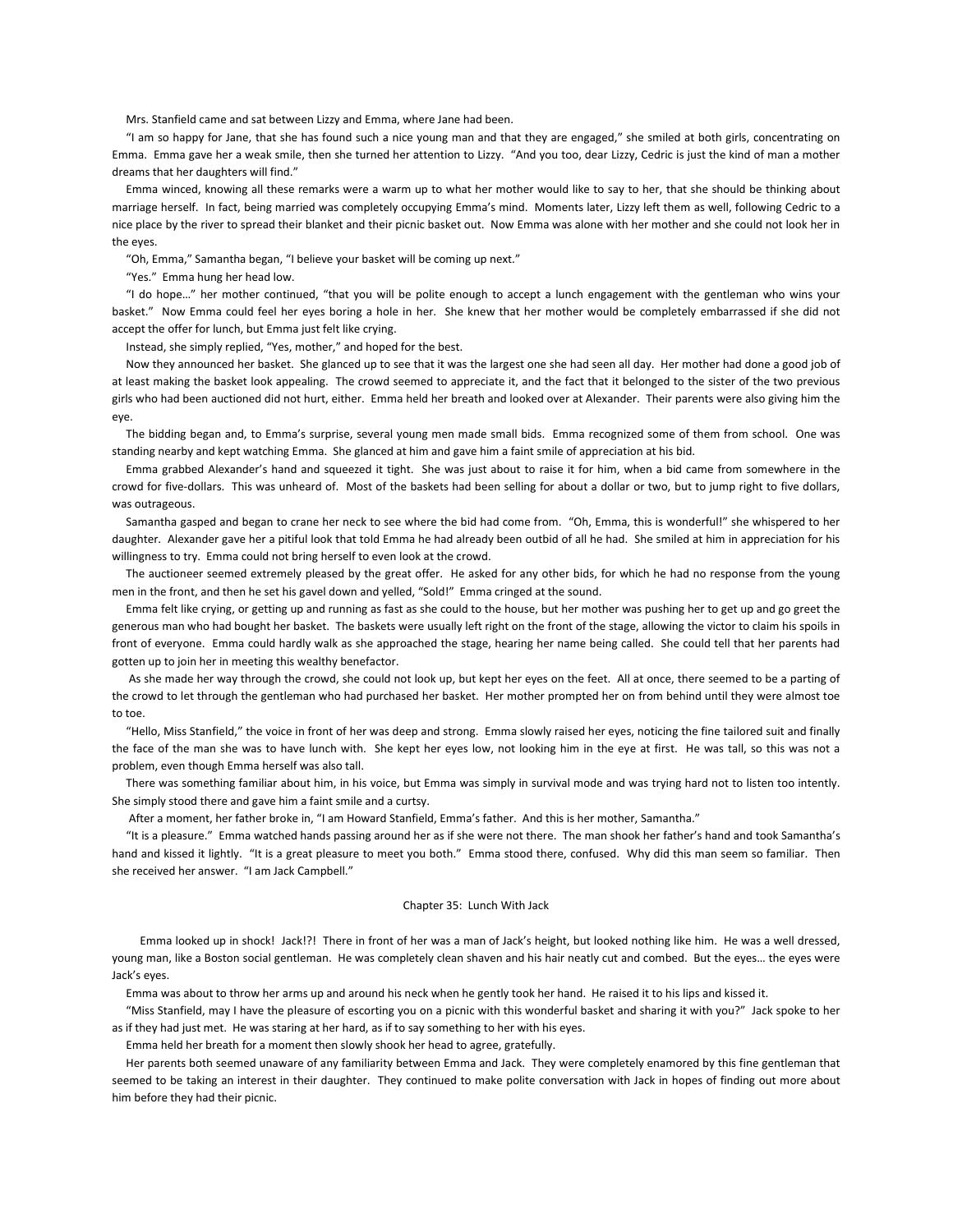"Mr. Campbell," Howards addressed him, "I do not believe I have seen you here in town before. Are you from Boston?"

 "No sir," Jack said very politely, still holding onto Emma's hand, "but my father grew up here." He hesitated, eyeing Samantha for any sign of recognition of his name. "He moved before I was born."

Mrs. Stanfield continued, oblivious, "And do you make it back to these parts quite often?"

"In the past I have not, madam," he looked at Emma and smiled, "but I do think Boston suits me more and more."

 Howard and Samantha both smiled brightly at the thought that he was interested enough in Emma to plan to come back to town often. Jack tried to politely leave with Emma, who was stunned and excited all in one.

 "You must come and have supper with us at our home before you leave town again, Mr. Campbell." Samantha said as they were leaving, taking the basket and making a quick escape.

 Jack looked over his shoulder at them, "Absolutely!" The Stanfields watched as their daughter dutifully walked away with this stranger. They were sure she would be miserable, but they were grateful that she was willing to give it a try.

 Jack's hand was under Emma's arm, leading her through the crowds and toward the river beyond. The basket was in his other hand. Emma was staring at him in disbelief. She felt numb all over. She was so excited to see him, yet he looked so different than the Jack she had gotten used to. He could easily pass for a gentleman from Boston now, instead of a farmer from Tennessee. And he was so handsome! He had a rosy complexion and a beautiful smile that made dimples in his cheeks. Without the beard, Jack looked much younger than Emma thought he was.

"How old are you, Jack?" she almost whispered to him.

 Jack began to laugh out loud. "You mean after all this, that is the question you want to ask me?" He looked at her and got very serious, "I've missed you."

"I… missed you, too." Emma replied, almost in tears now.

 Jack had led them to a secluded part of the river, then they went behind a grove of trees for privacy. He stopped and turned to look at her, "So why did you leave?" Now Jack looked so sad, like he, too, might cry. "Why did you leave me? And Phoebe and Oliver? Did you get scared or bored or what?" Jack was angry and hurt and it showed on his face.

 "I… I…" Emma could not believe that he would think that of her. She had come to them of her own free will and she had promised she would stay. How could he think this of her.

"What?" Jack finally prompted her, "You… what?"

"I did not leave." Emma said quietly, looking down. Jack's hand lifted her chin gently back up until they were face-to-face again.

 "But you did… leave. And you appear to be looking for a new husband, as well." Jack turned away and began pacing back and forth. "What did I do that was so terrible? You knew before we started that it was a hard life. I told you that in the letter." He turned again and stood in front of her. "Is it me? Is it me that you don't like?"

 Emma was shaking her head gently from side-to-side. When Jack asked this last question, she finally spoke, "No! I…" she could not finish, but stood there, staring at him.

 "You, what?" Jack was much calmer and gentler now. His voice was pleading. He was standing so close to Emma that she could hardly breathe.

Emma looked up into his eyes, the eyes she recognized, and she said very clearly, "I love you!"

 Jack stood there for a moment, just staring at her. Emma was not sure he had heard her or if she had even said these words out loud. Then Jack leaned even closer to her and kissed her. Emma thought she was going to melt. She had never felt anything so wonderful in all her life. She put her arms around Jack's waist and leaned toward him, trying not to fall over. After a few moments, Jack stopped and looked at her. He was smiling and Emma did not have to guess anymore. She could see his whole face smiling.

"I love you, too." He replied, and Jack kissed Emma again.

 They were so caught up in the moment that they almost didn't notice the noise of someone walking toward them. At the last moment, they separated to a proper distance before being discovered. Jack had turned around and was pretending to be distracted by a nearby tree. The other couple walked out past a tree and into the clearing where they were standing.

 "Good day," the gentleman tipped his hat to them cordially. Jack nodded and replied back. Emma was so glad that she did not know them because she was afraid she might not be able to speak. After they walked by, they decided to set up the picnic lunch. As they began to eat, Emma asked Jack about Phoebe and Oliver and why they were not with him. They were staying with the Witherspoons for a while. She missed them and hoped that she would soon see them again.

 Emma was not very hungry now, but she liked the idea of eating with Jack. After they got settled in, Jack began, "You didn't make this food, did you?" He made a face at it.

"No," Emma snickered, "is it that bad? I think my mother made it."

 "Well, now I am looking forward to dinner at her house." They both laugh and that brought an easy feeling to the rest of the afternoon. Emma told Jack about going into town and how she had almost run over her parents by accident. She explained that she was in such a fog that she did not realize she was gone until it was too late and that she was planning to work and save some money so she could go back to Tennessee.

"Why didn't you just ask me for the money? I would have sent it to you." Jack looked puzzled.

"I… did not feel… right, asking you to pay for my trip twice." Emma was very sincere about not wanting to be a burden to Jack.

 Jack put his hand up and touched Emma's cheek tenderly. "Everything I have is yours now. I can't think of anything I wouldn't give up to have you back." Emma knew that Jack meant this. She felt so happy. Emma put her hand on Jack's.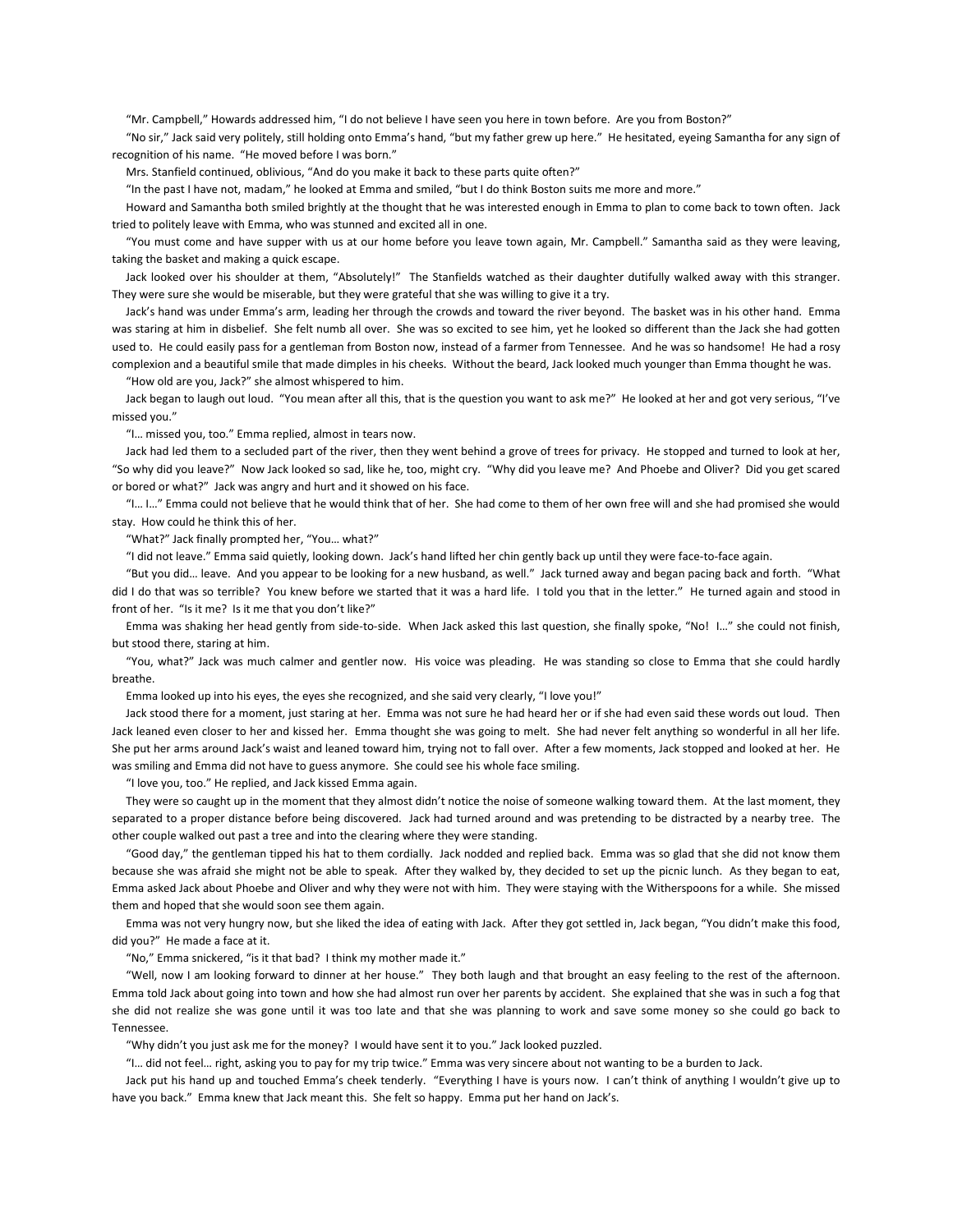## "I will go with you now!"

 Jack smiled at her and kissed her again. Emma wanted to spend every moment for the rest of her life right here. Jack stopped and sat back. He looked serious.

"No," he was shaking his head like he was having a debate with himself. "No, you can't go with me now!"

Emma was shocked. "What do you mean?"

 "You need to go back home, for a while, I mean. We need to fix this. I need to go and talk to your father, to tell him how I feel about you and let him know that I can take care of you." Jack was very intent.

"I do not care about any of that, Jack. It is not important to me." Emma complained.

 Jack looked at her and smiled. "But it is important to your parents, and it is to me, too. If Phoebe grew up and left and we did not know where she was for months, then right when we found her she disappeared again, we would be horrified. We cannot live the rest of our lives together knowing that we did that to your parents, to your whole family. It would not be right."

 Emma sat and stared out to the water. She did love her family and she cared about their feelings, but she felt like they had taken her prisoner and she was angry at them. She also knew that Jack was right and they needed to tell her family everything.

"Alright, let's go now." Emma hopped up and began to collect things for the basket.

 "OK," Jack laughed at her enthusiasm. She was always full of emotion around him and sometimes she did not even stop to think about what she was doing. Jack tugged at her arm to get her to stop and sit down again. "…but let's figure out how we are going to break the news to them, first."

"What do you mean?"

 "Well, we cannot just walk up to them at the picnic and say, 'by the way, we got married', can we? It would humiliate your mother and your father may shoot me before he asks any questions." Jack looked as though he was devising a strategy for war. "No, we need a plan."

 "What kind of plan?" Emma was a person of action, not planning. She had not even thought of how her parents would take the news. She assumed they would be happy that she was married at all.

 "I think you should go back home and I will come over later and talk to your father by himself. Then we can tell your mother and the rest of the family while they are at home, away from any others." Jack's head bobbed up and down like he was sure this would be a good plan.

 "That sounds like a good idea," Emma agreed. They finished cleaning up the lunch things and put them in the basket. As they stood to go, Jack turned and kissed Emma again, a sweet, flirtatious kiss that made Emma smile. She looked at Jack and took in his whole picture. "Jack," she finally asked, "where on earth did you get that suit? It must have cost you every last dime that you have. I cannot believe you bought it just to come and take me on a picnic."

Jack smiled a mischievous grin at Emma and took her arm and began to walk back to the grand-stand area.

"What are you up to?" Emma asked him.

"I would have spent my last dime coming to see you, Emma," Jack said, smiling and raising his eyebrows, "but I didn't."

"You mean you have some more money?" she questioned him, not trying to sound greedy.

 Jack stopped for just a moment and looked at Emma, "Would you have married me whether I had money or not? You know, 'for richer or poorer'?"

 Emma felt like she had offended him even asking about the money. "Of course I would have!" she answered, just a little indignant. "Do you think I married you for… money?"

 Jack laughed and kept walking. "No," he went on calmly, "I think you thought you were marrying some poor farmer who couldn't eat unless the crop came in." He stopped again and turned to look at Emma. "I think you married me for all the right reasons." He smiled at her and she felt like she could believe him. She did not want him to think she had bad motives. "But I never said I was poor!" Jack finished, beginning to walk again and quickly reaching Emma's parents before she could say anything else.

### Chapter 36: Sisters

 As Jack and Emma walked up to her parents, the older couple eyed them suspiciously. They were curious as to how their daughter behaved, given her attitudes over the past few days. Samantha was afraid she might offend the gentleman who had paid so much for her basket and not speak to him during the whole lunch. When they saw the young couple, walking arm-in-arm and chatting gleefully, relief was obvious.

"Did you two have a nice time?" Samantha chirped.

Howard added, "We were getting worried about you, being gone so long."

 Jack looked up at them and smiled, "I do apologize for keeping your daughter. We had a pleasant day and we must have lost track of time. Please accept my sincere regrets." He smiled politely and bowed his head to them like a formal Bostonian, showing little true emotion.

 Then Jack turned toward Emma, taking her hand from his arm and kissing it gently before releasing it. "I had an… amusing day, Miss Stanfield." He bowed slightly toward her and she curtsied back. Then he turned to leave.

 "Mr. Campbell," Samantha interrupted, stopping him, "do not forget that you have accepted an invitation to our home for a meal before you leave town." She smiled at him.

 "Ah… Mrs. Stanfield," Jack continued, "I do regret that I will be leaving Boston sooner than I would like. I plan to be on the train tomorrow… or the day following at the latest."

"What?" Samantha looked stunned and slightly angered, "But you must come and visit with us. Is your business here so soon concluded?"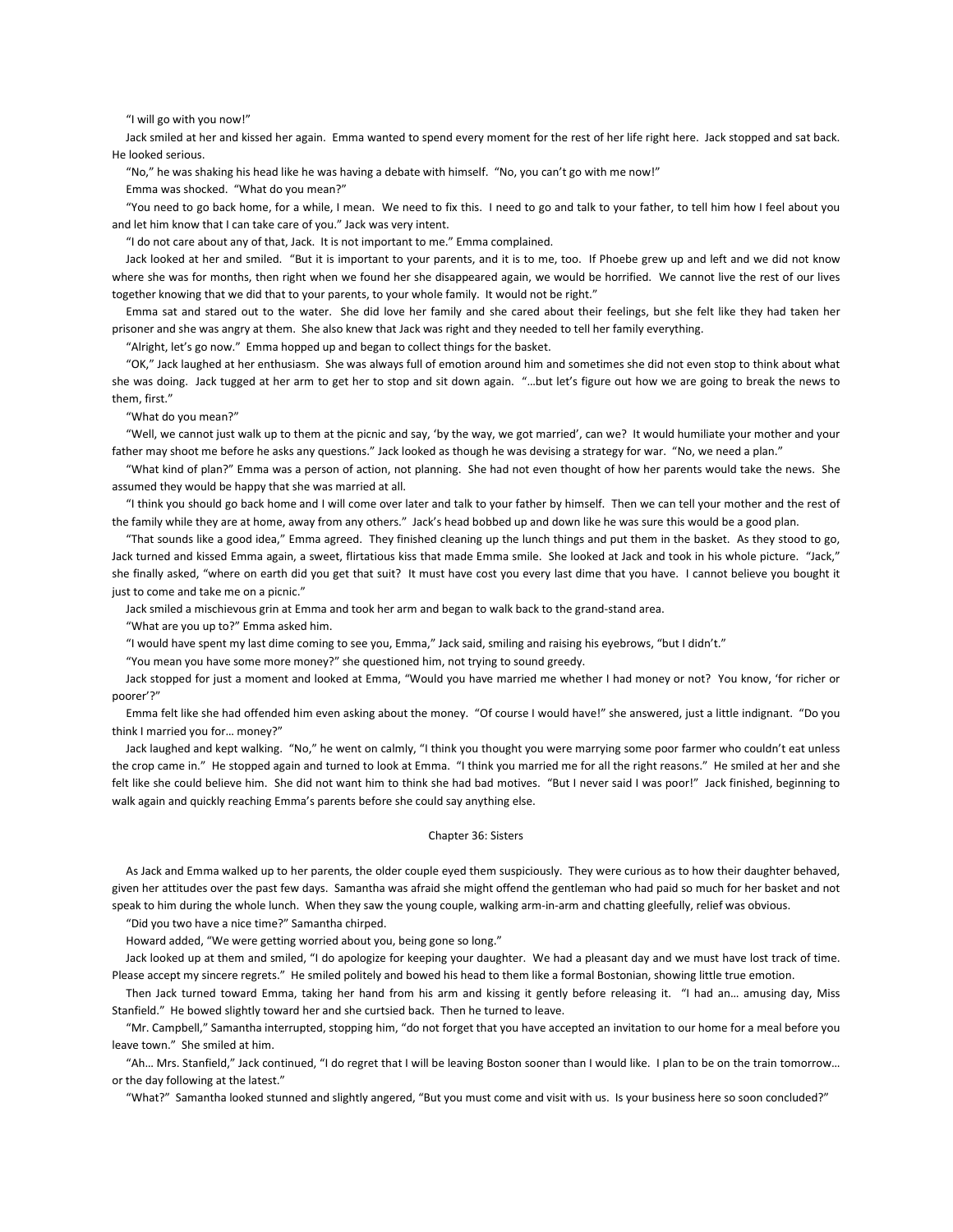Jack looked up at her, then at Emma, then back at the Stanfields, "I believe it will be soon, madam. I do apologize."

 "Perhaps," Howard stepped in, "you could join us for a light supper this evening, then." He was not sure what had happened to change his stubborn, angry daughter into the old sweet Emma, but he would like to find out what Mr. Campbell's intentions are. "I insist!"

Jack tipped his head in agreement. "What time should I call on you?"

"Oh, seven would be fine," Samantha said cheerfully, trying to lighten the mood, "would that be satisfactory for you?"

 "Yes." Jack replied, smiling sweetly at Mrs. Stanfield before walking away. He stopped just long enough to look at Emma, "Good day." Emma smiled as Jack left.

 The buggy ride home that afternoon seemed forever for Emma. She wanted this whole day to be over so that she could go home with her husband and stop this charade. Louisa, unaware of anything that had happened, chatted constantly about all the activities of the day. Samantha just sat and stared at Emma, smiling peacefully, while her husband glared at the road ahead. Emma was quiet.

 When they arrived at the house, Emma immediately asked to be excused to go and rest for a while. She scurried off to her room and lay in the bed quickly, hoping no one would join her. She was wrong. June and Lizzy were there right behind her and they wanted to know everything.

"Emma, I am so thrilled for you!" June began.

 Lizzy interrupted, "Oh yes, Emma. That man… the one who bought your basket, that is the gentleman that I was telling you about this morning. What was he like? Was he a true gentleman? Did he ask about seeing you again? I mean, not just tonight at dinner, but did he ask you to go to dinner or if he could come and call on you?"

 Emma sat up and looked at them both. She knew they would not let her get by without saying anything, and she did not want to lie to her sisters. She needed someone to talk to, anyway, someone to tell about everything that had happened over the past few months. No one here in Boston knew what had happened to her in Tennessee, and none of her new friends there knew that she had run away from home or that she had married Jack as a complete stranger because of a promise made many years ago by her grandmother.

 She was bursting to talk about it, to get it out in the open once-and-for-all. Emma eyed her sisters, wondering if she could trust them to keep her secret until the time was right to tell mother and father. Finally, she made up her mind.

 "I… believe he is coming over tonight…," Emma looked back and forth between June and Lizzy, "to ask for Father's blessing for our marriage." There! She had said it! It was out in the open now and it made Emma feel much better, like a weight had been lifted from her shoulders.

 "Do you mean that Mr. Campbell insinuated to you that he was going to ask Father for your hand in marriage?... already?..." June seemed confused.

 Lizzy interrupted and was almost giddy with excitement. "Oh, Emma," she hugged her sister tightly, "this is wonderful! Perhaps we could all get married together.

Emma stared at them intently. "No," she went on quietly.

"What do you mean, 'no'?" June went on. She was beginning to see that something strange was going on, but did not know what.

 Lizzy was still not seeing Emma's true meaning. "Do you mean you are going to wait a while before getting married? Oh, I think a long engagement sounds simply horrible!"

 "No," Emma continued, "I will not have a long engagement. But I will not be getting married with you two, either." The other girls stared at her, partly wounded at her statement. "The fact is…" Emma held her breath for a moment, trying to get the words out, "the fact is… I am already married."

June and Lizzy sat and stared at Emma in amazement for what seemed like hours.

"What are you talking about?" June finally spoke in a low, concerned voice. Lizzy could not say anything.

 Emma tried to explain the whole story to them. First, she went over to the bedroom door and looked out into the hallway. As it was clear, she shut the door and locked it. Next, Emma went to her purse to retrieve the letter. She was going to let them read it and tell them the story in full from beginning to end, but she changed her mind. She went back and sat on the bed with her sisters still staring at her.

"It is a long story, so I will try to give you the shorter version," Emma began.

"No," Lizzy finally spoke up, "I want to know everything."

 Emma smiled at her, then continued, "I… received a letter, this spring. It was from Jack Campbell, the man I had lunch with today. He was living in Tennessee on his farm and asked me to come and marry him." She looked at both of them for a moment, then continued. "And I did!"

 June seemed so concerned. Emma had never seen her so worried about anything. "Do you mean to tell us that you just went and married a complete stranger, just because he asked you to? And without telling your family you were even leaving?" She seemed a bit angry now and Lizzy was catching on to that as well, though she also seemed thrilled by the whole adventure.

 "I am sorry I did not tell anyone, but I was afraid you would try and talk me out of it," Emma defended herself. "And it was not quite like that. I received a letter from Jack. It told me a story about…" all of a sudden Emma realized she might be telling a story that her mother, or grandmother, had more right to tell, but she could not continue without giving away this family secret.

"…about what?" June prompted.

"…about Gran… and a promise she made to the Campbells." Emma tried to be as vague as possible.

"Gran knows about this?" Lizzy asked, seeming a bit confused.

 "Not exactly…" Emma said, "…I mean, she does know about the promise, but it was a long time ago and… well, she does not really know about Jack, in particular." Even Emma herself was not sure if that made sense. She made a funny face, then continued the story.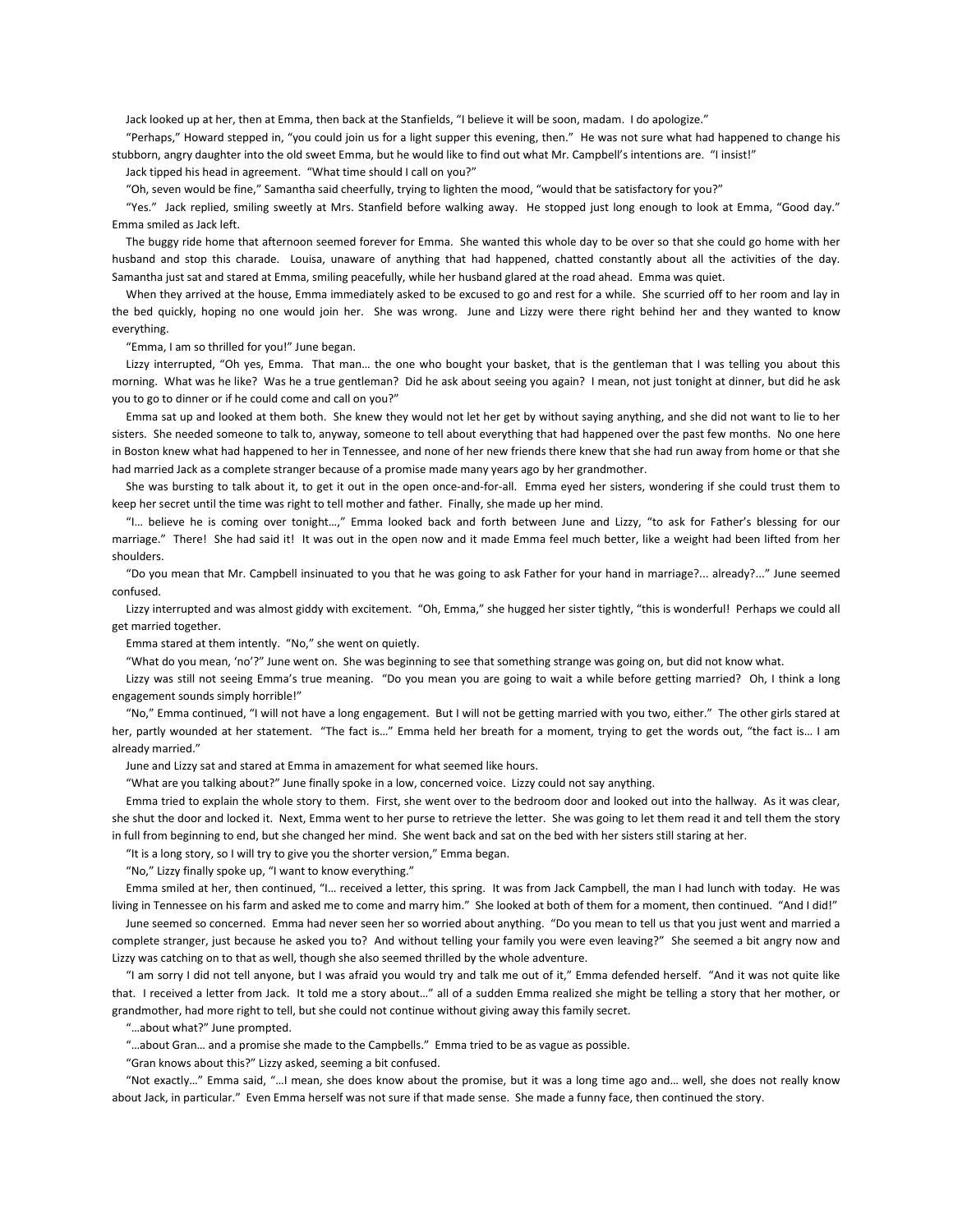"Go ahead, then," June was beyond curious now.

 "Alright. Gran made a promise to her best friend, Harriet Campbell, Jack's grandmother, that when mother, our mother, had her first girl and Harriet's son, William, had his first son… that they would be… arranged!" Emma was not sure of the exact word to use here, but as the other girls were still watching her and seemed to be following along, she continued. "But… by the time we got the letter from Jack, explaining all this… you were practically engaged yourself already, June… and you, too, Lizzy. You would have never wanted to go out and live on a farm in the middle of the wild west, so I went for you!"

 June and Lizzy sat up and looked at each other. "Do you mean to tell me that one of us should have been married to Jack Campbell right now?" Lizzy choked out.

 "Well… Yes!" Emma said, "but at the time, he was just a farmer from Tennessee. Or at least that is what I thought. I did not know until just now that he had any money at all. And he did not look like he looked today, either!"

"What did he look like?" June asked, smiling mischievously.

 Emma thought about it for a moment. She could hardly remember what she thought when she had first met Jack. It was horrible. But his beard and rough looking exterior had grown on her. She was still a little unsure that the man at the picnic today was not an imposter. This made her giggle a little to think about it.

"He… his face… was covered with a thick beard," Emma smiled to herself, "and he looked like a… like a… farmer."

 The other girl's faces scrunched up at the thought of the beard and all the dirt that they always saw on the farmers that came into town to sell vegetables. They seemed relieved that he looked different now. "So you have never seen him… clean?" Lizzy asked.

At this question, Emma blushed deeply, her thoughts going back to the day at the river when she and Jack 'shared' a bath.

"So… go on with the story," June pried, "you got the letter and decided to go 'for us', then what?"

 "Well… Jack had sent a letter that got me a train ride to Tennessee. I rode for two days… got off in a town called Columbia, in Tennessee, and met Jack. He took me to breakfast and we talked for a while and walked around the town a bit… then we went to the small church where Jack worships, out in the country, and we got married."

"That very night?"

 "Yes!" Emma continued, "we got married… and then later… when I was in town by myself… Mother and Father got off the train and took me by surprise and took me away before I could explain anything."

 Lizzy laid down across the bed on her back, staring up at the ceiling like it was the wide open sky. "Then he came back to… 'rescue you'," she said dreamily with a big smile on her face.

"That is very romantic," June chimed in.

"So…," Emma was now back in the reality of the moment, "what should I do? Should I tell Mother and Father all about it?"

 "No!" Lizzy advised, "I would wait and let them get to know him a little better first. Then tell them when they are already sure he is right for you."

 Emma thought about it for a moment. She did not look forward to telling her parents any of this, but she knew that Jack could not stay gone too long. She wondered if it would be best if it came from her. She did not have to worry about it too long.

### Chapter 37: Extraordinary Days

 The girls had been talking most of the afternoon and they did not realize how late it had gotten. There was a sudden turn of the door handle, then, upon realizing it was locked, a knock.

"It is me… Violet. Let me in!"

June ran to the door and opened it, letting in their younger sister. "What is the matter."

 "Why have you locked the door?" Violet asked, hurt. She looked at Emma on the bed with Lizzy, "Have you been telling about your 'new friend', Emma? Because he is here!"

Lizzy popped up and ran to the window. "Where is he?"

 "What have you been talking about?" Violet answered. She had felt many times as the outsider when her older sisters talked and she liked the fact that she had a secret held over their heads now.

"We will tell you later," June said sternly, "now tell us… what do you know about Mr. Campbell?"

 "Well…" she strolled around the room, eyeing them and loving her position of knowing something first, "he came a few minutes ago and asked to talk to Father." She looked at Emma and smiled a knowing smile. "They have gone into Father's workshop and have not come out yet."

"Did he say anything about what he wanted?" Lizzy kept pushing.

 "No… just that he needed to discuss something very urgently with Father. Mother is going crazy trying to figure it out… and she has called Gran and Grandfather to come over."

Emma looked up startled. "Gran?... is coming here?"

"Yes," Violet continued, "she should be here any moment.

 All of the girls were up now, and June and Lizzy were trying to work on Emma's hair and dress and pinched her cheeks for color. They busied around for a minute and then they all headed downstairs. As they came down the front stairs, they heard the front door open. It was their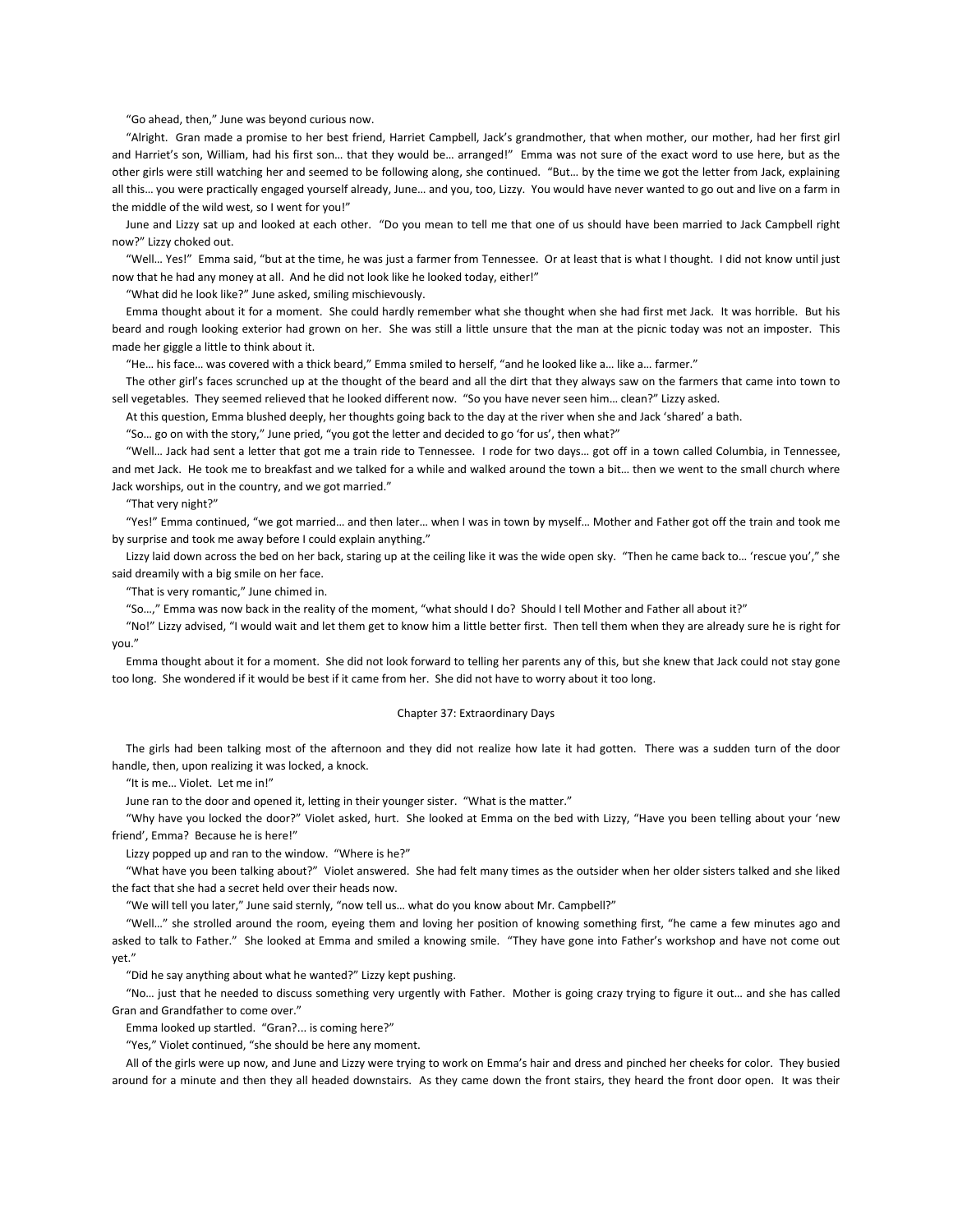grandparents coming in. Samantha was in the front parlor and asked them to come in to her. As the girls followed their grandparents in, Gran went straight to the side of her daughter.

"Are you alright, dear?" Gran asked Samantha frantically. "We came as quickly as we got your message. What is going on?"

Samantha looked up at her mother, then over to Emma. Then she began to sob. "Oh... Oh...," she cried dramatically, "I do not know what is going on."

 "There, there, my dear," Gran soothed her, "it will be alright. Just tell us what has you so upset." She asked her daughter, but her eyes went straight to Emma. She assumed that this had something to do with her and her 'adventure' and perhaps to do with the young man that she had heard about at the picnic.

 Emma could not stand all of this drama on her account. She was ready to tell all to everyone. Her sisters both stared at her, wondering what she would say.

 "I…," Emma swallowed hard before continuing, "I… think I know." Her voice was barely audible, but all eyes turned to her immediately. "I think…"

Just as Emma began to speak, the door opened from the kitchen and Howard walked in, followed by Jack.

"Well…" Howard did not seem at all upset, but actually in a good mood, "what a nice gathering we have here."

 Emma looked from her father to Jack, back and forth, trying to get a reading on what had been said between them. Jack smiled at Emma and it gave her confidence to continue, but her father kept talking.

 "I suppose all of you should be here to hear what I have to say," Howard persisted. Samantha was sitting up straight now, dabbing her eyes and extremely attentive to her husband and the man behind him. "Please, everyone, sit down."

 The children went to sit on a long bench by the fireplace or in other nooks and crannies around the room. Gran and Grandfather took their 'normal' places on the small sofa by the dining room. Samantha, still sitting on the couch, grabbed Emma's hand as she came by and pulled her onto the seat beside her, clutching her hand tightly. Howard took a step forward and waited for silence to settle. He looked back over to Jack, who was still standing by the door and had not intruded himself into the room any further.

 Howard cleared his throat and began, "George, Retha and Samantha, I believe you are acquainted with this young man's family. This is Jack Campbell," Gran's eyes began to widen, almost glaring at Jack as she was the first to realize what Howard was about to say. "He is the grandson of your old and dear friend, Harriet Campbell."

Gran and Samantha both gasped at the same time, staring at Jack.

 Howard continued before anyone had a chance to interrupt. "I believe you had some kind of… contract," he searched for the proper term, "with this boy's family." Now Howard was staring back at the two of them, especially at Gran, in such a harsh way that the children all got a little nervous. Their father was rarely harsh with anyone, so they knew something was wrong.

 Samantha, who was unaware of the 'extension' to the deal that Gran had made with her friend after Samantha had married Howard, looked confused, her eyes going from her mother to Howard and to Jack.

"Are you saying that I have to…," she was not even sure herself how she wanted to end that sentence.

Gran looked around the room, then she stared back at Jack, almost pleading with him not to harm her family.

 "No," Howard finished his wife's thought, "I believe the 'burden' now falls to our daughters, as you and I have ruined Harriet's original plan with her friend." Samantha began to sob and looked toward Emma.

"I believe…" Howard continued, "Emma has already taken care of things."

Samantha cried aloud again and gazed at her daughter. "Oh, Emma, I am so sorry!" she pulled Emma close to her.

 Emma hugged her mother tightly and whispered in her ear, "It is alright, mother," then, a little louder so that everyone could hear, "I am very happy." Emma smiled up at Jack and he smiled back. Emma could not believe how relieved she felt that now all of this was out in the open.

 Jack finally spoke up, "I do want to apologize to all of you for our acting without your prior consent, but, I believe it was somewhat your idea to begin with." Gran looked very guilty and could not look anyone in the eye, especially not Emma. "I just want you all to know that I love Emma very much and I plan to spend the rest of my life trying to make her happy."

 Everyone was quiet for a moment, and they all looked at Emma. Her parents still were not sure about all of this and Samantha only felt guilt, as if she was having her daughter pay the price for her own happiness. June and Lizzy, who knew the whole story, thought it was all terribly romantic.

 Emma looked at her mother and filled in the missing pieces of the story, "Mother," she said calmly, "Jack and I are already married. We have been… since I left home."

 "Married?..." Samantha could not even form words. She cried again, not believing all that she was learning about her own daughter. "I am so sorry I forced you into this."

Emma smiled at her, then up at Jack. "I was not forced, Mother. I went on my own accord… and I could not be happier that I did."

"But… how will you…," Samantha looked up at Jack, then back to Emma, "how will you live?"

 Howard laughed and everyone turned toward him. He had always wanted first of all his children to marry for love and to be happy, but as a practical man, he was also concerned for their security. It was not like him to trivialize something that was so important to him as his daughter's future welfare.